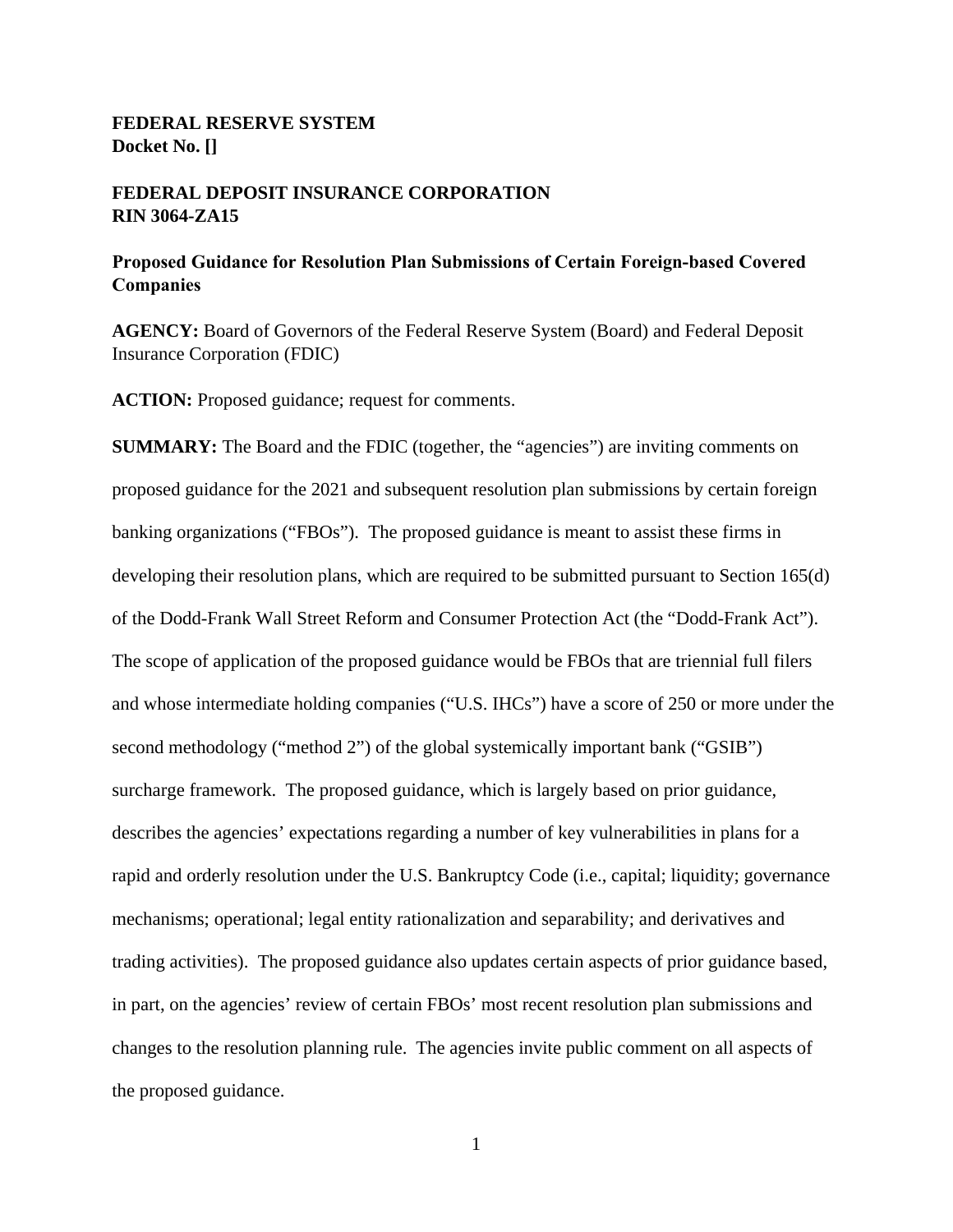**DATES:** Comments should be received on or before May 5, 2020.

**ADDRESSES:** Interested parties are encouraged to submit written comments jointly to both agencies. Comments should be directed to:

*Board*: You may submit comments, identified by Docket No. [], by any of the following methods:

- Agency Web Site: http://www.federalreserve.gov. Follow the instructions for submitting comments at http://www.federalreserve.gov/generalinfo/foia/ProposedRegs.cfm.
- E-mail: regs.comments@federalreserve.gov. Include docket number in the subject line of the message.
- FAX: (202) 452-3819 or (202) 452-3102.
- Mail: Ann E. Misback, Secretary, Board of Governors of the Federal Reserve System, 20th Street and Constitution Avenue NW, Washington, DC 20551.

All public comments will be made available on the Board's web site at

http://www.federalreserve.gov/generalinfo/foia/ProposedRegs.cfms as submitted, unless

modified for technical reasons or to remove personal information at the commenter's request. Accordingly, comments will not be edited to remove any identifying or contact information. Public comments may also be viewed electronically or in paper form in Room 146, 1709 New York Avenue NW, Washington, DC 20006, between 9:00 a.m. and 5:00 p.m. on weekdays. *FDIC*: You may submit comments, identified by RIN 3064-ZA15, by any of the following methods:

• Agency Web site: https://www.fdic.gov/regulations/laws/federal. Follow the instructions for submitting comments on the Agency Web site.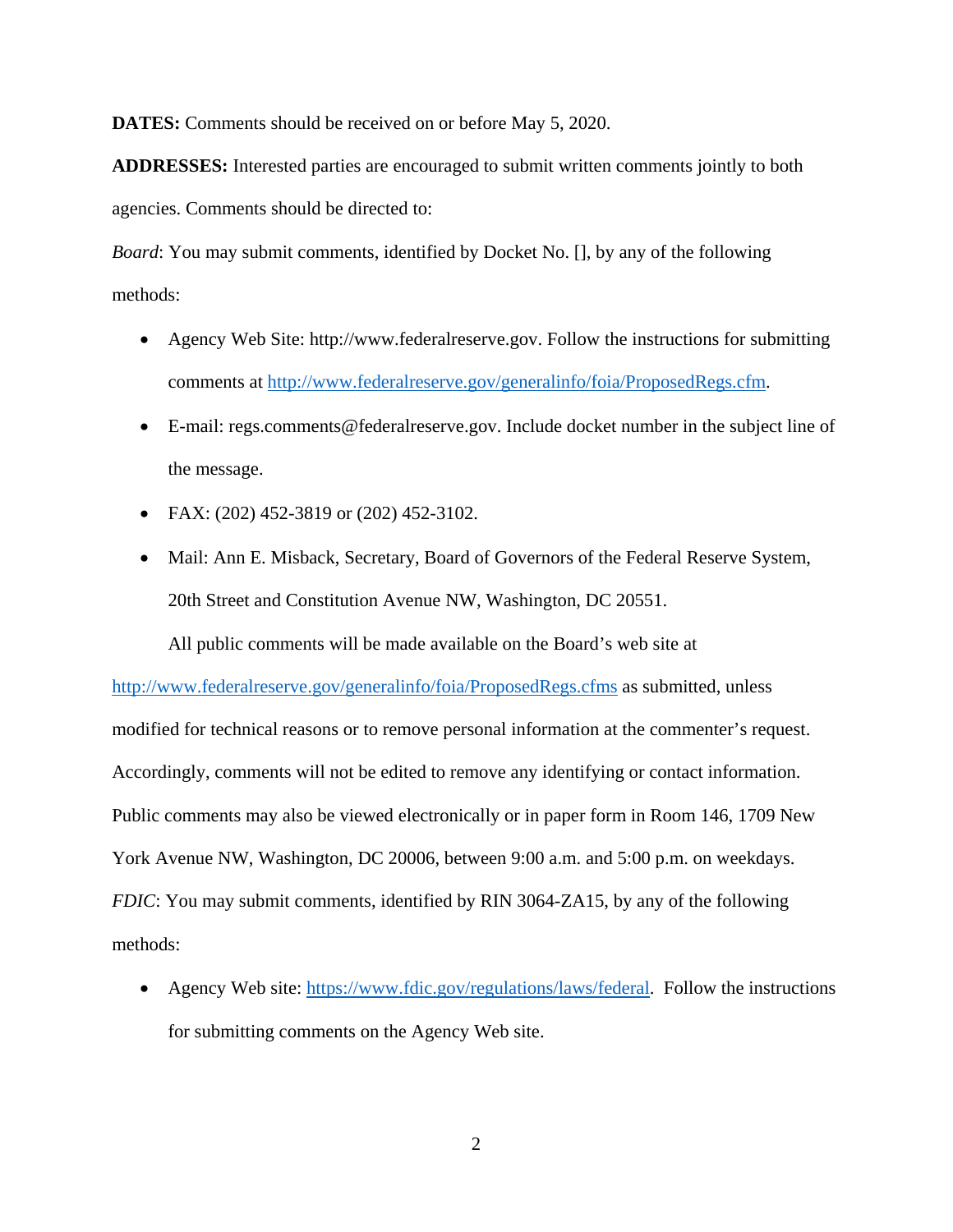- Email: comments@fdic.gov. Include "RIN 3064-ZA15" on the subject line of the message.
- Mail: Executive Secretary, Attention: Comments, Federal Deposit Insurance Corporation, 550 17th Street NW, Washington, DC 20429.
- Hand Delivery/Courier: Guard station at the rear of the 550 17th Street NW Building (located on F Street) on business days between 7 a.m. and 5 p.m.
- Public Inspection: All comments received, including any personal information provided, will be posted generally without change to https://www.fdic.gov/regulations/laws/federal.

## **FOR FURTHER INFORMATION CONTACT:**

*Board*: Mona Elliot, Deputy Associate Director, (202) 452-4688, Division of Supervision and Regulation, Laurie Schaffer, Deputy General Counsel, (202) 452-2272, Jay Schwarz, Special Counsel, (202) 452-2970, Steve Bowne, Senior Counsel, (202) 452-3900, or Sarah Podrygula, Attorney (202) 912-4658, Legal Division. Users of Telecommunications Device for the Deaf (TDD) may call (202) 263-4869.

*FDIC*: Alexandra Steinberg Barrage, Associate Director, Policy and Data Analytics, abarrage@fdic.gov; Heidilynne Schultheiss, Chief, Resolution Strategy Section,

hschultheiss@fdic.gov; Yan Zhou, Chief, Supervisory Programs Section, yazhou@fdic.gov; Ronald W. Crawley, Jr., Senior Resolution Policy Specialist, rcrawley@fdic.gov, Division of Complex Institution Supervision and Resolution; David N. Wall, Assistant General Counsel, dwall@fdic.gov; Celia Van Gorder, Supervisory Counsel, cvangorder@fdic.gov; or Esther Rabin, Counsel, erabin@fdic.gov, Legal Division, Federal Deposit Insurance Corporation, 550 17th Street NW, Washington, DC 20429.

### **SUPPLEMENTARY INFORMATION:**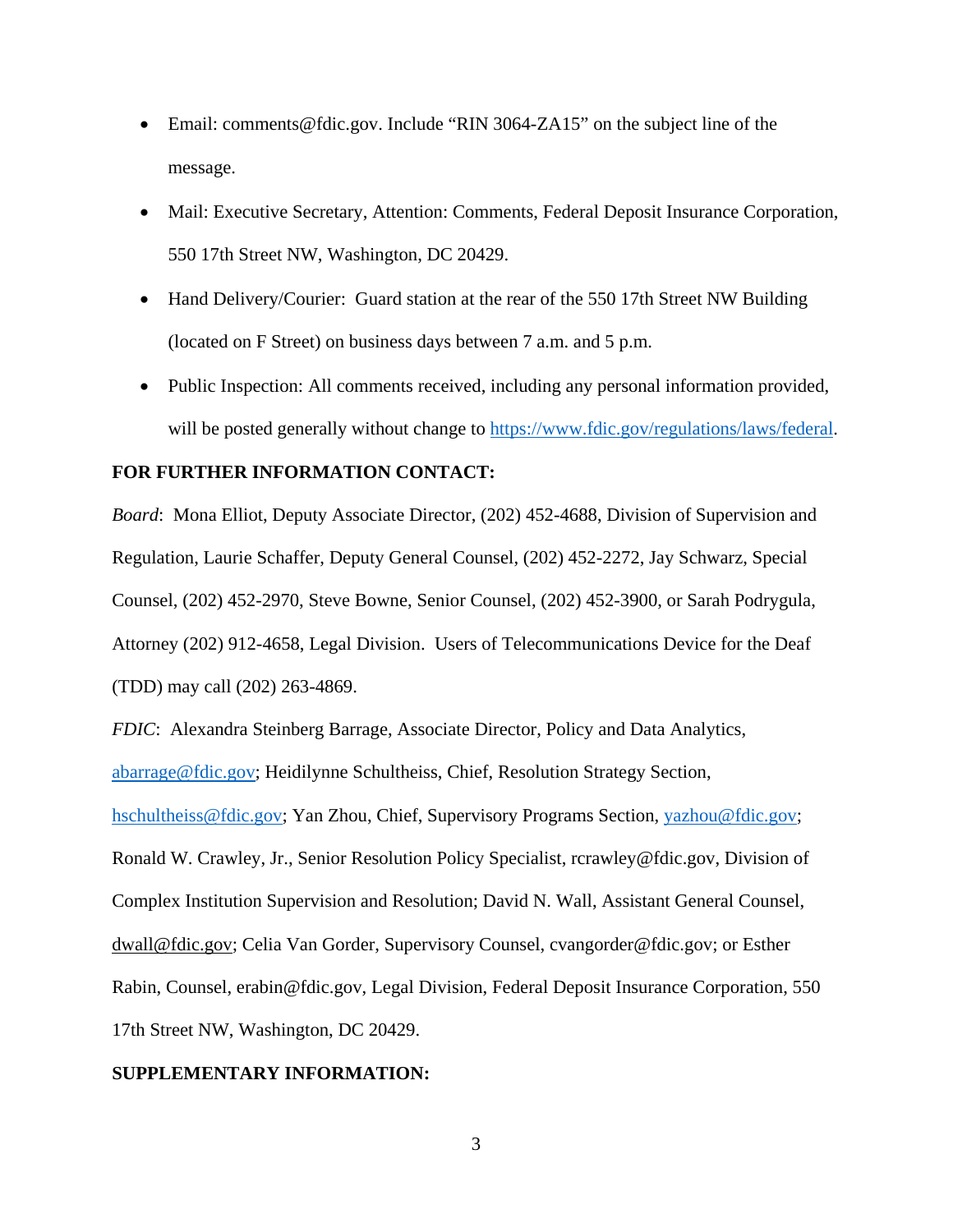## **Table of Contents**

- I. Background
- II. Overview of the Proposed Guidance
- III. Proposed Changes from Prior Guidance
- IV. Paperwork Reduction Act
- V. Text of the Proposed Guidance

### **I. Background**

Section 165(d) of the Dodd-Frank Act<sup>1</sup> and the jointly issued implementing regulation<sup>2</sup> require certain financial companies, including certain foreign-based firms, to report periodically to the Board and the FDIC their plans for rapid and orderly resolution under the U.S. Bankruptcy Code (the "Bankruptcy Code") in the event of material financial distress or failure. With respect to a covered company<sup>3</sup> that is organized or incorporated in a jurisdiction other than the United States or that is an FBO, the Rule requires that the firm's U.S. resolution plan include specified information with respect to the subsidiaries, branches, and agencies, and identified critical operations and core business lines, as applicable, that are domiciled in the United States or conducted in whole or material part in the United States.<sup>4</sup> The Rule also requires, among other things, each financial company's full resolution plan to include a strategic analysis of the plan's components, a description of the range of specific actions the company proposes to take in

 $1$  12 U.S.C. 5365(d).

 $2$  12 CFR Part 243 and 12 CFR Part 381 (the "Rule"), as amended.

<sup>&</sup>lt;sup>3</sup> The terms "covered company," "material entities," "identified critical operations," "core business lines," and similar terms used throughout the proposal all have the same meaning as in the Rule.

<sup>4</sup> 12 CFR Part 243.5(a)(2)(i); 12 CFR Part 381.5(a)(2)(i).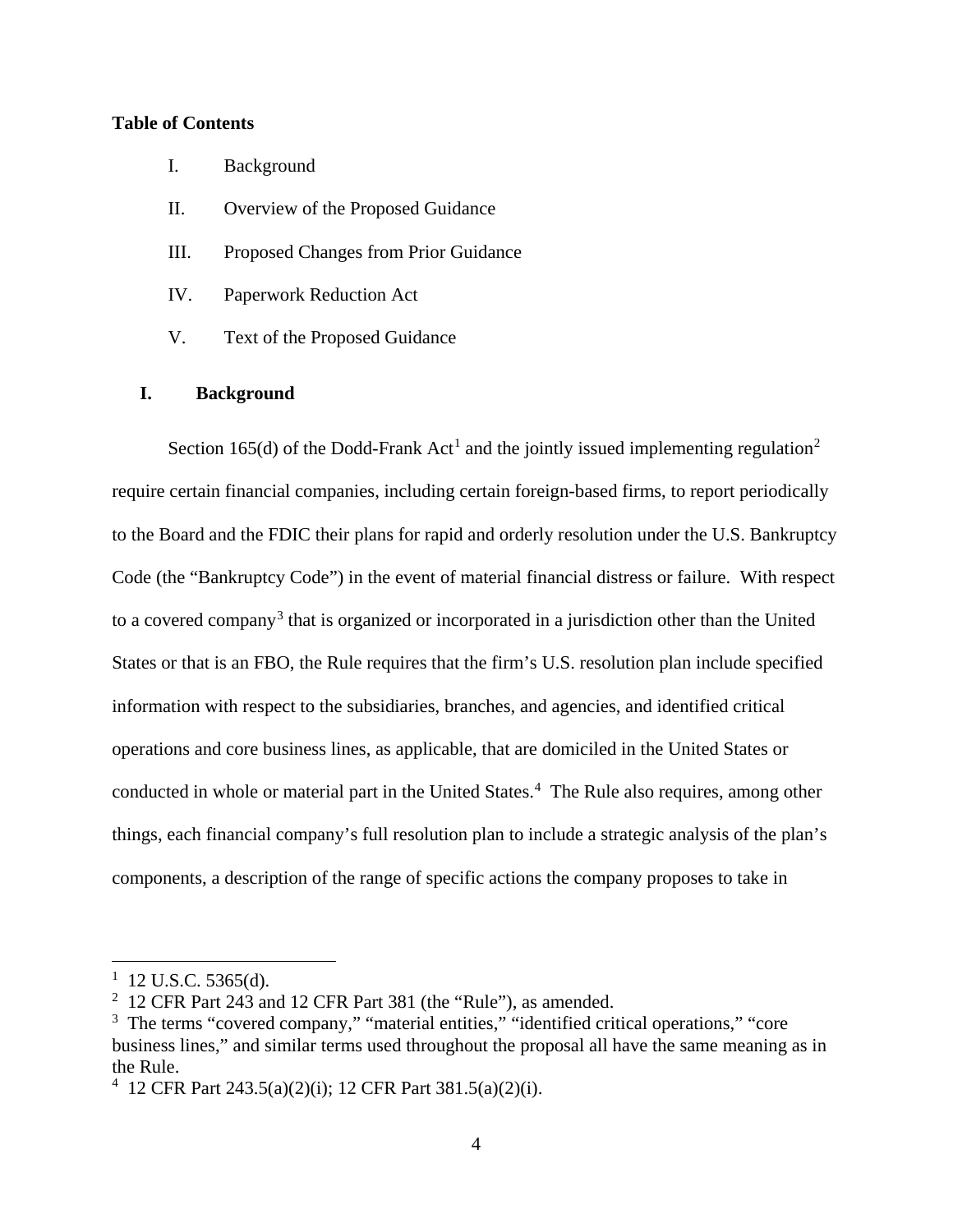resolution, and a description of the company's organizational structure, material entities, and interconnections and interdependencies.<sup>5</sup> In addition, the Rule requires that all resolution plans include a confidential section that contains any confidential supervisory and proprietary information submitted to the Board and the FDIC and a section that the agencies make available to the public. Public sections of resolution plans can be found on the agencies' websites.<sup>6</sup>

#### *Objectives of the Resolution Planning Process*

The goal of the Dodd-Frank Act resolution planning process is to help ensure that a covered company's failure would not have serious adverse effects on financial stability in the United States. Specifically, the resolution planning process requires covered companies to demonstrate that they have adequately assessed the challenges that their structures and business activities pose to resolution and that they have taken action to address those issues. For FBOs, the resolution planning process focuses on their U.S. subsidiaries and operations.

The agencies believe that the preferred resolution outcome for many FBOs is a successful home country resolution using a single point of entry ("SPOE") resolution strategy where U.S. material entities are provided with sufficient capital and liquidity resources to allow them to stay out of resolution proceedings and maintain continuity of operations throughout the parent's resolution. However, since support from the foreign parent in stress cannot be ensured, the Rule provides that the U.S. resolution plan for foreign-based covered companies should specifically

<sup>&</sup>lt;sup>5</sup> Under the Rule, all filers must submit a full resolution plan, either every other time a resolution plan submission is required or as a firm's initial resolution plan submission. *See* 12 CFR Part 243.4(a)(5)–(6), (b)(4)–(5), and (c)(4)–(5); 12 CFR Part 381.4(a)(5)–(6), (b)(4)–(5), and (c)(4)– (5).

<sup>&</sup>lt;sup>6</sup> The public sections of resolution plans submitted to the agencies are available at https://www.federalreserve.gov/supervisionreg/resolution-plans.htm and www.fdic.gov/regulations/reform/resplans/.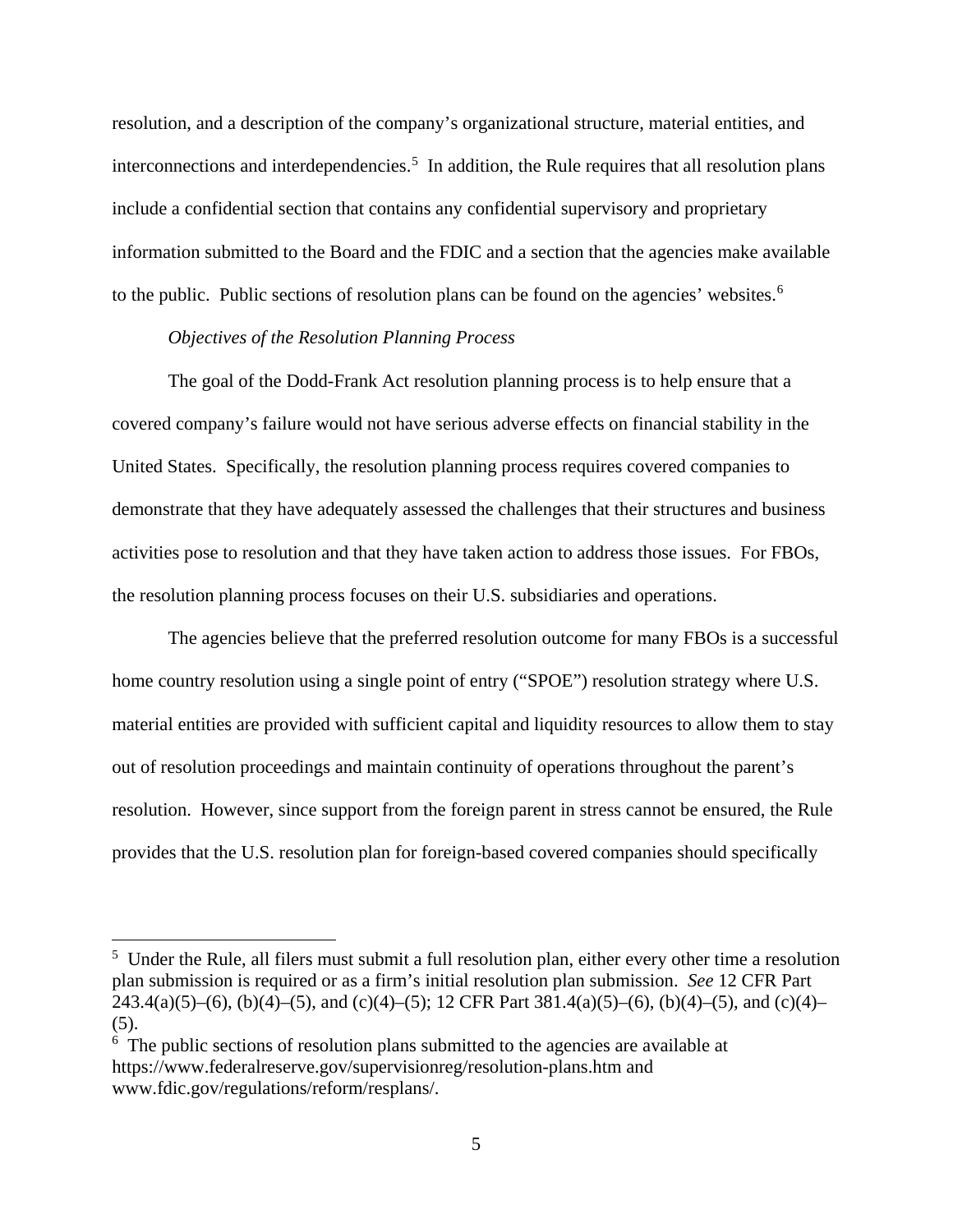address a scenario where the U.S. operations experience material financial distress and not assume that the covered company takes resolution actions outside the United States that would eliminate the need for any U.S. subsidiaries to enter resolution proceedings.<sup>7</sup> Nonetheless, the Rule also provides firms with appropriate flexibility to construct a U.S. resolution strategy in a way that is not inconsistent with a firm's global resolution strategy, as long as those assumptions support the firms' U.S. resolution strategy and adhere to the assumptions articulated in the Rule.

## *Recent Developments*

Implementation of the Rule has been an iterative process aimed at strengthening the resolution planning capabilities of financial institutions subject to the Rule. The agencies have previously provided guidance and other feedback on several occasions to certain FBOs.<sup>8</sup> In general, the guidance and feedback were intended to assist the recipients in their development of future resolution plan submissions and to provide additional clarity with respect to the agencies' expectations for the filers' future progress.

The agencies are now proposing to update aspects of the *Guidance for 2018 §165(d) Annual Resolution Plan Submissions By Foreign-based Covered Companies that Submitted*  Resolution Plans in July 2015 ("2018 FBO guidance").<sup>9</sup> The 2018 FBO guidance was provided to four FBOs. $10$ 

Several developments inform the proposed guidance:

<sup>&</sup>lt;sup>7</sup> 12 CFR Part 243.4(h)(3); 12 CFR Part 381.4(h)(3). Presently, the U.S. resolution strategy of each firm that would be subject to the proposed guidance is a U.S. SPOE resolution strategy, which is designed to have the U.S. IHC recapitalize and provide financial resources to its material entity subsidiaries prior to entering U.S. bankruptcy proceedings.

<sup>&</sup>lt;sup>8</sup> See infra III. *Consolidation of Prior Guidance*.<br><sup>9</sup> Available at www.federalreserve.gov/newseven

<sup>&</sup>lt;sup>9</sup> Available at www.federalreserve.gov/newsevents/pressreleases/files/bcreg20170324a21.pdf and www.fdic.gov/resauthority/2018subguidance.pdf.

 $10$  Barclays PLC, Credit Suisse Group AG, Deutsche Bank AG, and UBS AG.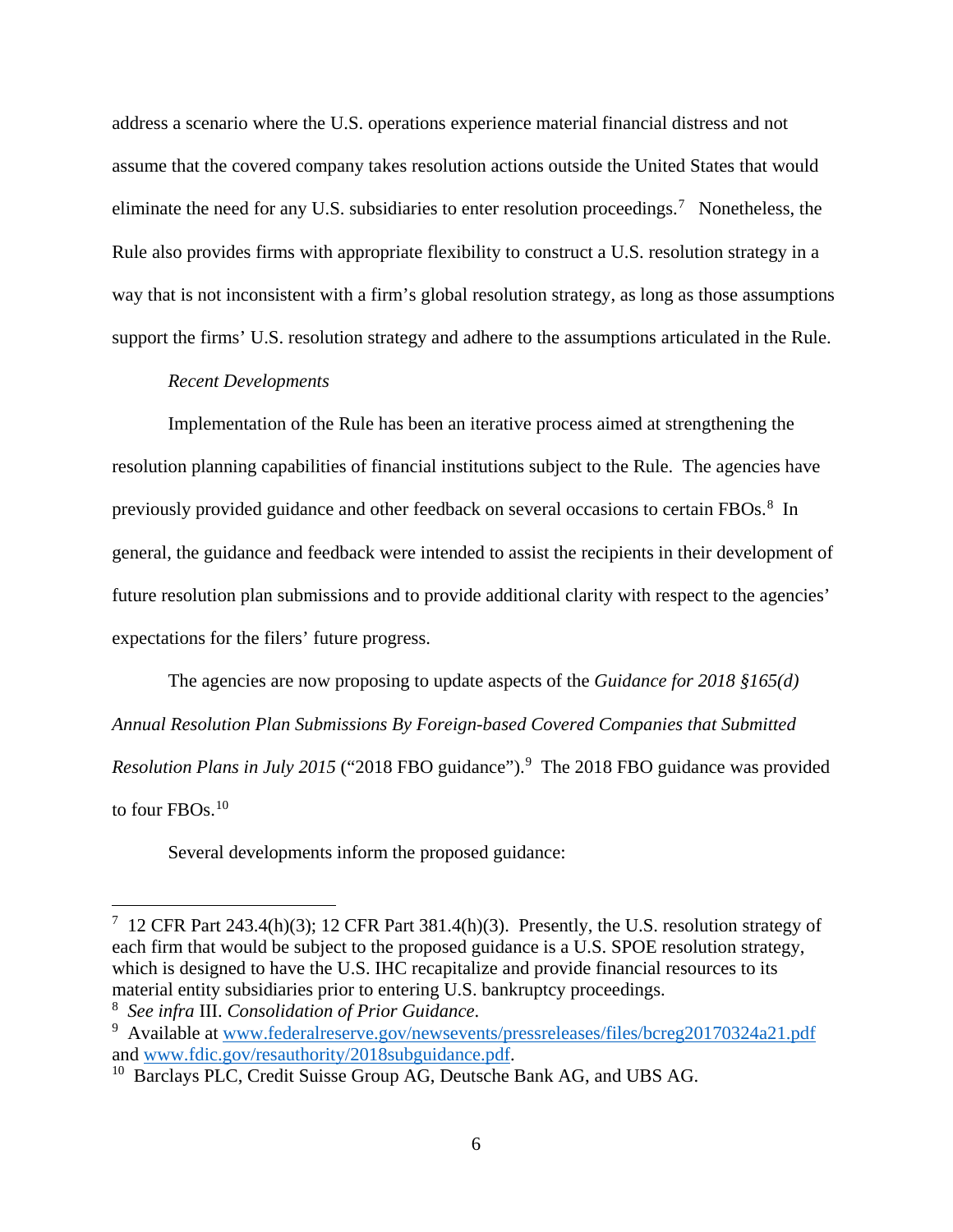• The agencies' review of certain FBOs' most recent resolution plan submissions and the issuance of individual letters communicating the agencies' views on and shortcomings contained in the 2018 resolution plans filed by the firms subject to the 2018 FBO guidance ("2018 feedback letters"); $^{11}$ 

• Revisions to the content related to payment, clearing, and settlement activities ("PCS") and derivatives and trading activities ("DER") in the updated guidance for the resolution plan submissions by the eight largest, most complex U.S. banking organizations in February 2019 ("2019 domestic guidance");<sup>12</sup> and

• The 2019 amendments to the Rule ("2019 revisions").<sup>13</sup>

In December 2018, the agencies issued the 2018 feedback letters, which communicated their views on and identified shortcomings contained in the 2018 resolution plans filed by the firms subject to the 2018 FBO guidance. These letters also described the meaningful resolvability improvements made by the FBOs. The FBOs that received this feedback are expected to address their shortcomings and complete the enhancement initiatives described in their 2018 resolution plans by July 1, 2020, as provided in the 2018 feedback letters and confirmed by the letters issued to the firms on July 26, 2019.<sup>14</sup> The review of the resolution plan submissions that resulted in the 2018 feedback letters helped to inform changes to the 2018 FBO guidance, as described below.

<sup>&</sup>lt;sup>11</sup> Available at www.federalreserve.gov/newsevents/pressreleases/bcreg20181220c.htm.<br><sup>12</sup> Final Guidance for the 2019, 84 FR 1438 (February 4, 2019).

<sup>&</sup>lt;sup>13</sup> Resolution Plans Required, 84 FR 59194 (November 1, 2019). The amendments became effective on December 31, 2019.

<sup>14</sup> *See* https://www.federalreserve.gov/newsevents/pressreleases/bcreg20190726a.htm. For clarity, the shortcoming(s) and the remaining project(s) identified for each firm that would be subject to the proposed guidance in its 2018 feedback letter should be addressed as set forth in each firm's respective 2018 feedback letter, notwithstanding the consolidation of all relevant prior guidance into the proposed guidance.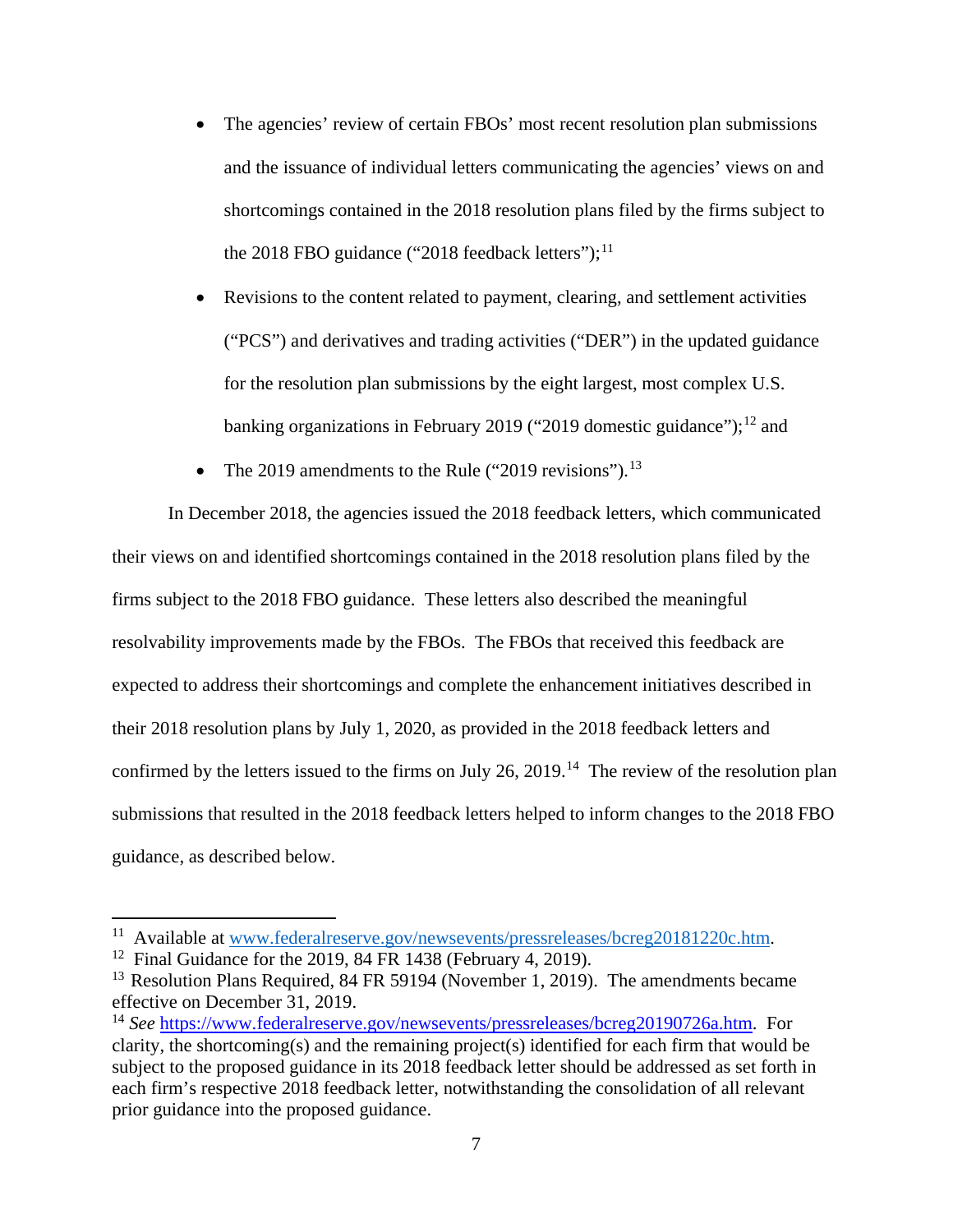In February 2019, the agencies released the 2019 domestic guidance, which reiterated the agencies' expectations for eight domestic firms regarding several elements of their resolution plans and made material updates to guidance relating to PCS and DER. As described below, the agencies are proposing updates to the 2018 FBO guidance regarding PCS and DER, which will more closely align the agencies' expectations in these areas with the expectations described in the 2019 domestic guidance, taking into account issues specific to FBOs. The 2019 domestic guidance also consolidated all prior guidance applicable to the eight firms to which it was directed. In the consultation period for the 2019 domestic guidance, the agencies received comments supporting the consolidation efforts and subsequently indicated their intent to similarly consolidate and request public comment on the 2018 FBO guidance. Accordingly, the agencies are proposing to consolidate and supersede all prior resolution planning guidance that has been directed to the FBOs to which this guidance is proposed to apply ("Specified FBOs" or "firms").

More recently, in November 2019, the agencies finalized the 2019 revisions, which amended the Rule to address changes to the Dodd-Frank Act made by the Economic Growth, Regulatory Relief, and Consumer Protection Act ("EGRRCPA")<sup>15</sup> and improve certain aspects of the Rule based on the agencies' experience implementing the Rule since its adoption. Among other things, the 2019 revisions modified the scope of application of the resolution planning requirement, the frequency of resolution plan submissions, informational content requirements (primarily through the introduction of new plan types), and the Rule's procedures for the identification of critical operations. Consistent with EGRRCPA, the 2019 revisions applied the resolution planning requirement to financial institutions that would be subject to category I, II, or

 $15$  Pub. L. 115-174 (2018).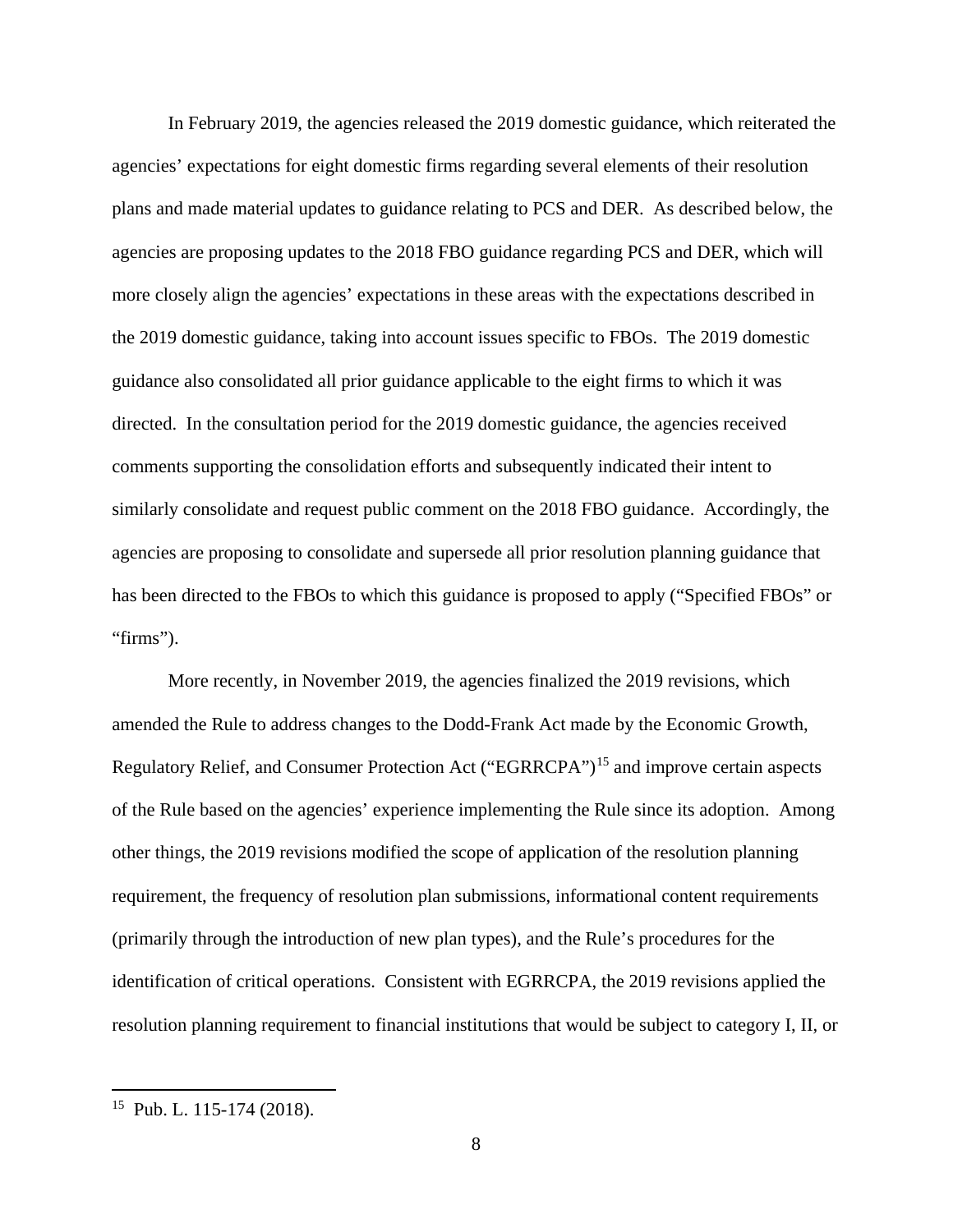III standards under the "domestic tailoring rule" or the "foreign banking organization rule" (together with the domestic tailoring rule, the "tailoring rules")<sup>16</sup> and certain other covered companies.

 Under the 2019 revisions and the proposed scope of guidance, each Specified FBO would be a triennial full filer and will be required to submit a resolution plan every three years, alternating between a full resolution plan and a targeted resolution plan. The 2019 revisions require all triennial full filers to submit a targeted resolution plan on or before July 1, 2021, followed by a full resolution plan in 2024.

In addition, the agencies indicated in the 2019 revisions that they would strive to provide final general guidance at least a year before the next resolution plan submission date of firms to which the general guidance is directed. The 2019 revisions also provided certain technical changes, including the clarification that FBOs should not assume that the foreign parent company takes resolution actions outside of the United States that would eliminate the need for any U.S. subsidiaries to enter into resolution proceedings.

#### *International Cooperation on Resolution Planning*

 $\overline{a}$ 

The 2018 feedback letters also noted the importance of the agencies' engagement with non-U.S. regulators. The Specified FBOs are subject to their home country resolvability expectations, in addition to section 165(d) of the Dodd-Frank Act and the Rule. Resolution of the U.S. operations of a firm domiciled outside the United States with significant global activities (i.e., the Specified FBOs) will require substantial coordination between home and host country

<sup>16</sup> *See* Prudential Standards for Large Bank Holding Companies, Savings and Loan Holding Companies, and Foreign Banking Organizations, 84 FR 59032 (November 1, 2019); Changes to Applicability Thresholds for Regulatory Capital and Liquidity Requirements, 84 FR 59230 (November 1, 2019).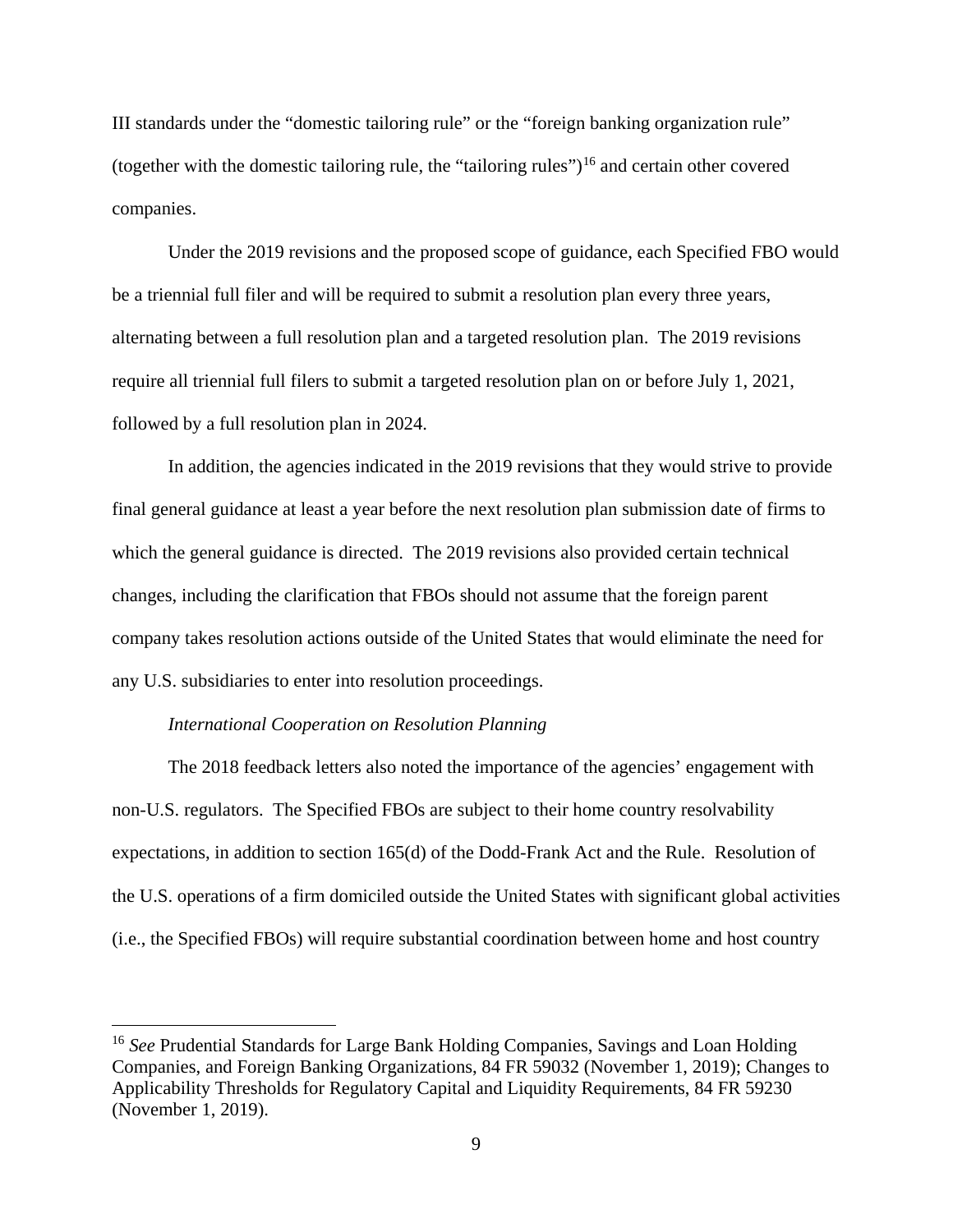authorities. The agencies identified three areas in the 2018 feedback letters (legal entity rationalization; PCS; and derivatives booking practices) where enhanced cooperation between the agencies and each firm's home regulatory authorities would maximize resolvability under both the U.S. and home country resolution strategies.<sup>17</sup> The agencies will continue to coordinate with non-U.S. authorities regarding these and other resolution matters (e.g., resources in resolution, communications), including developments in the U.S. and home country resolution capabilities of the Specified FBOs.

### *Capital and Liquidity*

 $\overline{a}$ 

The agencies received several comments on an array of resolution capital and liquidity issues during consideration of the 2019 domestic guidance, but declined to adopt any modifications in the final version.<sup>18</sup> Instead, the agencies indicated that they would continue to consider those comments, coordinate with non-U.S. regulators, and provide additional information in the future on those topics. The agencies continue to evaluate the capital and liquidity guidance and expect that any future actions in these areas, whether guidance or rules, would be adopted through notice and comment procedures, which would provide an opportunity for public input. The agencies further expect to collaborate in taking such actions in a manner consistent with the Board's Total Loss-Absorbing Capacity rule.<sup>19</sup> Therefore, the capital and liquidity sections of the proposed guidance remain unchanged from the 2018 FBO guidance with the exception of two minor clarifications to the capital section.

<sup>17</sup> Available at www.federalreserve.gov/newsevents/pressreleases/bcreg20181220c.htm.

<sup>18</sup> *See* 84 FR 1442–43 (discussing, among other things, (i) tailoring liquidity flow assumptions; (ii) avoiding false positive resolution triggers; and (iii) other requests).

<sup>&</sup>lt;sup>19</sup> *See generally* Total Loss-Absorbing Capacity, Long-Term Debt, and Clean Holding Company Requirements for Systemically Important U.S. Bank Holding Companies and Intermediate Holding Companies of Systemically Important Foreign Banking Organizations, 82 FR 8266 (January 24, 2017).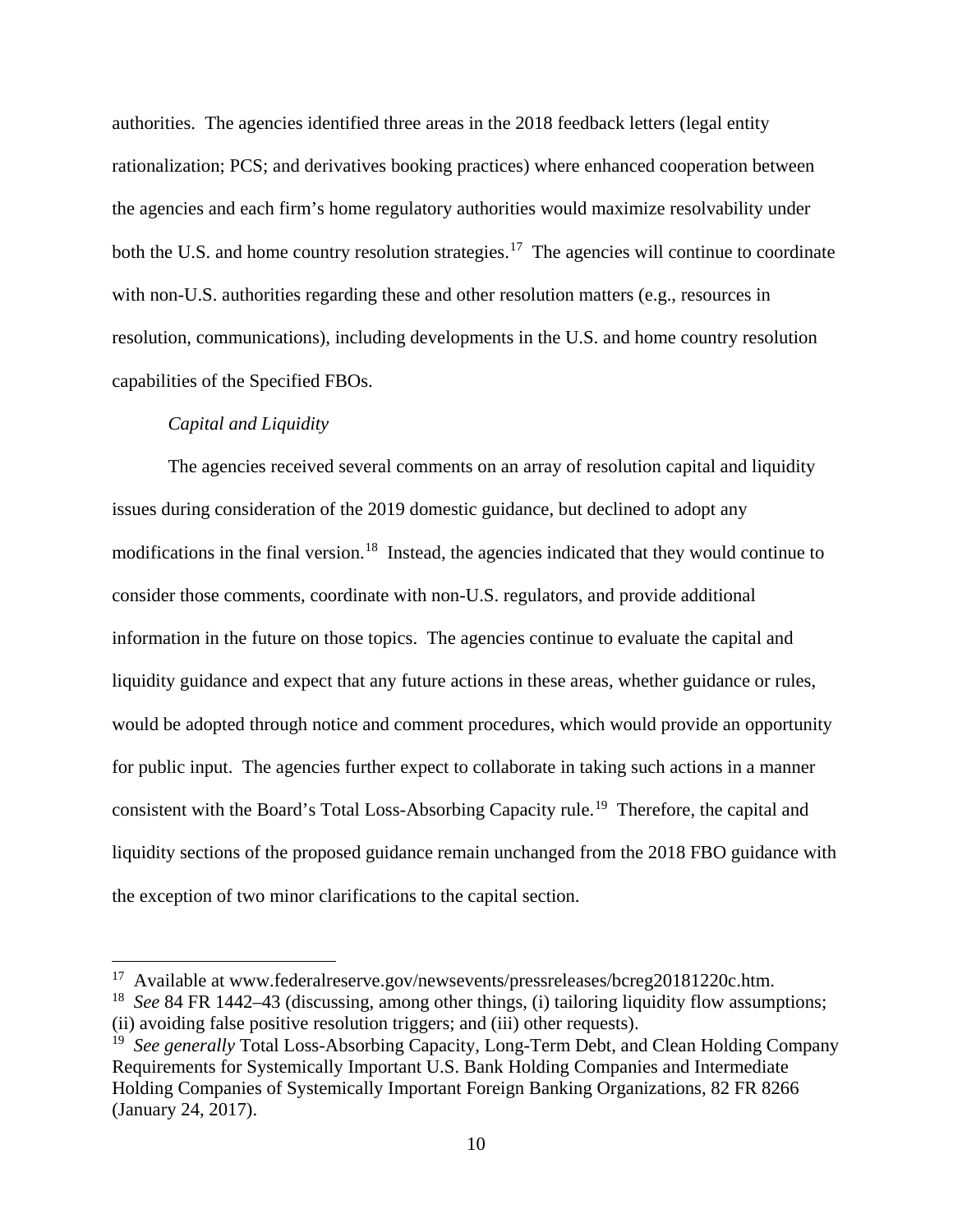#### **II. Overview of the Proposed Guidance**

The proposed guidance begins with a description of the proposed scoping methodology and is then organized into eight substantive areas, consistent with the 2018 FBO guidance. These areas are:

- 1. Capital
- 2. Liquidity
- 3. Governance mechanisms
- 4. Operational
- 5. Branches
- 6. Group resolution plan
- 7. Legal entity rationalization and separability
- 8. Derivatives and trading activities

The proposed guidance is tailored for the Specified FBOs as compared to the U.S. GSIBs to account for differences between U.S. GSIBs and FBOs' U.S. footprints and operations. Each substantive area is important to firms in implementing their U.S. resolution strategy, as each plays a part in helping to ensure that the firms can be resolved in a rapid and orderly manner. The proposed guidance would describe the agencies' expectations for each of these areas.

The proposal is largely consistent with the 2018 FBO guidance and the 2019 domestic guidance. Accordingly, the agencies expect that the FBOs that would be Specified FBOs under the proposal have already incorporated significant aspects of the proposed guidance into their resolution planning. With respect to the 2019 domestic guidance, the proposed guidance differs in certain respects, given the circumstances under which a foreign-based covered company's U.S. resolution plan is most likely to be relevant.

As noted above, the proposal would update the PCS and DER areas of the 2018 FBO guidance to reflect the agencies' review of certain Specified FBOs' 2018 resolution plans and revisions contained in the 2019 domestic guidance. It would also make minor clarifications to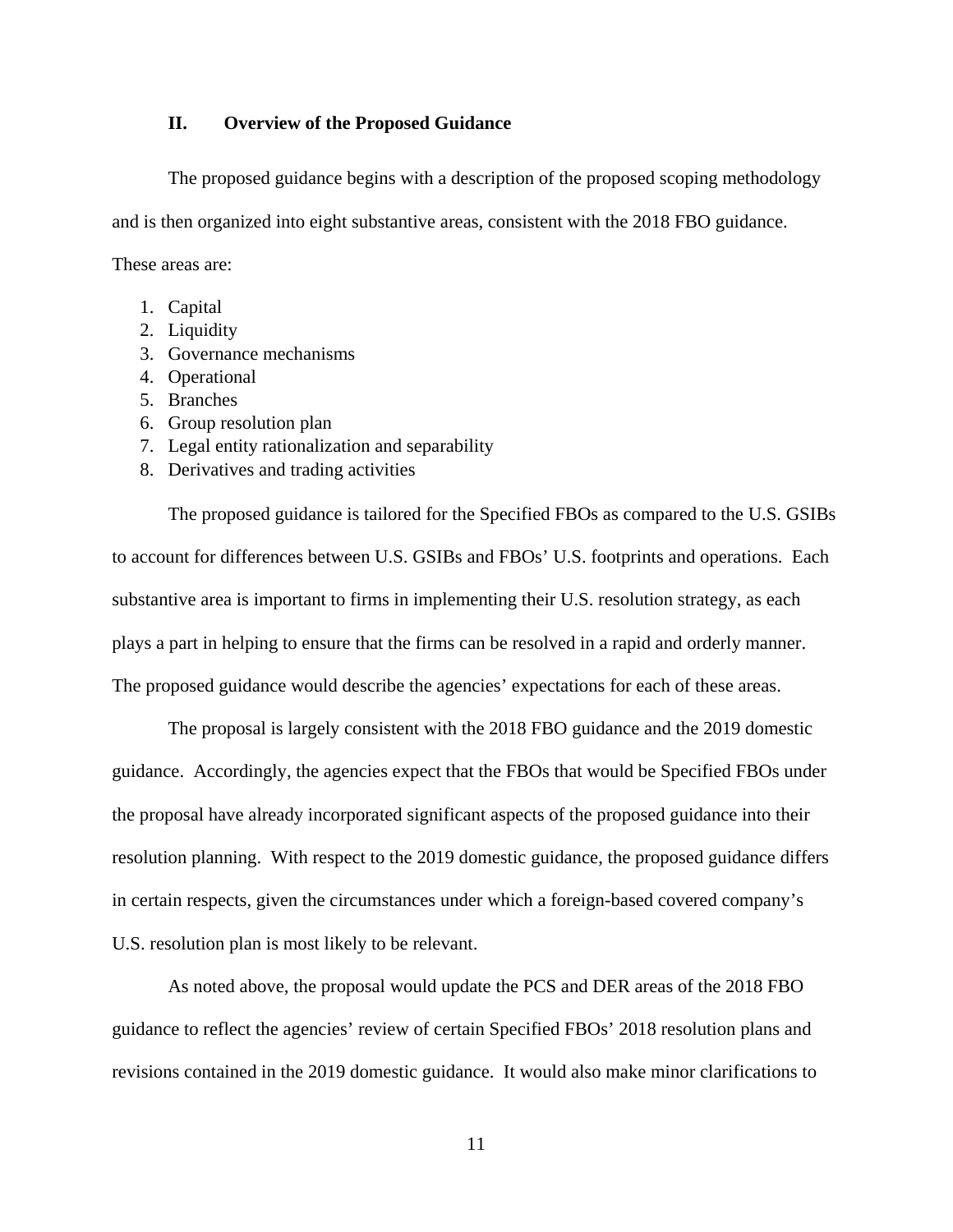certain areas of the 2018 FBO guidance in light of the 2019 revisions. In general, the proposed revisions to the guidance are intended to streamline the firms' submissions and to provide additional clarity. In addition, the proposed guidance would consolidate all guidance applicable to the Specified FBOs into a single document, which would provide the public with one source of applicable guidance to which to refer. The proposed guidance is not meant to limit firms' consideration of additional vulnerabilities or obstacles that might arise based on a firm's particular structure, operations, or resolution strategy and that should be factored into the firm's submission.

## *Scope of Application*

 $\overline{a}$ 

The agencies are proposing to apply the guidance to FBOs whose material financial distress or failure would present the greatest potential to disrupt U.S. financial stability. Specifically, the agencies are proposing to use the method 2 calculation of the GSIB surcharge framework for determining the applicability of this proposed guidance. Accordingly, the proposed guidance would apply to FBOs that are triennial full filers<sup>20</sup> and whose U.S. IHCs have a method 2 GSIB score of 250 or more.<sup>21</sup> The agencies seek comment on all aspects of the proposed scoping methodology.

In proposing a scoping methodology, the agencies seek to provide a framework that is clear, predictable, and based on publicly reported quantitative data. Large bank holding companies, including FBOs' U.S. IHCs, already submit to the Board periodic public reports on their GSIB indicator scores. Since relevant data has been collected in comparable form for U.S.

 $20$  Currently, there are no FBOs that are triennial reduced filers and whose IHCs have method 2 scores of 250 or more. The agencies do not intend for the proposed guidance to apply to such an FBO.<br><sup>21</sup> The Specified FBOs as of the date of this proposal would be Barclays PLC, Credit Suisse

Group AG, and Deutsche Bank AG.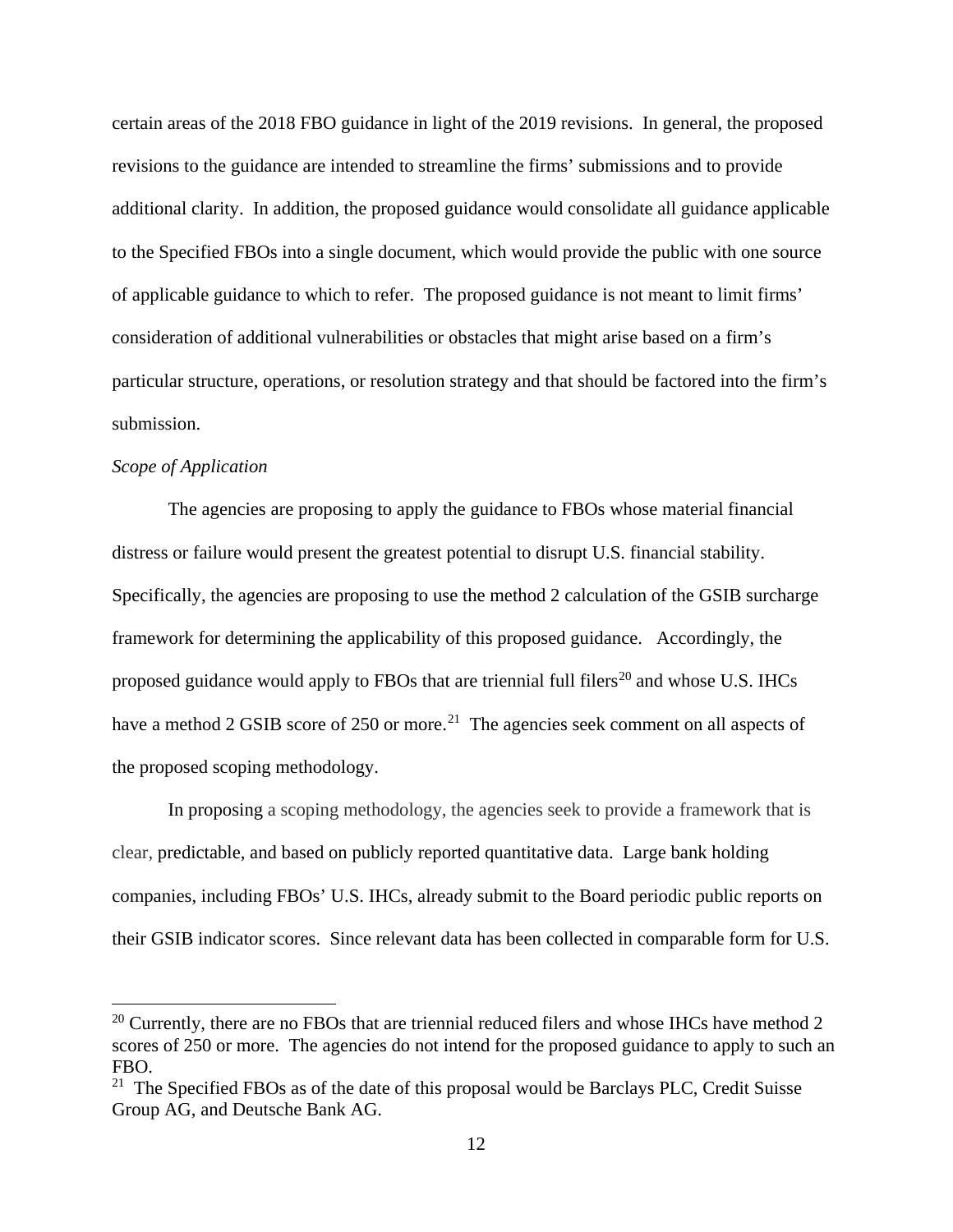GSIBs, FBOs, and other banking organizations in the U.S., a small number of FBOs (those FBOs that currently are expected to be Specified FBOs) have had consistently high method 2 GSIB scores that persist both in comparison to U.S. GSIBs and other FBOs during the periods for which data is available.

These comparably high method 2 scores have largely been driven by a reliance on short term wholesale funding (STWF). The STWF factor indicates the potential for significant liquidity outflows and large-scale funding runs associated with STWF in times of stress. Such funding runs may complicate the ability of an FBO to undergo an orderly resolution in times of stress, generating both safety and soundness and financial stability risks. While the agencies believe that there are compelling justifications for using a standalone risk-based measure of STWF as a basis for having heightened expectations for resolution planning, the agencies also understand that a single indicator may not account for other factors that are relevant to the resolvability of an FBO.

In contrast, method 2 of the GSIB surcharge framework is designed to provide a single, comprehensive, integrated assessment of a large bank holding company's systemic footprint. Specifically, the method 2 score assesses a financial institution's asset size, interconnectedness, complexity (including over-the-counter derivatives trading), cross-jurisdictional activity, and reliance on STWF — all important factors in considering resolvability. Thus, the agencies believe that this methodology is an appropriate mechanism for determining the scope of applicability of the proposed guidance.

The agencies believe that a method 2 GSIB score of 250 or more indicates that an FBO has certain characteristics that could present barriers to a rapid and orderly resolution. For example, a firm that funds a large percentage of its assets with STWF – as noted above, a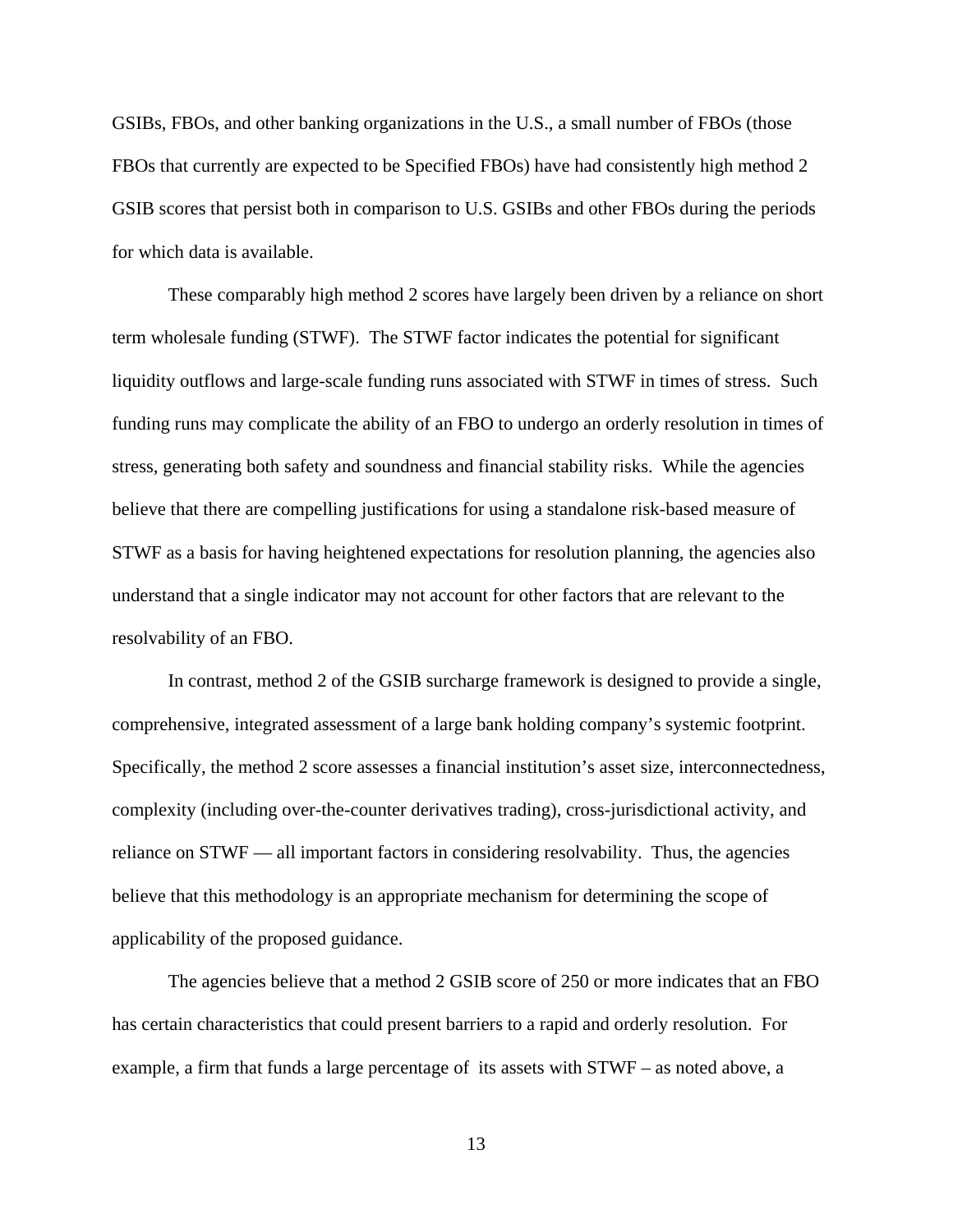measure that suggests that a banking organization is more vulnerable to large-scale funding runs and thus increased resolvability risk – would have a method 2 GSIB score of 250 or more. Moreover, a substantial majority of U.S. GSIBs, which are the subject of heightened expectations regarding resolution planning,  $^{22}$  have a GSIB method 2 score of 250 or more, suggesting the need to apply heightened resolution expectations to FBOs that present comparable resolvability challenges. In addition, the proposed guidance would only apply to FBOs with U.S. IHCs because those are the FBOs with the largest consolidated U.S. operations that are subject to resolution under the Bankruptcy Code.

The agencies are not proposing to use the tailoring rules and the accompanying framework for sorting financial institutions into certain tailoring categories, other than to confirm that a firm is a triennial full filer. Several factors for determining a financial institution's tailoring category are important in the context of resolution and the application of this proposed guidance to the Specified FBOs. However, the tailoring rules and tailoring categories were developed to determine application of a broad range of enhanced prudential standards, including the general operation of resolution plan submissions, and were not focused on determining which covered companies should be subject to more detailed resolution planning guidance in light of longer resolution planning cycles and the need for greater coordination between home and host regulators.

*Question [\*]: Is the proposed scope of applicability of the proposed guidance appropriate? Should the agencies adopt a different methodology for determining the scope of the proposed guidance? For example, should the proposed guidance apply to FBOs whose U.S. operations have a systemic risk profile (as assessed by the method 1 GSIB score) that is similar to the systemic risk profile of the U.S. financial institutions that are assigned to Category I under the Board's tailoring rules? Should the proposed guidance apply to FBOs that are subject to Category II standards (based on the firm's combined U.S. operations) under* 

<sup>22</sup> *See* 2019 domestic guidance.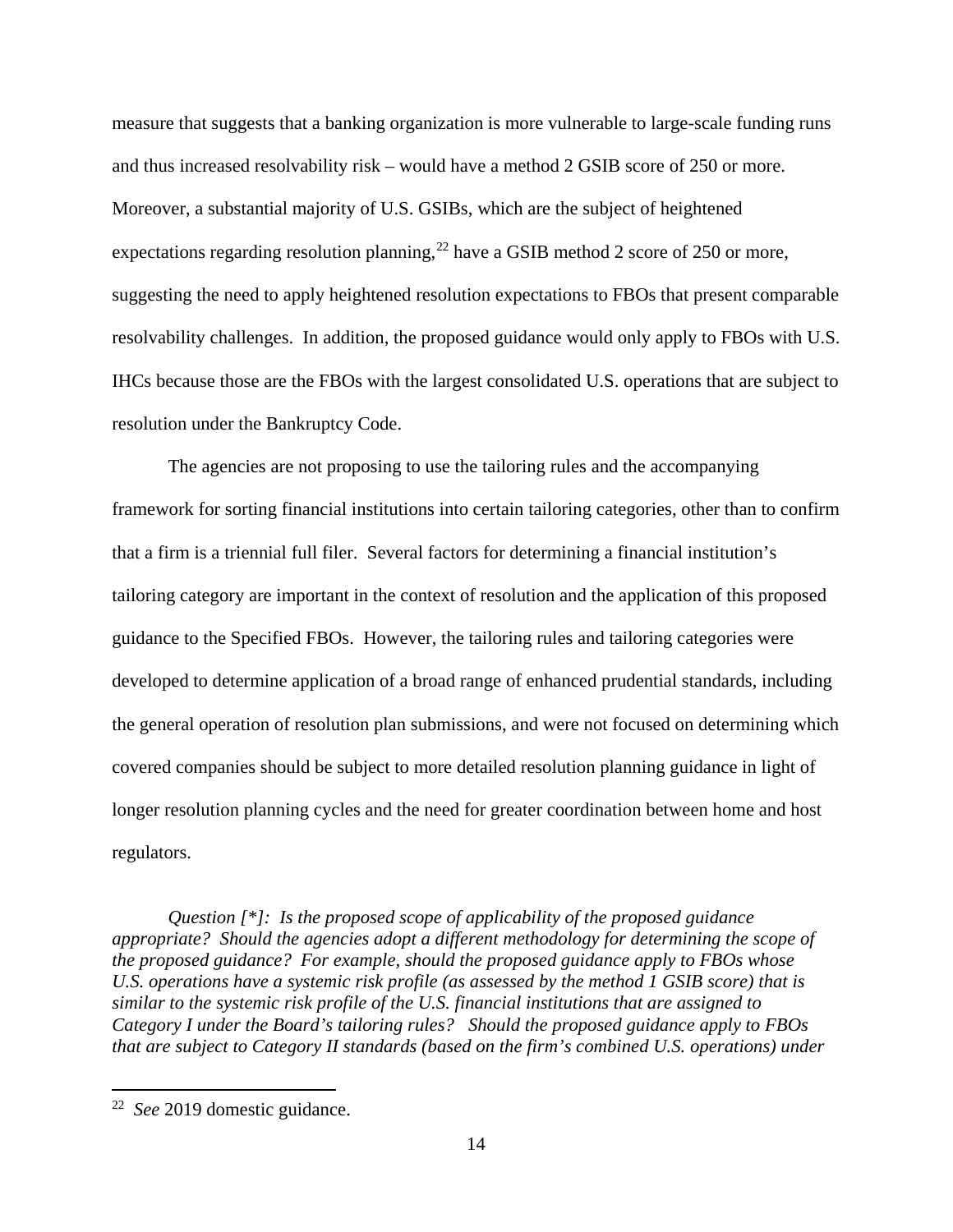*the Board's tailoring rules? Should the proposed guidance apply to FBOs that have exposure of a certain level (in the range of \$50 to \$100 billion) in one or more of the risk-based indicators identified in the Board's tailoring rules, such as nonbank assets and/or STWF? If the agencies adopt a different scope of application than what is being proposed, should the agencies also modify the content of the guidance, for example by removing certain sections of the guidance? Commenters are invited to explain in detail the basis for their positions.* 

*Question [\*]. Should the agencies outline in the final guidance their methodology and process for determining the FBOs to which the guidance should apply? Should the agencies specify in the final guidance an implementation period for any FBO that did not receive the 2018 FBO guidance, but to which the final guidance will apply? If so, should the implementation period be fixed or subject to adjustment by the agencies?* 

*Capital:* The ability to provide sufficient capital to U.S. non-branch material entities without disruption from creditors is important to ensure that such material entities can continue to provide critical services and maintain identified critical operations as the U.S. IHC is resolved. The proposal describes expectations concerning the appropriate positioning of capital and other loss-absorbing instruments (e.g., debt that the parent may forgive or convert to equity) among the U.S. IHC and its subsidiaries (resolution capital adequacy and positioning or RCAP).<sup>23</sup> The proposal also describes expectations regarding a methodology for periodically estimating the amount of capital that may be needed to support each U.S. IHC subsidiary after the U.S. IHC's bankruptcy filing (resolution capital execution need or RCEN).

*Liquidity:* A firm's ability to reliably estimate and meet the liquidity needs of the U.S. IHC and its subsidiaries prior to, and in, resolution (resolution liquidity execution need or RLEN) is important to the execution of a Specified FBO's U.S. resolution strategy. Maintaining sufficient and appropriately-positioned liquidity also allows the U.S. IHC subsidiaries to continue to operate while the U.S. IHC is being resolved in accordance with the firm's U.S. resolution strategy. The proposal also describes expectations concerning a

 $23$  The proposal also would make consistent with the 2019 domestic guidance expectations about intercompany debt.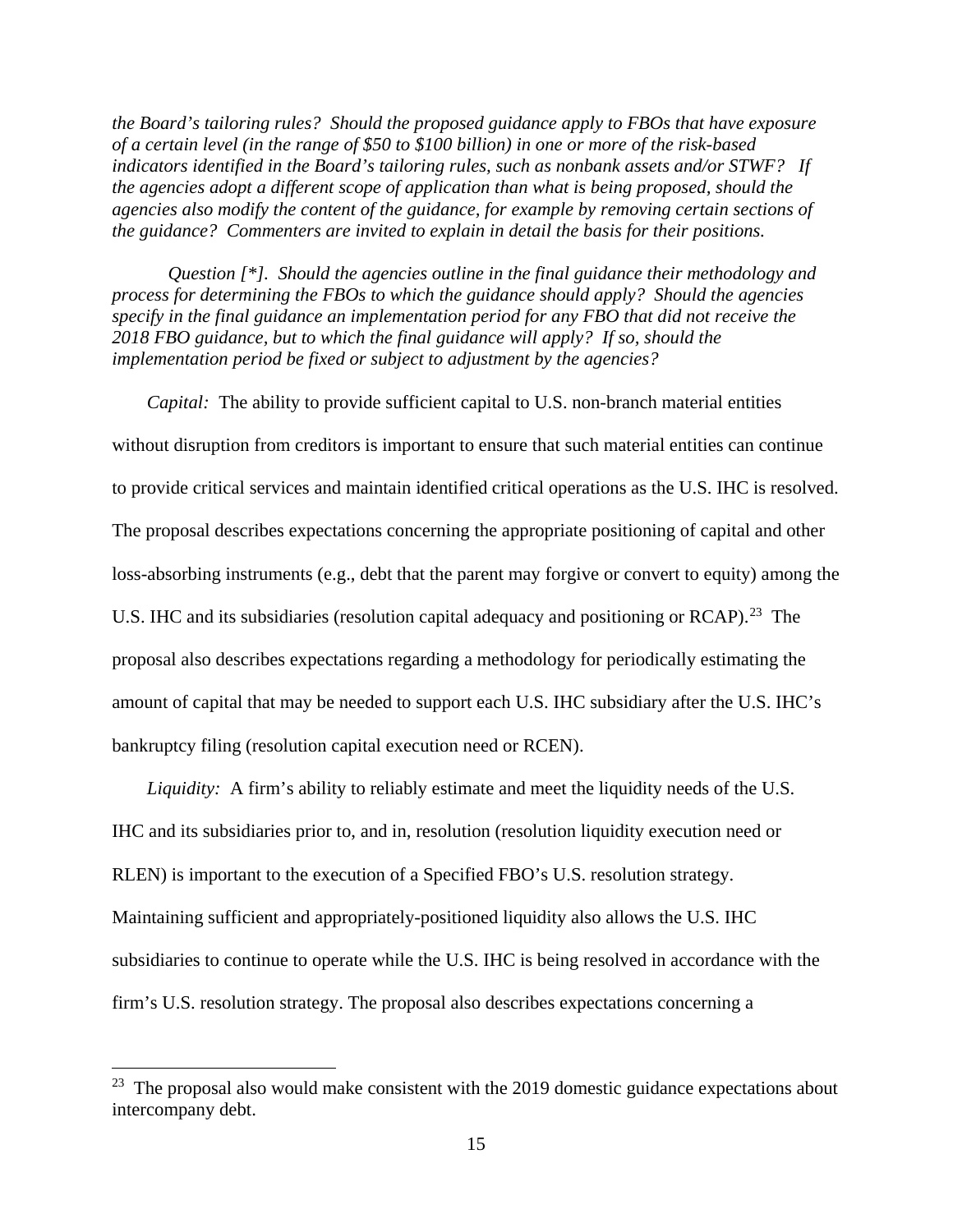methodology for measuring the stand-alone liquidity position of each U.S. non-branch material entity.

*Governance Mechanisms:* An adequate governance structure with triggers that identify the onset, continuation, and increase of financial stress is important to ensure that there is sufficient time to communicate and coordinate with the foreign parent regarding the provision of financial support and other key actions. The governance mechanisms section proposes expectations that firms have playbooks that describe the board and senior management actions of the U.S. nonbranch material entities necessary to execute the firm's U.S. resolution strategy. In addition, the proposal describes expectations that firms have triggers that are linked to specific actions outlined in these playbooks to ensure the timely escalation of information to both U.S. IHC and foreign parent governing bodies. The proposal also describes the expectations that firms identify and analyze potential legal challenges to planned U.S. IHC support mechanisms, and any defenses and mitigants to such challenges.

Currently, certain Specified FBOs have relied on contractually binding mechanisms ("CBMs") to ensure that sufficient capital and liquidity is timely provided to material entity subsidiaries prior to the U.S. IHC commencing a bankruptcy case. These structures are designed, in part, to mitigate potential legal challenges to the provision of such support.<sup>24</sup> With respect to legal challenges, the certain Specified FBOs assume, therefore, that creditors in a bankruptcy case of the U.S. IHC would exist and would bring a creditor challenge action in any bankruptcy case of the U.S. IHC.

<sup>&</sup>lt;sup>24</sup> The U.S. GSIBs previously adopted CBMs for similar purposes.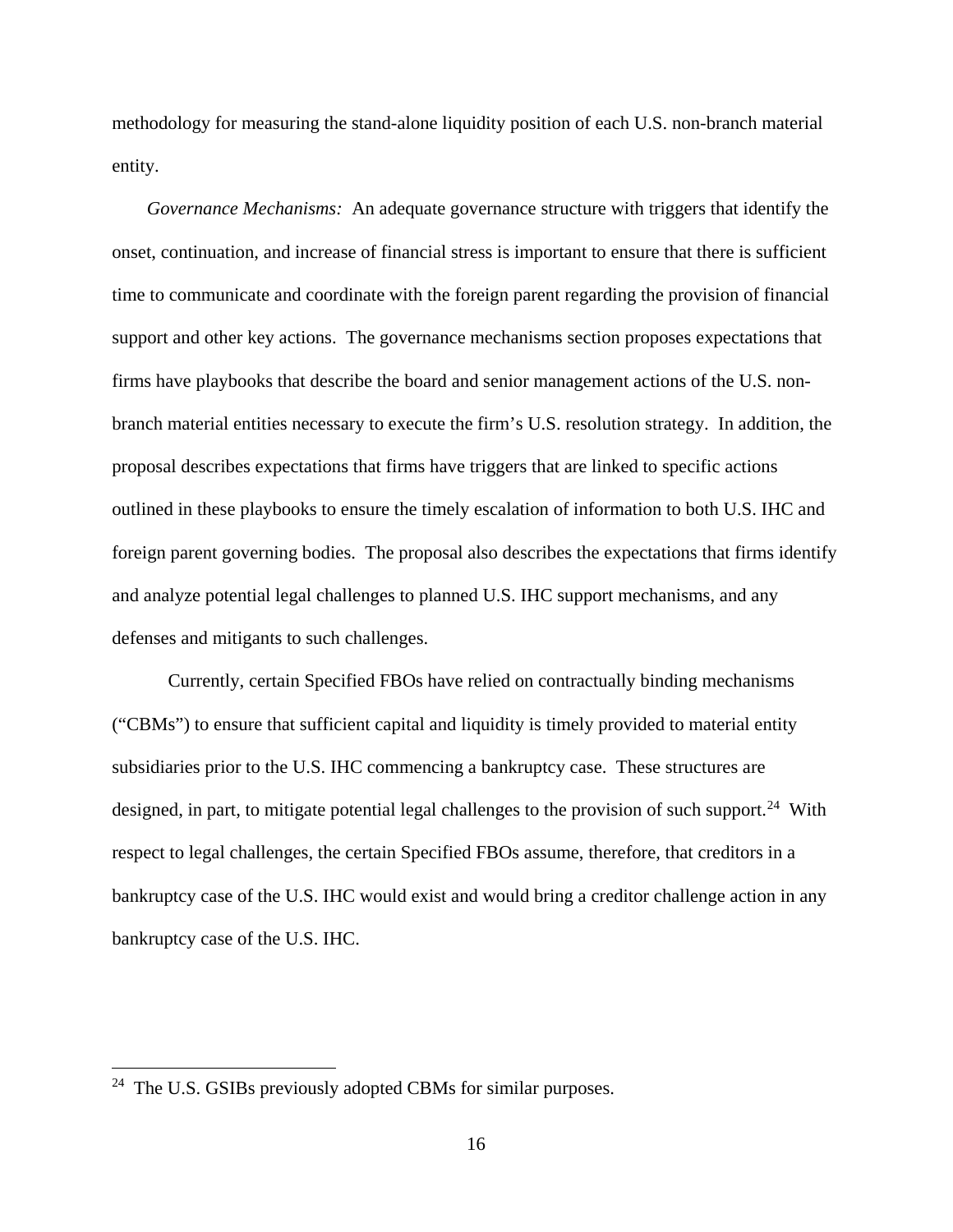Certain Specified FBOs have developed either (i) a secured support agreement whereby the U.S. IHC binds itself to provide pre-bankruptcy support to material entity subsidiaries, supported by perfected security interests in collateral granted by the U.S. IHC;<sup>25</sup> or (ii) an unsecured equity purchase arrangement under which the U.S. IHC enters into one or more agreements with a material entity subsidiary to purchase additional equity from that subsidiary prior to the U.S. IHC's bankruptcy. Under this second approach, the subsidiary would, using the funds derived from the equity investment, provide capital and liquidity support to U.S. material entities.

Neither the proposed guidance nor the Rule recommend a specific strategy for ensuring that support is timely provided to material entity subsidiaries and reducing the risk of a successful legal challenge to pre-bankruptcy resolution-related actions. The agencies continue to evaluate the efficacy of CBMs for the Specified FBOs as tools to address each of these objectives. The agencies seek comment on the benefits and costs and relative advantages and disadvantages of each CBM approach for the Specified FBOs.

*Question [\*]: Is each CBM approach described above effective as a potential mitigant to potential legal challenges in the case of a U.S. IHC bankruptcy? Is each effective in ensuring the provision of capital and liquidity support to material entities in periods of financial stress? What are the benefits and costs and relative advantages and disadvantages associated with each of the CBM approaches?* 

*Question [\*]: Does each of the aforementioned CBM approaches appropriately balance the certainty associated with pre-positioning capital directly at U.S. IHC subsidiaries with the flexibility provided by holding recapitalization resources at the U.S. IHC (contributable resources) to meet unanticipated losses at the U.S. IHC subsidiaries? Does each of the* 

 $25$  FBOs operating in the United States with U.S. non-branch assets of \$50 billion or more, such as the firms that would be Specified FBOs under the proposed guidance, are required to consolidate certain U.S. subsidiaries under a single, top-tier intermediate holding company. 12 CFR 252.153. In this circumstance, the U.S. IHC would be the entity that enters into a secured support agreement with its U.S. subsidiaries. Separately, some U.S.-based financial institutions have established an intermediate holding company to facilitate the flow of capital and liquidity to material entities prior to bankruptcy.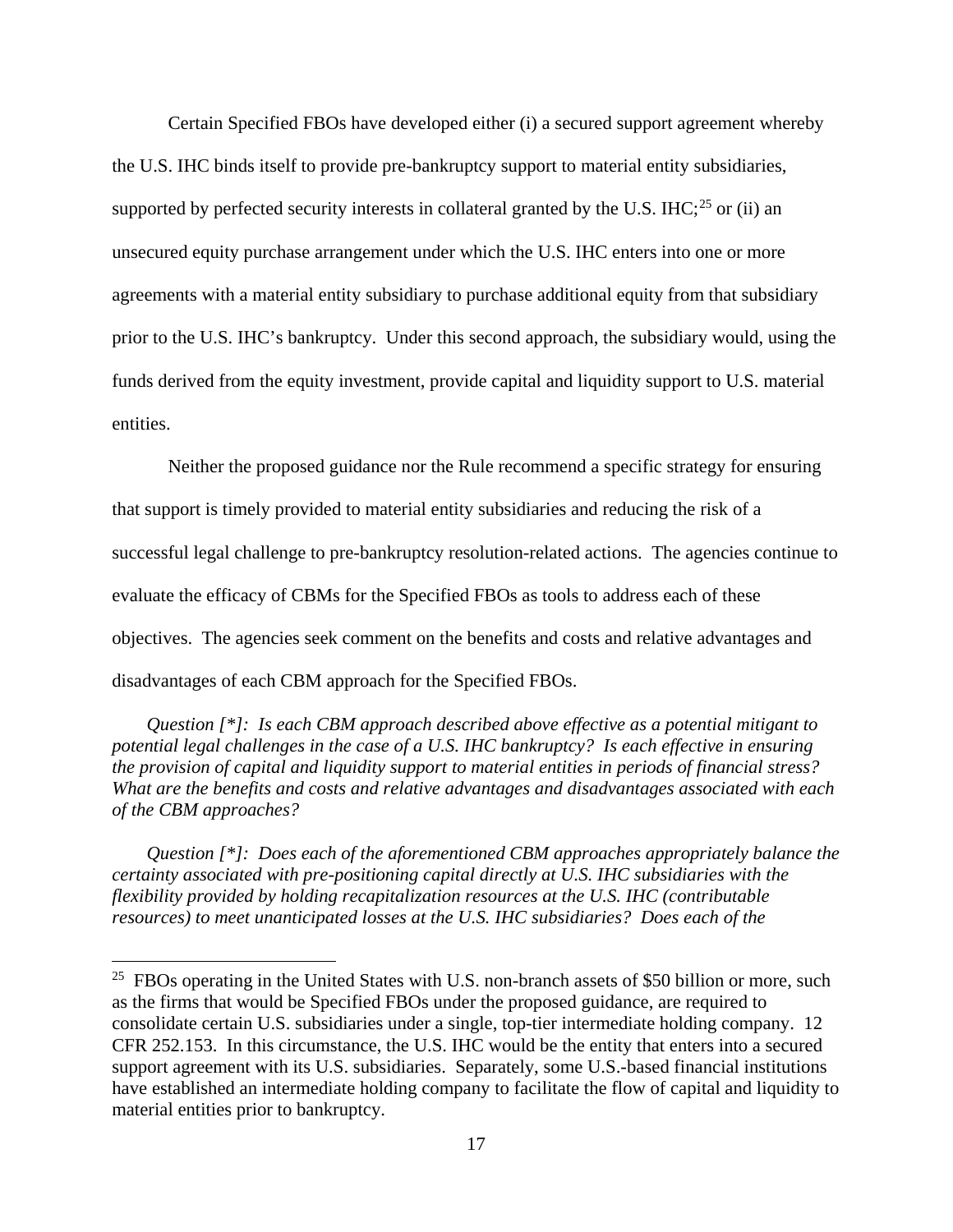*aforementioned CBM approaches provide sufficient confidence that appropriate levels of capital and liquidity will be timely provided to material entity subsidiaries? Does the absence of a perfected security interest under the equity purchase arrangement materially affect the likelihood that resources would be available to material entity subsidiaries under that approach? Why or why not?* 

*Question [\*]: Are there alternative CBM approaches that would provide equivalent or greater effectiveness in the provision of capital and liquidity to material entities in periods of financial stress? Should the agencies prescribe a specific CBM approach or provide additional guidance on the subject, or neither?* 

*Question [\*]: Does the existence of a CBM that follows either of the aforementioned CBM approaches have the potential to facilitate or pose a potential conflict with a Specified FBO's home country global resolution strategy? If so, are there alternative approaches that would mitigate the conflict while providing sufficient confidence that appropriate levels of capital and liquidity will be timely provided to material entity subsidiaries?* 

*Operational:* The development and maintenance of operational capabilities is important to support and enable successful execution of a firm's U.S. resolution strategy, including providing for the continuation of identified critical operations and preventing or mitigating adverse impacts on U.S. financial stability. The proposed operational capabilities include:

- Developing a framework and playbooks that consider contingency actions and alternative arrangements to be taken to maintain payment, clearing, and settlement activities and to maintain access to financial market utilities ("FMUs"), as further discussed below;
- Possessing fully developed capabilities related to managing, identifying, and valuing the collateral that is received from, and posted to, external parties and its affiliates;
- Having management information systems that readily produce key data on financial resources and positions on a U.S. legal entity basis, and that ensure data integrity and reliability; and
- Maintaining an actionable plan to ensure the continuity of all of the shared and outsourced services on which identified critical operations rely.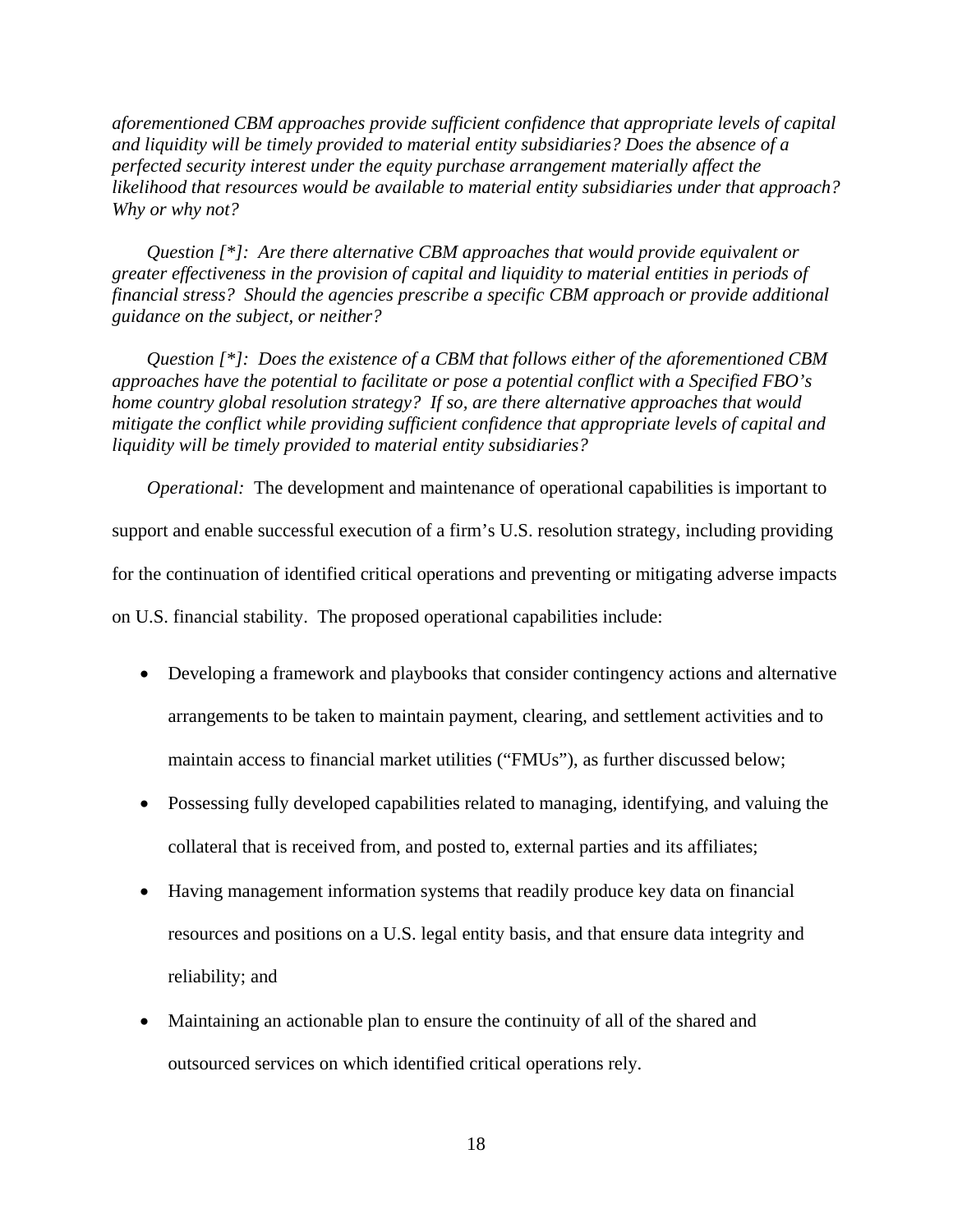In addition, the proposed guidance outlines expectations that firms' plans should reflect the current state of how the early termination of qualified financial contracts could impact resolution of the firm's U.S. operations.

*Branches:* U.S. branches of FBOs, while legally distinct from a U.S. IHC, can play a critical role in a firm's U.S. operations. Therefore, the proposal describes expectations regarding the mapping of interconnections and interdependencies between a U.S. branch that is a material entity and other material entities, core business lines, or identified critical operations. In addition, the Specified FBOs would be expected to show how branches would continue to facilitate the firm's FMU access for identified critical operations and to meet funding needs. The proposal also outlines expectations that the Specified FBOs analyze the effects on the firm's FMU access and identified critical operations of the cessation of operations of any U.S. branch that is significant to the activities of an identified critical operation.

*Group Resolution Plan:* As noted above, the agencies recognize the preferred resolution outcome for the Specified FBOs is a successful home country resolution. U.S. operations of an FBO are often highly interconnected with the broader, global operations of the financial institution. The proposal outlines expectations for these firms to detail how resolution planning for U.S. domiciled entities or activities is integrated into the foreign-based covered company's overall resolution or other contingency planning process.

*Legal Entity Rationalization and Separability*: It is important that firms maintain a structure that facilitates orderly resolution. To achieve this, the proposal states that a firm should develop criteria supporting the U.S. resolution strategy and integrate them into day-to-day decision making processes. The criteria would be expected to consider the best alignment of legal entities and business lines and facilitate resolvability of U.S. operations as a firm's activities, technology,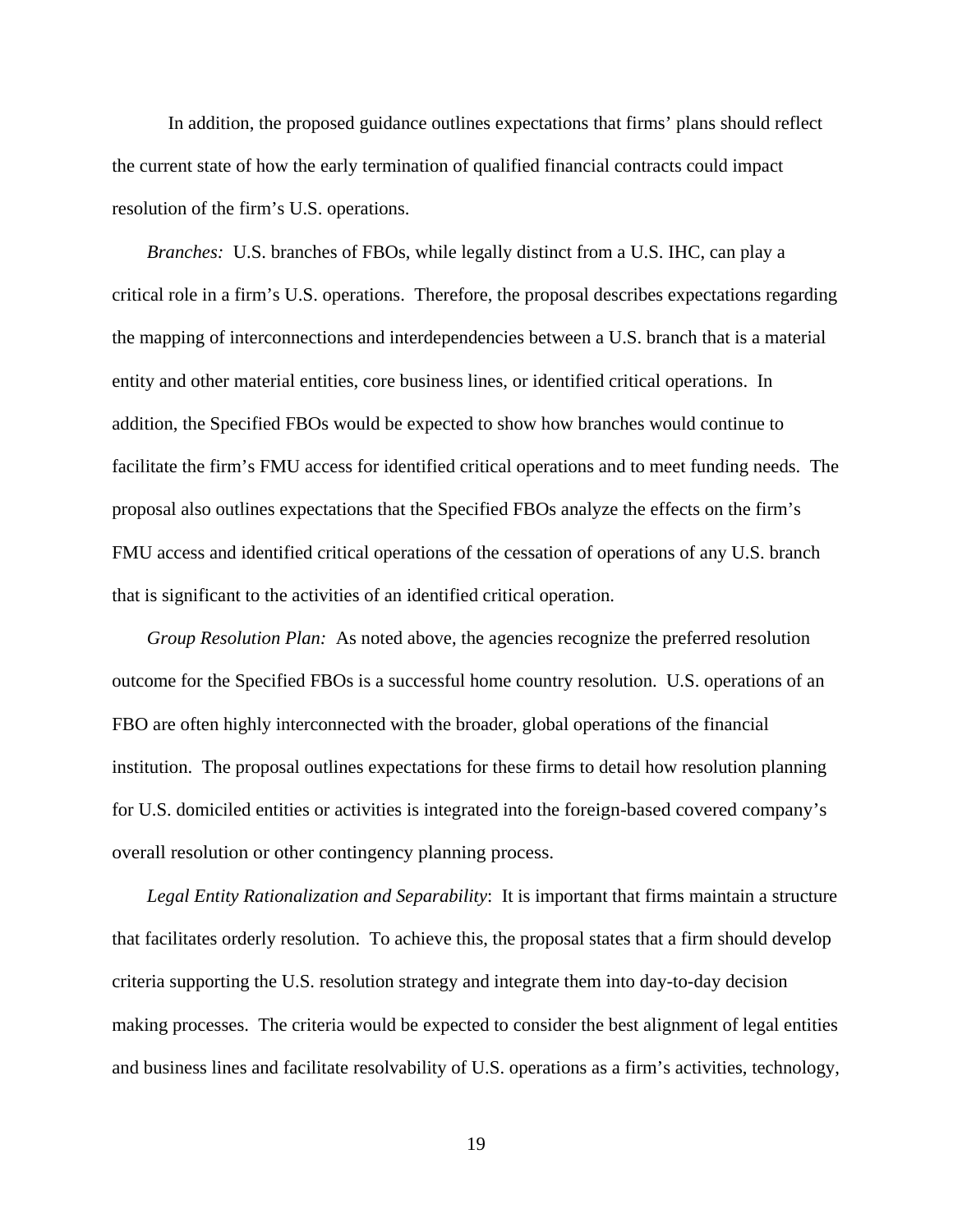business models, or geographic footprint change over time. In addition, the proposed guidance provides that the firm should identify discrete U.S. operations that could be sold or transferred in resolution.

*Derivatives and Trading Activities:* It is important that a firm's derivatives and trading activities can be stabilized and de-risked during resolution without causing significant market disruption. As such, firms should have capabilities to identify and mitigate the risks associated with their U.S. derivatives and trading activities (including those activities originated from the U.S. entities (as defined below) and booked directly into a non-U.S. affiliate) and with the implementation of their preferred strategies, as further discussed below.

#### **III. Proposed Changes from Prior Guidance**

The proposed guidance contains modifications and clarifications informed by the agencies' review of the certain Specified FBOs' 2018 plans, particularly in the areas of DER and PCS. Generally, the agencies' expectations for the Specified FBOs' resolution plan submissions are consistent with their expectations for the U.S. GSIBs' resolution plan submissions, with appropriate tailoring to reflect the firms' foreign parents and their different organizational structures and operations. In addition, the proposed guidance would provide certain clarifications to address the 2019 revisions and changes within the financial industry. The following summarizes the changes relative to the 2018 FBO guidance to which the agencies are seeking comment:

### *Scope*

The agencies have eliminated from the 2018 FBO guidance the paragraph indicating that the expectations apply to certain Specified FBOs. As indicated above, the agencies are proposing to scope application of the proposed guidance by reference to a pre-existing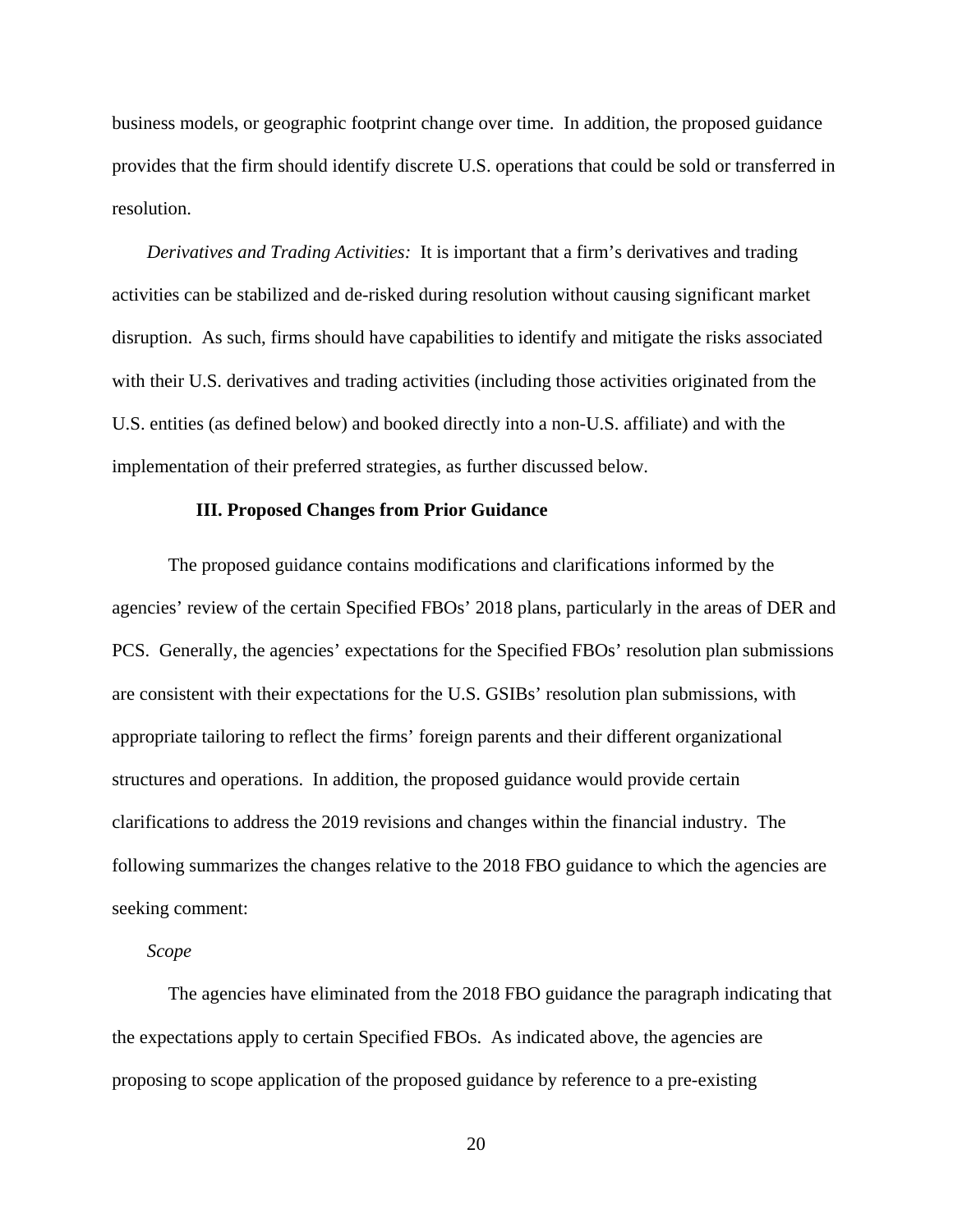framework for determining systemic risk. Specifically, the proposed guidance would apply to FBOs that are triennial full filers and whose U.S. IHCs have a method 2 GSIB score of 250 or more. The agencies also are considering the appropriate implementation period for any FBO that becomes subject to the forthcoming final guidance and that was not a recipient of the 2018 FBO guidance.

### *Operational: Payment, Clearing, and Settlement Activities*

The provision of PCS services by firms, FMUs, and agent banks is an essential component of the U.S. financial system, and maintaining the continuity of access to PCS services is important for the orderly resolution of the Specified FBOs' U.S. material entities, identified critical operations, and core business lines. Based upon the review of recent resolution plan submissions and the agencies' engagement with the firms, the agencies believe that the firms that would be Specified FBOs under the proposed guidance generally have continued to develop capabilities to identify and consider the risks associated with continuity of access to PCS services in a resolution under their U.S. resolution strategies. These capabilities are described in the firms' resolution plan methodologies and are included in playbooks for key FMUs and key agent banks.

The 2018 FBO guidance indicated that the resolution plan submission of an FBO to which the 2018 guidance applied should describe arrangements to facilitate continued access to PCS services through those FBOs' resolution. The agencies are now proposing guidance that clarifies the agencies' expectations with respect to the Specified FBOs' capabilities to maintain continued access to PCS services. First, the proposal would state that firms should develop frameworks that articulate their strategies for continued access to PCS services to focus the firms' consideration of this issue. Second, the proposed guidance would provide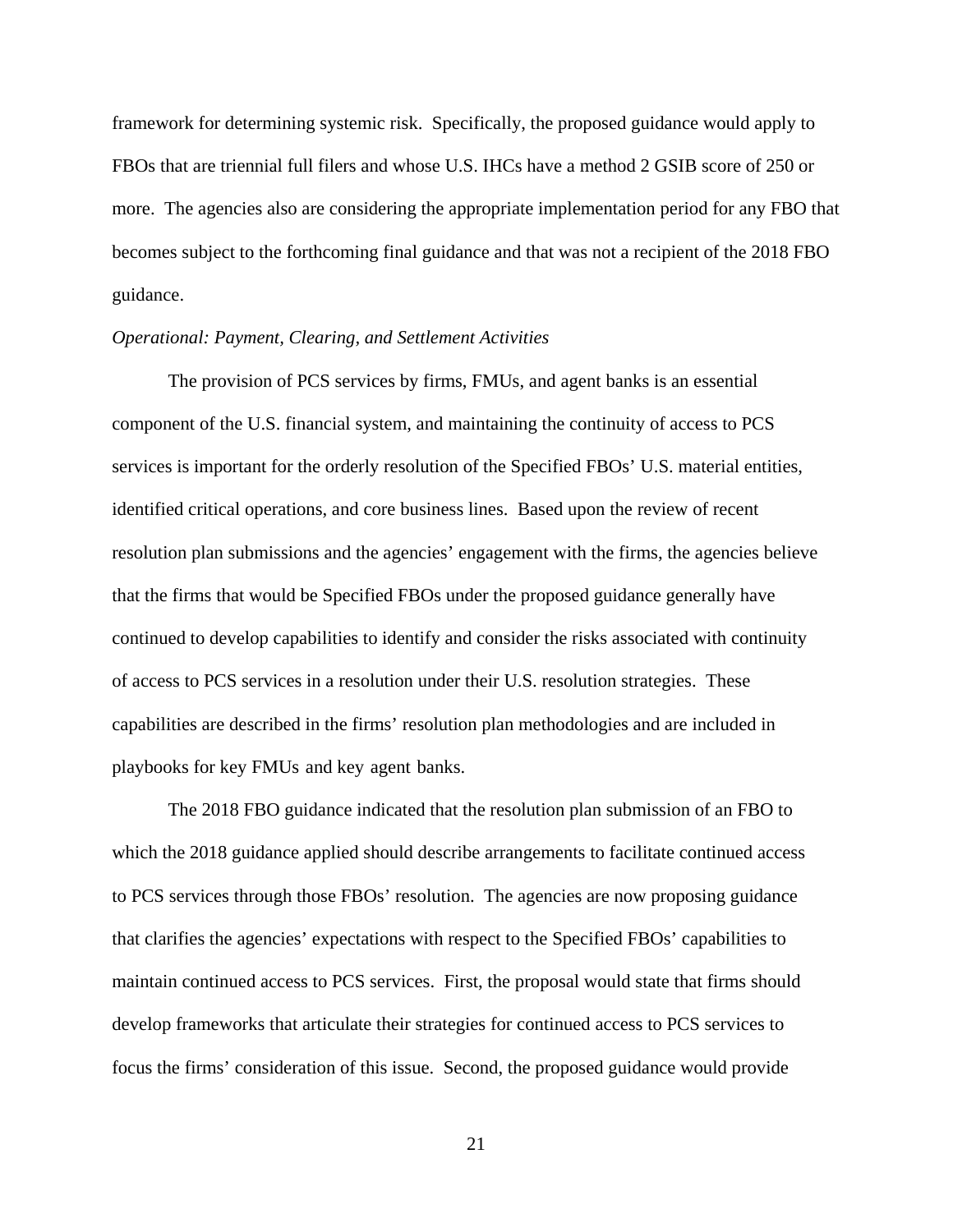clarity regarding firms' playbooks for retaining access to PCS services. Finally, the proposal would distinguish between expectations related to users and providers of PCS services, to reflect the different financial and operational considerations associated with each activity. The agencies believe that the firms that would be Specified FBOs under the proposed guidance generally have methodologies and capabilities in place to address the expectations in this proposal.

*Framework.* The framework through which a firm maintains continued access to PCS services should incorporate the identification of key clients of a firm's U.S. operations, <sup>26</sup> as well as key FMUs and key agent banks for a firm's U.S. material entities, identified critical operations, and core business lines, using both quantitative<sup>27</sup> and qualitative criteria, and playbooks for each key FMU and key agent bank. The proposed guidance builds upon existing guidance by specifying that the framework should consider key clients of the firm's U.S. operations (which may include affiliates of the firm), key FMUs, and key agent banks.<sup>28</sup> The

 $26$  A client is an individual or entity, including affiliates of the firm, to whom the firm provides PCS services and, if credit or liquidity is offered, any related credit or liquidity offered in connection with those services. In an effort to provide additional clarity, the proposed guidance clarifies that a firm should consider any related credit or liquidity offered in connection with those services only if credit or liquidity is offered. Although this clarification is not expressly included in the 2019 domestic guidance, the agencies' expectation concerning the identification of key clients remains the same for both those U.S. banking organizations and the Specified FBOs.

 $27$  In identifying entities as key, examples of quantitative criteria may include: for a client, transaction volume/value, market value of exposures, assets under custody, usage of PCS services, and if credit or liquidity is offered, any extension of related intraday credit or liquidity; for an FMU, the aggregate volumes and values of all transactions processed through such FMU; and, for an agent bank, assets under custody, the value of cash and securities settled, and extensions of intraday credit.

<sup>&</sup>lt;sup>28</sup> The agencies note that several footnotes have been modified from the corresponding footnotes in the 2019 domestic guidance. *Compare* 84 FR 1452 nn. 13-14 *with* V. *Payment, Clearing, and Settlement Activities* nn. 65-66. These modifications were made for clarification purposes and do not reflect a difference in expectations between Specified FBOs and the eight largest, complex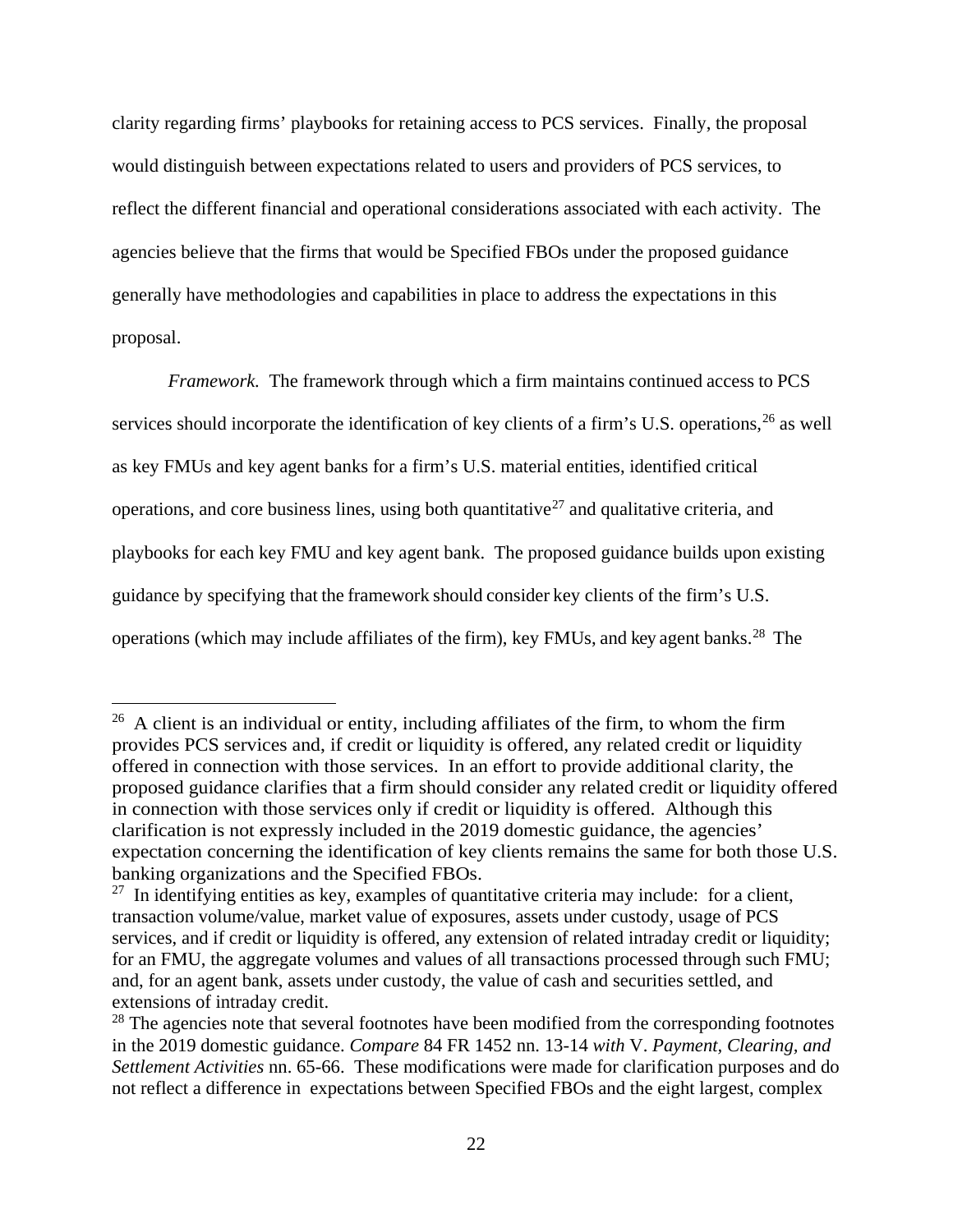agencies note that, while the 2018 FBO guidance does not expressly suggest the identification of and development of playbooks for key agent banks, the firms that would be Specified FBOs under the proposed guidance generally considered agent bank relationships in their most recent resolution plan submissions, with each providing a playbook for at least one key agent bank. Because agent bank relationships may replicate PCS services provided by FMUs or facilitate access to FMUs, the agencies are proposing to expressly include the development of playbooks for key agent banks.

In applying the framework, a firm would be expected to consider its role as a user or a provider of PCS services. The proposal refers to a user of PCS services as a firm that accesses the services of an FMU directly through its own membership in that FMU or indirectly through the membership of another entity, including an affiliate, that provides PCS services on an agency basis. A firm is a provider of PCS services under the proposed guidance if it provides its clients with access to an FMU or agent bank directly through the firm's membership in or relationship with that service provider, or indirectly through the firm's relationship with another entity, including a U.S. or non-U.S. affiliate or branch, that provides the firm with PCS services on an agency basis. A firm also would be a provider if it delivers PCS services to a client through the firm's own operations in the United States in a manner similar to an FMU.

The proposal provides that a firm's framework should take into account certain relevant relationships by providing a mapping of U.S. material entities, identified critical operations, core business lines, and key clients of the firm's U.S. operations to key FMUs and key agent banks. This framework would be expected to consider both direct relationships (e.g., a firm's direct

U.S. banking organizations regarding the identification of key clients, key FMUs, and key agent banks.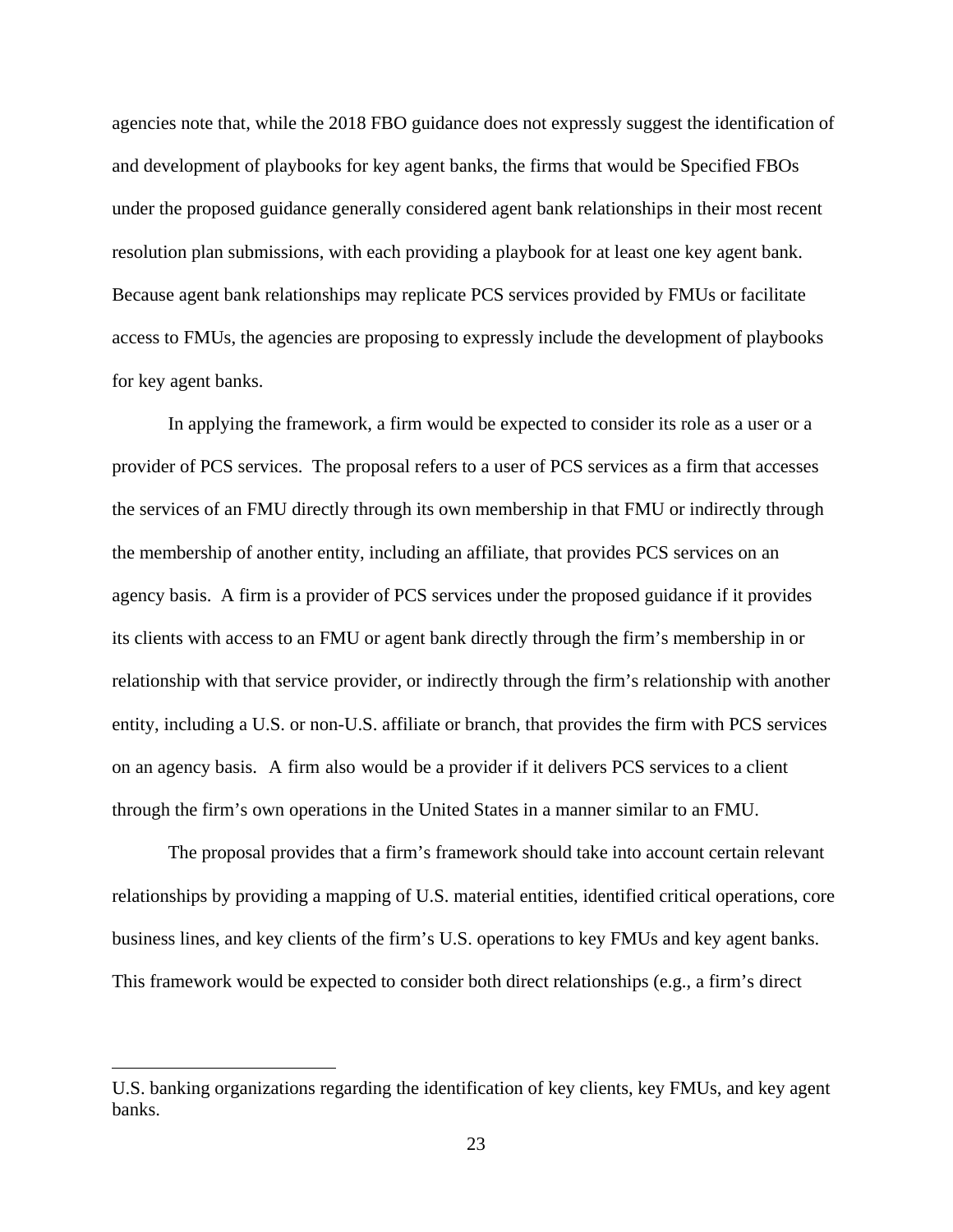membership in the FMU, a firm's provision of such key clients of the firm's U.S. operations with PCS services through its own operations in the United States, or a firm's contractual relationship with an agent bank) and indirect relationships (e.g., a firm indirectly accesses PCS services through its relationship with another entity, including U.S. and non-U.S. affiliates and branches, that provides the firm with PCS services on an agency basis). The agencies are not proposing to limit the framework to direct relationships and non-affiliates, since continuity of access in a resolution scenario to directly accessed and indirectly accessed PCS activities, including through affiliates, is likely to be essential to the rapid and orderly resolution of a Specified FBO.

By developing and evaluating these activities and relationships through a framework that incorporates the elements of the proposed guidance, a firm should be able to consider the issue of maintaining continuity of access to PCS services in a comprehensive manner.

*Question [ ]. Is the proposed guidance sufficiently clear with respect to the following concepts: scope of PCS services, user vs. provider, and direct vs. indirect relationships? What additional clarifications or alternatives concerning the proposed framework or its elements, if any, should the agencies consider? For instance, would further examples of ways that a Specified FBO may act as provider of PCS services be useful? Should the agencies consider further distinguishing between providers based on the type of PCS service they provide?*

*Question [ ]. Is the proposed guidance sufficiently clear concerning expectations related to PCS services provided by a Specified FBO's U.S. material entities, whether branches or nonbranches? Should the agencies consider applying different expectations for U.S. material entities based on whether they are branches or non-branch entities? If so, what should be the basis for such differing expectations, and what additional clarifications or alternatives should the agencies consider?* 

*Playbooks for Continued Access to PCS Services.* Under the proposal, it is expected that a firm would provide a playbook for each key FMU and key agent bank, whether there is a direct relationship or an indirect relationship (including indirect arrangements through any U.S. or non-U.S. affiliate or branch) between the firm and each key FMU and key agent bank. A Specified FBO also would be expected to provide a playbook for each key FMU and key agent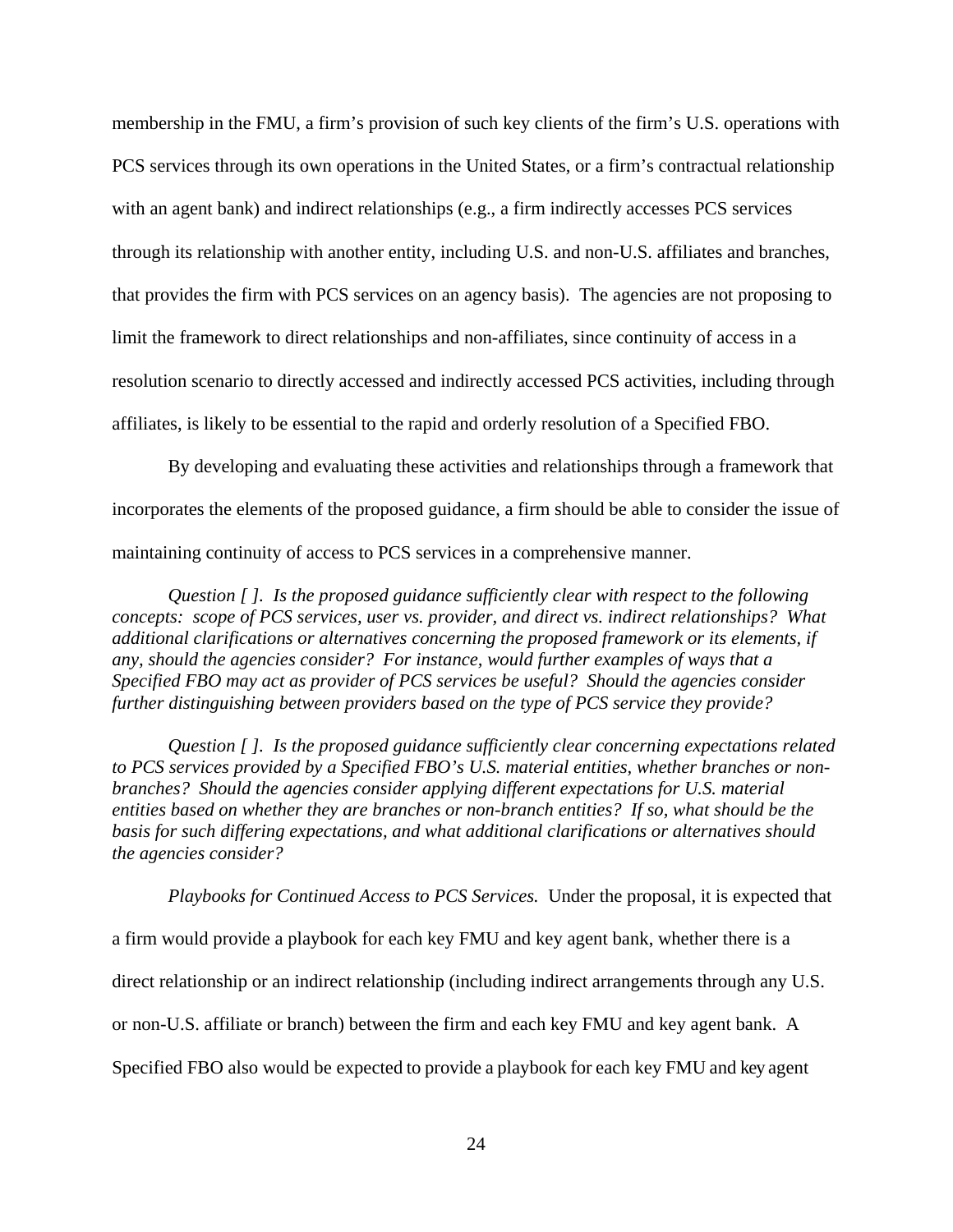bank that, among other things, includes financial and operational detail that would support continued access to PCS services for the firm and key clients of its U.S. operations under the firm's U.S. resolution strategy.<sup>29</sup>

The proposed guidance differentiates the type of information to be included in a firm's key FMU and key agent bank playbooks based on whether a firm is a user of PCS services with respect to that FMU or agent bank, a provider of PCS services with respect to that FMU or agent bank, or both. To the extent a firm is both a user and a provider of PCS services with respect to a particular FMU or agent bank, the firm would be expected to provide the described content for both users and providers of PCS services. A firm would be able to do so either in the same playbook or in separate playbooks included in its resolution plan submission.

*Content related to Users of PCS Services.* Each playbook for an individual key FMU or key agent bank should include a description of the firm's direct or indirect relationship as a user with the key FMU or key agent bank and an identification and mapping of PCS services to the associated U.S. material entities, identified critical operations, and core business linesthat use those PCS services, as well as a discussion of the potential range of adverse actions that could be taken by that key FMU or key agent bank when the firm is in resolution under its U.S. resolution strategy.<sup>30</sup> Playbooks submitted as part of the 2018 resolution plan submissions generally mapped the PCS services provided to U.S. material entities, identified critical operations, and core business lines at a granular level, which enhanced the utility of these playbooks.

In discussing the potential range of adverse actions that a key FMU or key agent bank

<sup>&</sup>lt;sup>29</sup> However, the firm is not expected to incorporate a scenario in which it loses key FMU or key agent bank access into its U.S. resolution strategy or its RLEN and RCEN estimates.

<sup>&</sup>lt;sup>30</sup> Examples of potential adverse actions may include increased collateral and margin requirements and enhanced reporting and monitoring.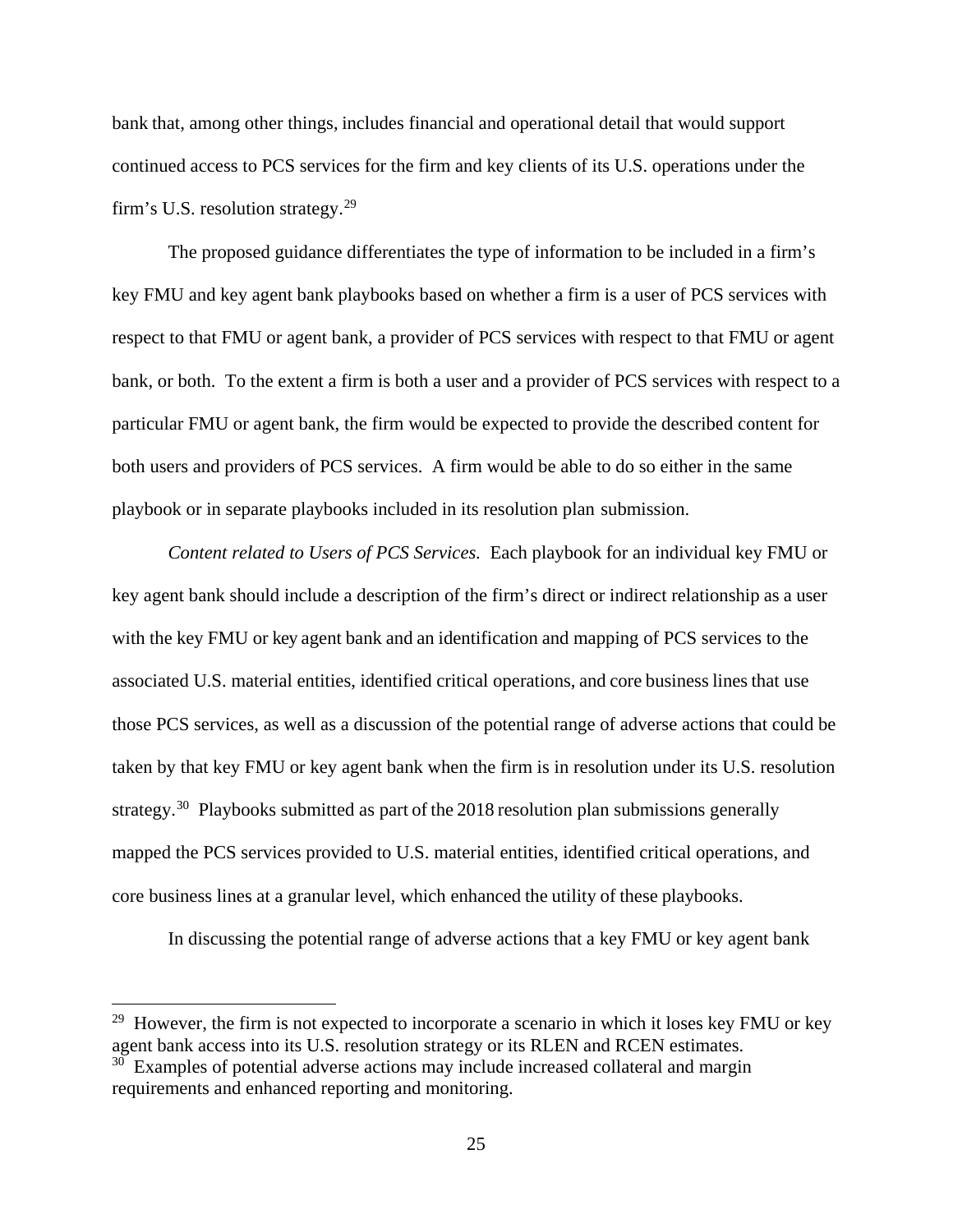could take, each playbook would be expected to address the operational and financial impact of such actions on each U.S. material entity, identified critical operation, and core business line, and discuss contingency arrangements that the firm could initiate in response to such adverse actions by the key FMU or key agent bank. Operational impacts could include effects on governance mechanisms or resource allocation (including human resources) of the Specified FBO's U.S. operations, as well as any expected enhanced communication with key stakeholders (e.g.*,*  regulators, FMUs, agent banks). Financial impacts could include those directly associated with liquidity or any additional costs incurred by the firm as a result of such adverse actions and contingency arrangements.

*Content related to Providers of PCS Services.* Under the proposal, a firm that is a direct or indirect provider of PCS services would be expected to identify, in its playbook for the relevant key FMU or key agent bank, key clients of its U.S. operations that rely upon PCS services provided by the firm's U.S. material entities, identified critical operations, and core business lines. Playbooks would be expected to describe the scale and way in which the firm's U.S. material entities, identified critical operations, and core business lines provide PCS services and any related credit or liquidity that may be offered by the firm in connection with such services. Similar to the content expected of users of PCS services, each playbook would be expected to include a mapping of the PCS services provided to each U.S. material entity, identified critical operation, and core business line, as well as key clients of the firm's U.S. operations. If a firm provides PCS services through its own U.S. operations, the firm would be expected to produce a playbook for the U.S. material entity that provides those services, and the playbook would focus on continuity of access for key clients of the firm's U.S. operations.

The proposal states that playbooks should discuss the potential range of contingency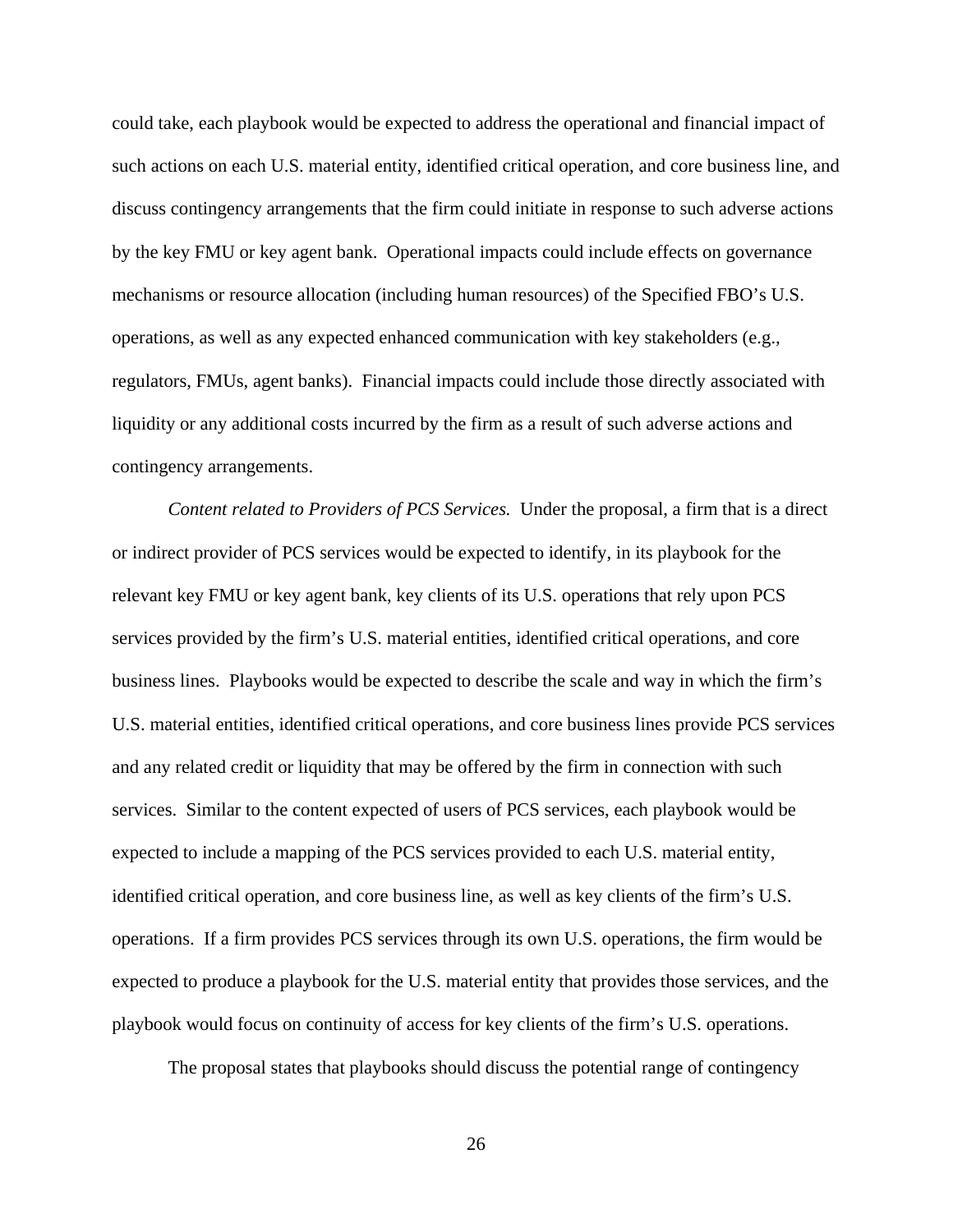actions available to the firm to minimize disruption to its provision of PCS services to key clients of its U.S. operations and the financial and operational impacts of such arrangements. Contingency arrangements may include viable transfer of client activity and any related assets or any alternative arrangements that would allow key clients of the firm's U.S. operations to maintain continued access to PCS services. Each playbook also would be expected to describe the range of contingency actions that the firm may take concerning its provision of intraday credit to key clients of its U.S. operations and to provide analysis quantifying the potential liquidity that the firm could generate by taking each such action in stress and in the resolution period. To the extent a firm would not take any such actions as part of its U.S. resolution strategy, the firm would be expected to describe its reasons for not taking any contingency action.

Under the proposal, a Specified FBO should communicate the potential impacts of implementation of any identified contingency arrangements or alternatives to key clients of its U.S. operations, and playbooks should describe the firm's methodology for determining whether it should provide any additional communication to some or all such key clients of its U.S. operations (e.g., due to the client's BAU usage of that access or related extensions of credit), as well as the expected timing and form of such communication. The agencies note that, in the most recent submissions of the firms that would be Specified FBOs under the proposed guidance, these firms generally addressed the issue of client communications and provided descriptions of planned or existing client communications. A firm would be expected to consider any benefit of communicating this information in multiple forms (e.g.*,* verbal or written) and at multiple time periods (e.g., business as usual, stress, or some point in time in advance of taking contingency actions) in order to provide adequate notice to key clients of its U.S. operations of the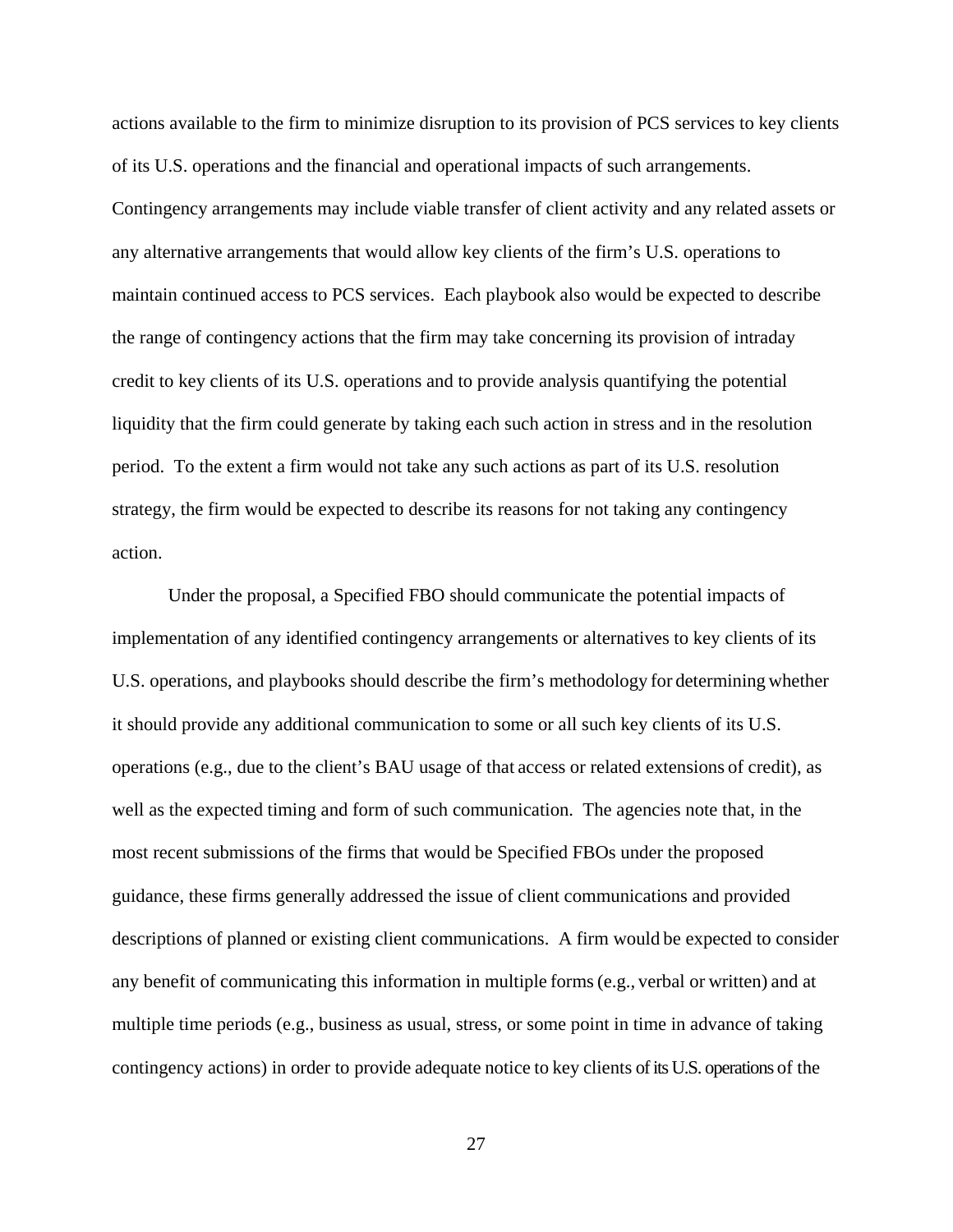action and the potential impact on the client of that action.

In making decisions concerning communications to such key clients of its U.S. operations, the proposal states that the firm also should consider tailoring communications to different subsets of clients (e.g., based on levels of activity or credit usage) in form, timing, or both. Playbooks may include sample client contracts or agreements containing provisions related to the firm's provision, if any, of intraday credit or liquidity.<sup>31</sup> Such sample contracts or agreements may be important to the extent that the firm believes those documents sufficiently convey to clients the contingency arrangements available to the firm and the potential impacts of implementing such contingency arrangements.

*Question [ ]. Are the expectations with respect to playbook content for firms that are direct or indirect users or providers (or both) of PCS services sufficiently clear? What additional clarifications, alternatives, or additional information, if any, should the agencies consider?*

*Question [ ]. Should the guidance indicate that providers of PCS activities are expected to consider particular contingency arrangements (e.g., methods to transfer client activity to other firms with whom the clients have relationships, alternate agent bank relationships, etc.)? Should the guidance also indicate that firms should consider particular actions they may take concerning the provision of intraday credit to affiliate and third-party clients, such as requiring pre-funding? If so, what particular actions should these firms address?*

*Question [ ]. Specifically for direct and indirect users of PCS activities, should the guidance indicate that firms are expected to include PCS-related liquidity sources and uses, such as client pre-funding, or specific abilities to control intraday liquidity inflows and outflows, such as throttling or prioritizing of payments? If so, what particular sources and uses should firms be expected to include?* 

*Question [ ]. Specifically for providers of PCS services, are the agencies' expectations concerning a firm's communication to key clients of its U.S. operations (including affiliates, as applicable) of the potential impacts of implementation of identified contingency arrangements sufficiently clear? What additional clarifications, if any, should the agencies consider? Should the agencies expect the firm to communicate this information to key clients of the U.S. operations at specific times or in specific formats?*

 $31$  If these sample client contracts or agreements are included separately as part of the firm's resolution plan submission, they may be incorporated into the playbook by reference.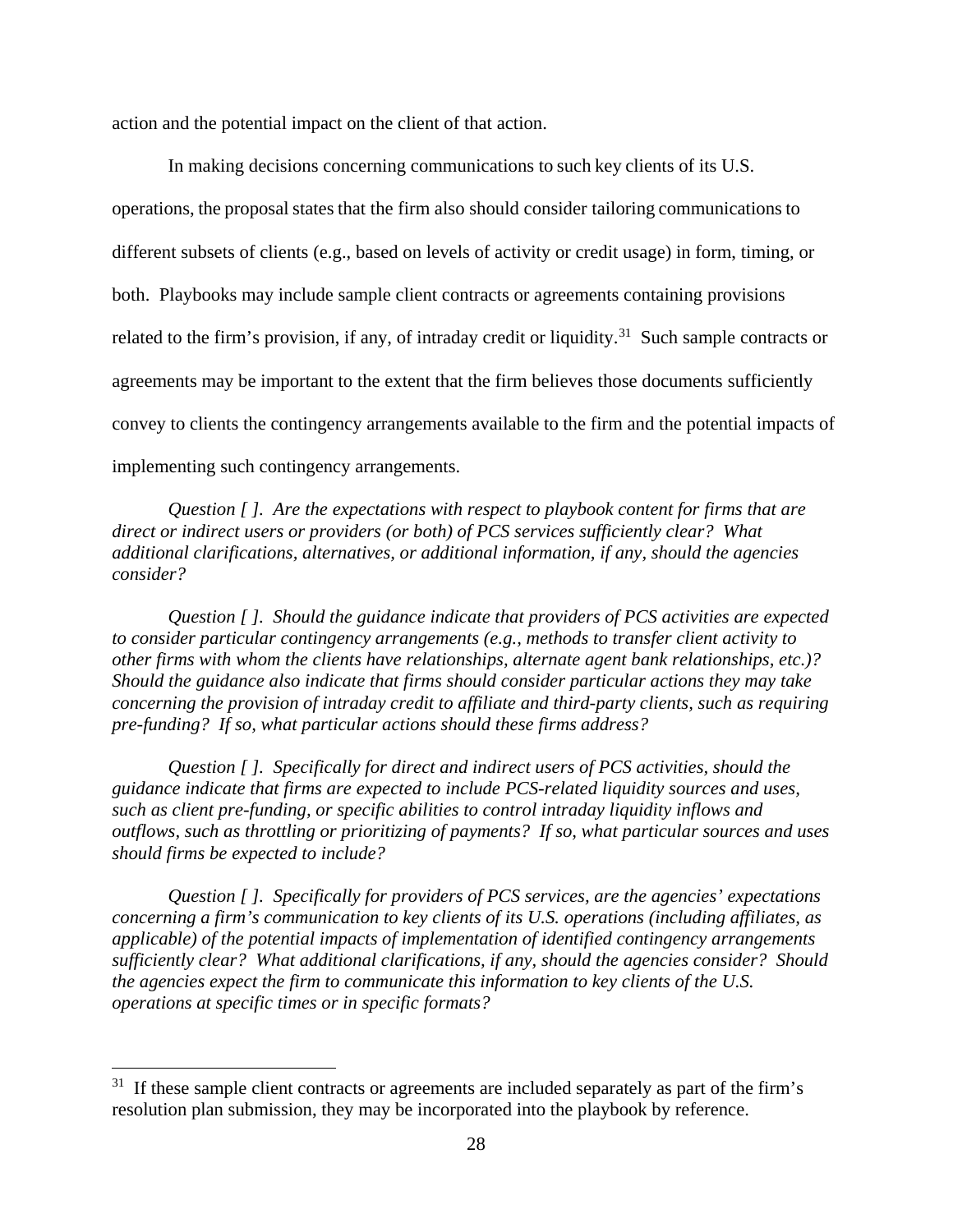*Capabilities*. Similar to prior guidance, the proposal includes expectations concerning a Specified FBO's capabilities for understanding and tracking its obligations and exposures associated with PCS activities, including contractual obligations and commitments. The proposed guidance indicates that those expectations would apply with respect to the obligations and exposures associated with PCS activities for each U.S. material entity, whether a branch or non-branch, as any such entity may provide access to PCS services.

*Question [ ]. Are the agencies' expectations concerning these capabilities sufficiently clear? What additional clarifications, if any, should the agencies consider?* 

## *Operational: Qualified Financial Contracts*

The 2018 FBO guidance indicated that the FBOs that were the subject of the 2018 FBO guidance could discuss in their resolution plan submissions the deployment and impact of certain International Swaps and Derivatives Association ("ISDA") protocol developments on their resolution plans. The Specified FBOs may use those ISDA protocols to comply with the qualified financial contract stay rules of the Board, Office of the Comptroller of the Currency, and FDIC ("QFC Stay Rules").<sup>32</sup> As firms may comply with the QFC Stay Rules by amending contracts directly, if desired, rather than using the ISDA protocols, and because those ISDA protocols are final and open for adherence, the agencies are proposing to remove language in the guidance related to these developments. The agencies propose to retain an expectation that firms' plans reflect the current state of how the early termination of qualified financial contracts could impact the resolution of the firm's U.S. operations.

*Legal Entity Rationalization and Separability* 

<sup>&</sup>lt;sup>32</sup> 12 CFR part 47 (Office of the Comptroller of the Currency); 12 CFR part 252, subpart I (Board); and 12 CFR part 382 (FDIC).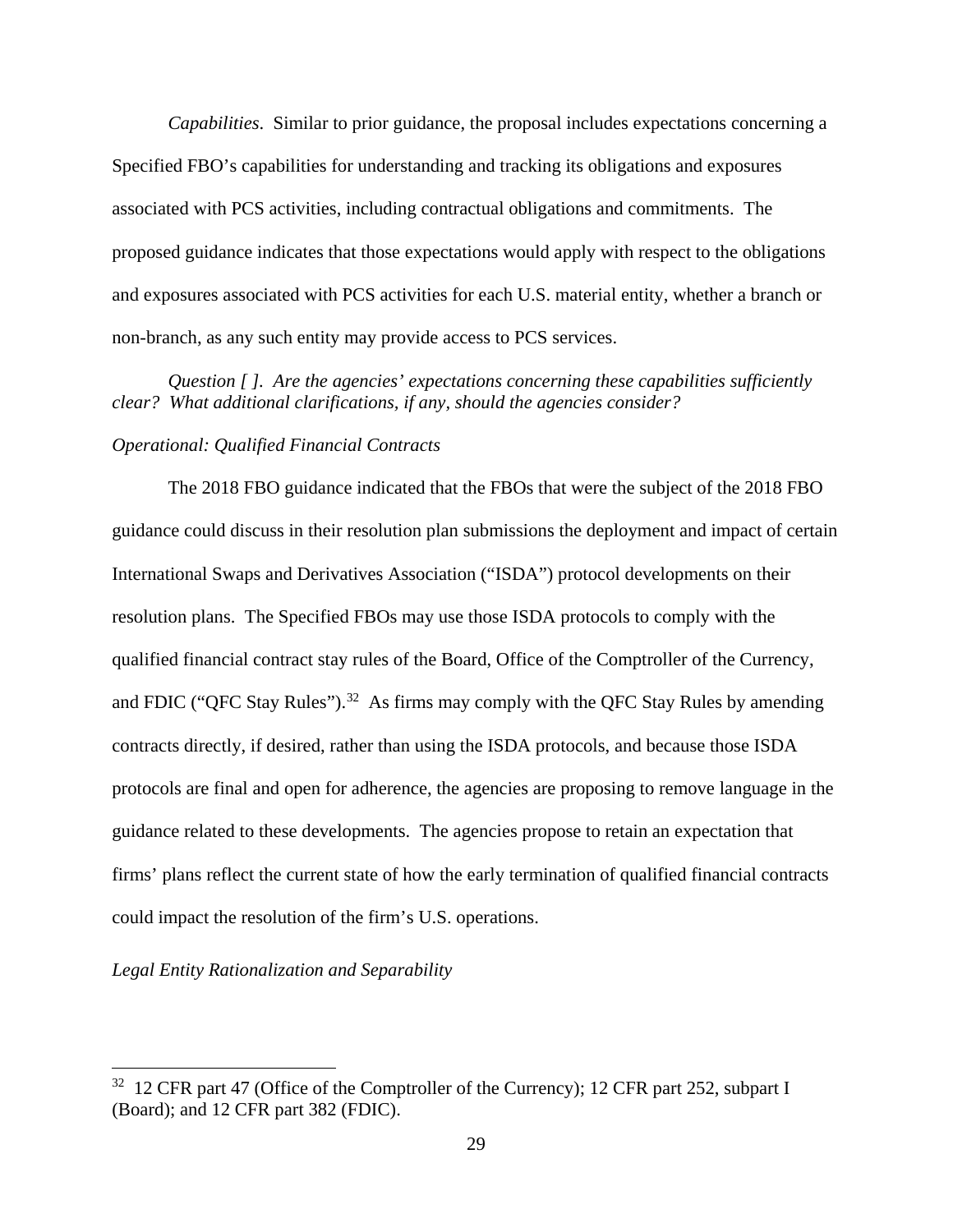The separability section of the proposed guidance has been updated to provide additional specificity on actionability and generally aligns with the agencies' expectations as described in the 2019 domestic guidance. A firm's separability options should be actionable and should identify impediments and related mitigation strategies in advance. The proposed guidance notes that the Specified FBOs should consider potential consequences to U.S. financial stability of executing each separability option, while also noting that detail and analysis should be commensurate with each Specified FBO's U.S. risk profile and operations.

The proposed guidance has also been updated to reflect revised expectations around maintaining active virtual data rooms for separability options that involve a sale of U.S. operations or businesses ("objects of sale"). Consistent with expectations described in the 2019 domestic guidance, firms would be expected to have the capability to populate a data room with information pertinent to a potential divestiture in a timely manner, rather than to maintain an active data room. The agencies would expect to test this capability by asking firms to produce selected sale-related materials within a certain timeframe as part of future resolution plan reviews.

#### *Derivatives and Trading Activities*

 $\overline{a}$ 

The size, scope, complexity, and potential for opacity of a Specified FBO's U.S. derivatives and trading activities<sup>33</sup> may present significant risk to the resolvability of the firm's

<sup>&</sup>lt;sup>33</sup> "U.S. derivatives and trading activities", means all derivatives and trading activities that are: (1) related to a firm's identified critical operations or core business lines, including any such activities booked directly into a non-U.S. affiliate; (2) conducted on behalf of the firm, its clients, or counterparties that are originated from, booked into, traded through, or otherwise conducted (in whole or in material part) in a U.S. entity (as defined below); or (3) both of the foregoing. A firm should identify its U.S. derivatives and trading activities pursuant to a methodology and justify the methodology used.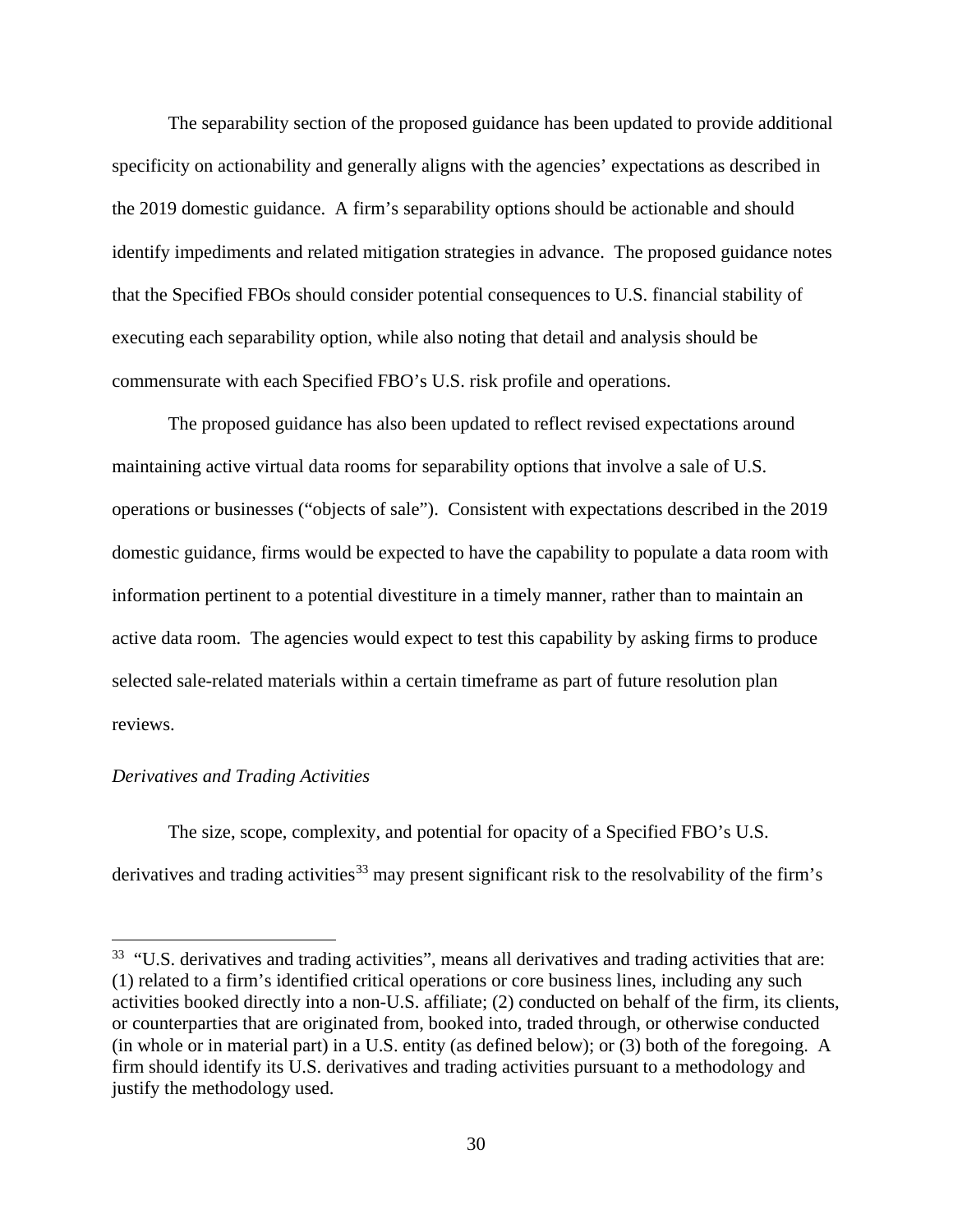U.S. entities.<sup>34</sup> Based on the agencies' review of these firms' most recent resolution plan submissions,<sup>35</sup> the agencies have observed that the firms that would be Specified FBOs under the proposed guidance are increasingly booking U.S. derivatives and trading activities that originate from U.S. entities<sup>36</sup> into non-U.S. affiliates. As a result, the booking of U.S. derivatives and trading activities regularly occurs across jurisdictions and creates interconnections and interdependencies among and between the U.S. entities and non-U.S. affiliates of firms that would be Specified FBOs under the proposed guidance.<sup>37</sup> It can be difficult for the agencies to evaluate a firm's U.S. derivatives and trading activities, and related risks to U.S. financial stability during the execution of the firm's U.S. resolution strategy, without considering these activities on a broader basis (e.g., a cross-jurisdictional, business line basis). This is particularly true for the firm's U.S. derivatives and trading activities originated from U.S. entities that are booked directly into a non-U.S. affiliate. Greater transparency into these activities is important because the U.S. entities have ongoing responsibilities for U.S. derivatives and trading activities originated from U.S. entities such as management of client relationships, transaction settlement,

<sup>&</sup>lt;sup>34</sup> "U.S. entities" means U.S. IHC subsidiaries and material entity branches.

<sup>&</sup>lt;sup>35</sup> Each of the 2018 resolution plans of the firms that would be Specified FBOs under the proposed guidance identifies certain U.S. derivatives and trading activities (including U.S. prime brokerage services) as an identified critical operation or core business line.

<sup>&</sup>lt;sup>36</sup> Activities "originated" from U.S. entities are those activities transacted or arranged by, or on behalf of those U.S. entities and their clients and counterparties, including any such activity for which the U.S. entity is compensated (directly or indirectly) by a non-U.S. affiliate. These activities also include, for example, those that are sourced or executed through personnel employed by or acting on behalf a U.S. entity. The agencies would expect that a U.S. entity that is significant to the origination of activities for an identified critical operation or core business line would be designated as a U.S. material entity.

 $37$  The Rule requires a Specified FBO to identify, describe in detail, and map to the legal entity the interconnections and interdependencies among the U.S. subsidiaries, branches and agencies, and between those entities and the identified critical operations and core business lines of the Specified FBO, and any foreign-based affiliate. *See* 12 CFR 243.5(a)(2)(i); 12 CFR  $381.5(a)(2)(i)$ .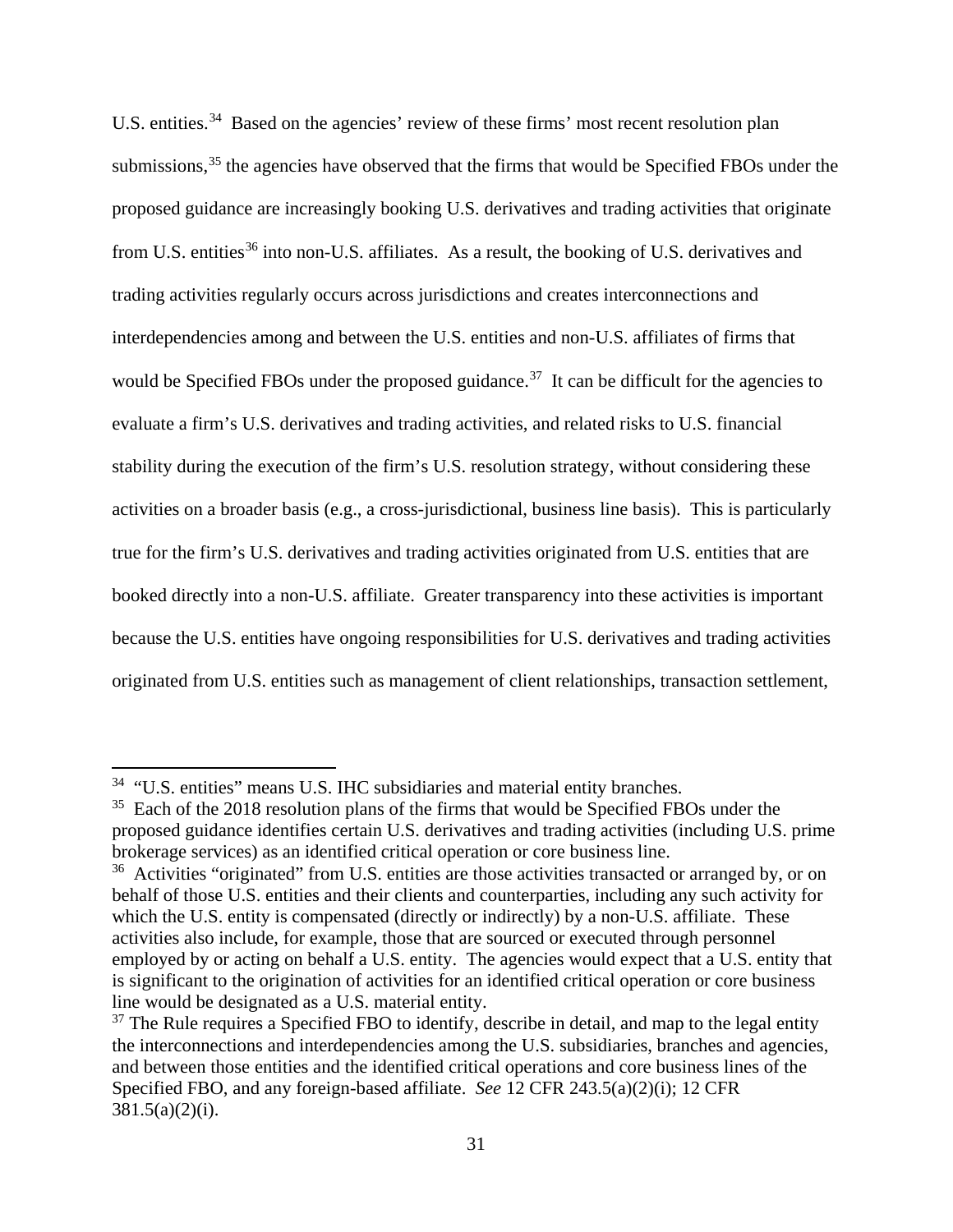management of risk limits, and maintenance of access to U.S. FMUs, in the period leading-up to and during execution of the U.S. resolution strategy.

Uncertainty about the execution risk, allocation of losses, and impact on clients and counterparties of the U.S. entities could contribute to a loss of confidence in the firm's U.S. resolution strategy. To facilitate an orderly resolution of its U.S. entities, a Specified FBO should be able to demonstrate the ability to monitor and manage its U.S. derivatives and trading activities in the period leading-up to and during execution of the U.S. resolution strategy without risk of a serious adverse effect on U.S. financial stability. The firms that would be Specified FBOs under the proposed guidance have been developing certain capabilities to identify and mitigate the risks associated with their U.S. derivatives and trading activities and with the implementation of their U.S. resolution strategies. These capabilities seek to facilitate a firm's planning, preparedness, and execution of an orderly resolution of its U.S. entities. Notably, they also may facilitate a home-country led strategy.38

The proposed guidance would clarify the agencies' expectations with respect to such capabilities and a firm's analysis of its U.S. resolution strategy. The proposed guidance also would eliminate the expectations of the 2018 FBO guidance that a firm's U.S. resolution plan include separate passive and active wind-down scenario analyses, the agency-specified data templates, and rating agency playbooks, which is consistent with the 2019 domestic guidance. In addition, relative to the 2019 domestic guidance, the proposed guidance would modify certain expectations for the Specified FBOs to reflect better the structures and business activities of the firms that would be Specified FBOs under the proposed guidance, including the size and

<sup>&</sup>lt;sup>38</sup> An SPOE strategy has been identified as the preferred group resolution strategy for each of the firms that would be Specified FBOs under the proposed guidance. *See supra* Objectives of the Resolution Planning Process.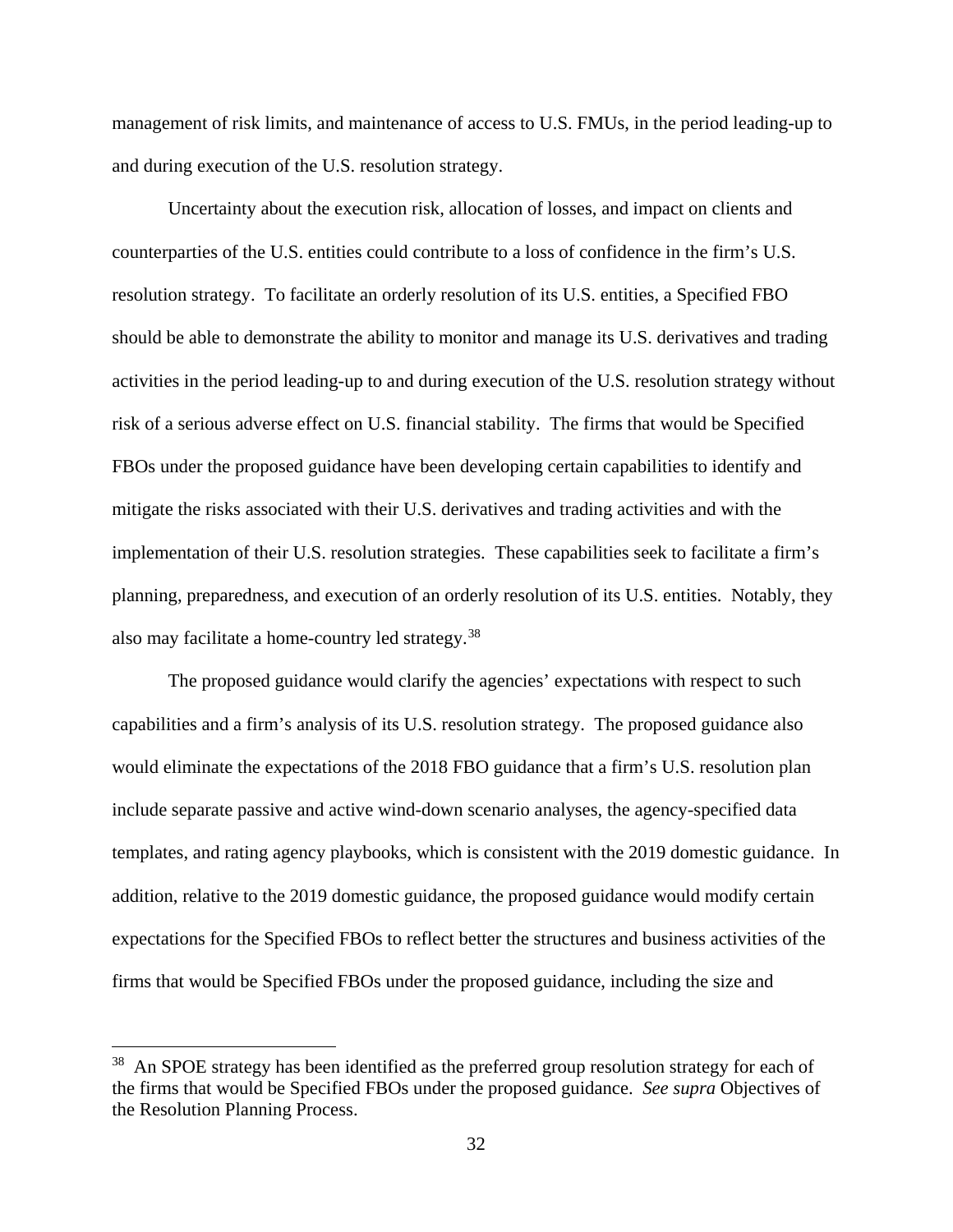complexity of their U.S. derivatives and trading activities and the associated risks to the orderly resolution of their U.S. entities. In particular, the proposed modifications would change the scope of activities covered by the *Booking Practices* subsection from derivatives portfolios<sup>39</sup> to U.S. derivatives and trading activities.40 The proposal would also replace the *Inter-Affiliate Risk Monitoring and Controls* subsection with a new *U.S. Activities Monitoring* subsection to place an appropriate focus on the firm's ability to provide timely transparency into the U.S. derivatives and trading activities, regardless of where the transactions are booked. Finally, in consideration of the relatively smaller size and less complex nature of the derivatives positions booked directly into U.S. IHC subsidiaries of the firms that would be Specified FBOs under the proposed guidance, the proposal would eliminate the "*ease of exit"* position analysis*,* "*application of exit cost methodology*,*"* and *"analysis of operational capacity"* subsections*.* <sup>41</sup>As described in more detail below, the proposed derivatives and trading activities guidance is organized into five subsections.

*Booking practices*. To minimize uncertainty, complexity, and opacity around crossjurisdictional booking practices that could frustrate a firm's resolution preparedness, a firm's resolution capabilities should include booking practices for its U.S. derivatives and trading activities that are commensurate with the size, scope, and complexity of a firm's U.S. derivatives

 $39$  A firm's derivatives portfolios include its derivatives positions and linked non-derivatives trading positions.

 $40$  This modification would extend the scope of the booking practices beyond derivatives portfolios to include, for example, securities financing transactions originated from the firm's U.S. prime brokerage business on behalf of a U.S. client but booked directly into a non-U.S. affiliate.

<sup>&</sup>lt;sup>41</sup> While this modification would eliminate the more detailed expectations in subsections on "*application of exit cost methodology"* and *"analysis of operational capacity*,*"* similar considerations specific to the analysis of a firm's derivatives strategy are still captured within the "*derivatives stabilization and de-risking strategy*" section.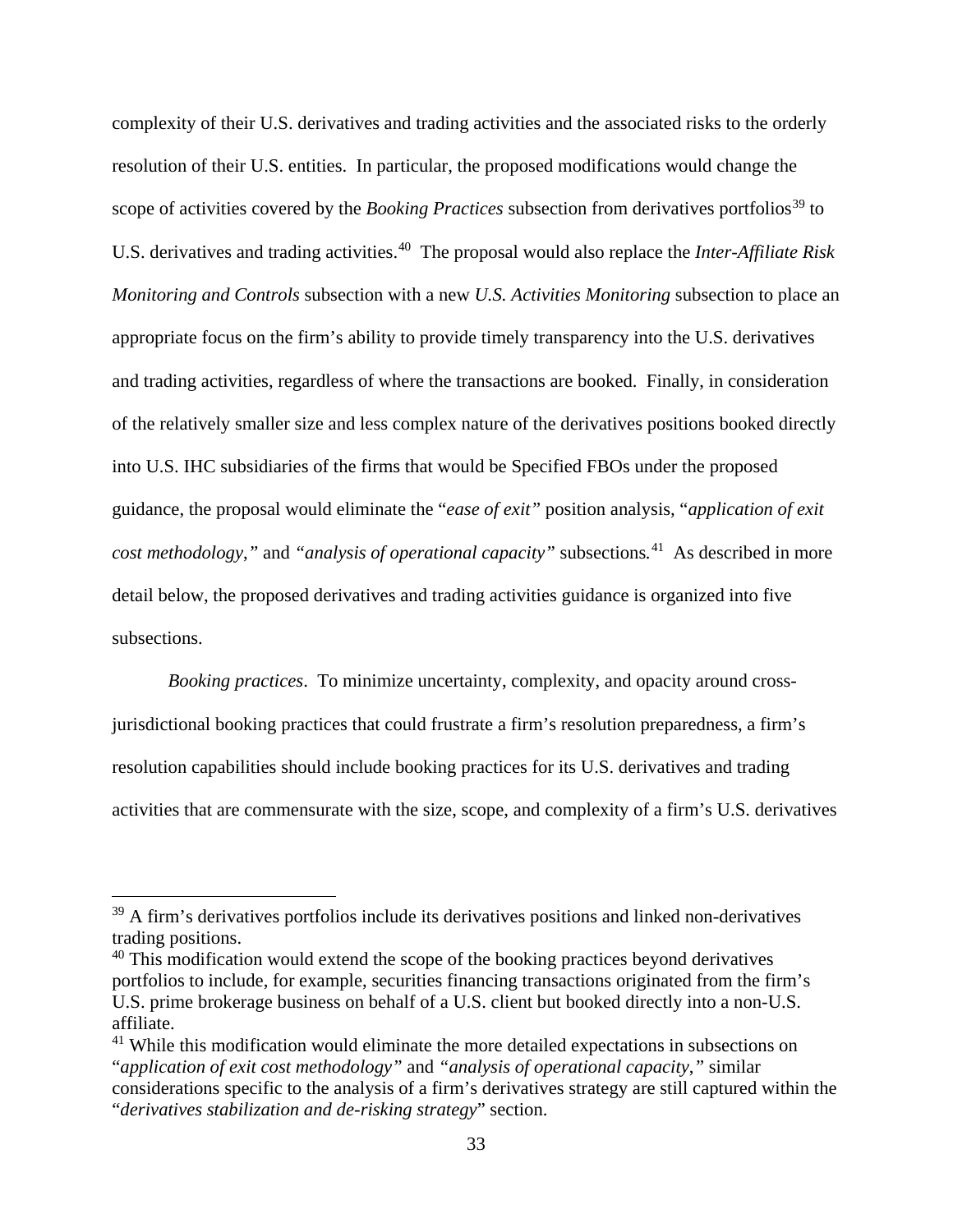and trading activities. A firm should have booking practices that provide timely and up-to-date information regarding the structure of and risks associated with the management of its U.S. derivatives and trading activities. In addition to providing transparency with respect to those positions booked into U.S. entities, the booking framework should provide transparency with respect to U.S. derivatives and trading activities booked directly to non-U.S. affiliates. As noted above, due to the cross-border nature of these activities, it can be difficult to evaluate the activities and the related risk in the period leading-up to and during the execution of the firm's U.S. resolution strategy without considering certain activities on a cross-jurisdictional, business line basis.<sup>42</sup> Therefore, the proposed guidance would clarify the capabilities a firm is expected to have related to its booking practices, including descriptions of its booking model framework and demonstrations of its ability to identify, assess, and report on each U.S. entity that originates or otherwise conducts (in whole or in material part) any significant aspect of the firm's U.S. derivatives or trading activities.

*U.S. activities monitoring.* The booking, funding, and risk transfer arrangements<sup>43</sup> underlying a firm's U.S. derivatives and trading activities create interconnections and

<sup>&</sup>lt;sup>42</sup> The scope of the proposed guidance is larger and broader for a Specified FBO relative to the 2019 domestic guidance and includes, for example, account balances and securities financing transactions related to prime brokerage services and other derivatives trading businesses because a Specified FBO's U.S resolution plan may not provide a full (global) legal entity view of its U.S. derivatives and trading activities originated from U.S. entities. In order to understand better the potential risk in resolution (e.g., potential impacts on the stability of U.S. financial markets), the agencies need to understand the material interconnections and interdependencies among and between the firm's U.S. entities and its non-U.S. affiliates that are created through its U.S. derivatives and trading activities, including those positions originated from the U.S. entities and booked directly into a non-U.S. affiliate.

 $43$  Risk transfer arrangements often apply to a range of services and activities (e.g., trading, management, sales, infrastructure) that are provided, conducted, or used by U.S. entities. The relevant services and activities include those conducted in whole or in material part in the United States. In some instances, risk transfer arrangements may account for a material portion of the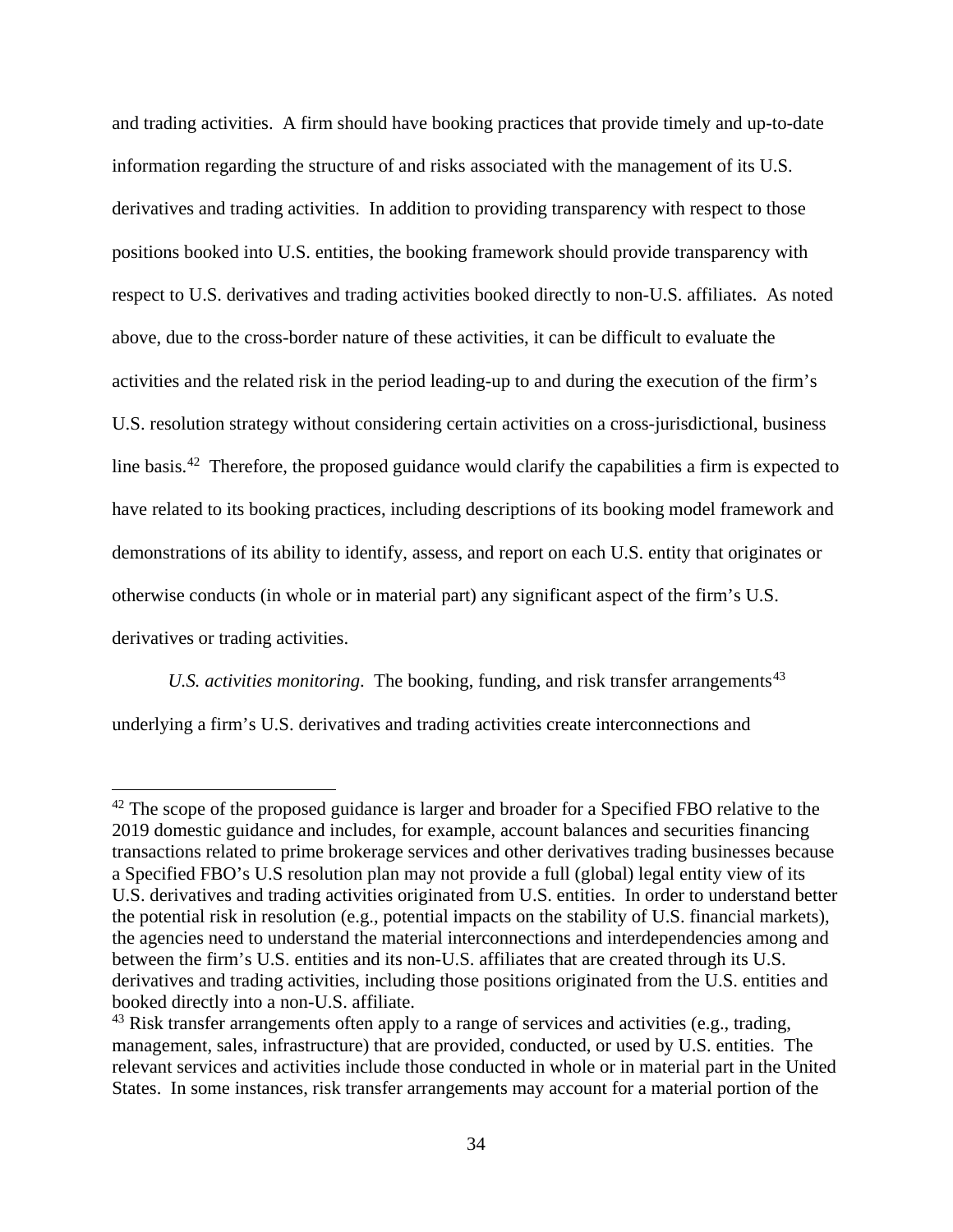interdependencies among and between a firm's U.S. entities and their non-U.S. affiliates that, if disrupted, could affect materially the funding or operations of the U.S. entities that conduct the U.S. derivative and trading activities or their clients and counterparties. As noted above, the U.S. entities may maintain ongoing responsibilities for U.S. derivatives and trading activities originated from U.S. entities in the period leading-up to and during the execution of the firm's U.S. resolution strategy and a lack of transparency into how these activities are managed could create uncertainty that may impact negatively the orderly resolution of the firm's U.S. entities.

For example, through their derivatives and trading activities, the firms that would be Specified FBOs under the proposed guidance provide trade execution, hedging, securities financing, custody, clearing, and related services for banking firms, hedge funds and other institutional clients and counterparties. Many of these clients and counterparties rely on the firm's execution and financing services to support their participation in U.S. financial markets. The derivatives and trading activities that are originated from the firm's U.S. entities, and then booked to the firm's non-U.S. affiliates, create operational and financial connectivity with the firm's non-U.S. entities; as a client's assets, positions and balances can be booked to or utilized by numerous U.S. and non-U.S. affiliates. In resolution, the U.S. entities may continue to have responsibilities for managing U.S. client relationships and facilitating the unwind of client positions, the settlement of client liabilities, and the transfer of client accounts, regardless of the entity within the global firm to which those positions or assets have been booked.

The rapid withdrawal of client account balances, may have negative impacts (e.g., loss of internalization) on the funding or operations of the firm and its affiliates. Yet, the untimely

U.S. IHC's revenue. Disruption to these risk transfer arrangements could result in unexpected losses to or disruption of U.S. operations.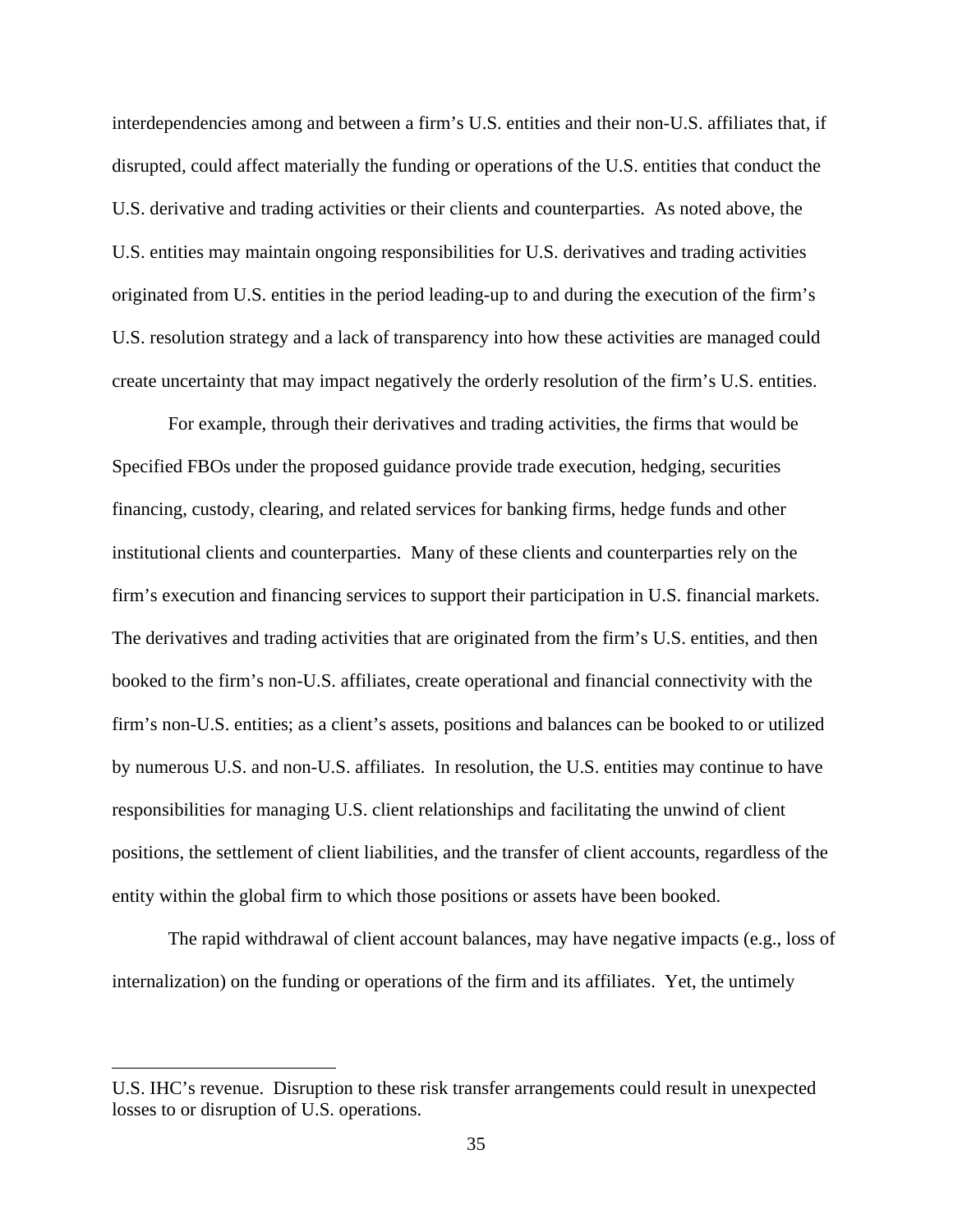transfer or other prolonged disruptions in the clients' ability to execute transactions may have negative impacts to those clients or the U.S. financial markets in which they participate. Therefore, the proposal clarifies the agencies' expectations that a firm address this risk by being able to provide timely transparency into the management of its U.S. derivatives and trading activities, including those originated from U.S. entities and booked directly into non-U.S. affiliates. A firm also should be able to assess the potential impact on the firm's clients and counterparties engaged in U.S. derivatives and trading activities and related risk transfer arrangements among and between the U.S. entities and non-U.S. affiliates.

*Prime brokerage customer account transfers*. The rapid withdrawal from a firm by U.S. prime brokerage clients can contribute to a disorderly resolution. The firm's resolution plan should address the risk that during a resolution, the firm's U.S. prime brokerage clients may seek to withdraw or transfer customer accounts balances in rates significantly higher than normal business conditions. The proposed guidance confirms that a firm should have the capabilities to facilitate the orderly transfer of U.S. prime brokerage account balances<sup>44</sup> to peer prime brokers and describes the agencies' related expectations in greater detail. In particular, the proposed guidance clarifies that a firm's U.S. resolution plan should describe and demonstrate its ability to segment and analyze the quality and composition of such account balances.

*Portfolio segmentation*. The ability to identify quickly and reliably problematic derivatives positions and portfolios is critical to minimizing uncertainty and estimating resource needs to enable an orderly resolution of the firm's U.S. entities. The proposal confirms that a firm should have the capabilities to produce analyses that reflect granular portfolio segmentation,

<sup>&</sup>lt;sup>44</sup> "U.S. prime brokerage account" or "U.S. prime brokerage account balances" should include the account positions and balances of a client of the U.S. prime brokerage business, regardless of where the positions or balances are booked.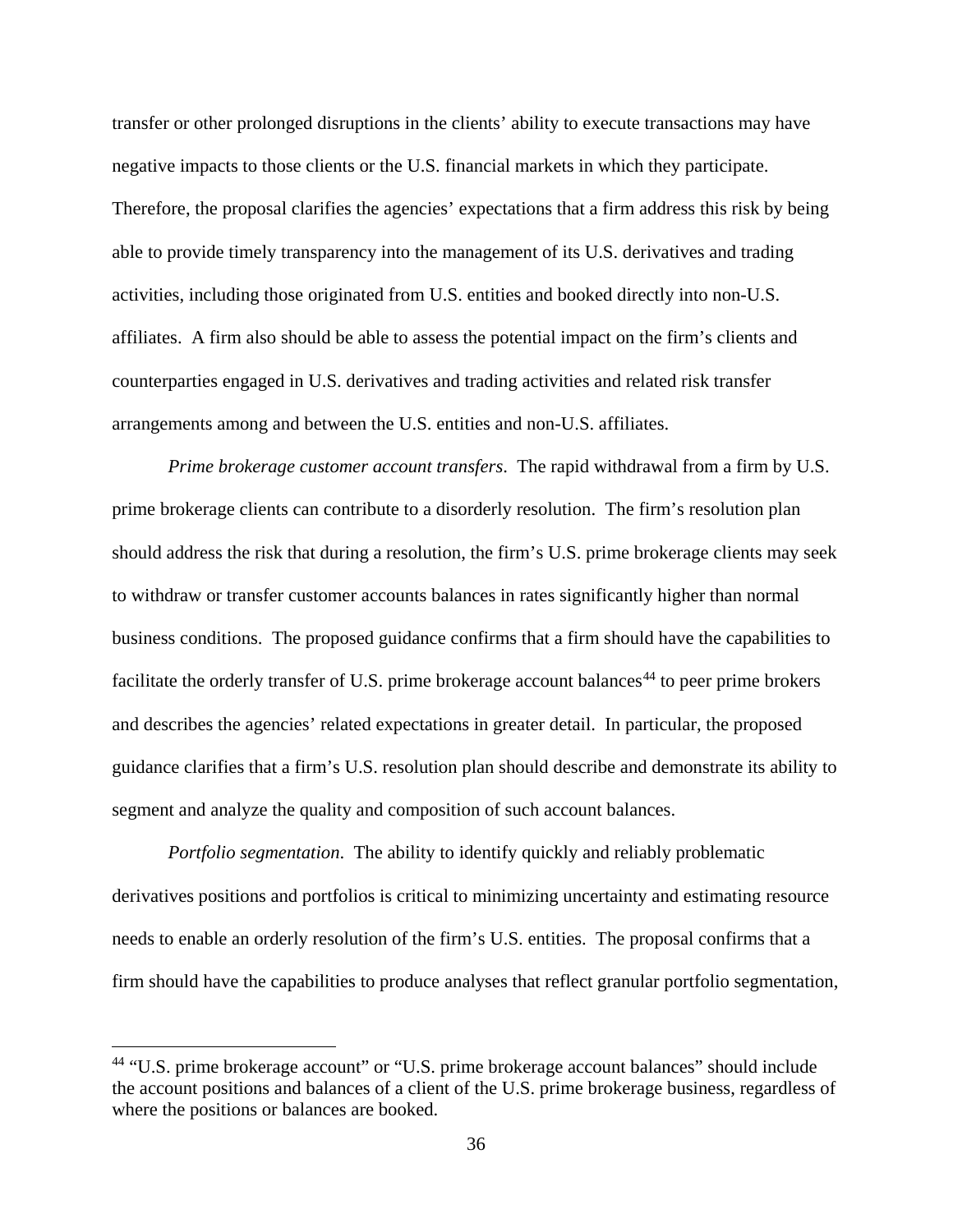taking into account trade-level characteristics and at an entity level, for any derivatives portfolio of a U.S. entity.

*Derivatives stabilization and de-risking strategy*. A key risk to the orderly resolution of the firm's U.S. entities is a volatile and risky derivatives portfolio. In the event of material financial distress or failure, the resolvability risks related to a firm's U.S. derivatives and trading activities could be a key obstacle to the firm's rapid and orderly resolution of any U.S. IHC subsidiary with a derivatives portfolio. The firms' resolution plans should address this obstacle. The proposed guidance confirms that a firm's plan should provide a detailed analysis of its strategy to stabilize and de-risk any derivatives portfolio of any U.S. IHC subsidiary that continues to operate after the U.S. IHC enters into a U.S. bankruptcy proceeding (U.S. derivatives strategy) and provides additional detail regarding the agencies' expectations.<sup>45</sup> In particular, the proposed guidance clarifies that a firm should incorporate into its U.S. derivatives strategy assumptions consistent with a lack of access to the bilateral OTC derivatives market at the start of its resolution period. The proposed guidance also confirms and clarifies expectations related to other elements that should be addressed in the firm's analysis of its U.S. derivatives strategy, including the incorporation of resource needs into its RLEN and RCEN estimates (forecasts of resource needs); an analysis of any potential derivatives portfolio remaining after the resolution period (potential residual derivatives portfolio); a method to apply sensitivity analyses to the key drivers of the derivatives-related costs and liquidity flows under its U.S.

<sup>&</sup>lt;sup>45</sup> Subject to certain constraints, a firm's U.S. derivatives strategy may take the form of a going concern strategy, an accelerated de-risking strategy (e.g., active wind-down), or an alternative, third strategy so long as the firm's U.S. resolution plan supports adequately the firm's ability to execute the chosen strategy.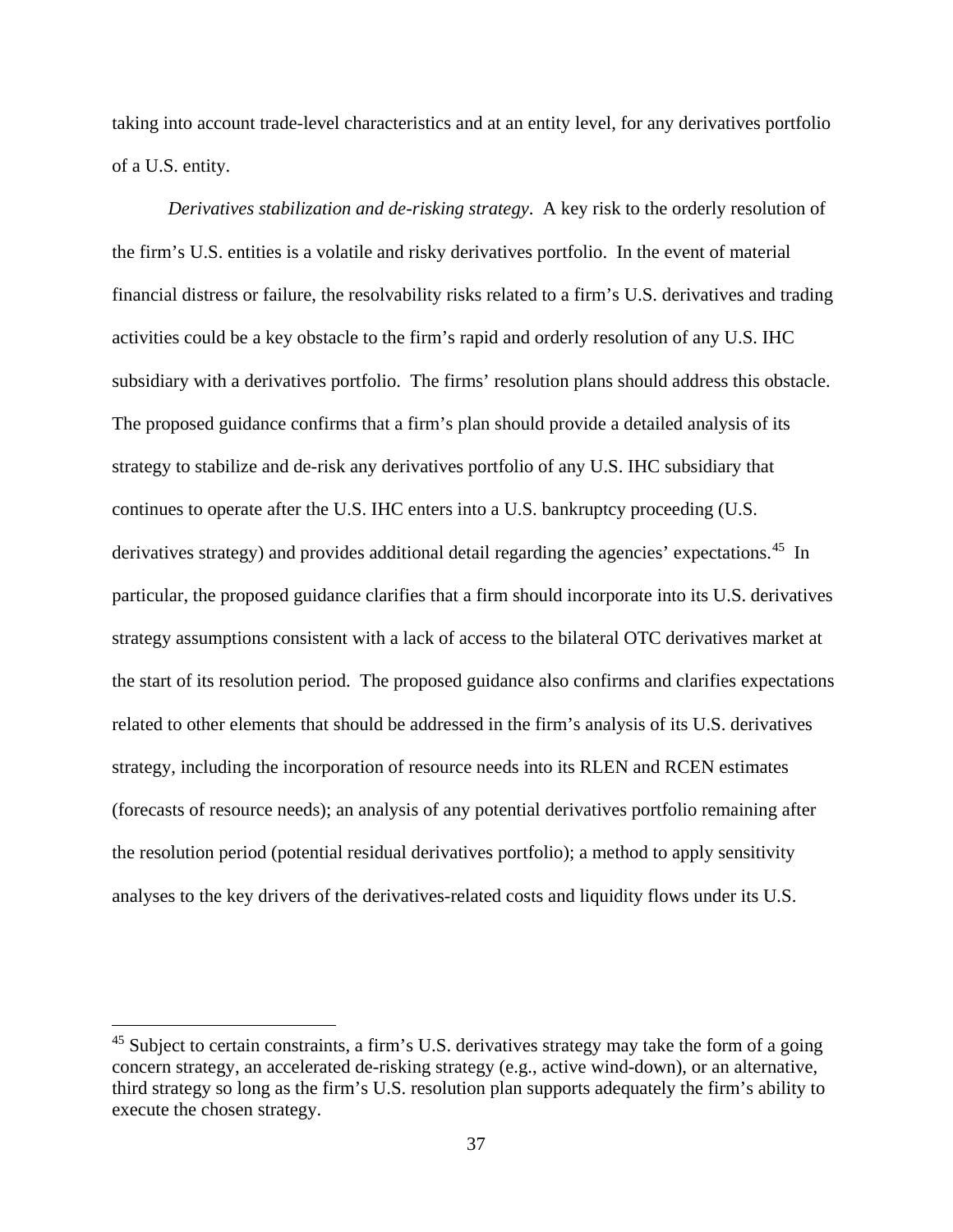derivatives strategy (sensitivity analysis); and the impact from the assumed failure of a U.S. IHC

subsidiary with a derivatives portfolio (non-surviving entity analysis).

*Question [ ]: Should the proposed guidance incorporate a set of criteria explaining the circumstances under which the expectations related to derivatives and trading activities apply to firms that would be Specified FBOs under the proposed guidance? If so, what criteria would be the most relevant indicators of a derivatives and trading portfolio that may pose risks to the orderly resolution of a firm? For example, should the agencies consider some or all of the following indicia: being a foreign GSIB subject to U.S. Internal TLAC requirements, having an identified critical operation or a core business line related to U.S. derivatives and trading activities, or other indicia?* 

*Question [ ]: Is the proposed guidance sufficiently clear with respect to the following concepts: U.S. derivatives and trading activities, activities originated from U.S. entities, risk transfer arrangements, and U.S. prime brokerage accounts? What additional clarifications or alternatives concerning the proposed derivatives and trading practices framework or its elements, if any, should the agencies consider?* 

*Question [ ]: Is the proposed guidance sufficiently clear concerning the scope of expectations related to the Booking Practices and U.S. Activities Monitoring subsections? Should the agencies consider applying a different scope of expectations for these subsections? For instance, should the scope of these subsections only include U.S. derivatives activities, instead of both U.S. derivatives and trading activities (e.g., securities financing transactions)? If so, what should be the basis for such differing expectations, and what additional clarifications or alternatives should the agencies consider?* 

*Question [ ]: Is the proposed guidance sufficiently clear concerning the scope of expectations related to the Prime Brokerage Customer Account Transfers subsection? Should the agencies consider applying a different scope of expectations for this subsection? For instance, should the scope of this subsection only apply to account positions and balances that are booked into U.S. IHC subsidiaries? If so, what should be the basis for such differing expectations, and what additional clarifications or alternatives should the agencies consider?* 

*Question [ ]: Is the proposed guidance sufficiently clear concerning the scope of expectations related to the Portfolio Segmentation subsection? Should the agencies consider applying a different scope of expectations for this subsection? For instance, should the scope of this subsection only apply to U.S. IHC subsidiaries with a derivatives portfolio, instead of both U.S. IHC subsidiaries and U.S. material entity branches with a derivatives portfolio? If so, what should be the basis for such differing expectations, and what additional clarifications or alternatives should the agencies consider?*

*Format and Structure of Plans*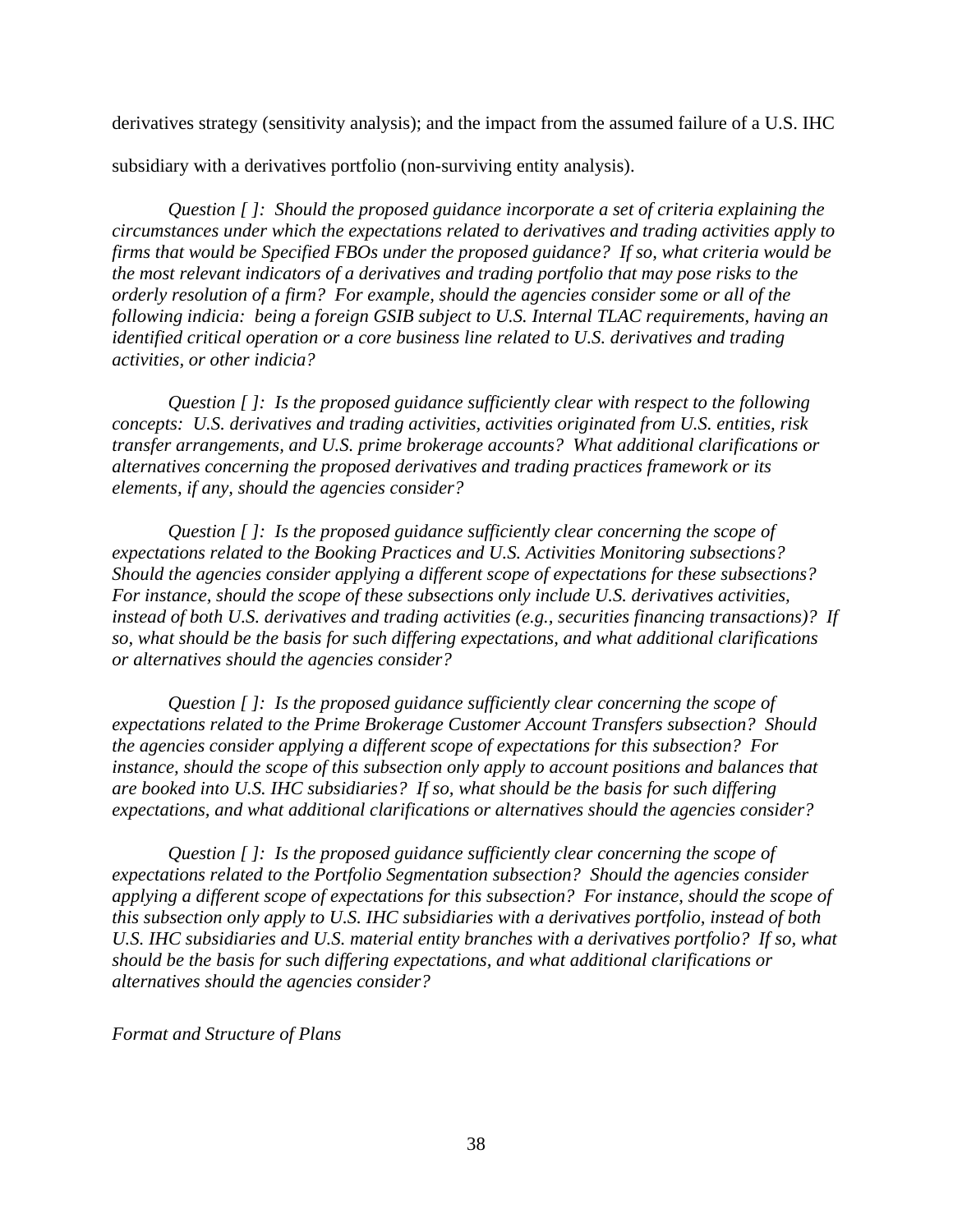This section has been added to the proposed guidance as part of the consolidation of the prior guidance with the proposed guidance. The proposed guidance states the agencies' preferred presentation regarding the format, assumptions, and structure of resolution plans. Plans should contain an executive summary, a narrative of the firm's resolution strategy, relevant technical appendices, and a public section as detailed in the Rule. The proposed format, structure, and assumptions are similar to those incorporated into the 2019 domestic guidance.

*Question [\*]: Do the topics in the proposed guidance discussed above represent the key vulnerabilities of the Specified FBOs in resolution? If not, what key vulnerabilities are not captured?*

*Question [\*]: The proposal incorporates portions of, and is generally aligned with, the 2018 FBO guidance and components of the 2019 domestic guidance. Are there any components of the proposal* that should be augmented or removed? *If so, which provisions? Are there any elements of the proposed guidance that are not relevant to the Specified FBOs? If such is the case, commenters are invited to explain in detail and provide evidence to support their views.*

#### *Consolidation of Prior Guidance*

In addition to the 2018 FBO guidance, the agencies have also issued and provided to certain FBOs: the *Guidance for 2013 § 165(d) Annual Resolution Plan Submissions by Foreign-Based Covered Companies that Submitted Initial Resolution Plans in 2012*; firm-specific feedback letters issued in 2014 and 2018; the February 2015 staff communication regarding the 2016 plan submissions; and the July 2017 *Resolution Plan Frequently Asked Questions* (taken together, "Prior Guidance"). The agencies are proposing to consolidate all Prior Guidance into a single document, which would provide the public with one source of applicable guidance to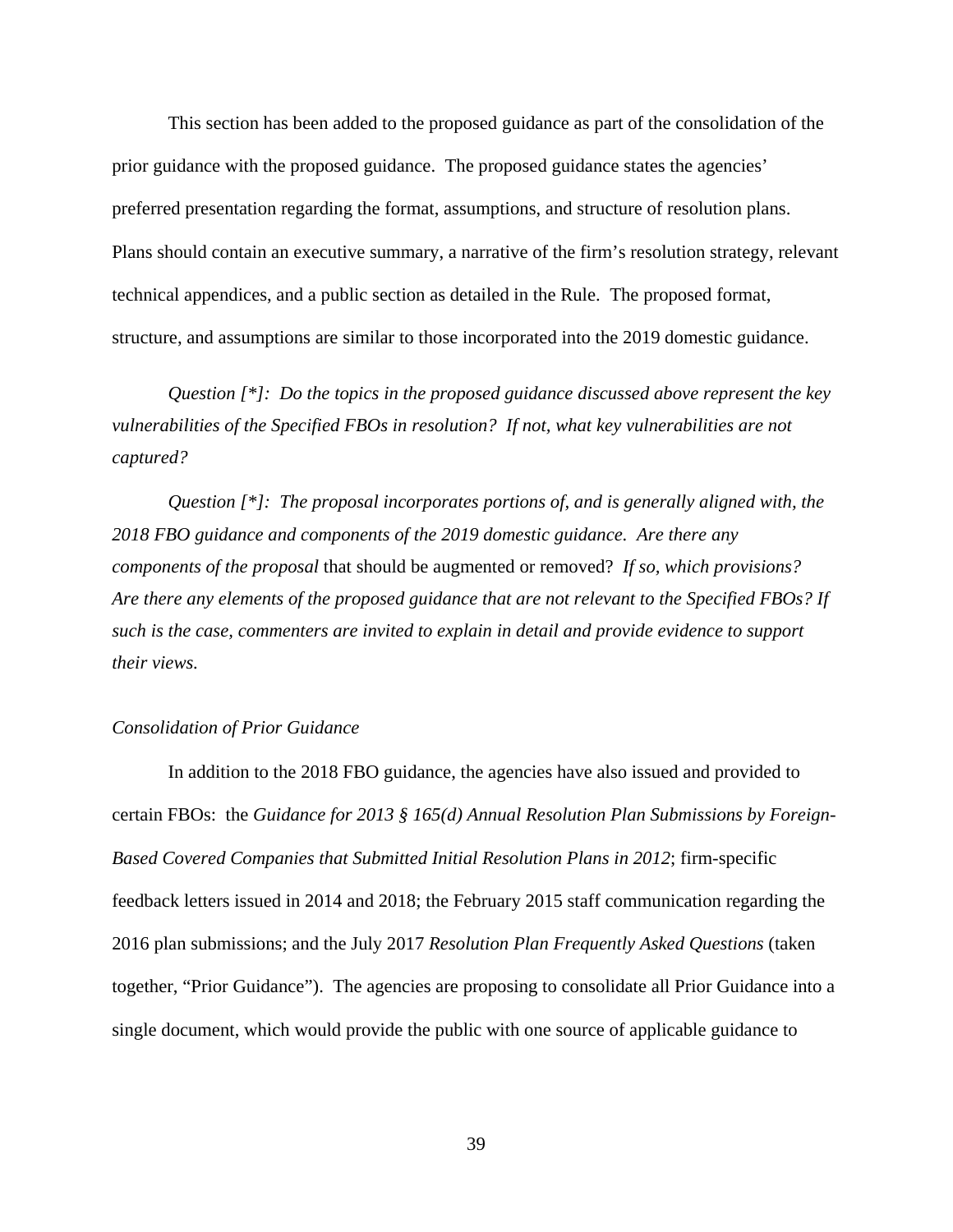which to refer. Under the proposal, Prior Guidance would be superseded to the extent not incorporated in or appended to the guidance.

*Question [\*]: The proposed guidance reflects consolidation of all applicable Prior Guidance. Should the Agencies consolidate all applicable Prior Guidance? If so, are there additional aspects of Prior Guidance that warrant inclusion, additional clarification, or modification?*

### *Identified Critical Operations*

 In the 2019 revisions, the agencies adopted a new definition, "identified critical operations," to clarify that critical operations can be identified by either a covered company or jointly identified by the agencies.<sup>46</sup> The agencies are proposing to incorporate this new definition throughout the proposed guidance where, previously, the term "critical operations" was used. This modification does not change the substance of the proposed guidance.

#### **IV. Paperwork Reduction Act**

Certain provisions of the proposal contain "collection of information" requirements within the meaning of the Paperwork Reduction Act of 1995 (44 U.S.C. 3501-3521) ("PRA"). In accordance with the requirements of the PRA, the agencies may not conduct or sponsor, and a respondent is not required to respond to, an information collection unless it displays a currently valid Office of Management and Budget ("OMB") control number.

As detailed above, the proposal is largely consistent with the 2018 FBO guidance. The proposed changes are mainly in the areas of derivatives and trading activities and payment, clearing and settlement activities. After considering these proposed changes and any potential PRA impacts, the agencies have determined that, generally, the proposal would not revise the

<sup>46 84</sup> FR 59210; 59218.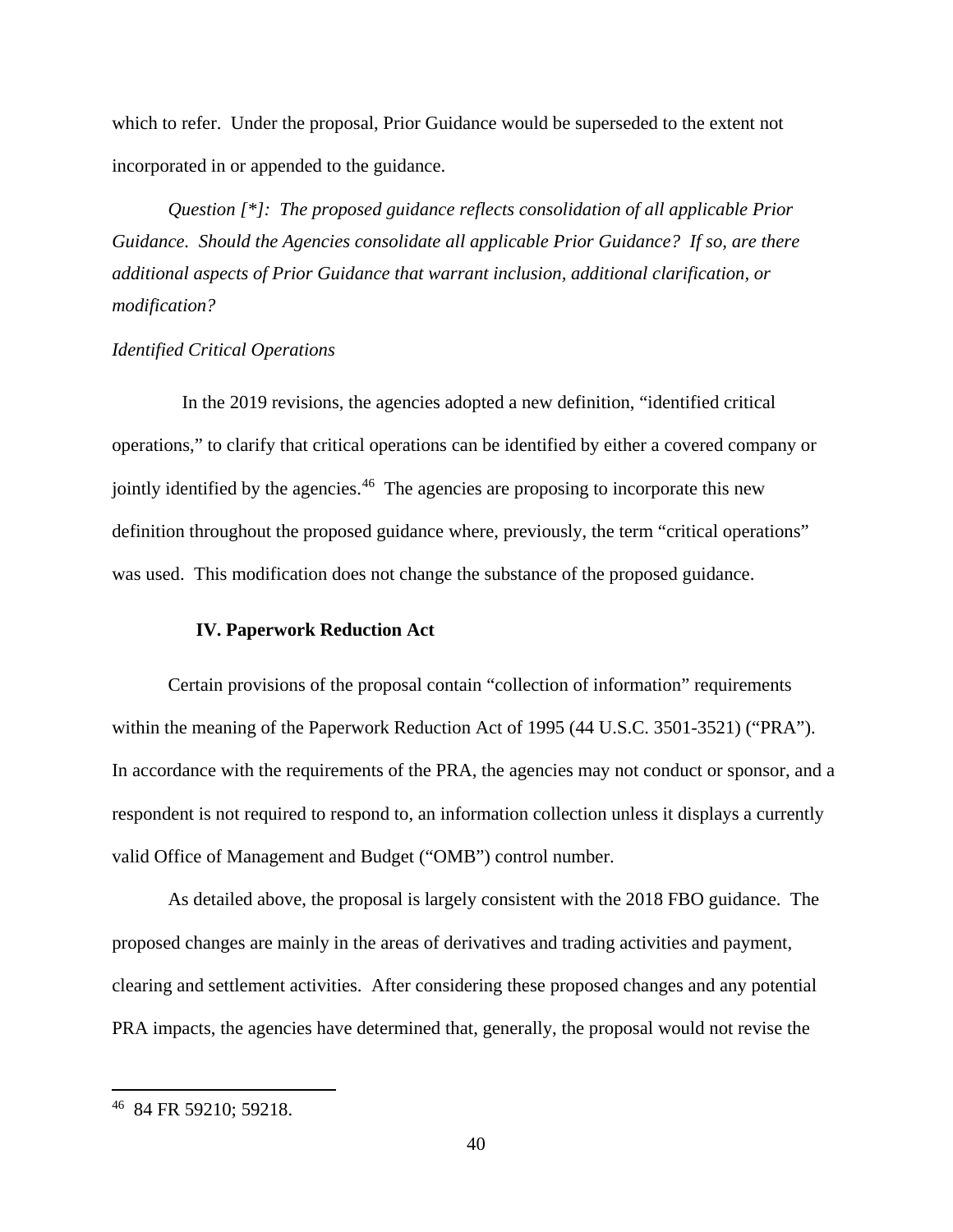reporting requirements that have been previously cleared by the OMB under the Board's control number (7100-0346) and under the FDIC's control number (3064-0210). However, as a result of the proposed guidance, for purposes of the PRA analysis, one covered company currently categorized in the 2019 revisions as a triennial full complex foreign filer would be re-categorized as a triennial full foreign filer. Because of the nature of the split in burden between the Board and the FDIC, the FDIC will make an adjustment to its PRA clearance (3064-0210) to account for the one-firm shift in category. The proposal would not add any recordkeeping or third-party disclosure requirements under the PRA. The agencies invite public comment on this assessment.

Comments are invited on:

(a) Whether the collections of information are necessary for the proper performance of the Board's and the FDIC's functions, including whether the information has practical utility;

(b) The accuracy of the estimate of the burden of the information collections, including the validity of the methodology and assumptions used;

(c) Ways to enhance the quality, utility, and clarity of the information to be collected;

(d) Ways to minimize the burden of information collections on respondents, including through the use of automated collection techniques or other forms of information technology;

(e) Estimates of capital or start-up costs and costs of operation, maintenance, and purchase of services to provide information; and

(f) Burden estimates for preparation of the waiver request and the calculation of any associated reduction in burden.

**V.** Text of the Proposed Guidance

*Guidance for Resolution Plan Submissions of Certain Foreign-based Covered Companies I. Introduction*

*II. Capital* 

41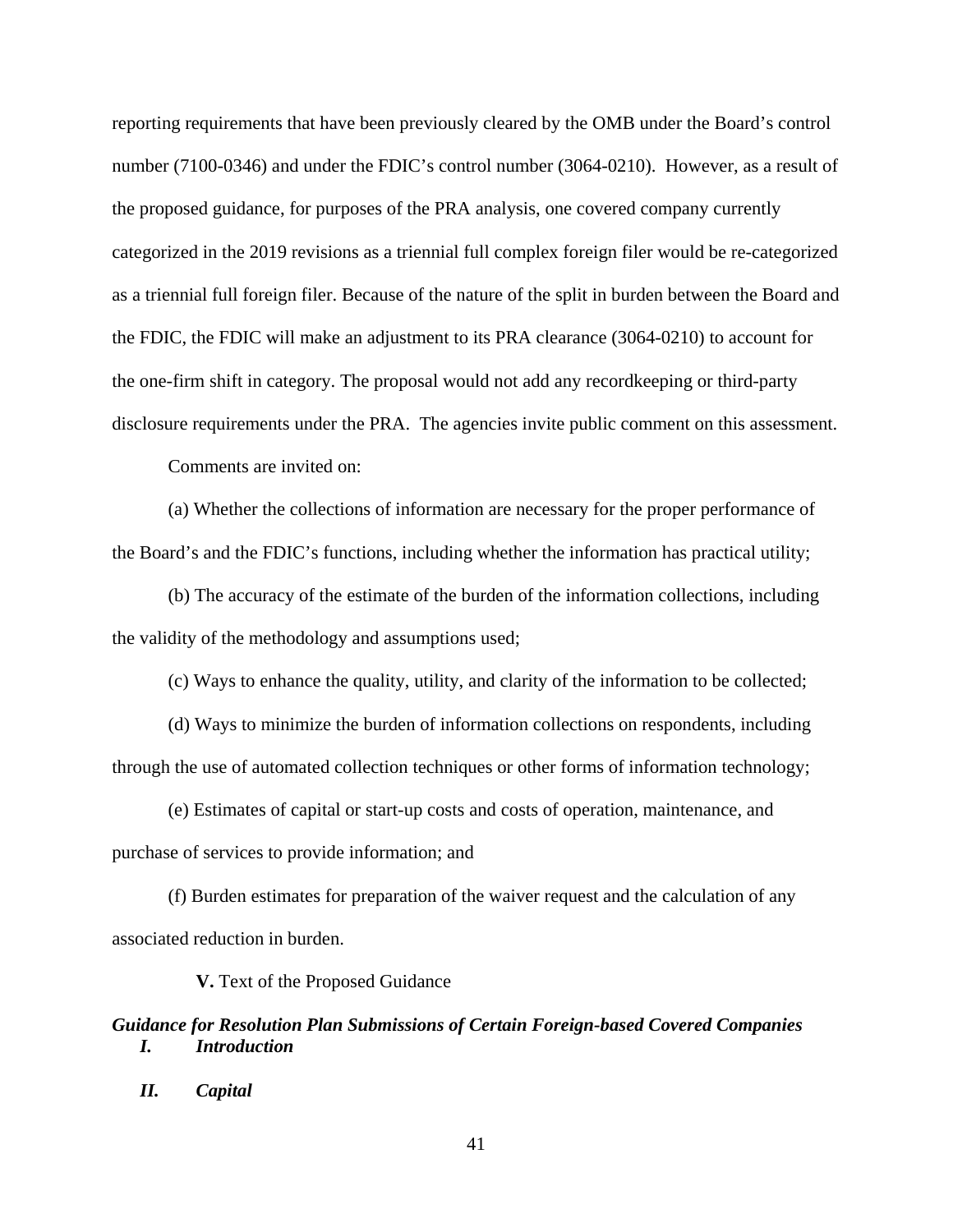- *a. Resolution Capital Adequacy and Positioning (RCAP)*
- *b. Resolution Capital Execution Need (RCEN)*

# *III. Liquidity*

- *a. Capabilities*
- *b. Resolution Adequacy and Positioning (RLAP)*
- *c. Resolution Liquidity Execution Need (RLEN)*

# *IV. Governance Mechanisms*

- *a. Playbooks, Foreign Parent Support, and Triggers*
- *b. Support Within the United States*

# *V. Operational*

- *a. Payment, Clearing and Settlement Activities*
- *b. Managing, Identifying, and Valuing Collateral*
- *c. Management Information Systems*
- *d. Shared and Outsourced Services*
- *e. Qualified Financial Contracts*
- *VI. Branches*
- *VII. Group Resolution Plan*
- *VIII. Legal Entity Rationalization and Separability*
- *IX. Derivatives and Trading Activities*
- *X. Format and Structure of Plans*
- *XI. Public Section Appendix: Frequently Asked Questions*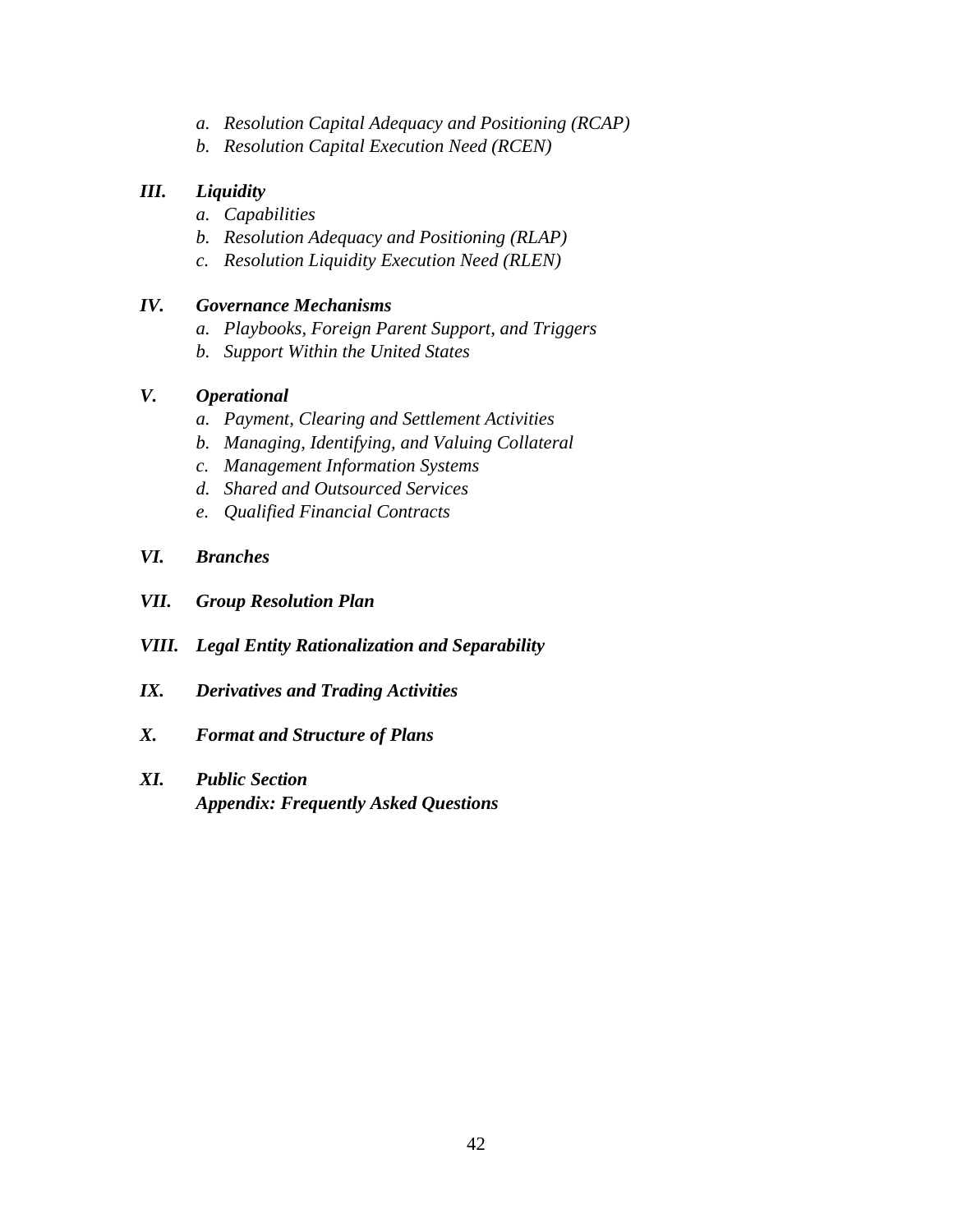### **I. INTRODUCTION**

Section 165(d) of the Dodd-Frank Wall Street Reform and Consumer Protection Act (12 U.S.C. 5365(d)) requires certain foreign-based financial companies to report periodically to the Board of Governors of the Federal Reserve System (the Federal Reserve or Board) and the Federal Deposit Insurance Corporation (the FDIC) (together the Agencies) their plans for rapid and orderly resolution in the event of material financial distress or failure. On November 1, 2011, the Agencies promulgated a joint rule implementing the provisions of Section 165(d).<sup>47</sup> Subsequently, in November 2019, the Agencies finalized amendments to the joint rule addressing amendments to the Dodd-Frank Act made by the Economic Growth, Regulatory Relief, and Consumer Protection Act and improving certain aspects of the joint rule based on the Agencies' experience implementing the joint rule since its adoption.<sup>48</sup> Financial companies meeting criteria set out in the Rule must file a resolution plan (Plan) according to the schedule specified in the Rule.

This document is intended to provide guidance to certain foreign banking organizations regarding development of their respective U.S. resolution strategies (Specified FBOs or firms). Specifically, the guidance applies to FBOs that are triennial full filers<sup>49</sup> and whose intermediate holding companies required to be formed pursuant to 12 CFR 252 have a method 2 GSIB score of 250 or more. The document is intended to assist these firms in further developing their U.S. resolution strategies. The document does not have the force and effect of law. Rather, it describes

<sup>47 76</sup> FR 67323 (November 1, 2011), codified at 12 CFR parts 243 and 381.

<sup>48</sup> Resolution Plans Required, 84 FR 59194 (November 1, 2019). The amendments became effective December 31, 2019. "Rule" means the joint rule as amended in 2019. Capitalized terms not defined herein have the meanings set forth in the Rule. <sup>49</sup> *See* 12 CFR 243.4(b)(1); 12 CFR 381.4(b)(1).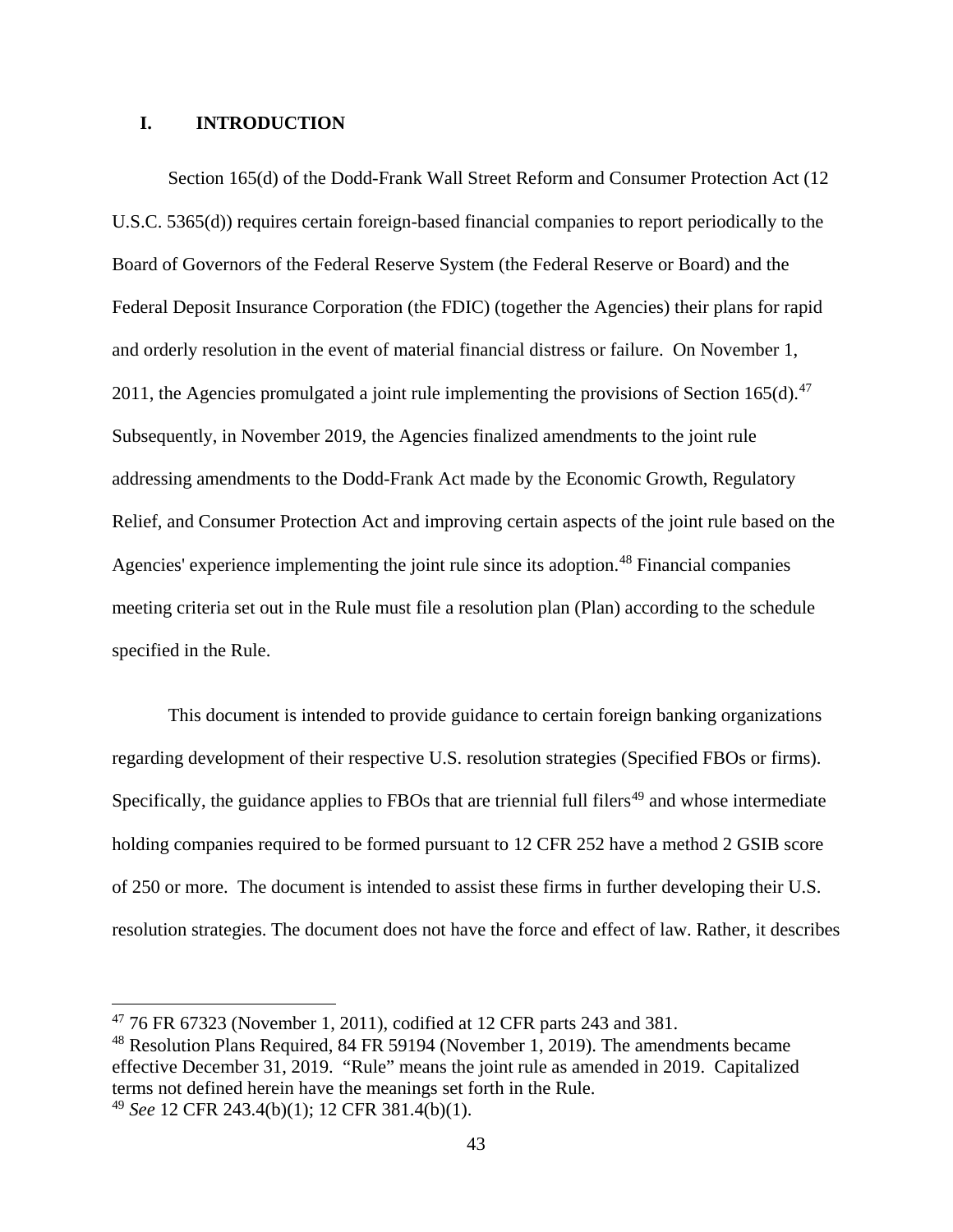the Agencies' expectations and priorities regarding these firms' Plans and the Agencies' general views regarding specific areas where additional detail should be provided and where certain capabilities or optionality should be developed and maintained to demonstrate that each firm has considered fully, and is able to mitigate, obstacles to the successful implementation of their U.S. resolution strategy. 50

The Agencies are providing guidance to the Specified FBOs to assist their further development of a resolution plan for their U.S. operations for their July 1, 2021 and subsequent resolution plan submissions.<sup>51</sup> The guidance for Specified FBOs differs in certain respects from the guidance issued in December 2018 for certain U.S.-based covered companies given the circumstances under which a U.S. resolution plan is most likely to be relevant. The U.S. resolution plan for a Specified FBO would address a scenario where the U.S. operations experience material financial distress and the foreign parent is unable or unwilling to provide sufficient financial support for the continuation of U.S. operations, and at least the top tier U.S. Intermediate Holding Company (U.S. IHC) files for Chapter 11 bankruptcy. Under such a scenario, the Plan should provide for the rapid and orderly resolution of the Specified FBO's U.S. material entities and operations.

<sup>50</sup> This guidance consolidates the *Guidance for 2018 §165(d) Annual Resolution Plan Submissions by Foreign-Based Covered Companies that Submitted Resolution Plans in July 2015*; the July 2017 *Resolution Plan Frequently Asked Questions*; feedback letters issued to certain foreign-based Covered Companies in December 2018 and in August 2014; the communications the Agencies made to certain foreign-based Covered Companies in February 2015; and the *Guidance for 2013 § 165(d) Annual Resolution Plan Submissions by Foreign-Based Covered Companies that Submitted Initial Resolution Plans in 2012* (taken together, prior guidance). To the extent not incorporated in or appended to this guidance, prior guidance is superseded.

<sup>&</sup>lt;sup>51</sup> Consistent with prior communications to the firms that would be Specified FBOs under the proposed guidance, they are required to submit resolution plans on or before July 1, 2020 that may be limited to describing changes that those FBOs have made to their July 2018 resolution plans to address shortcomings identified in those resolution plans.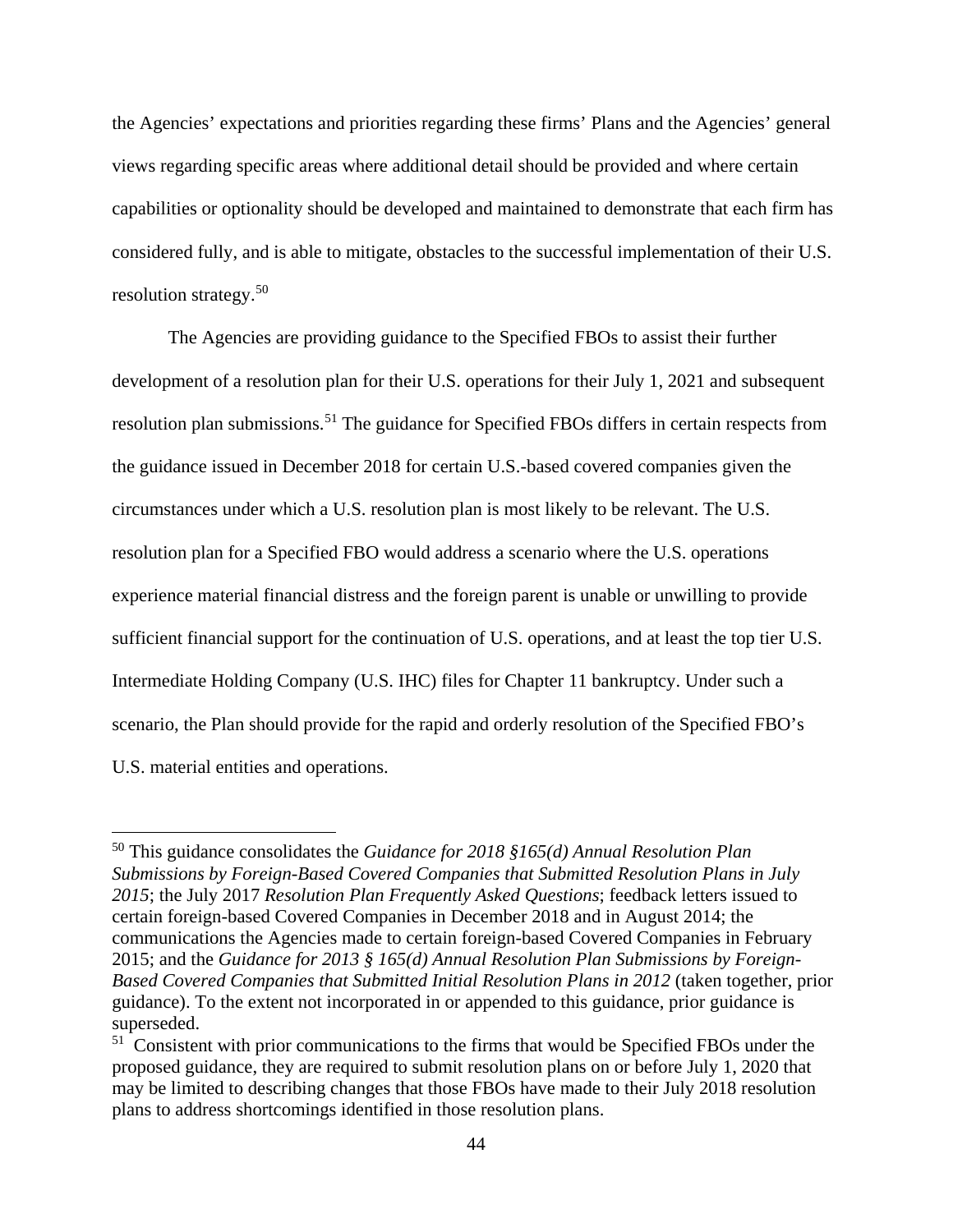In general, this document is organized around a number of key vulnerabilities in resolution (e.g., capital; liquidity; governance mechanisms; operational; legal entity rationalization and separability; and derivatives and trading activities) that apply across resolution plans. Additional vulnerabilities or obstacles may arise based on a firm's particular structure, operations, or resolution strategy. Each firm is expected to satisfactorily address these vulnerabilities in its Plan — e.g., by developing sensitivity analysis for certain underlying assumptions, enhancing capabilities, providing detailed analysis, or increasing optionality development, as indicated below.

The Agencies will review the Plan to determine if it satisfactorily addresses key potential vulnerabilities, including those detailed below. If the Agencies jointly decide that these matters are not satisfactorily addressed in the Plan, the Agencies may determine jointly that the Plan is not credible or would not facilitate an orderly resolution under the U.S. Bankruptcy Code.

### **II. CAPITAL**

 $\overline{a}$ 

*Resolution Capital Adequacy and Positioning (RCAP):* In order to help ensure that a firm's U.S. non-branch material entities<sup>52</sup> could be resolved in an orderly manner, the firm's U.S. IHC should have an adequate amount of loss-absorbing capacity to execute its U.S. resolution strategy. Thus, a firm's U.S. IHC should hold total loss-absorbing capital, as well as

<sup>&</sup>lt;sup>52</sup> The terms "material entities," "identified critical operations," and "core business lines" have the same meaning as in the Rule. The term "U.S. material entity" means any subsidiary, branch, or agency that is a material entity and is domiciled in the United States. The term "U.S. nonbranch material entity" means a material entity organized or incorporated in the U.S. including, in all cases, the U.S. IHC. The term "U.S. IHC subsidiaries" means all U.S. non-branch material entities other than the U.S. IHC.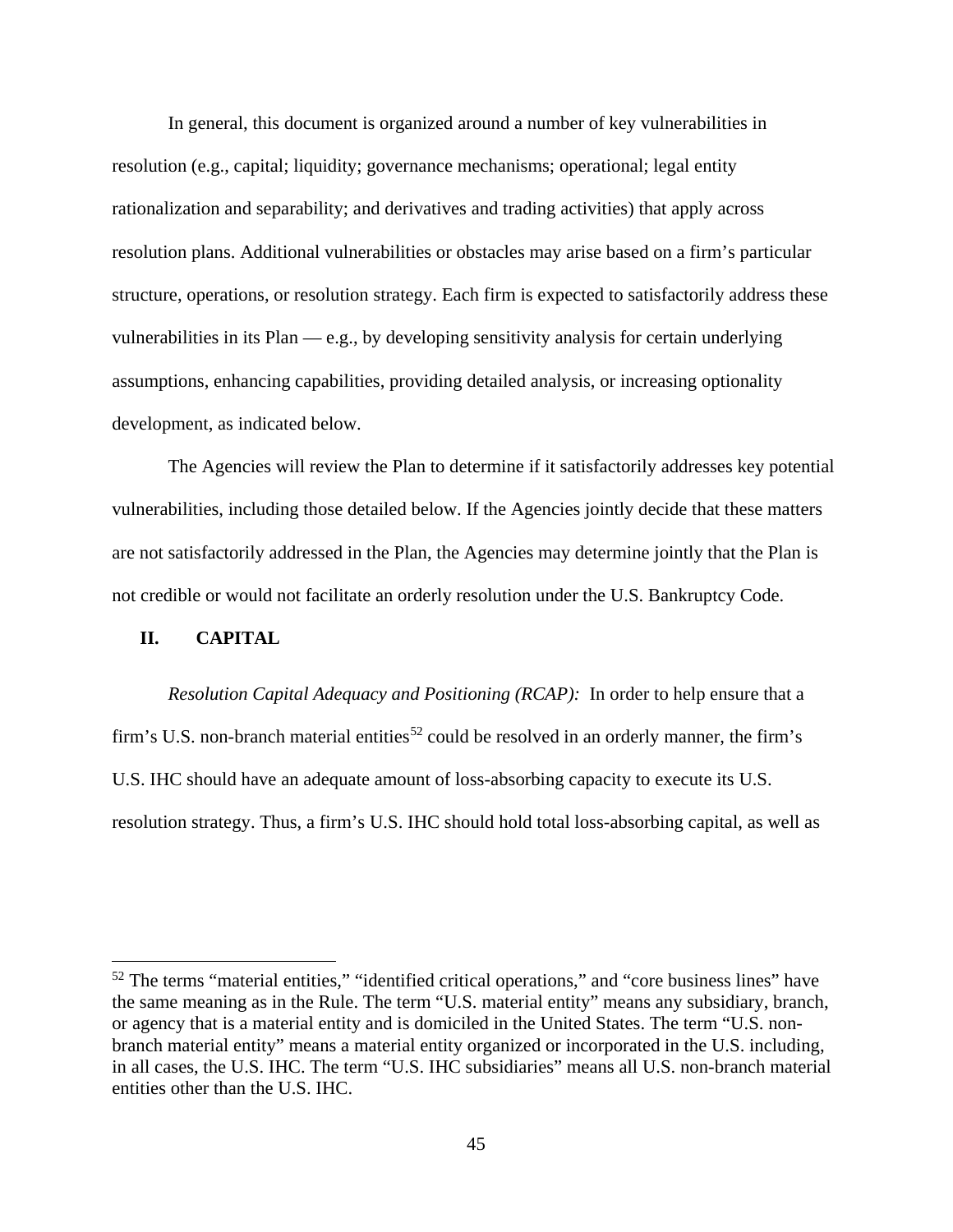long-term debt, to help ensure that the firm has adequate capacity to meet that need at a consolidated level of the U.S. IHC (IHC TLAC).<sup>53</sup>

A firm's IHC TLAC should be complemented by appropriate positioning of that lossabsorbing capacity between the U.S. IHC and the U.S. IHC subsidiaries. The positioning of a firm's IHC TLAC should balance the certainty associated with pre-positioning internal TLAC directly at U.S. IHC subsidiaries with the flexibility provided by holding recapitalization resources at the U.S. IHC (contributable resources) to meet unanticipated losses at the U.S. IHC subsidiaries. That balance should take account of both pre-positioning at U.S. IHC subsidiaries and holding resources at the U.S. IHC, and the obstacles associated with each. The firm should not rely exclusively on either full pre-positioning or U.S. IHC contributable resources to execute its U.S. resolution strategy, unless it has only one U.S. IHC subsidiary that is an operating subsidiary. The plan should describe the positioning of internal TLAC among the U.S. IHC and the U.S. IHC subsidiaries, along with analysis supporting such positioning.

Finally, to the extent that pre-positioned internal TLAC at a U.S. IHC subsidiary is in the form of intercompany debt and there are one or more entities between the lender and the borrower, the firm should structure the instruments so as to ensure that the U.S. IHC subsidiary can be recapitalized.

*Resolution Capital Execution Need (RCEN):* To the extent required by the firm's U.S. resolution strategy, U.S. non-branch material entities need to be recapitalized to a level that allows for an orderly resolution. The firm should have a methodology for periodically estimating

<sup>&</sup>lt;sup>53</sup> Total Loss-Absorbing Capacity, Long-Term Debt, and Clean Holding Company Requirements for Systemically Important U.S. Bank Holding Companies and Intermediate Holding Companies of Systemically Important Foreign Banking Organizations, 82 FR 8266 (January 24, 2017).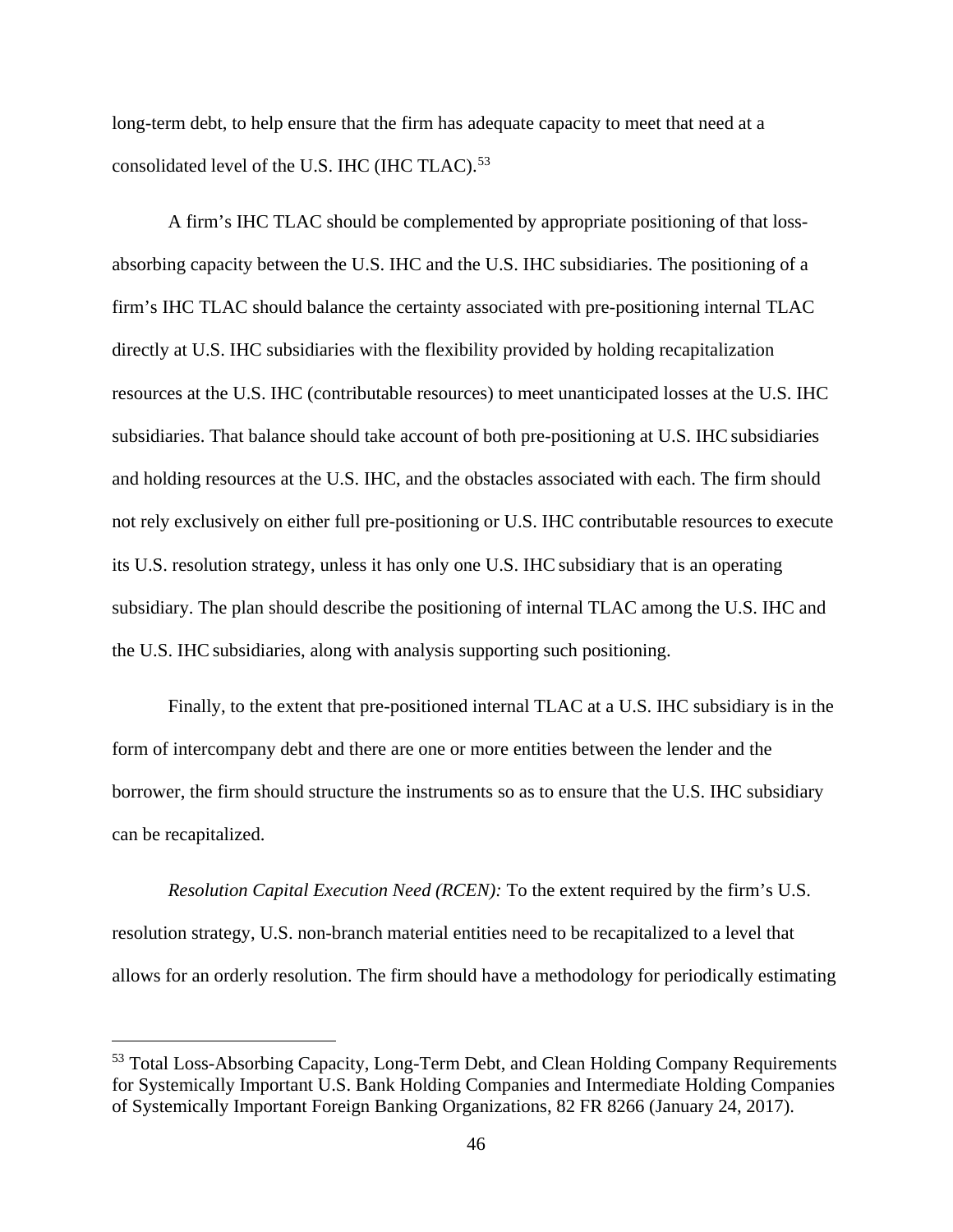the amount of capital that may be needed to support each U.S. IHC subsidiary after the U.S. IHC bankruptcy filing (RCEN). The firm's positioning of IHC TLAC should be able to support the RCEN estimates.

The firm's RCEN methodology should use conservative forecasts for losses and riskweighted assets and incorporate estimates of potential additional capital needs through the resolution period,<sup>54</sup> consistent with the firm's resolution strategy for its U.S. operations. The methodology is not required to produce aggregate losses that are greater than the amount of IHC TLAC that would be required for the firm under the Board's final rule.<sup>55</sup> The RCEN methodology should be calibrated such that recapitalized U.S. IHC subsidiaries have sufficient capital to maintain market confidence as required under the U.S resolution strategy. Capital levels should meet or exceed all applicable regulatory capital requirements for "well-capitalized" status and meet estimated additional capital needs throughout resolution. U.S. IHC subsidiaries that are not subject to capital requirements may be considered sufficiently recapitalized when they have achieved capital levels typically required to obtain an investment-grade credit rating or, if the entity is not rated, an equivalent level of financial soundness. Finally, the methodology should be independently reviewed, consistent with the firm's corporate governance processes and controls for the use of models and methodologies.

#### **III. LIQUIDITY**

 $\overline{a}$ 

The firm should have the liquidity capabilities necessary to execute its U.S resolution strategy, including those described below. For resolution purposes, these capabilities should

 $54$  The resolution period begins immediately after the U.S. IHC bankruptcy filing and extends through the completion of the U.S. resolution strategy.

<sup>55 82</sup> FR 8266 (January 24, 2017).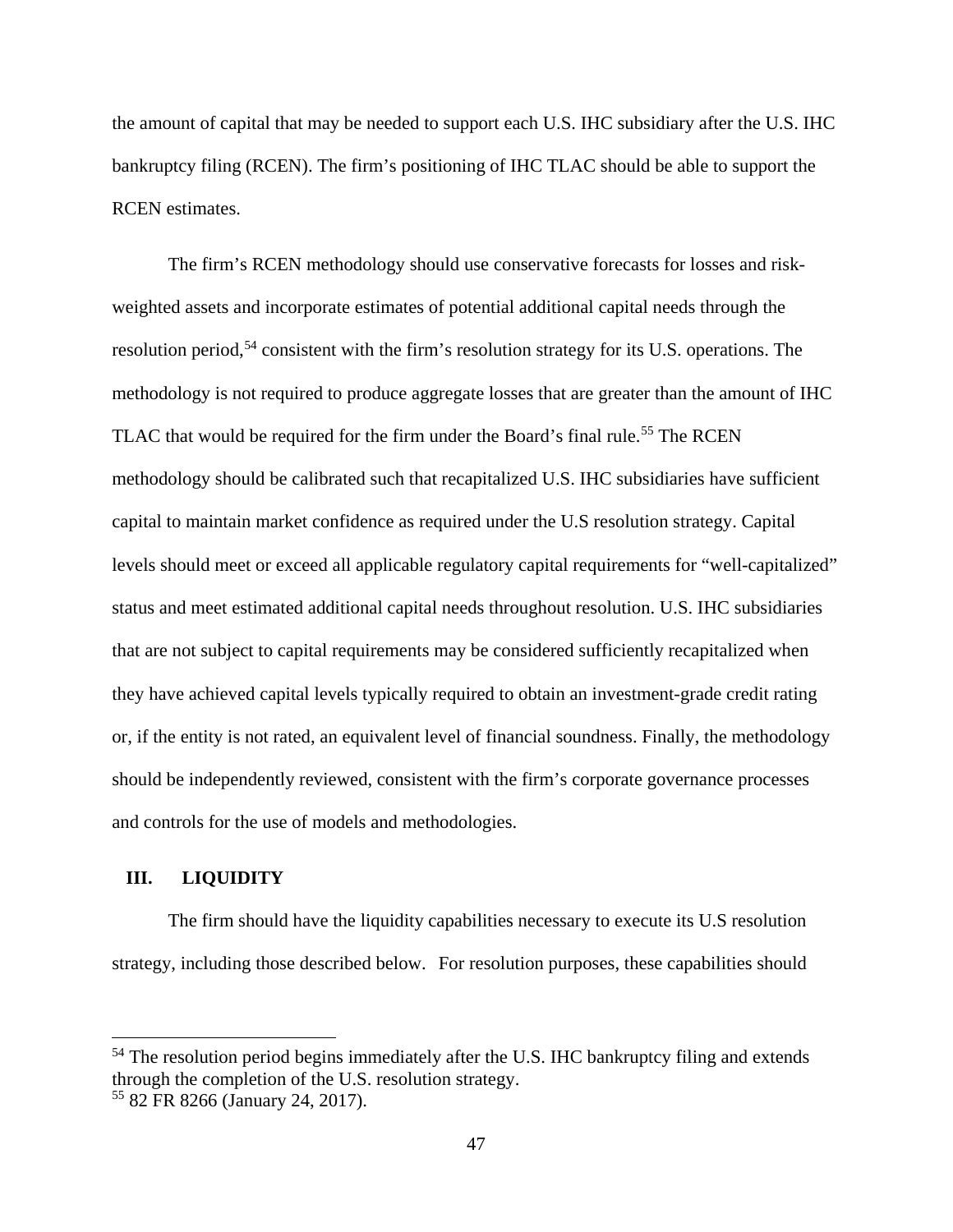include having an appropriate model and process for estimating and maintaining sufficient liquidity at — or readily available from the U.S. IHC to — U.S. IHC subsidiaries, and a methodology for estimating the liquidity needed to successfully execute the U.S. resolution strategy, as described below.

*Capabilities:* A firm is expected to have a comprehensive understanding of funding sources, uses, and risks at material entities and identified critical operations, including how funding sources may be affected under stress. For example, a firm should have and describe its capabilities to:

- Evaluate the funding requirements necessary to perform identified critical operations, including shared and outsourced services and access to financial market utilities  $(FMUs);$ <sup>56</sup>
- Monitor liquidity reserves and relevant custodial arrangements by jurisdiction and material entity:<sup>57</sup>
- Routinely test funding and liquidity outflows and inflows for U.S. non-branch material entities at the legal entity level under a range of adverse stress scenarios, taking into account the effect on intra-day, overnight, and term funding flows between affiliates and across jurisdictions;
- Assess existing and potential restrictions on the transfer of liquidity between U.S. non-branch material entities;<sup>58</sup> and
- Develop contingency strategies to maintain funding for U.S. non-branch material entities and identified critical operations in the event of a disruption in the Specified FBO's current funding model.<sup>59</sup>

*Resolution Liquidity Adequacy and Positioning (RLAP):* With respect to RLAP, the firm

should be able to measure the stand-alone liquidity position of each U.S. non-branch material

entity — i.e., the high-quality liquid assets (HQLA) at the U.S. non-branch material entity less

<sup>56 12</sup> CFR 252.156(g)(3).

 $57$  12 CFR 252.156(g)(2).

<sup>58</sup> Id.

<sup>59 12</sup> CFR 252.156(e).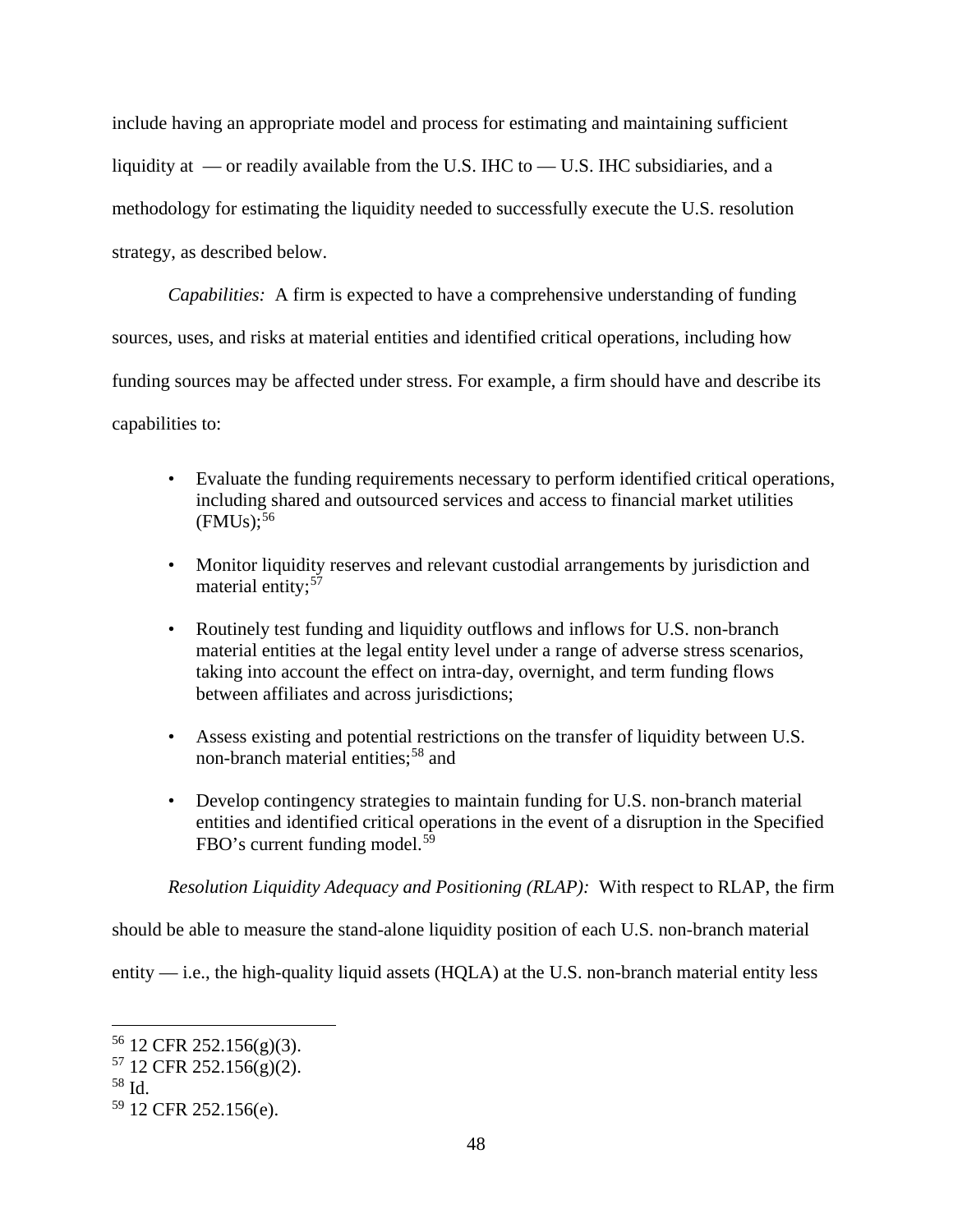net outflows to third parties and affiliates — and ensure that liquidity is readily available to meet any deficits. The RLAP model should cover a period of at least 30 days and reflect the idiosyncratic liquidity profile of the U.S. IHC and risk of each U.S. IHC subsidiary. The model should balance the reduction in frictions associated with holding liquidity directly at the U.S. IHC subsidiary with the flexibility provided by holding HQLA at the U.S. IHC or at a U.S. IHC subsidiary available to meet unanticipated outflows at other U.S. IHC subsidiaries.<sup>60</sup> The firm should not rely exclusively on either full pre-positioning or U.S. IHC contributable resources to execute its U.S. resolution strategy, unless it has only one U.S. IHC subsidiary that is an operating subsidiary.

The model<sup>61</sup> should ensure that on a consolidated basis the U.S. IHC holds sufficient HQLA to cover net liquidity outflows of the U.S. non-branch material entities. The model should also measure the stand-alone net liquidity positions of each U.S. non-branch material entity. The stand-alone net liquidity position of each U.S. non-branch material entity (HQLA less net outflows) should be measured using the firm's internal liquidity stress test assumptions and should treat inter-affiliate exposures in the same manner as third-party exposures. For example, an overnight unsecured exposure to a non-U.S. affiliate should be assumed to mature. Finally, the firm should not assume that a net liquidity surplus at any U.S. IHC subsidiary that is a depository institution could be moved to meet net liquidity deficits at an affiliate, or to augment U.S. IHC resources, consistent with Regulation W.

 $60$  To the extent HOLA is held at the U.S. IHC or at a U.S. IHC subsidiary, the model must consider whether such funds are freely available. To be freely available, the HQLA must be free of legal, regulatory, contractual, and other restrictions on the ability of the material entity to liquidate, sell, or transfer the asset.

 $61$  "Model" refers to the set of calculations required by Regulation YY that estimate the U.S. IHC's liquidity position.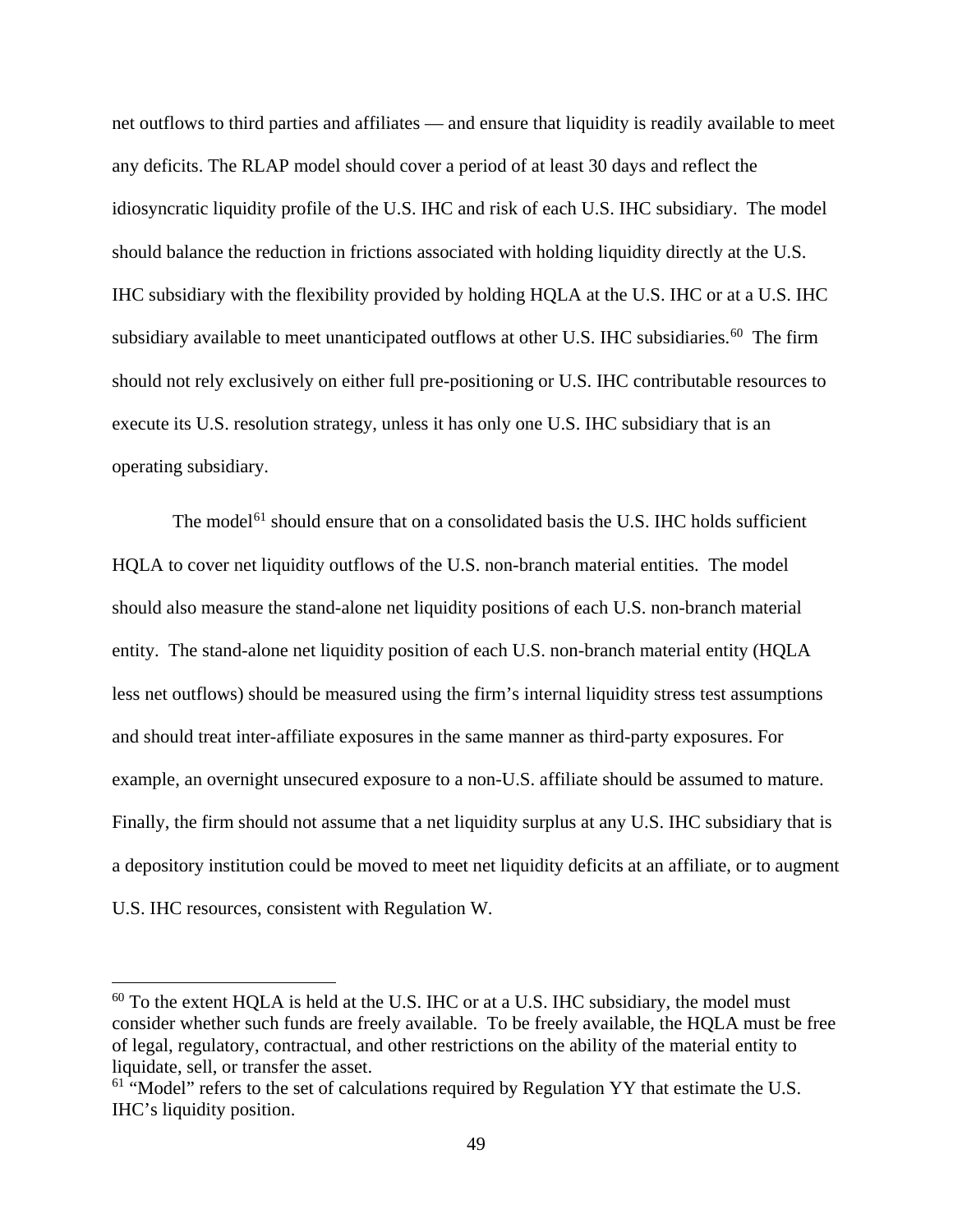Additionally, the RLAP methodology should take into account for each of the U.S. IHC, U.S. IHC subsidiaries, and any branch that is a material entity (A) the daily contractual mismatches between their respective inflows and outflows; (B) their respective daily flows from movement of cash and collateral for all inter-affiliate transactions; and (C) their respective daily stressed liquidity flows and trapped liquidity as a result of actions taken by clients, counterparties, key FMUs, and foreign supervisors, among others.

In calculating its RLAP estimate, the U.S. IHC should calculate its liquidity position with respect to its foreign parent, branches and agencies, and other affiliates (together, affiliates) separately from its liquidity position with respect to third parties, and should not offset inflows from affiliated parties against outflows to external parties. In addition, a U.S. IHC should use cash-flow sources from its affiliates to offset cash-flow needs of its affiliates only to the extent that the term of the cash-flow source from its affiliates is the same as, or shorter than, the term of the cash-flow need of its affiliates. $62$ 

*Resolution Liquidity Execution Need (RLEN):* The firm should have a methodology for estimating the liquidity needed after the U.S. IHC's bankruptcy filing to stabilize any surviving U.S. IHC subsidiaries and to allow those entities to operate post-filing, in accordance with the U.S. strategy.

The firm's RLEN methodology should:

 $\overline{a}$ 

(A)Estimate the minimum operating liquidity (MOL) needed at each U.S. IHC subsidiary to ensure those entities could continue to operate, to the extent relied upon in the U.S. resolution strategy, after implementation of the U.S. resolution strategy and/or to support a wind-down strategy;

 $62$  The U.S. IHC should calculate its cash-flow sources from its affiliates consistent with the net internal stressed cash-flow need calculation in section 252.157(c)(2)(iv) of Regulation YY.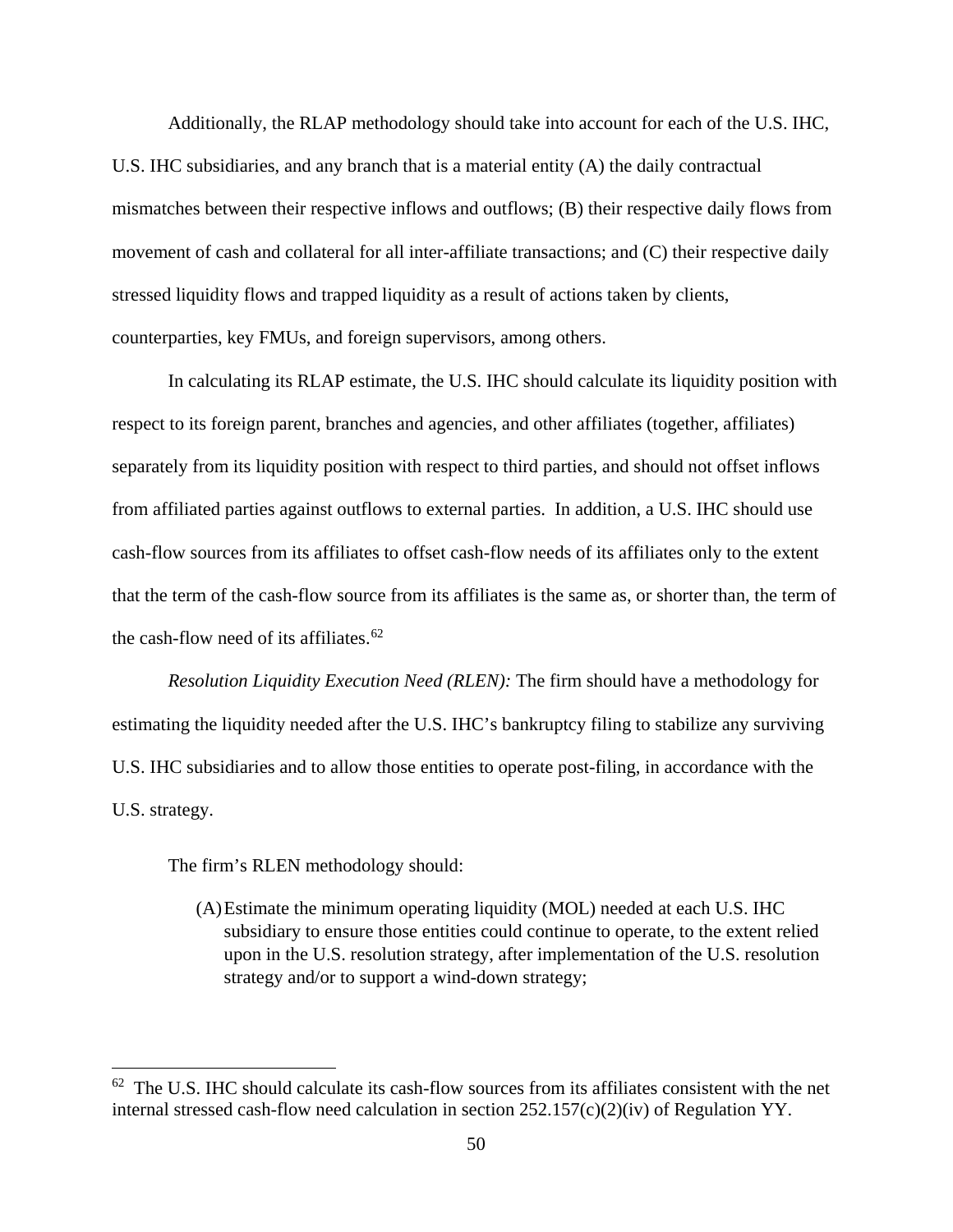- (B) Provide daily cash flow forecasts by U.S. IHC subsidiary to support estimation of peak funding needs to stabilize each entity under resolution;
- (C) Provide a comprehensive breakout of all inter-affiliate transactions and arrangements that could impact the MOL or peak funding needs estimates for the U.S. IHC subsidiaries; and
- (D)Estimate the minimum amount of liquidity required at each U.S. IHC subsidiary to meet the MOL and peak needs noted above, which would inform the provision of financial resources from the foreign parent to the U.S. IHC, or if the foreign parent is unable or unwilling to provide such financial support, any preparatory resolution-related actions.

The MOL estimates should capture U.S. IHC subsidiaries' intraday liquidity

requirements, operating expenses, working capital needs, and inter-affiliate funding frictions to ensure that U.S. IHC subsidiaries could operate without disruption during the resolution.

The peak funding needs estimates should be projected for each U.S. IHC subsidiary and cover the length of time the firm expects it would take to stabilize that U.S. IHC subsidiary. Inter-affiliate funding frictions should be taken into account in the estimation process.

The firm's forecasts of MOL and peak funding needs should ensure that U.S. IHC subsidiaries could operate through resolution consistent with regulatory requirements, market expectations, and the firm's post-failure strategy. These forecasts should inform the RLEN estimate, i.e., the minimum amount of HQLA required to facilitate the execution of the firm's strategy for the U.S. IHC subsidiaries.

For nonsurviving U.S. IHC subsidiaries, the firm should provide analysis and an explanation of how the material entity's resolution could be accomplished within a reasonable period of time and in a manner that substantially mitigates the risk of serious adverse effects on U.S. financial stability. For example, if a U.S. IHC subsidiary that is a broker-dealer is assumed to fail and enter resolution under the Securities Investor Protection Act (SIPA), the firm should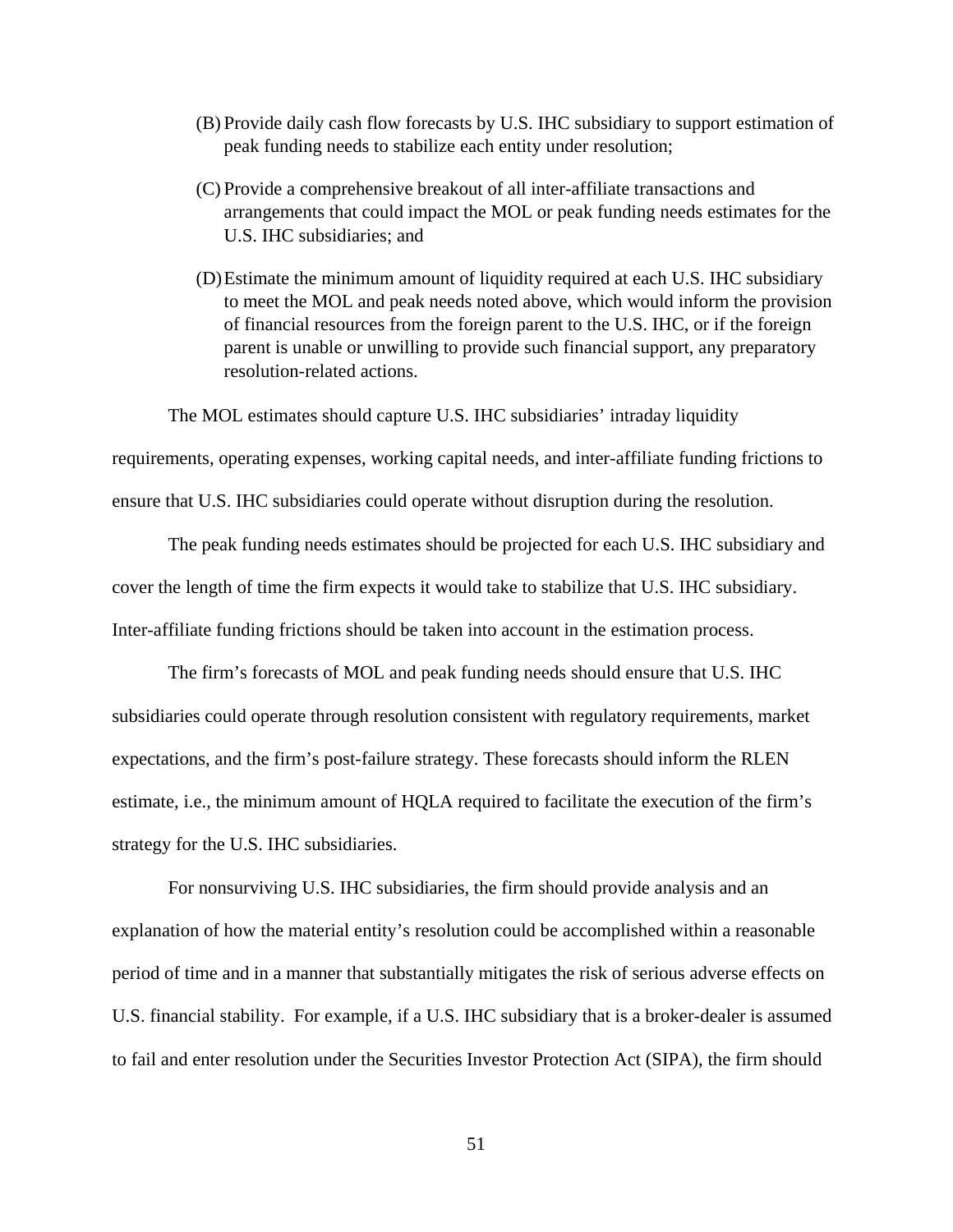provide an analysis of the potential impacts on funding and asset markets and on prime brokerage clients, bearing in mind the objective of an orderly resolution.

#### **IV. GOVERNANCE MECHANISMS**

 $\overline{a}$ 

A firm should identify the governance mechanisms that would ensure that communication and coordination occurs between the boards of the U.S. IHC or a U.S. IHC subsidiary and the foreign parent to facilitate the provision of financial support, or if not forthcoming, any preparatory resolution-related actions to facilitate an orderly resolution.

*Playbooks, Foreign Parent Support, and Triggers:* Governance playbooks should detail the board and senior management actions of U.S. non-branch material entities that would be needed under the firm's U.S. resolution strategy. The governance playbooks should also include a discussion of (A) the firm's proposed U.S. communications strategy, both internal and external;<sup>63</sup> (B) the fiduciary responsibilities of the applicable board(s) of directors or other similar governing bodies and how planned actions would be consistent with such responsibilities applicable at the time actions are expected to be taken; (C) potential conflicts of interest, including interlocking boards of directors; (D) any employee retention policy; and (E) any other limitations on the authority of the U.S. IHC and the U.S. IHC subsidiary boards and senior management to implement the U.S. resolution strategy. All responsible parties and timeframes for action should be identified. Governance playbooks should be updated periodically for each entity whose governing body would need to act under the firm's U.S. resolution strategy.

In order to meet liquidity needs at the U.S. non-branch material entities, the firm may either fully pre-position liquidity in the U.S. non-branch material entities or develop a

 $63$  External communications include those with U.S. and foreign authorities and other external stakeholders.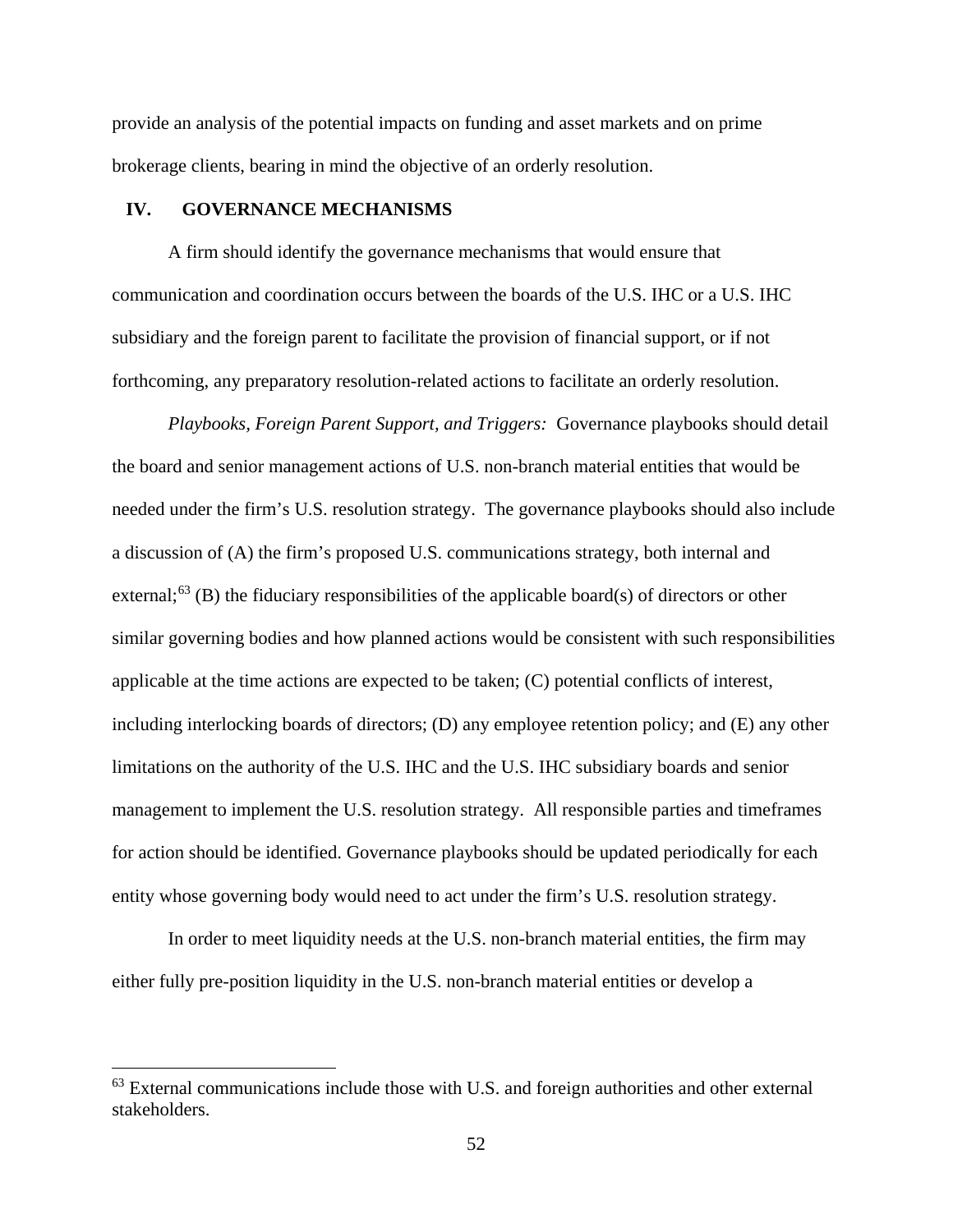mechanism for planned foreign parent support, of any amount not pre-positioned, for the successful execution of the U.S. strategy. Mechanisms to support readily available liquidity may include a term liquidity facility between the U.S. IHC and the foreign parent that can be drawn as needed and as informed by the firm's RLEN estimates and liquidity positioning. The plan should include analysis of how the U.S. IHC/foreign parent facility is funded or buffered for by the foreign parent. The sufficiency of the liquidity should be informed by the firm's RLAP and RLEN estimates for the U.S. non-branch material entities. Additionally, the plan should include analysis of the potential challenges to the planned foreign parent support mechanism and associated mitigants. Where applicable, the analysis should discuss applicable non-U.S. law and cross-border legal challenges (e.g., challenges related to enforcing contracts governed by foreign law). The analysis should identify the mitigant(s) to such challenges that the firm considers most effective.

The firm should be prepared to increase communication and coordination at the appropriate time in order to mitigate financial, operational, legal, and regulatory vulnerabilities. To facilitate this communication and coordination, the firm should establish clearly identified triggers linked to specific actions for:

- (A)The escalation of information to U.S. senior management, U.S. risk committee and U.S. governing bodies to potentially take the corresponding actions as the U.S. operations experience material financial distress, leading eventually to the decision to implement the U.S. resolution strategy.
	- i. Triggers should identify when and under what conditions the U.S. material entities would transition from business-as-usual conditions to a stress period.
	- ii. Triggers should also take into consideration changes in the foreign parent's condition from business-as-usual conditions through resolution.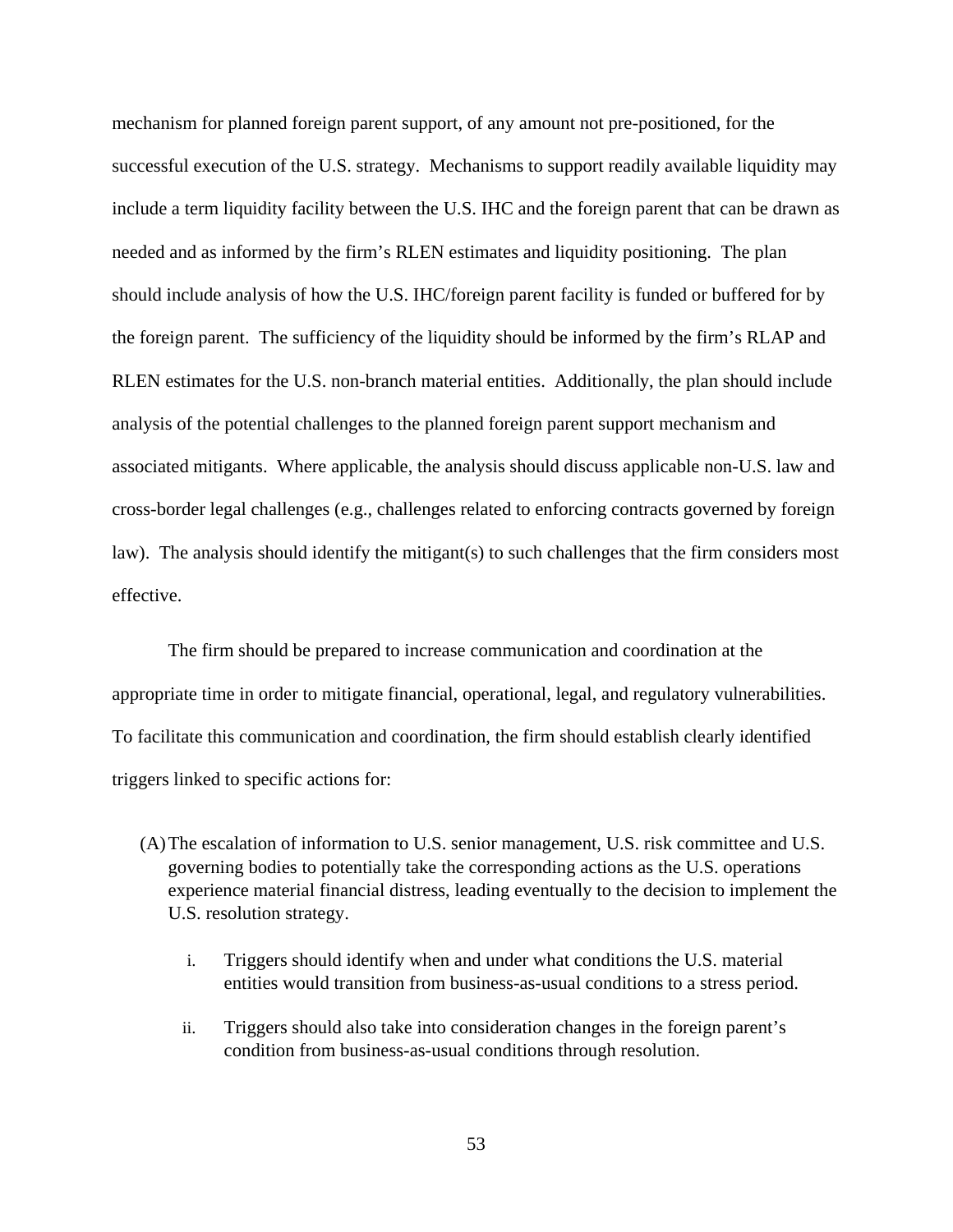- (B) The escalation of information to and discussions with the appropriate governing bodies to confirm whether the governing bodies are able and willing to provide financial resources to support U.S. operations.
	- i. Triggers should be based on the firm's methodology for forecasting the liquidity and capital needed to facilitate the U.S. strategy. For example, triggers may be established that reflect U.S. non-branch material entities' financial resources approaching RCEN/RLEN estimates, with corresponding actions to confirm the foreign parent's financial capability and willingness to provide sufficient support.

Corresponding escalation procedures, actions, and timeframes should be constructed so that breach of the triggers will allow prerequisite actions to be completed. For example, breach of the triggers needs to occur early enough to provide for communication, coordination, and confirmation of the provision of resources from the foreign parent.

*Support Within the United States:* If the plan provides for the provision of capital and liquidity by a U.S. material entity (e.g., the U.S. IHC) to its U.S. affiliates prior to the U.S. IHC's bankruptcy filing (Support), the plan should also include a detailed legal analysis of the potential state law and bankruptcy law challenges and mitigants to providing the Support. Specifically, the analysis should identify potential legal obstacles and explain how the firm would seek to ensure that Support would be provided as planned. Legal obstacles include claims of fraudulent transfer, preference, breach of fiduciary duty, and any other applicable legal theory identified by the firm. The analysis also should include related claims that may prevent or delay an effective recapitalization, such as equitable claims to enjoin the transfer (e.g., imposition of a constructive trust by the court). The analysis should apply the actions contemplated in the plan regarding each element of the claim, the anticipated timing for commencement and resolution of the claims, and the extent to which adjudication of such claim could affect execution of the firm's U.S. resolution strategy. The analysis should include mitigants to the potential challenges to the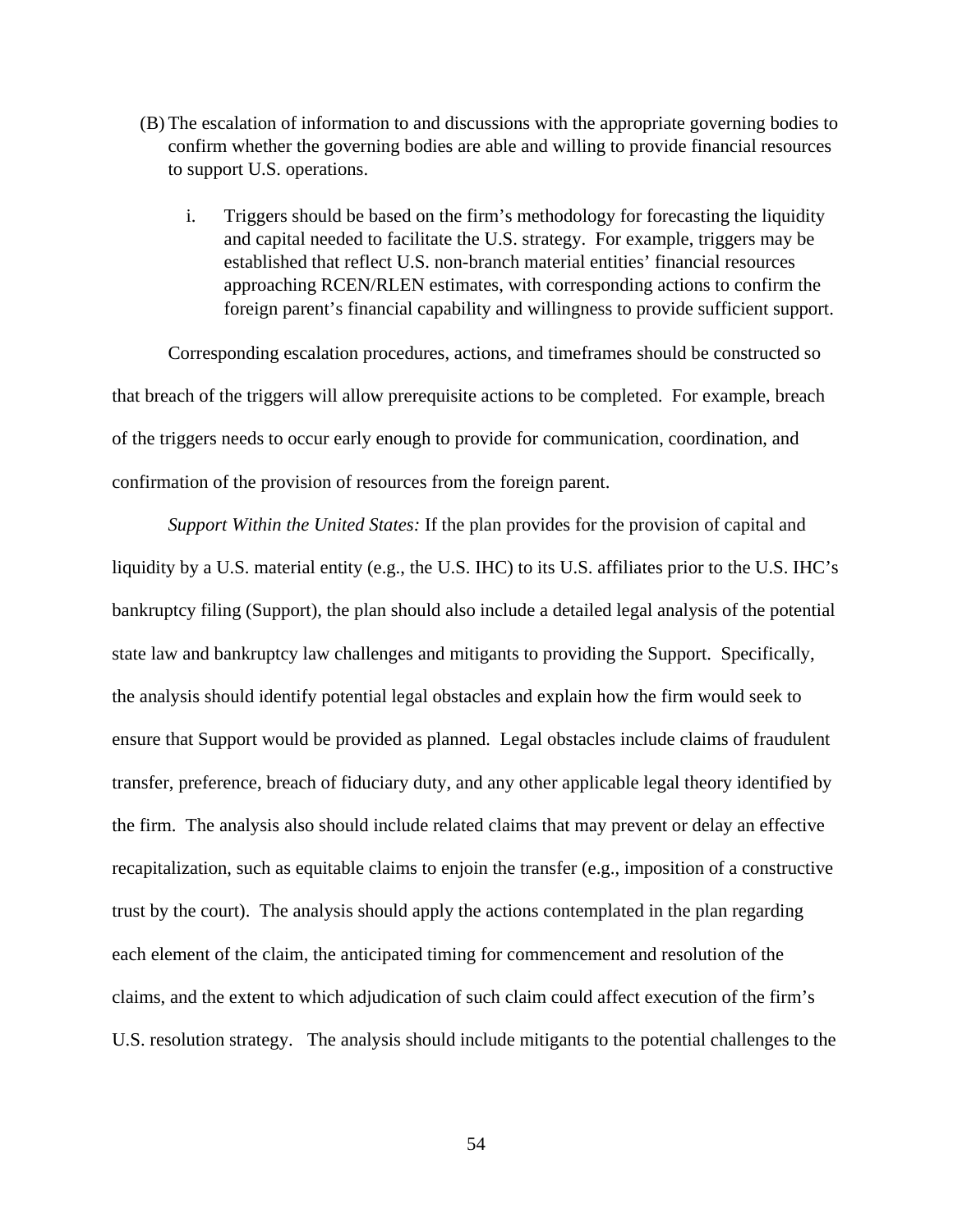planned Support. The plan should identify the mitigant(s) to such challenges that the firm considers most effective.

Furthermore, the plan should describe key motions to be filed at the initiation of any bankruptcy proceeding related to (as appropriate) asset sales and other non-routine matters.

# **V. OPERATIONAL**

 $\overline{a}$ 

*Payment, Clearing, and Settlement Activities* 

*Framework.* Maintaining continuity of payment, clearing, and settlement (PCS) services is critical for the orderly resolution of firms that are either users or providers, <sup>64</sup> or both, of PCS services. A firm should demonstrate capabilities for continued access to PCS services essential to an orderly resolution under its U.S. resolution strategy through a framework to support such access by:

- Identifying clients,<sup>65</sup> FMUs, and agent banks as key from the firm's perspective for the firm's U.S. material entities, identified critical operations, and core business lines, using both quantitative (volume and value) $66$  and qualitative criteria;
- Mapping U.S. material entities, identified critical operations, core business lines, and key clients of the firm's U.S. operations to both key FMUs and key agent banks; and

<sup>&</sup>lt;sup>64</sup> A firm is a user of PCS services if it accesses PCS services through an agent bank or it uses the services of an FMU through its membership in that FMU or through an agent bank. A firm is a provider of PCS services if it provides PCS services to clients as an agent bank or it provides clients with access to an FMU or agent bank through the firm's membership in or relationship with that service provider. A firm is also a provider if it provides clients with PCS services through the firm's own operations in the United States (e.g., payment services or custody services).

<sup>&</sup>lt;sup>65</sup> For purposes of this section V, a client is an individual or entity, including affiliates of the firm, to whom the firm provides PCS services and, if credit or liquidity is offered, any related credit or liquidity offered in connection with those services.

<sup>&</sup>lt;sup>66</sup> In identifying entities as key, examples of quantitative criteria may include: for a client, transaction volume/value, market value of exposures, assets under custody, usage of PCS services, and if credit or liquidity is offered, any extension of related intraday credit or liquidity; for an FMU, the aggregate volumes and values of all transactions processed through such FMU; and for an agent bank, assets under custody, the value of cash and securities settled, and extensions of intraday credit.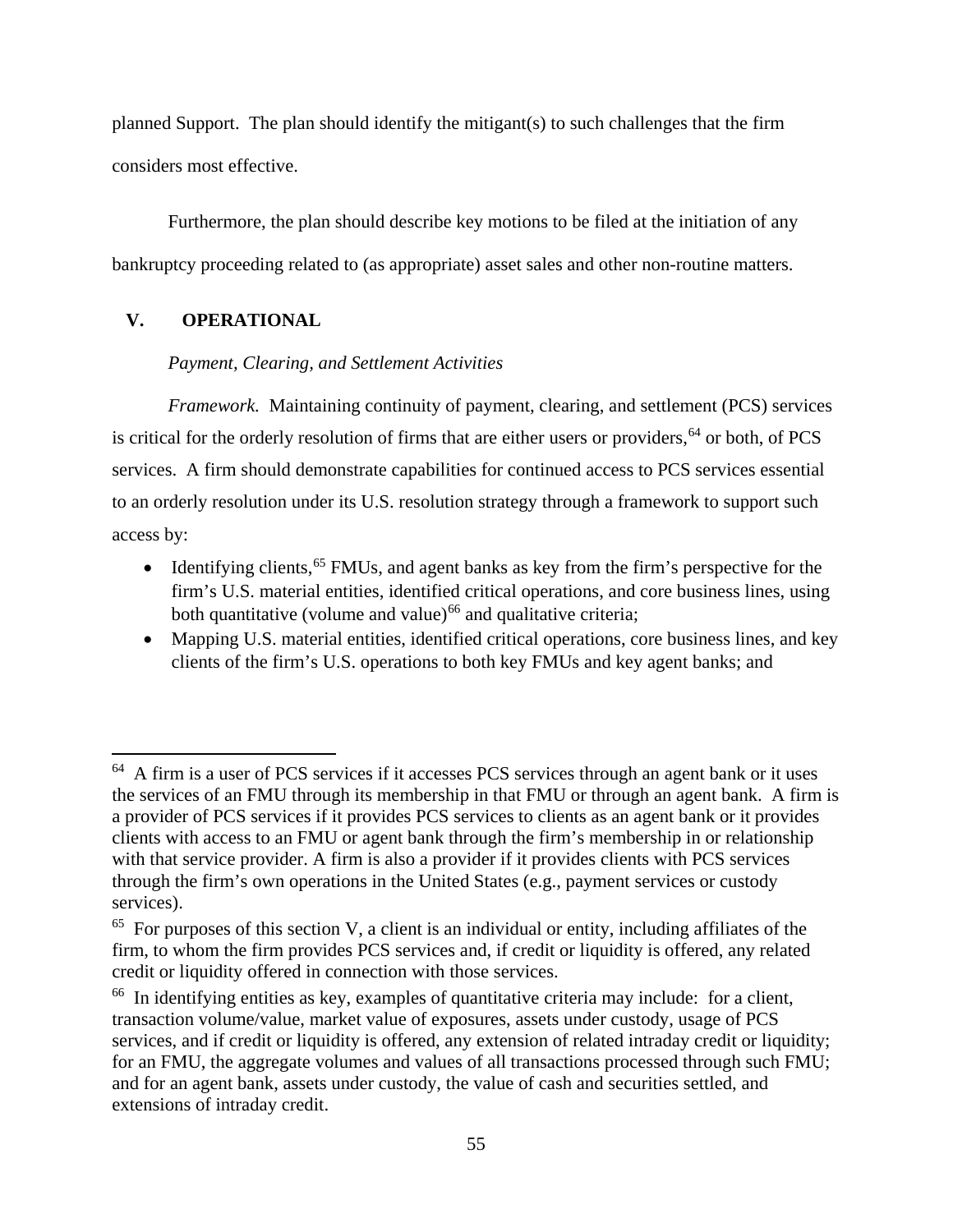• Developing a playbook for each key FMU and key agent bank essential to an orderly resolution under its U.S. resolution strategy that reflects the firm's role(s) as a user and/or provider of PCS services.

The framework should address both direct relationships (e.g., a firm's direct membership in an FMU, a firm's provision of clients with PCS services through its own operations in the United States, or a firm's contractual relationship with an agent bank) and indirect relationships (e.g., a firm's provision of clients with access to the relevant FMU or agent bank through the firm's membership in or relationship with that FMU or agent bank, or a firm's U.S. and non-U.S. affiliate and branch provision of U.S. material entities and key clients of the firm's U.S. operations with access to an FMU or agent bank). The framework also should address the potential impact of any disruption to, curtailment of, or termination of such direct and indirect relationships on the firm's U.S. material entities, identified critical operations, and core business lines, as well as any corresponding impact on key clients of the firm's U.S. operations.

*Playbooks for Continued Access to PCS Services.* The firm is expected to provide a playbook for each key FMU and key agent bank that addresses considerations that would assist the firm and key clients of the firm's U.S. operations in maintaining continued access to PCS services in the period leading up to and including the firm's resolution under its U.S. resolution strategy. Each playbook should provide analysis of the financial and operational impact of adverse actions that may be taken by a key FMU or a key agent bank and contingency actions that may be taken by the firm. Each playbook also should discuss any possible alternative arrangements that would allow continued access to PCS services for the firm's U.S. material entities, identified critical operations and core business lines, and key clients of the firm's U.S. operations, while the firm is in resolution under its U.S. resolution strategy. The firm is not expected to incorporate a scenario in which it loses key FMU or key agent bank access into its U.S. resolution strategy or its RLEN and RCEN estimates. The firm should continue to engage with key FMUs, key agent banks, and key clients of the firm's U.S. operations, and playbooks should reflect any feedback received during such ongoing outreach.

*Content Related to Users of PCS Services.* Individual key FMU and key agent bank playbooks should include:

56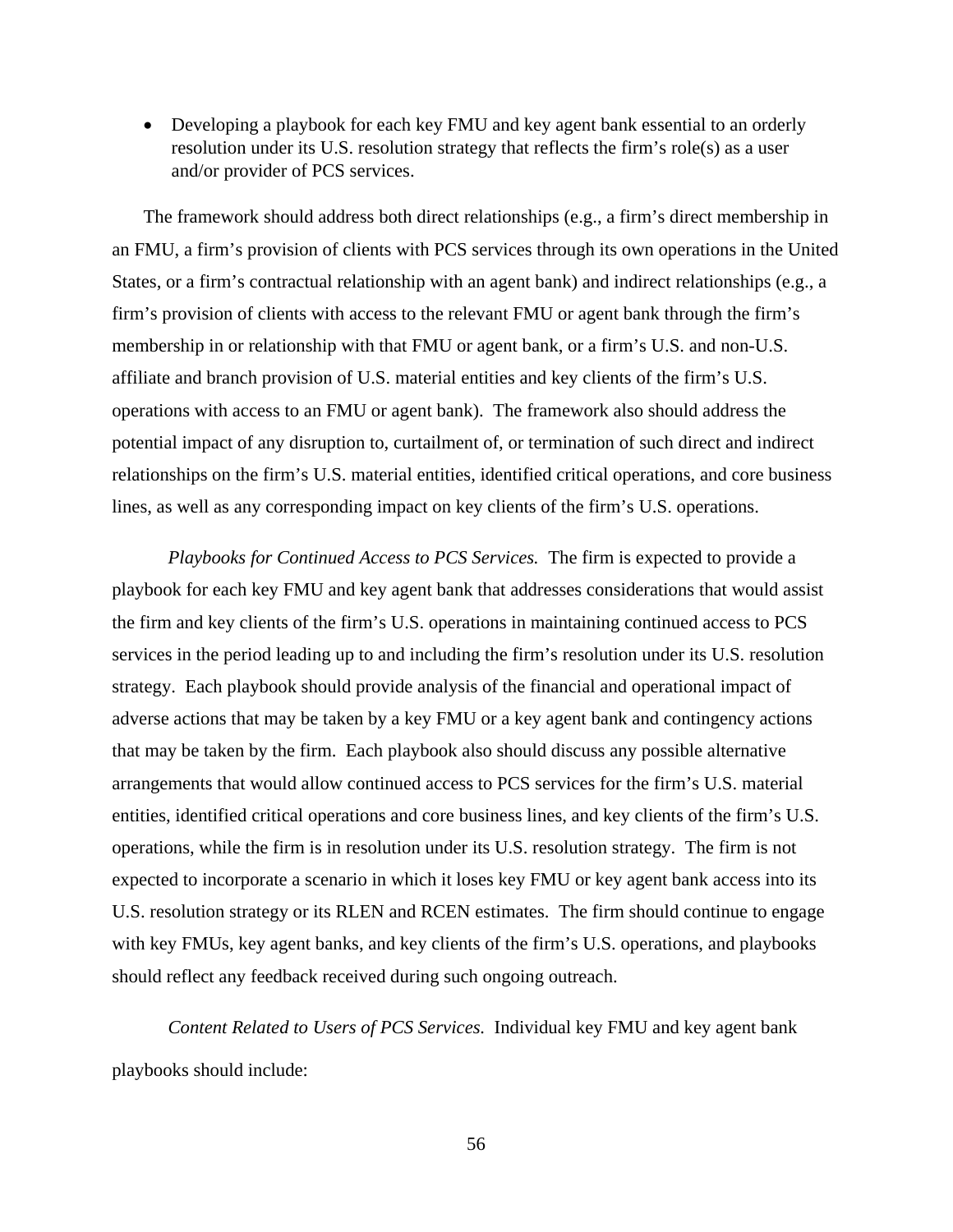- Descriptions of the firm's relationship as a user, including through indirect access, with the key FMU or key agent bank and the identification and mapping of PCS services to the firm's U.S. material entities, identified critical operations, and core business lines that use those PCS services;
- Discussion of the potential range of adverse actions that may be taken by that key FMU or key agent bank when the firm is in resolution under its U.S. resolution strategy,  $67$  the operational and financial impact of such actions on the firm's U.S. material entities, identified critical operations, and core business lines, and contingency arrangements that may be initiated by the firm in response to potential adverse actions by the key FMU or key agent bank; and
- Discussion of PCS-related liquidity sources and uses in business-as-usual (BAU), in stress, and in the resolution period, presented by currency type (with U.S. dollar equivalent) and by U.S. material entity.
	- o PCS Liquidity Sources: These may include the amounts of intraday extensions of credit, liquidity buffer, inflows from FMU participants, and prefunded amounts of key clients of the firm's U.S. operations in BAU, in stress, and in the resolution period. The playbook also should describe intraday credit arrangements (e.g., facilities of the key FMU, key agent bank, or a central bank) and any similar custodial arrangements that allow ready access to a firm's funds for PCS-related key FMU and key agent bank obligations (including margin requirements) in various currencies, including placements of firm liquidity at central banks, key FMUs, and key agent banks.
	- o PCS Liquidity Uses: These may include margin and prefunding by the firm and key clients of the firm's U.S. operations, and intraday extensions of credit, including incremental amounts required during resolution.
	- o Intraday Liquidity Inflows and Outflows: The playbook should describe the firm's ability to control intraday liquidity inflows and outflows and to identify and prioritize time-specific payments. The playbook also should describe any account features that might restrict the firm's ready access to its liquidity sources.

*Content Related to Providers of PCS Services.68* Individual key FMU and key agent

bank playbooks should include:

 $\overline{a}$  $67$  Examples of potential adverse actions may include increased collateral and margin requirements and enhanced reporting and monitoring.

<sup>&</sup>lt;sup>68</sup> Where a firm is a provider of PCS services through the firm's own operations in the United States, the firm is expected to produce a playbook for the U.S. material entities that provide those services, addressing each of the items described under "Content Related to Providers of PCS Services," which include contingency arrangements to permit the firm's key clients of the firm's U.S. operations to maintain continued access to PCS services.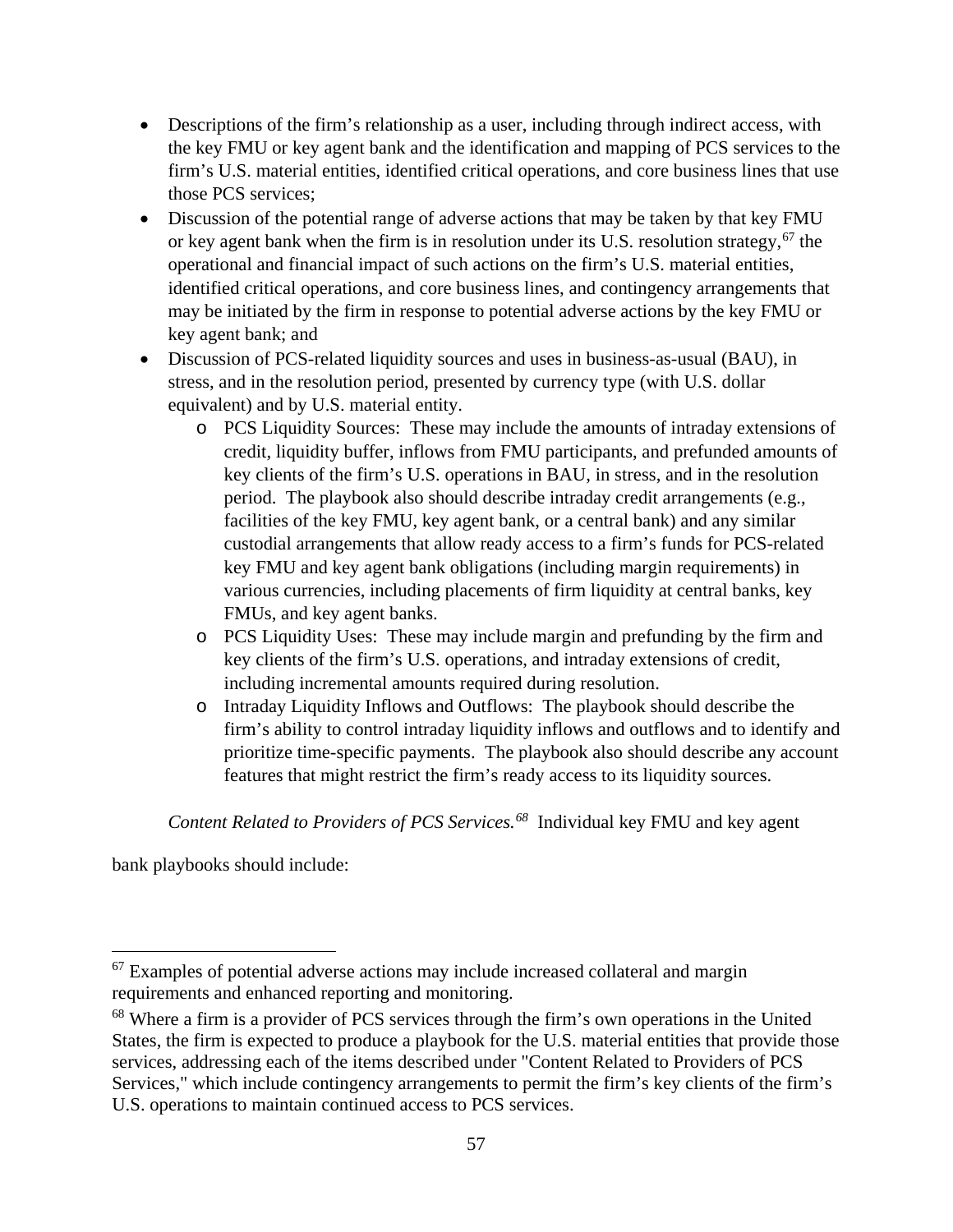- Identification and mapping of PCS services to the firm's U.S. material entities, identified critical operations, and core business lines that provide those PCS services, and a description of the scale and the way in which each provides PCS services;
- Identification and mapping of PCS services to key clients of the firm's U.S. operations to whom the firm's U.S. material entities, identified critical operations, and core business lines provide such PCS services and any related credit or liquidity offered in connection with such services;
- Discussion of the potential range of firm contingency arrangements available to minimize disruption to the provision of PCS services to key clients of the firm's U.S. operations, including the viability of transferring activity and any related assets of key clients of the firm's U.S. operations, as well as any alternative arrangements that would allow the key clients of the firm's U.S. operations continued access to PCS services if the firm could no longer provide such access (e.g., due to the firm's loss of key FMU or key agent bank access), and the financial and operational impacts of such arrangements from the firm's perspective;
- Descriptions of the range of contingency actions that the firm may take concerning its provision of intraday credit to key clients of the firm's U.S. operations, including analysis quantifying the potential liquidity the firm could generate by taking such actions in stress and in the resolution period, such as (i) requiring key clients of the firm's U.S. operations to designate or appropriately pre-position liquidity, including through prefunding of settlement activity, for PCS-related key FMU and key agent bank obligations at specific material entities of the firm (e.g., direct members of key FMUs) or any similar custodial arrangements that allow ready access to funds for such obligations in various currencies of key clients of the firm's U.S. operations; (ii) delaying or restricting PCS activity of key clients of the firm's U.S. operations; and (iii) restricting, imposing conditions upon (e.g., requiring collateral), or eliminating the provision of intraday credit or liquidity to key clients of the firm's U.S. operations; and
- Descriptions of how the firm will communicate to key clients of the firm's U.S. operations the potential impacts of implementation of any identified contingency arrangements or alternatives, including a description of the firm's methodology for determining whether any additional communication should be provided to some or all key clients of the firm's U.S. operations (e.g., due to BAU usage of that access and/or related intraday credit or liquidity of the key client of the firm's U.S. operations), and the expected timing and form of such communication.

*Capabilities.* Firms are expected to have and describe capabilities to understand, for

each U.S. material entity, its obligations and exposures associated with PCS activities, including

contractual obligations and commitments. For example, firms should be able to:

• Track the following items by U.S. material entity and, with respect to customers, counterparties, and agents and service providers, by location/jurisdiction: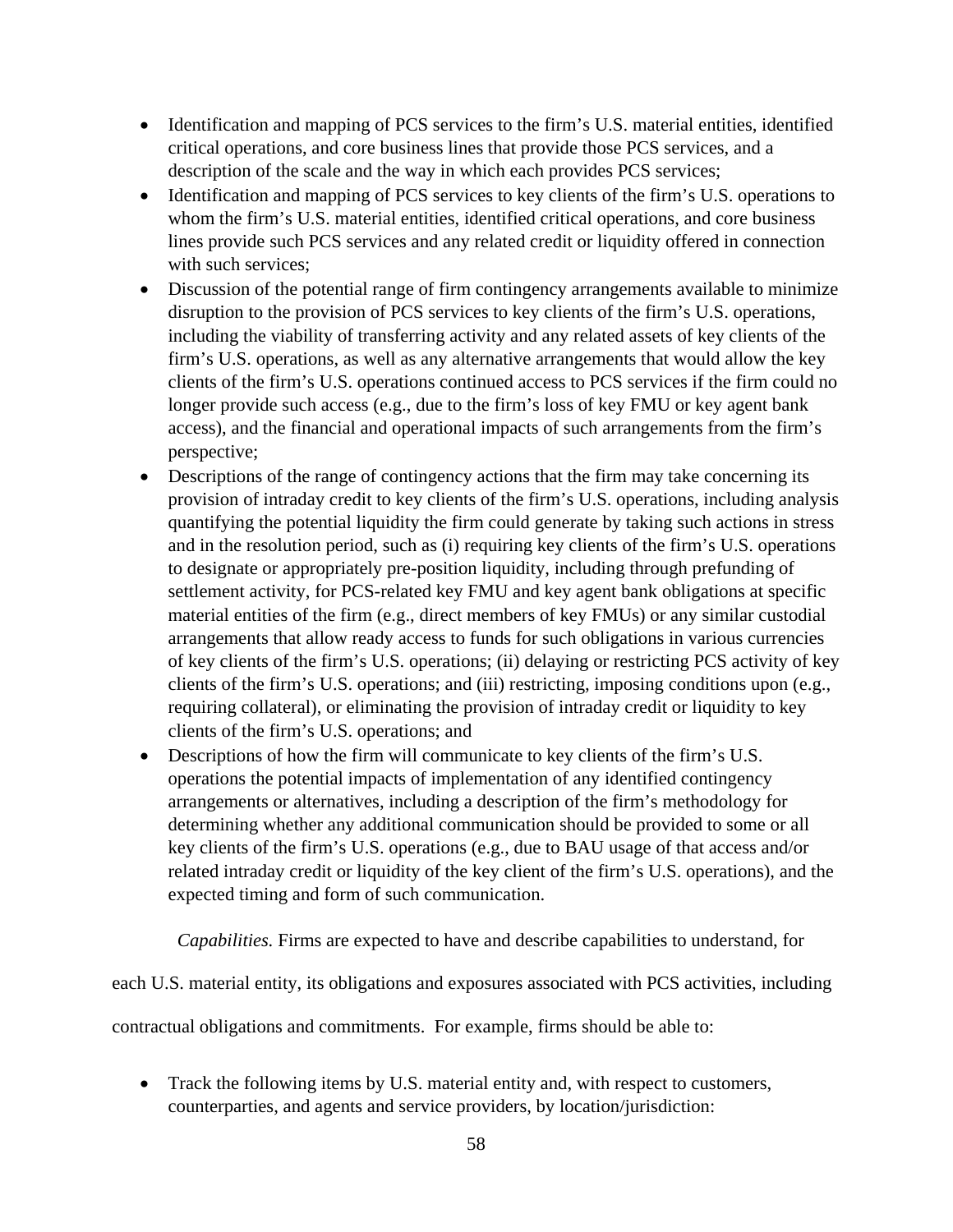- o PCS activities, with each activity mapped to the relevant material entities and core business lines;<sup>69</sup>
- o Customers and counterparties for PCS activities, including values and volumes of various transaction types, as well as used and unused capacity for all lines of credit;<sup>70</sup>
- o Exposures to and volumes transacted with FMUs, Nostro agents, and custodians; and $71$
- o Services provided and service level agreements for other current agents and service providers (internal and external).<sup>72</sup>
- Assess the potential effects of adverse actions by FMUs, Nostro agents, custodians, and other agents and service providers, including suspension or termination of membership or services, on the firm's U.S. operations and customers and counterparties of those U.S. operations;<sup>73</sup>
- Develop contingency arrangements in the event of such adverse actions;<sup>74</sup> and
- Quantify the liquidity needs and operational capacity required to meet all PCS obligations, including any change in demand for and sources of liquidity needed to meet such obligations.

*Managing, Identifying, and Valuing Collateral:* The firm is expected to have and describe

its capabilities to manage, identify, and value the collateral that the U.S. non-branch material

entities receive from and post to external parties and affiliates. Specifically, the firm should:

- Be able to query and provide aggregate statistics for all qualified financial contracts concerning cross-default clauses, downgrade triggers, and other key collateral-related contract terms — not just those terms that may be impacted in an adverse economic environment — across contract types, business lines, legal entities, and jurisdictions;
- Be able to track both firm collateral sources (i.e., counterparties that have pledged collateral) and uses (i.e., counterparties to whom collateral has been pledged) at the CUSIP level on at least a t+1 basis;
- Have robust risk measurements for cross-entity and cross-contract netting, including consideration of where collateral is held and pledged;

<sup>69 12</sup> CFR 243.5(e)(12); 12 CFR 381.5(e)(12).

<sup>70</sup> *Id.*

 $71$  12 CFR 252.156(g).

 $72$  12 CFR 243.5(f)(l)(i); 12 CFR 381.5(f)(1)(i).

<sup>73 12</sup> CFR 252.156(e).

<sup>74</sup> *Id.*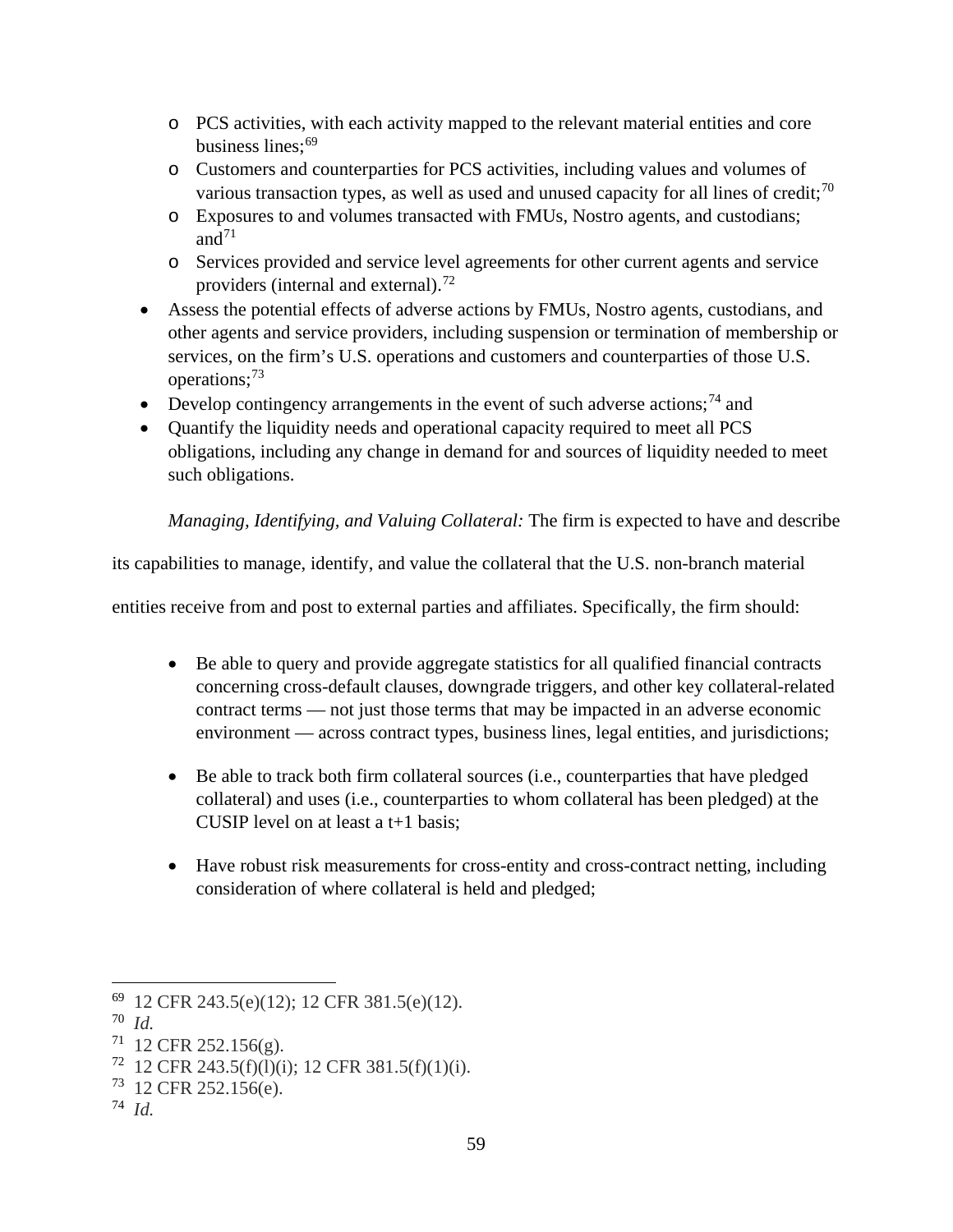- Be able to identify CUSIP and asset class level information on collateral pledged to specific central counterparties by legal entity on at least a t+1 basis;
- Be able to track and report on inter-branch collateral pledged and received on at least a t+1 basis and have clear policies explaining the rationale for such inter-branch pledges, including any regulatory considerations; and
- Have a comprehensive collateral management policy that outlines how the firm as a whole approaches collateral and serves as a single source for governance.<sup>75</sup>

In addition, as of the conclusion of any business day, the firm should be able to:

- Identify the legal entity and geographic jurisdiction where counterparty collateral is held;
- Document all netting and re-hypothecation arrangements with affiliates and external parties, by legal entity; and
- Track and manage collateral requirements associated with counterparty credit risk exposures between affiliates, including foreign branches.

At least on a quarterly basis, the firm should be able to:

- Review the material terms and provisions of International Swaps and Derivatives Association Master Agreements and the Credit Support Annexes, such as termination events, for triggers that may be breached as a result of changes in market conditions;
- Identify legal and operational differences and potential challenges in managing collateral within specific jurisdictions, agreement types, counterparty types, collateral forms, or other distinguishing characteristics; and
- Forecast changes in collateral requirements and cash and non-cash collateral flows under a variety of stress scenarios.

*Management Information Systems:* The firm should have the management information

systems (MIS) capabilities to readily produce data on a U.S. legal entity basis (including any

U.S. branch) and have controls to ensure data integrity and reliability, as described below.<sup>76</sup> The

 $75$  The policy may reference subsidiary or related policies already in place, as implementation may differ based on business line or other factors.

<sup>76</sup> MIS infrastructure projects were expected to be completed by 2018.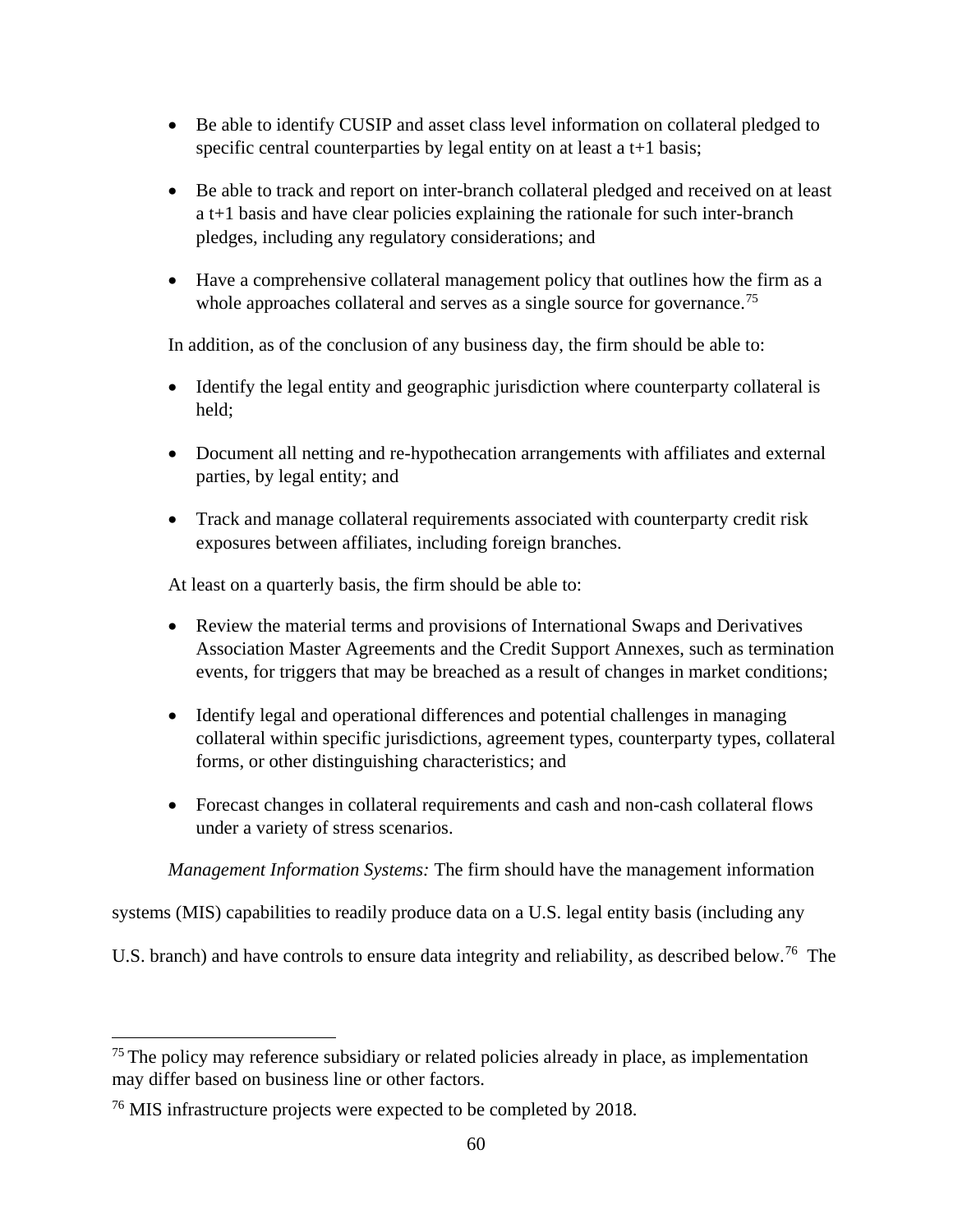firm also should perform a detailed analysis of the specific types of financial and risk data that would be required to execute the U.S. resolution strategy and how frequently the firm would need to produce the information, with the appropriate level of granularity.

A firm is expected to have and describe capabilities to produce the following types of information by material entity on a timely basis:

- Financial statements for each material entity (at least monthly);
- External and inter-affiliate credit exposures, both on- and off-balance sheet, by type of exposure, counterparty, maturity, and gross payable and receivable;
- Gross and net risk positions with internal and external counterparties;
- Guarantees, cross holdings, financial commitments and other transactions between material entities;
- Data to facilitate third-party valuation of assets and businesses, including risk metrics;
- Key third party contracts, including the provider, provider's location, service(s) provided, legal entities that are a party to or a beneficiary of the contract, and key contractual rights (for example, termination and change in control clauses);
- Legal agreement information, including parties to the agreement and key terms and interdependencies (for example, change in control, collateralization, governing law, termination events, guarantees, and cross-default provisions);
- Service level agreements between affiliates, including the service(s) provided, the legal entity providing the service, legal entities receiving the service, and any termination/transferability provisions;
- Licenses and memberships to all exchanges and value transfer networks, including FMUs;
- Key management and support personnel, including dual hatted employees, and any associated retention agreements;
- Agreements and other legal documents related to property, including facilities, technology systems, software, and intellectual property rights. The information should include ownership, physical location, where the property is managed and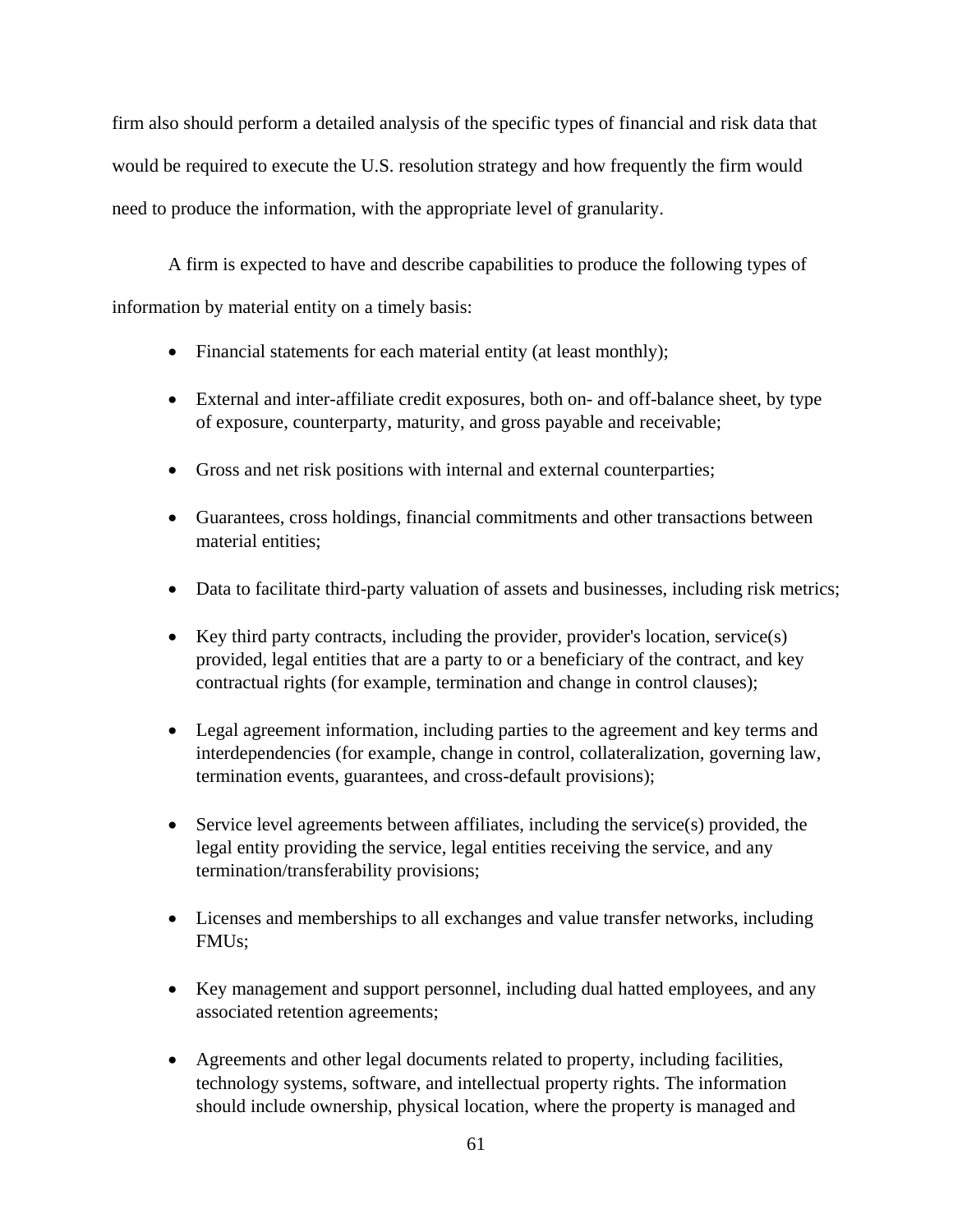names of legal entities and lines of business that the property supports; and

• Updated legal records for domestic and foreign entities, including entity type and purpose (for example, holding company, bank, broker dealer, and service entity), jurisdiction(s), ownership, and regulator(s).

*Shared and Outsourced Services:* The firm should maintain a fully actionable implementation plan to ensure the continuity of shared services that support identified critical operations77 and robust arrangements to support the continuity of shared and outsourced services, including, without limitation, appropriate plans to retain key personnel relevant to the execution of the firm's strategy. If a material entity provides shared services that support identified critical operations<sup>78</sup>, and the continuity of these shared services relies on the assumed cooperation, forbearance, or other non-intervention of regulator(s) in any jurisdiction, the Plan should discuss the extent to which the resolution or insolvency of any other group entities operating in that same jurisdiction may adversely affect the assumed cooperation, forbearance, or other regulatory non-intervention. If a material entity providing shared services that support identified critical operations is located outside of the United States, the Plan should discuss how the firm will ensure the operational continuity of such shared services through resolution.

The firm should (A) maintain an identification of all shared services that support identified critical operations; (B) maintain a mapping of how/where these services support U.S. core business lines and identified critical operations; (C) incorporate such mapping into legal entity rationalization criteria and implementation efforts; and (D) mitigate identified continuity risks through establishment of service-level agreements (SLAs) for all critical shared services.

<sup>77</sup> "Shared services that support identified critical operations" or "critical shared services" are those that support identified critical operations conducted in whole or in material part in the United States.

<sup>&</sup>lt;sup>78</sup> This should be interpreted to include data access and intellectual property rights.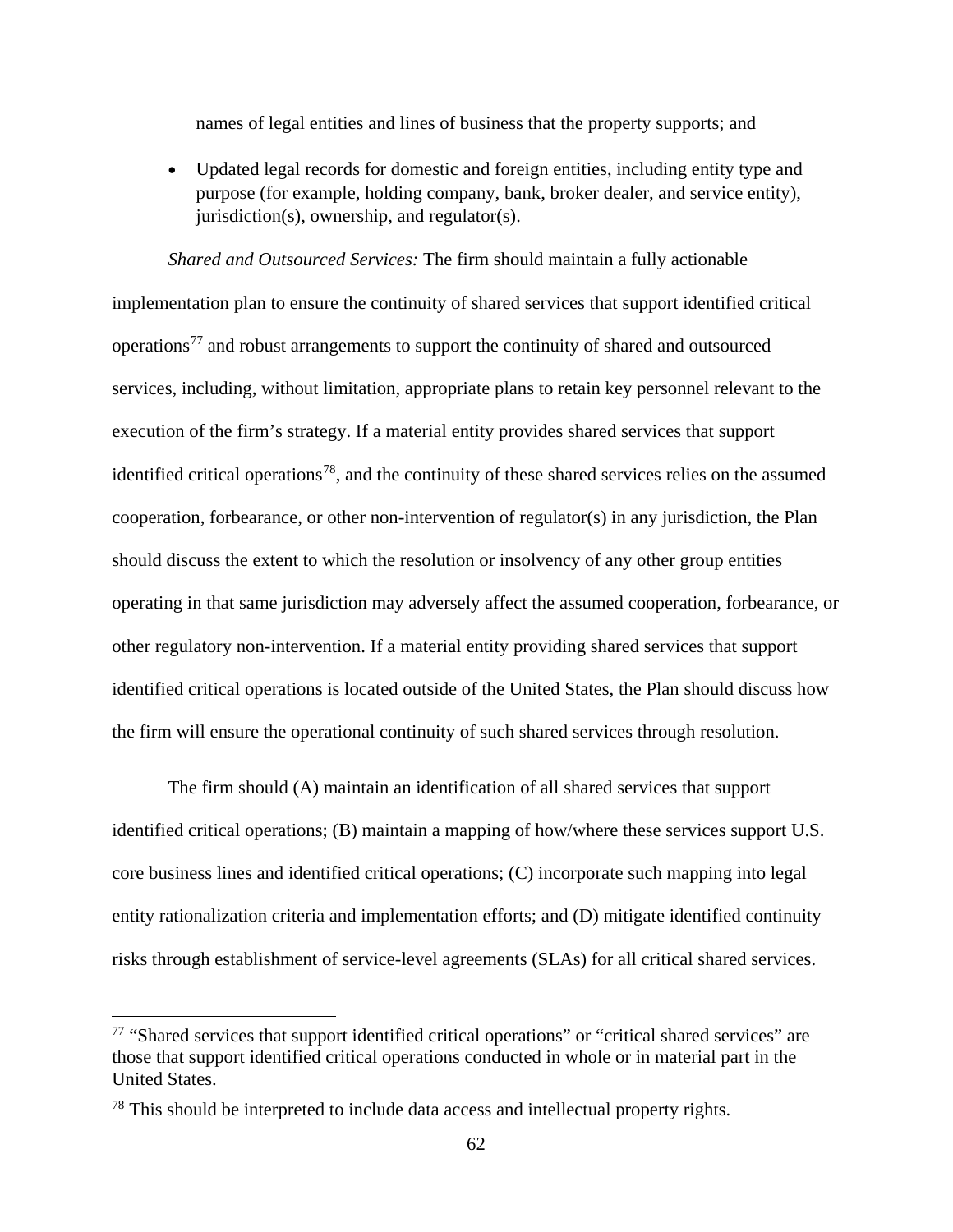SLAs should fully describe the services provided, reflect pricing considerations on an arm's-length basis where appropriate, and incorporate appropriate terms and conditions to (A) prevent automatic termination upon certain resolution-related events and (B) achieve continued provision of such services during resolution.<sup>79</sup> The firm should also store SLAs in a central repository or repositories located in or immediately accessible from the U.S. at all times, including in resolution (and subject to enforceable access arrangements) in a searchable format. In addition, the firm should ensure the financial resilience of internal shared service providers by maintaining working capital for six months (or through the period of stabilization as required in the firm's U.S. resolution strategy) in such entities sufficient to cover contract costs, consistent with the U.S. resolution strategy. The firm should demonstrate that such working capital is held in a manner that ensures its availability for its intended purpose.

The firm should identify all service providers and critical outsourced services that support identified critical operations and identify any that could not be promptly substituted. The firm should (A) evaluate the agreements governing these services to determine whether there are any that could be terminated upon commencement of any resolution despite continued performance; and (B) update contracts to incorporate appropriate terms and conditions to prevent automatic termination upon commencement of any resolution proceeding and facilitate continued provision of such services. Relying on entities projected to survive during resolution to avoid contract termination is insufficient to ensure continuity. In the Plan, the firm should document the amendment of any such agreements governing these services. The Plan must also discuss

 $79$  The firm should consider whether these SLAs should be governed by the laws of a U.S. state and expressly subject to the jurisdiction of a court in the U.S.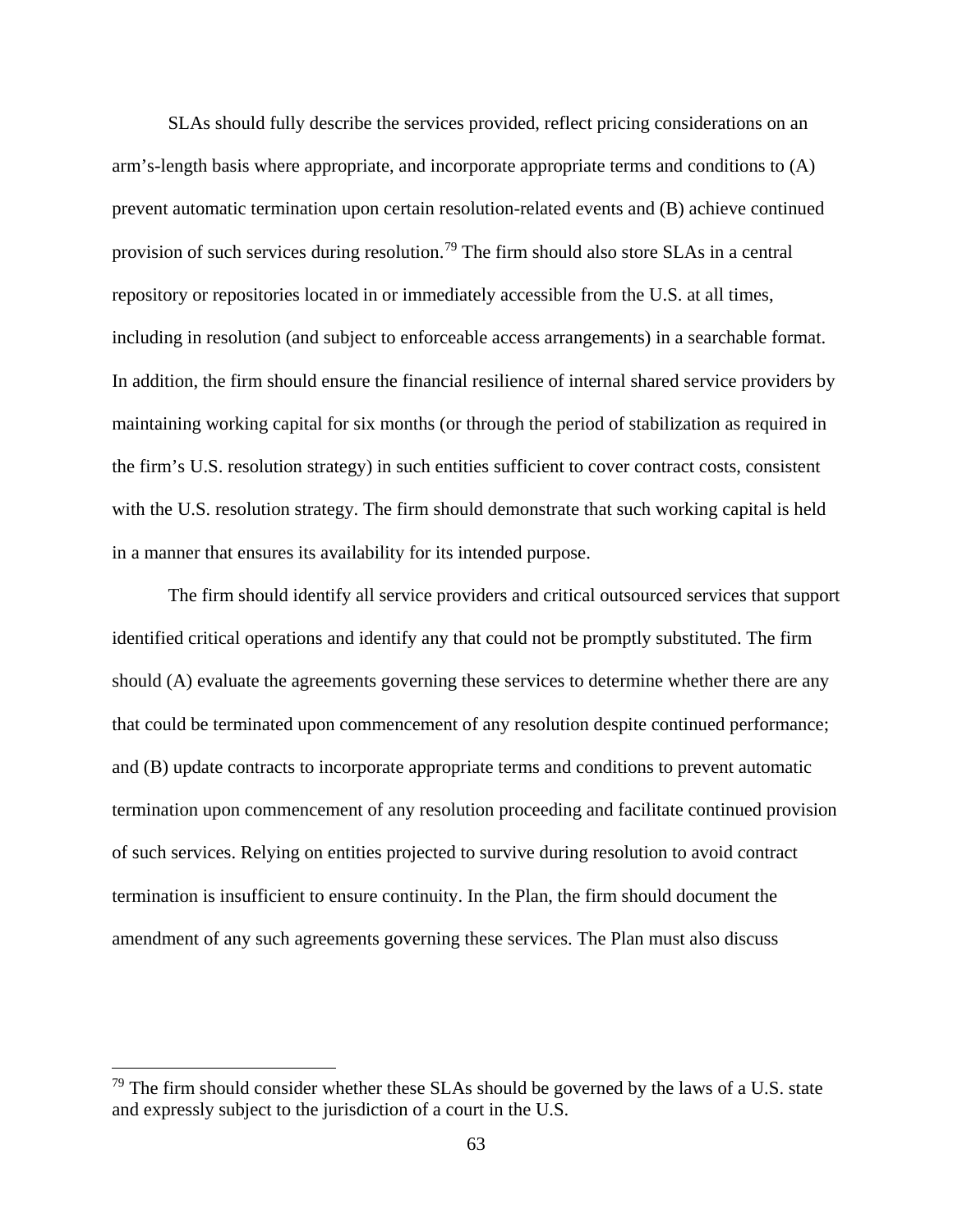arrangements to ensure the operational continuity of shared services that support identified critical operations in resolution in the event of the disruption of those shared services.

A firm is expected to have robust arrangements in place for the continued provision of shared or outsourced services needed to maintain identified critical operations. For example, firms should:

- Evaluate internal and external dependencies and develop documented strategies and contingency arrangements for the continuity or replacement of the shared and outsourced services that are necessary to maintain identified critical operations.<sup>80</sup> Examples may include personnel, facilities, systems, data warehouses, and intellectual property; and
- Maintain current cost estimates for implementing such strategies and contingency arrangements.

*Qualified Financial Contracts:* The plan should reflect the current state of how the early termination of qualified financial contracts could impact the resolution of the firm's U.S. operations. Specifically, the plan is expected to reflect the firm's progress in implementing the applicable domestic and foreign requirements regarding contractual stays in qualified financial contracts as of the date the firm submits its plan or as of a specified earlier date.

# **VI. BRANCHES**<sup>81</sup>

 $\overline{a}$ 

*Mapping:* For each U.S. branch that is a material entity, the Plan should identify and map the financial and operational interconnections to identified critical operations, core business lines, and other material entities. The mapping should also identify any interconnections that, if

<sup>&</sup>lt;sup>80</sup> 12 CFR 243.5(g); 12 CFR 381.5(g).

 $81$  Note that the PCS framework guidance in Section V. is not limited to U.S. branches, since continuity of access to PCS activities, including through non-U.S. branches, is likely to be essential to the orderly resolution of a firm's U.S. material entities, identified critical operations, and core business lines.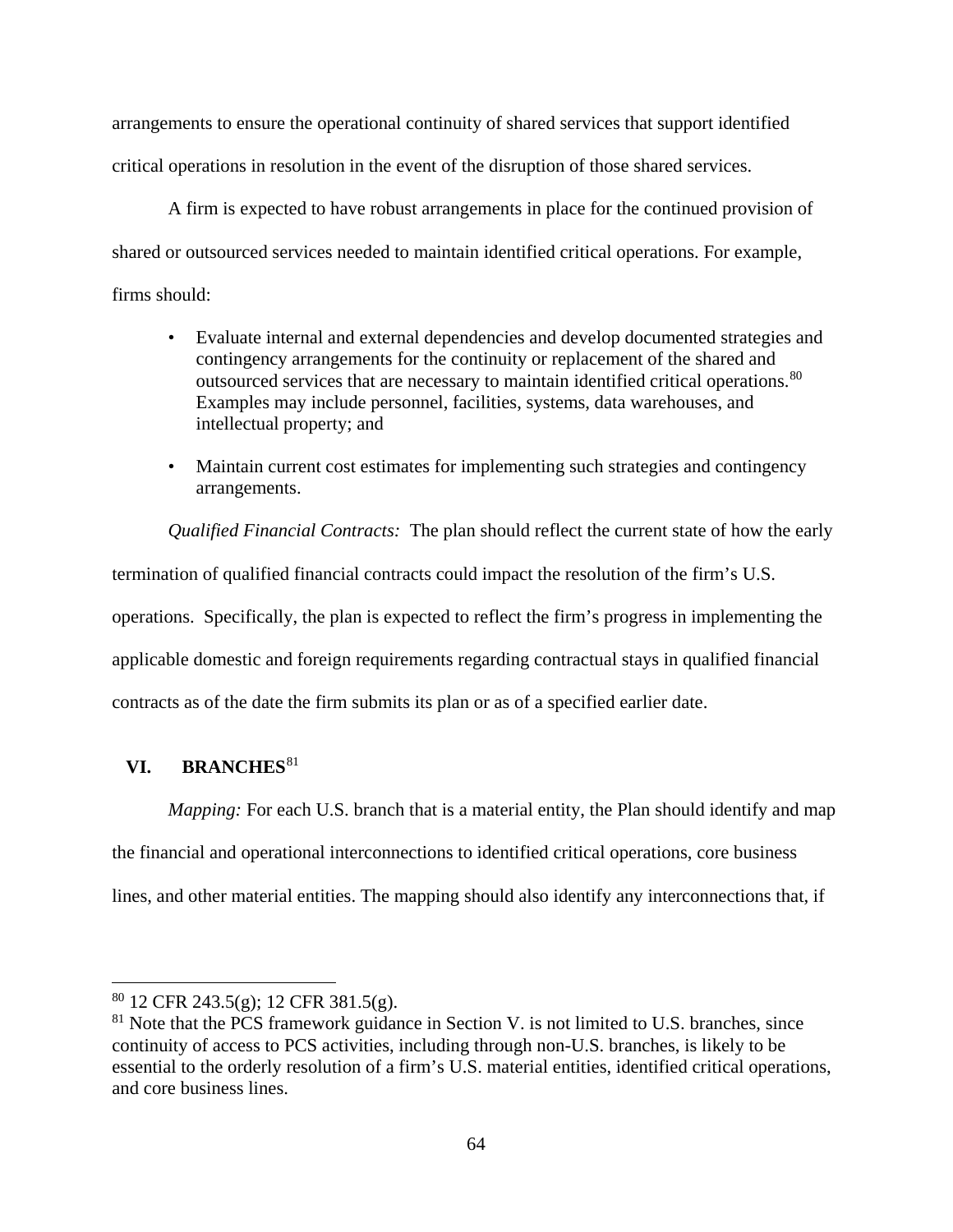disrupted, would materially affect identified critical operations, core business lines, or U.S. nonbranch material entities, or the U.S. resolution strategy.

*Continuity of Operations:* If the Plan assumes that federal or state regulators, as applicable, do not take possession of any U.S. branch that is a material entity, the Plan must support that assumption.

For any U.S. branch that is significant to the activities of an identified critical operation, the Plan should describe and demonstrate how the branch would continue to facilitate FMU access for identified critical operations and meet funding needs. Such a U.S. branch would also be required to describe how it would meet supervisory requirements imposed by state regulators or the appropriate Federal banking agency, as appropriate, including maintaining a net due to position and complying with heightened asset maintenance requirements.<sup>82</sup> In addition, the plan should describe how such a U.S. branch's third-party creditors would be protected such that the state regulator or appropriate Federal banking agency would allow the branch to continue operations.

To maintain appropriate liquidity for the purposes of resolution planning, a firm should maintain a liquidity buffer sufficient to meet the net cash outflows for its U.S. branches and agencies on an aggregate basis for the first 14 days of a 30-day stress horizon. In determining the aggregate need of the branches and agencies, the firm should calculate its liquidity position with respect to its foreign parent, U.S. IHC, and other affiliates separately from its liquidity position with respect to external parties, and cannot offset inflows from affiliated parties against outflows to external parties. In addition, a firm may use cash-flow sources from its affiliates to a branch

 $82$  Firms should take into consideration historical practice, by applicable regulators, regarding asset maintenance requirements imposed during stress.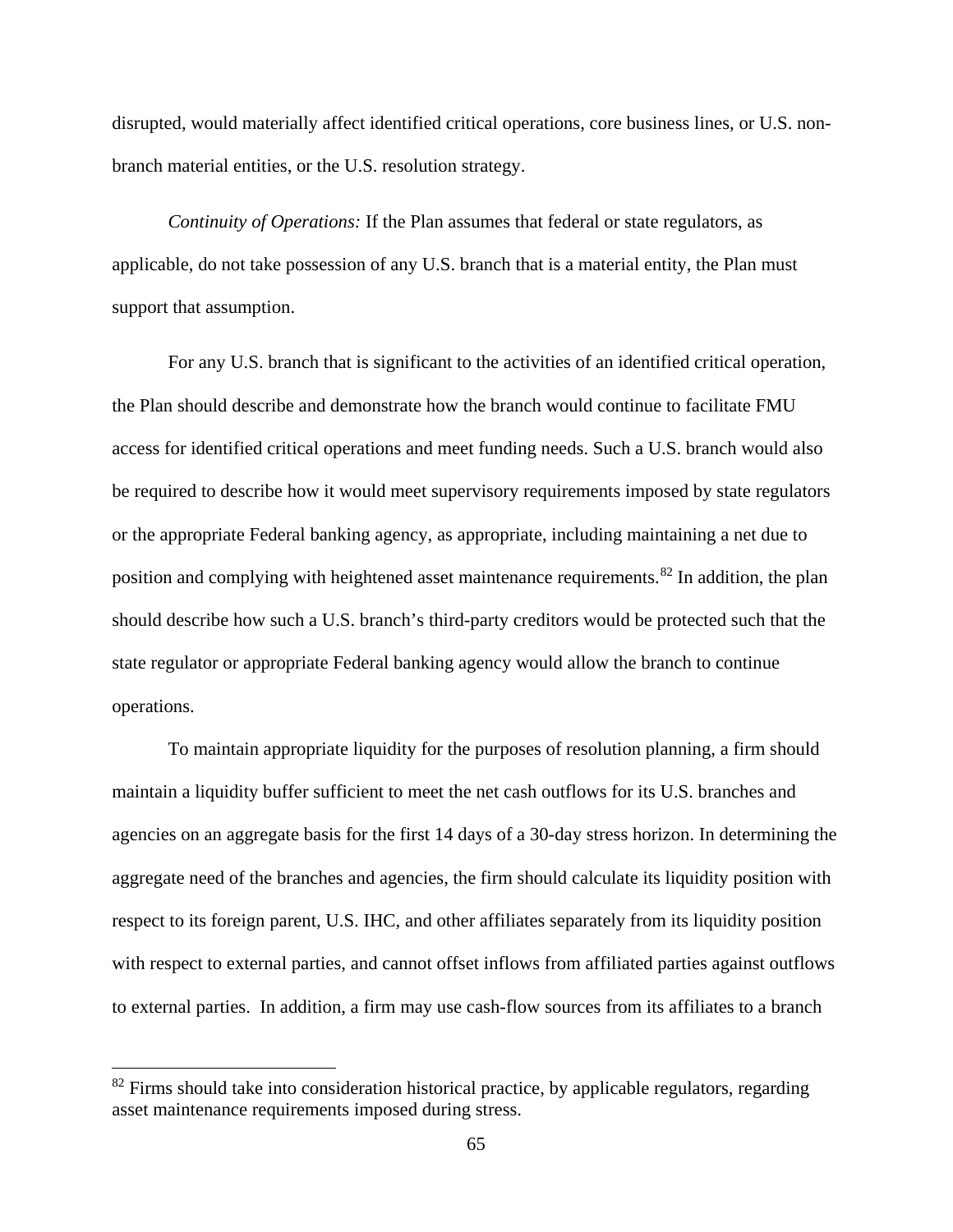or agency to offset cash-flow needs of its affiliates from a branch or agency only to the extent that the term of the cash-flow source from the affiliates is the same as, or shorter than, the term of the cash-flow need of the affiliate. This assumption addresses the scenario where the head office may be unable or unwilling to return funds to the branch or agency when those funds are most needed.

*Impact of the Cessation of Operations:* The firm must provide an analysis of the impact of the cessation of operations of any U.S. branch that is significant to the activities of an identified critical operation on the firm's FMU access and identified critical operations, even if such scenario is not contemplated as part of the U.S. resolution strategy. The analysis should include a description of how identified critical operations could be transferred to a U.S. IHC subsidiary or sold in resolution, the obstacles presented by the cessation of shared services that support identified critical operations provided by any U.S. branch that is a material entity, and mitigants that could address such obstacles in a timely manner.

### **VII. GROUP RESOLUTION PLAN**

Consistent with the Rule, a firm's resolution plan should include a detailed explanation of how resolution planning for the subsidiaries, branches and agencies, and identified critical operations and core business lines of the firm that are domiciled in the United States or conducted in whole or material part in the United States is integrated into the firm's overall resolution or other contingency planning process. In particular, the plan should describe the impact on U.S. operations of executing the global plan.

#### **VIII. LEGAL ENTITY RATIONALIZATION AND SEPARABILITY**

*Legal Entity Rationalization Criteria (LER Criteria):* A firm should develop and implement legal entity rationalization criteria that support the firm's U.S. resolution strategy and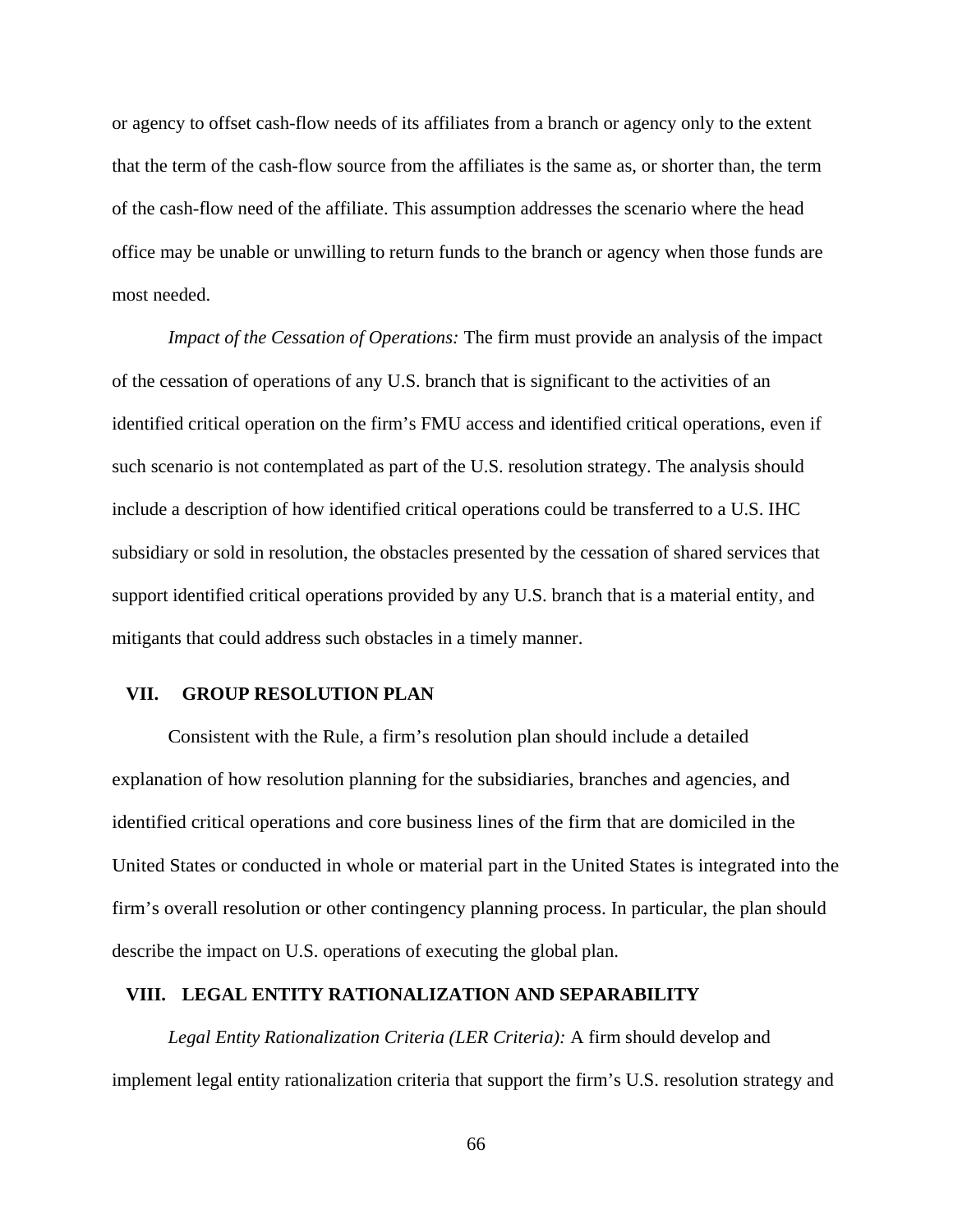minimize risk to U.S. financial stability in the event of resolution. LER Criteria should consider the best alignment of legal entities and business lines to improve the resolvability of U.S. operations under different market conditions. LER Criteria should govern the corporate structure and arrangements between the U.S. subsidiaries and U.S. branches in a way that facilitates resolvability of the firm's U.S. operations as the firm's U.S. activities, technology, business models, or geographic footprint change over time.

Specifically, application of the criteria should:

- (A)Ensure that the allocation of activities across the firm's U.S. branches and U.S. nonbranch material entities support the firm's U.S. resolution strategy and minimize risk to U.S. financial stability in the event of resolution;
- (B) Facilitate the recapitalization and liquidity support of U.S. IHC subsidiaries, as required by the firm's U.S. resolution strategy. Such criteria should include clean lines of ownership and clean funding pathways between the foreign parent, the U.S. IHC, and U.S. IHC subsidiaries;
- (C) Facilitate the sale, transfer, or wind-down of certain discrete operations within a timeframe that would meaningfully increase the likelihood of an orderly resolution in the United States, including provisions for the continuity of associated services and mitigation of financial, operational, and legal challenges to separation and disposition;
- (D)Adequately protect U.S. subsidiary insured depository institutions from risks arising from the activities of any nonbank U.S. subsidiaries (other than those that are subsidiaries of an insured depository institution); and
- (E) Minimize complexity that could impede an orderly resolution in the United States and minimize redundant and dormant entities.

These criteria should be built into the firm's ongoing process for creating, maintaining, and

optimizing the firm's U.S. structure and operations on a continuous basis.

*Separability:* The firm should identify discrete U.S. operations that could be sold or

transferred in resolution, which would provide optionality in resolution under different market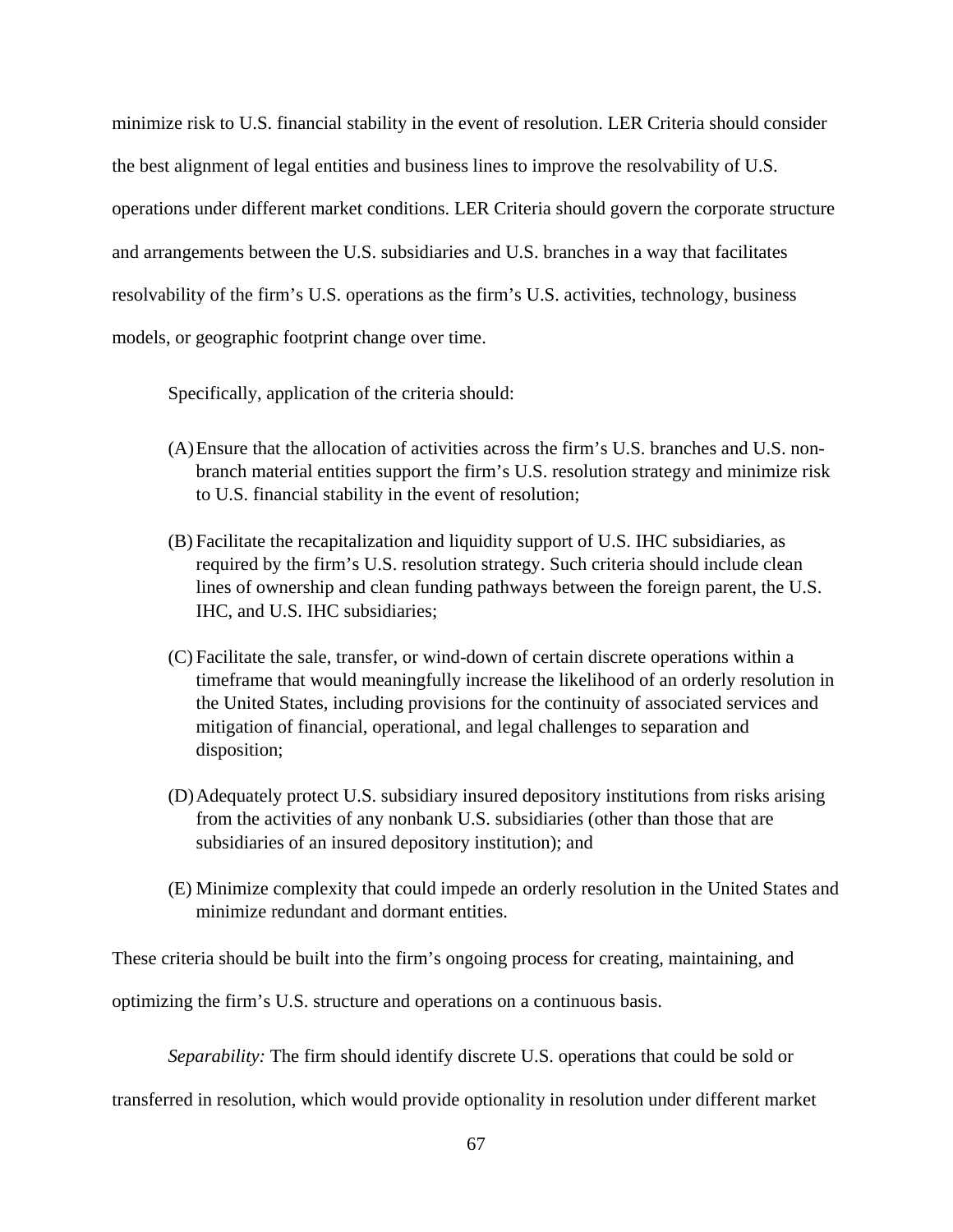conditions. A firm's separability options should be actionable, and impediments to their projected mitigation strategies should be identified in advance. Firms should consider potential consequences for U.S. financial stability of executing each option, taking into consideration impacts on counterparties, creditors, clients, depositors, and markets for specific assets. The level of detail and analysis should vary based on a firm's risk profile and scope of operations. Additionally, information systems should be robust enough to produce the required data and information needed to execute separability options.

Further, the firm should have, and be able to demonstrate, the capability to populate in a timely manner a data room with information pertinent to a potential divestiture of the business (including, but not limited to, carve-out financial statements, valuation analysis, and a legal risk assessment). Within the plan, the firm should demonstrate how the firm's LER Criteria and implementation efforts meet the guidance above. The plan should also provide the separability analysis noted above. Finally, the plan should include a description of the firm's legal entity rationalization governance process.

#### **IX. DERIVATIVES AND TRADING ACTIVITIES**

A Specified FBO's plan should address the following areas.

#### *Booking Practices.*

 $\overline{a}$ 

A firm should have booking practices commensurate with the size, scope, and complexity of its U.S. derivatives and trading activities,<sup>83</sup> including systems capabilities to track and monitor

<sup>&</sup>lt;sup>83</sup> "U.S. derivatives and trading activities", means all derivatives and trading activities that are: (1) related to a firm's identified critical operations or core business lines, including any such activities booked directly into a non-U.S. affiliate; (2) conducted on behalf of the firm, its clients, or counterparties that are originated from, booked into, traded through, or otherwise conducted (in whole or in material part) in a U.S. entity (as defined below); or (3) both of the foregoing. A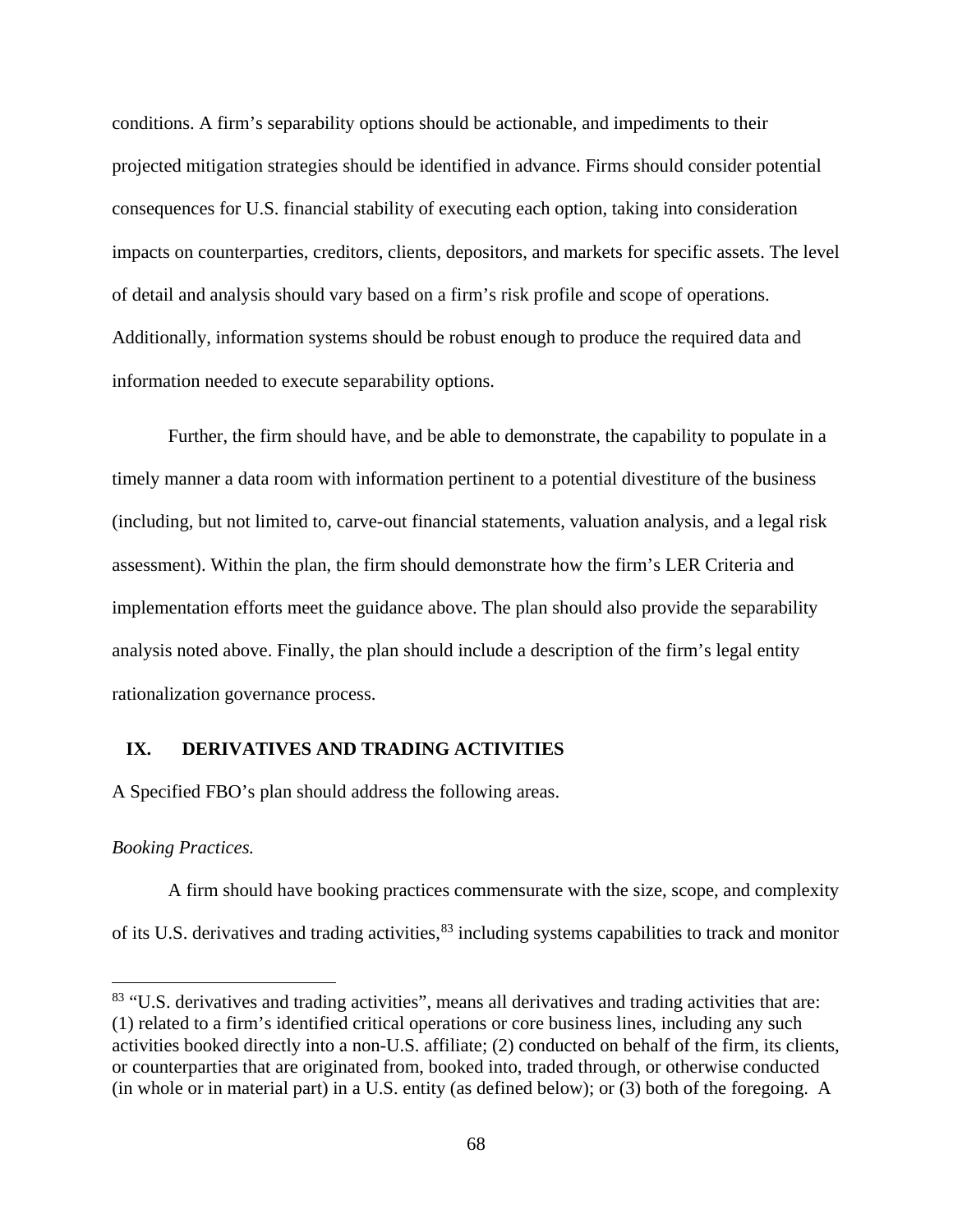any such activities booked directly into a non-U.S. affiliate. The following booking practicesrelated capabilities should be addressed in a firm's resolution plan:

*Derivatives and trading booking framework.* A firm should have a comprehensive booking model framework that articulates the principles, rationales, and approach to implementing its booking practices for all of its U.S. derivatives and trading activities, including derivatives and trading activities originated from U.S. entities<sup>84</sup> that are booked directly into a non-U.S. affiliate.<sup>85</sup> The framework and its underlying components should be documented and adequately supported by internal controls (e.g., procedures, systems, processes). Taken together, the booking framework and its components should provide transparency with respect to (i) what is being booked (e.g., product, counterparty), (ii) where it is being originated and booked (e.g., legal entity, geography), (iii) by whom it is originated and booked (e.g., business or trading desk), (iv) why it is booked that way (e.g., drivers or rationales for that arrangement), and (v) what controls the firm has in place to monitor and manage those practices (e.g., governance or information systems).86

firm should identify its U.S. derivatives and trading activities pursuant to a methodology and justify the methodology used.

<sup>84</sup> "U.S. entities" means U.S. IHC subsidiaries and material entity branches.

<sup>&</sup>lt;sup>85</sup> Activities "originated" from U.S. entities are those activities transacted or arranged by, or on behalf of those U.S. entities and their clients and counterparties, including any such activity for which the U.S. entity is compensated (directly or indirectly) by a non-U.S. affiliate. These activities also include, for example, those that are sourced or executed through personnel employed by or acting on behalf of a U.S. entity. The agencies would expect that a U.S. entity that is significant to the origination of activities for an identified critical operation or core business line would be designated as a U.S. material entity.

<sup>&</sup>lt;sup>86</sup> The description of controls should include any components of any firm-wide market, credit, or liquidity risk management framework that is material to the management of the firm's U.S. derivatives and trading activities.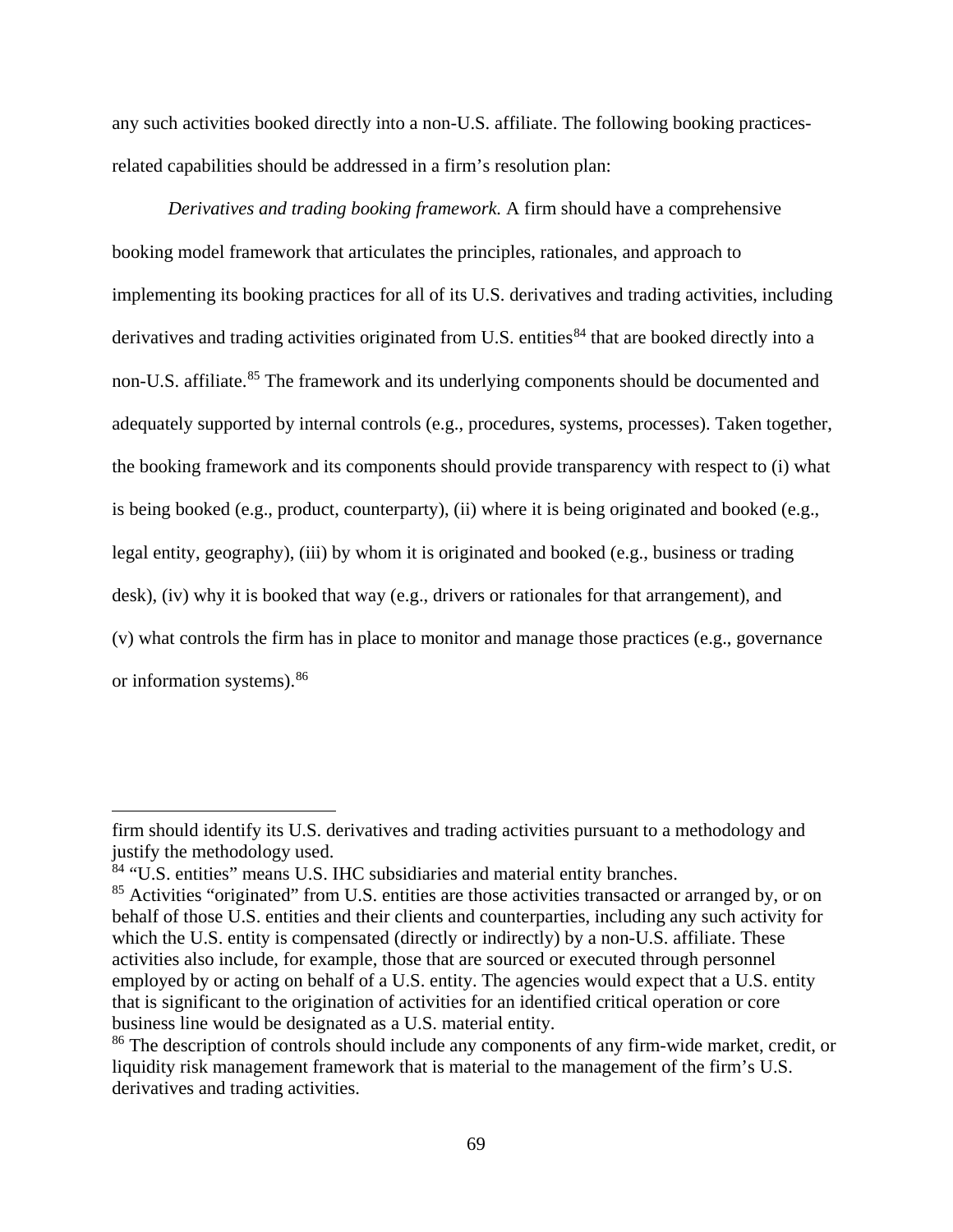The firm's resolution plan should include detailed descriptions of the framework and each of its material components. In particular, a firm's resolution plan should include descriptions of documented booking models covering the full range of its U.S. derivatives and trading activities. $87$  These descriptions should provide clarity with respect to the underlying booking flows (e.g., the mapping of trade flows based on multiple trade characteristics as decision points that determine on which entity a trade is directly booked and the applicability of any risk transfer arrangements). Furthermore, a firm's resolution plan should describe its end-toend booking and reporting processes, including a description of the current scope of automation (e.g., automated trade flows, detective monitoring) of the systems controls applied to the firm's documented booking models. The plan should also discuss why the firm believes its current (or planned) scope of automation is sufficient for managing its U.S. derivatives and trading activities during the execution of its U.S. resolution strategy.<sup>88</sup>

*Derivatives and trading entity analysis and reporting.* A firm should have the ability to identify, assess, and report on each U.S. entity that originates or otherwise conducts (in whole or in material part) any significant aspect of the firm's U.S. derivatives and trading activities (a "derivatives or trading entity"). First, the firm's resolution plan should describe its method

 $87$  The booking models should represent the vast majority (e.g., 95 percent) of a firm's U.S. derivatives and trading activities, including U.S. derivatives and trading transactions that are originated from U.S. entities and booked directly into a non-U.S. affiliate, measured by, for example, trade notional and gross market value (for derivatives) and client positions and balances (for prime brokerage client accounts).

<sup>88</sup> Effective preventative (up-front) and detective (post-booking) controls embedded in a firm's booking processes can help avoid and/or timely remediate trades that do not align with a documented booking model or related risk limit. Firms typically use a combination of manual and automated control functions. Although automation may not be best suited for all control functions, as compared to manual methods, it can improve consistency and traceability with respect to booking practices. However, non-automated methods also can be effective when supported by other internal controls (e.g., robust detective monitoring, escalation protocols).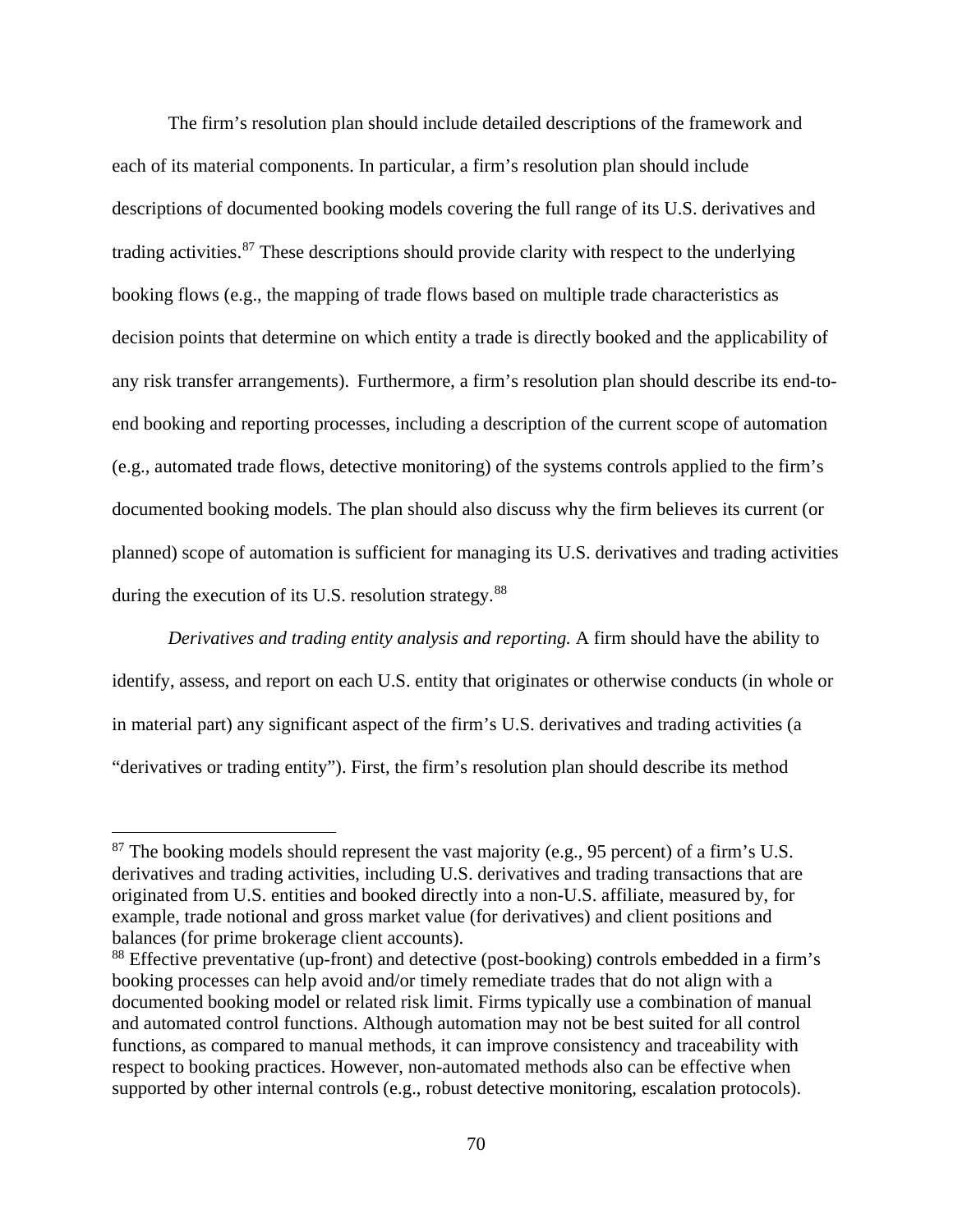(which may include both qualitative and quantitative criteria) for evaluating the significance of each derivatives or trading entity both with respect to the firm's current U.S. derivatives and trading activities and its U.S. resolution strategy.89 Second, a firm's resolution plan should demonstrate (including through use of illustrative samples) the firm's ability to readily generate current derivatives or trading entity profiles that (i) cover all derivatives or trading entities, (ii) are reportable in a consistent manner, and (iii) include information regarding current legal ownership structure, business activities and volume, and risk profile of the entity (including relevant risk transfer arrangements).

#### *U.S. Activities Monitoring.*

 $\overline{a}$ 

A firm should be able to assess how the management of U.S. derivatives and trading activities could be affected in the period leading up to and during the execution of its U.S. resolution strategy, including disruptions that could affect materially the funding or operations of the U.S. entities that conduct the U.S. derivatives and trading activities or their clients and counterparties. Therefore, a firm should have capabilities to provide timely transparency into the management of its U.S. derivatives and trading activities, including such activities booked directly into a non-U.S. affiliate, in the period leading up to and during the execution of its U.S. resolution strategy by maintaining a monitoring framework for U.S. derivatives and trading activities, which consists of at least the following two components:

<sup>&</sup>lt;sup>89</sup> The firm should leverage any existing methods and criteria it uses for other entity assessments (e.g., legal entity rationalization or the prepositioning of internal loss-absorbing resources). The firm's method for determining the significance of derivatives or trading entities may diverge from the parameters for material entity designation under the Rule (i.e., entities significant to the activities of an identified critical operation or core business line); however, any differences should be adequately supported and explained.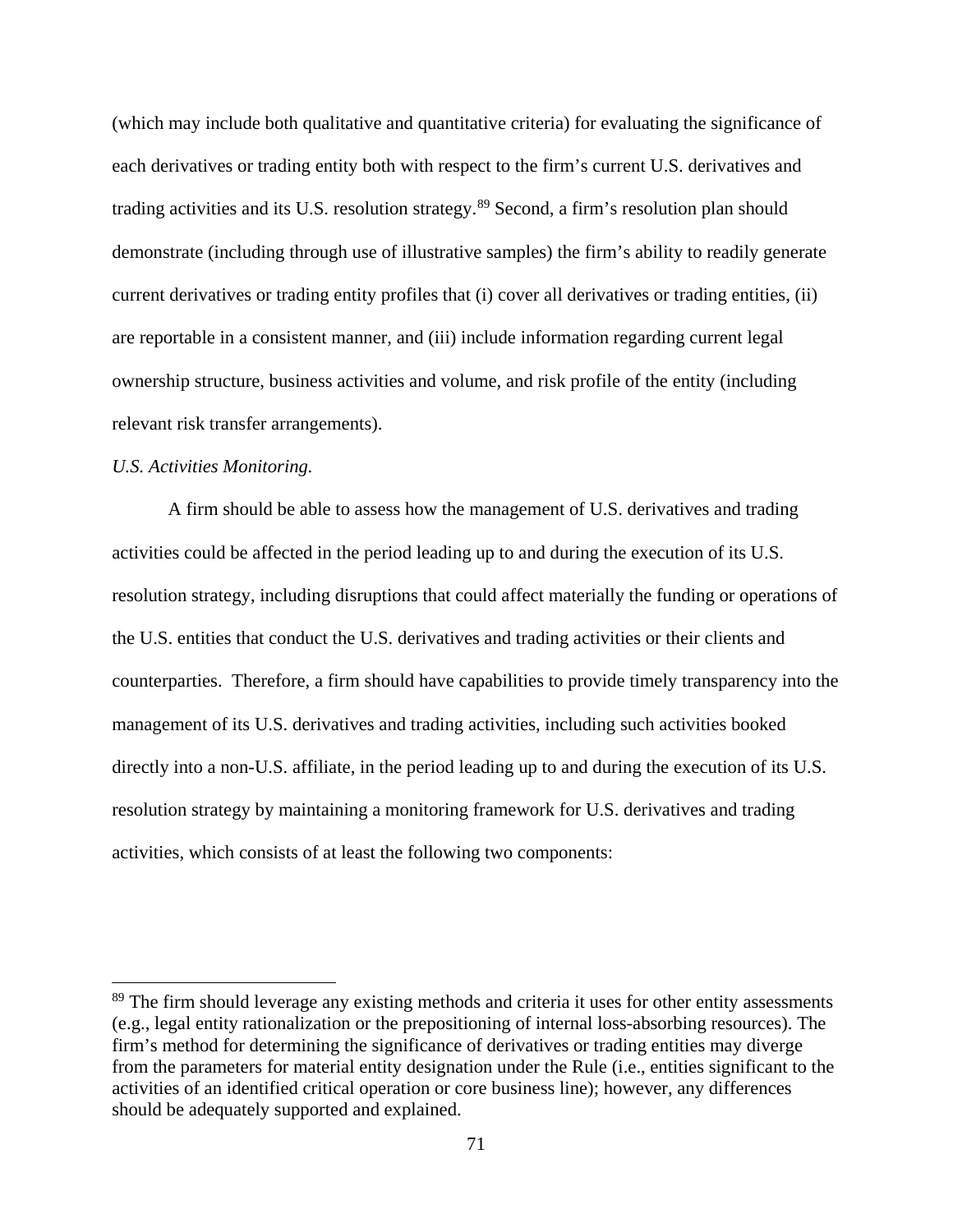- 1. A method for identifying U.S. derivatives and trading activities, and measuring, monitoring, and reporting on those activities on a business line and legal entity basis; and
- 2. A method for identifying, assessing, and reporting the potential impact on (i) clients and counterparties of U.S. entities that conduct the U.S. derivatives and trading activities and (ii) any related risk transfer arrangements<sup>90</sup> among and between U.S. entities and their non-U.S. affiliates.

#### *Prime Brokerage Customer Account Transfers.*

 $\overline{a}$ 

A firm should have the operational capacity to facilitate the orderly transfer of U.S. prime brokerage accounts,  $91$  including account positions of a client of the firm's U.S. prime brokerage business that are booked directly into a non-U.S. affiliate, to peer prime brokers in periods of material financial distress and during the execution of its U.S. resolution strategy. The firm's plan should include an assessment of how it would transfer such accounts. This assessment should be informed by clients' relationships with other prime brokers, the use of automated and manual transaction processes, clients' overall long and short positions as facilitated by the firm, and the liquidity of clients' portfolios. The assessment should also analyze the risks and loss mitigants of customer-to-customer internalization (e.g., the inability to fund customer longs with customer shorts) and operational challenges (including insufficient staffing) that the firm may experience in effecting the scale and speed of prime brokerage account transfers envisioned under the firm's U.S. resolution strategy.

 $90$  For example, risk transfer arrangements might include transfer pricing, profit sharing, loss limiting, or intragroup hedging arrangements.

<sup>&</sup>lt;sup>91</sup> "U.S. prime brokerage account" or "U.S. prime brokerage account balances" should include the account positions and balances of a client of the firm's U.S. prime brokerage business, regardless of where those positions or balances are booked.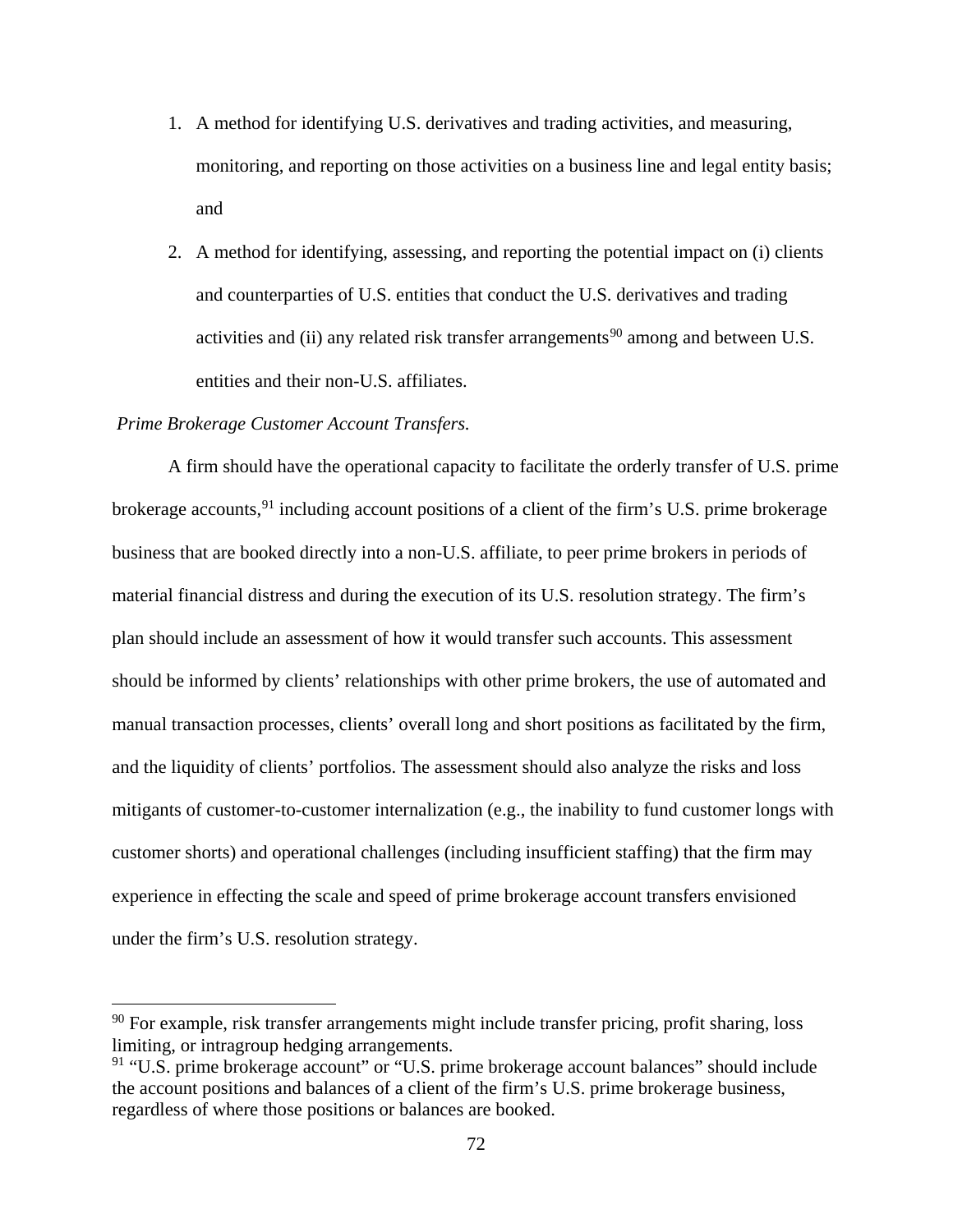In addition, a firm should describe and demonstrate its ability to segment and analyze the quality and composition of U.S. prime brokerage account balances based on a set of well-defined and consistently applied segmentation criteria (e.g., size, single-prime, platform, use of leverage, non-rehypothecatable securities, liquidity of underlying assets). The capabilities should cover U.S. prime brokerage account balances and the resulting segments should represent a range in potential transfer speed (e.g., from fastest to longest to transfer, from most liquid to least liquid). The selected segmentation criteria should reflect characteristics<sup>92</sup> that the firm believes could affect the speed at which the U.S. prime brokerage account would be transferred to an alternate prime broker.

# *Portfolio Segmentation.*

 $\overline{a}$ 

A firm should have the capabilities to produce analysis that reflects derivatives portfolio<sup>93</sup> segmentation and differentiation of assumptions, taking into account trade-level characteristics. More specifically, a firm should have systems capabilities that would allow it to produce a spectrum of derivatives portfolio segmentation analysis using multiple segmentation dimensions for each U.S. entity with a derivatives portfolio—namely, (1) trading desk or product, (2) cleared vs. clearable vs. non-clearable trades, (3) counterparty type, (4) currency, (5) maturity, (6) level of collateralization, and (7) netting set.<sup>94</sup> A firm should also have the capabilities to segment and analyze the full contractual maturity (run-off) profile of the

 $92$  For example, relevant characteristics might include product, size, clearability, currency, maturity, level of collateralization, and other risk characteristics.

 $93$  A firm's derivatives portfolios include its derivatives positions and linked non-derivatives trading positions.

<sup>&</sup>lt;sup>94</sup> The enumerated segmentation dimensions are not intended as an exhaustive list of relevant dimensions. With respect to any product or asset class, a firm may have reasons for not capturing data on (or not using) one or more of the enumerated segmentation dimensions. In that case, however, the firm should explain those reasons.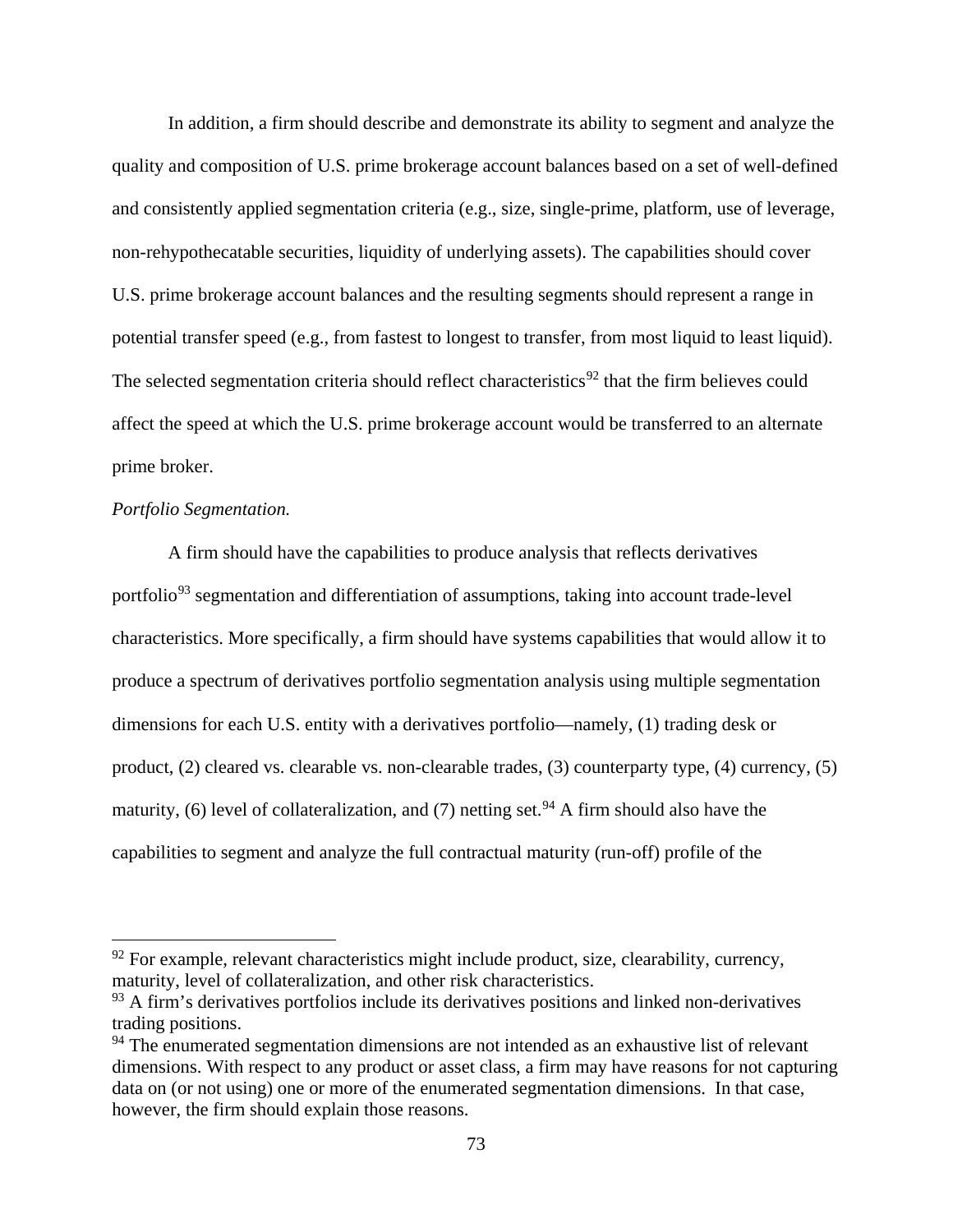derivatives portfolios in its U.S. entities. The firm's resolution plan should describe and demonstrate the firm's ability to segment and analyze the derivatives portfolios booked into its U.S. entities using the relevant segmentation dimensions and to report the results of such segmentation and analysis.

# *Derivatives Stabilization and De-risking Strategy.*

 $\overline{a}$ 

To the extent the U.S. resolution strategy assumes the continuation of a U.S. IHC subsidiary with a derivatives portfolio after the entry of the U.S. IHC into a U.S. bankruptcy proceeding (surviving derivatives subsidiary), the firm's plan should provide a detailed analysis of the strategy to stabilize and de-risk any derivatives portfolio of the surviving derivatives subsidiary (U.S. derivatives strategy) that has been incorporated into its U.S. resolution strategy.95 In developing its U.S. derivatives strategy, a firm should apply the following assumption constraints:

• *OTC derivatives market access:* At or before the start of the resolution period, each surviving derivatives subsidiary should be assumed to lack an investment grade credit rating (e.g., unrated or downgraded below investment grade). Each surviving derivatives subsidiary also should be assumed to have failed to establish or reestablish investment grade status for the duration of the resolution period, unless the plan provides wellsupported analysis to the contrary. As the subsidiary is not investment grade, it further

<sup>&</sup>lt;sup>95</sup> Subject to the relevant constraints, a firm's U.S. derivatives strategy may take the form of a going-concern strategy, an accelerated de-risking strategy (e.g., active wind-down) or an alternative, third strategy so long as the firm's resolution plan adequately supports the execution of the chosen strategy. For example, a firm may choose a going-concern scenario (e.g., surviving derivatives subsidiary reestablishes investment grade status and does not enter any wind-down) as its derivatives strategy. Likewise, a firm may choose to adopt a combination of going-concern and accelerated de-risking scenarios as its U.S. derivatives strategy. For example, the U.S. derivatives strategy could be a stabilization scenario for the U.S. bank entity and an accelerated de-risking scenario for U.S. broker-dealer entities.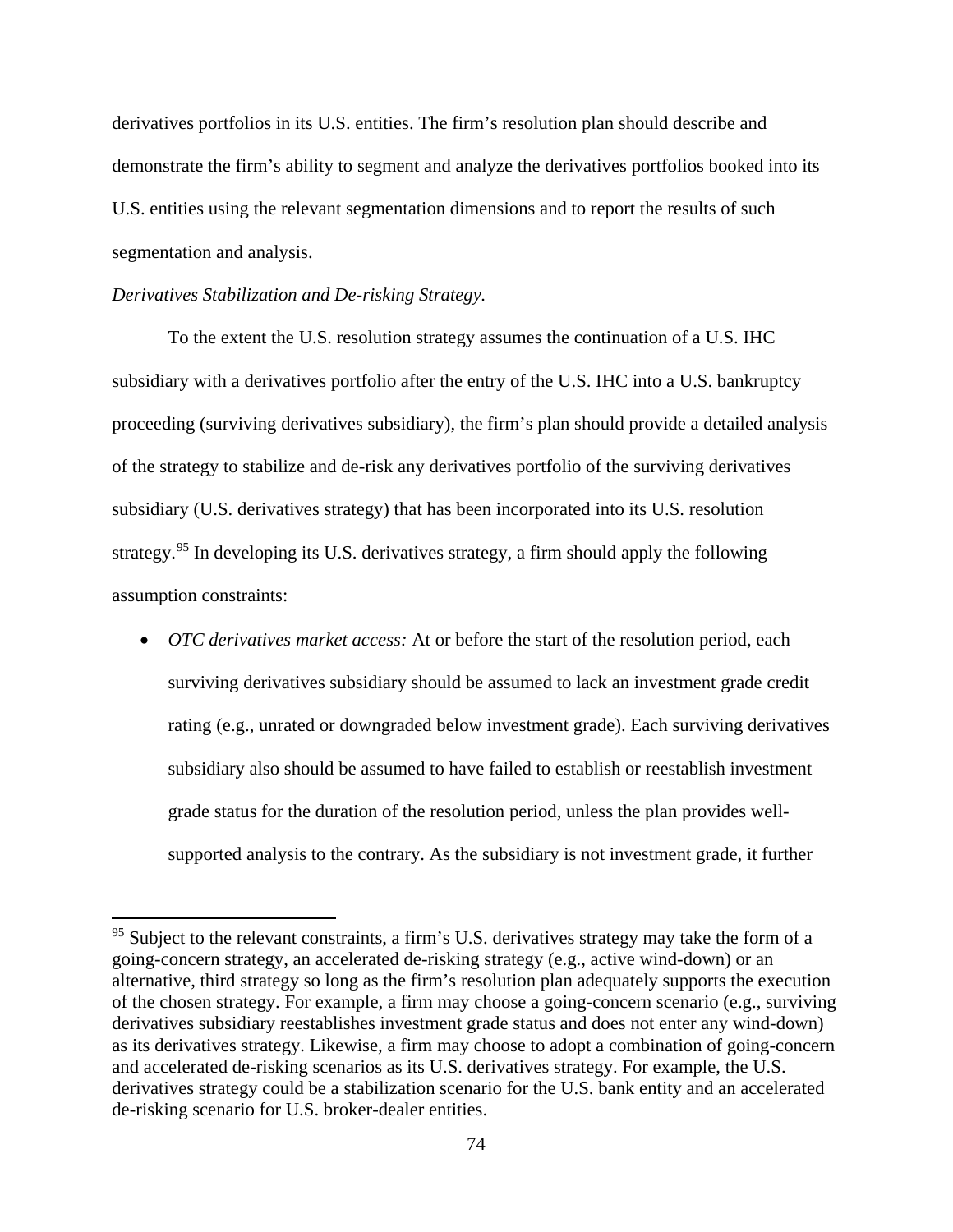should be assumed that each surviving derivatives subsidiary has no access to bilateral OTC derivatives markets and must use exchange-traded or centrally cleared instruments for any new hedging needs that arise during the resolution period. Nevertheless, a firm may assume the ability to engage in certain risk-reducing derivatives trades with bilateral OTC derivatives counterparties during the resolution period to facilitate novations with third parties and to close out inter-affiliate trades.<sup>96</sup>

• *Early exits (break clauses):* A firm should assume that counterparties (both external and affiliates) will exercise any contractual termination or other right, including any rights stayed by contract (including amendments) or in compliance with the rules establishing restrictions on qualified financial contracts of the Board, the FDIC, or the Office of the Comptroller of the Currency<sup>97</sup> or any other regulatory requirements, (i) that is available to the counterparty at or following the start of the resolution period; and (ii) if exercising such right would economically benefit the counterparty (counterparty-initiated termination).

 $\overline{a}$ 

<sup>96</sup> A firm may engage in bilateral OTC derivatives trades with, for example, (i) external counterparties, to effect the novation of the firm's side of a derivatives contract to a new, acquiring counterparty; and (ii) inter-affiliate counterparties, where the trades with inter-affiliate counterparties do not materially increase either the credit exposure of any participating counterparty or the market risk of any such counterparty on a standalone basis, after taking into account any hedging with exchange-traded and centrally-cleared instruments. The firm should provide analysis to support the risk of the trade on the basis of information that would be known to the firm at the time of the transaction.

<sup>97</sup> *See* 12 CFR part 47 (OCC); 252, subpart I (Board); 382 (FDIC).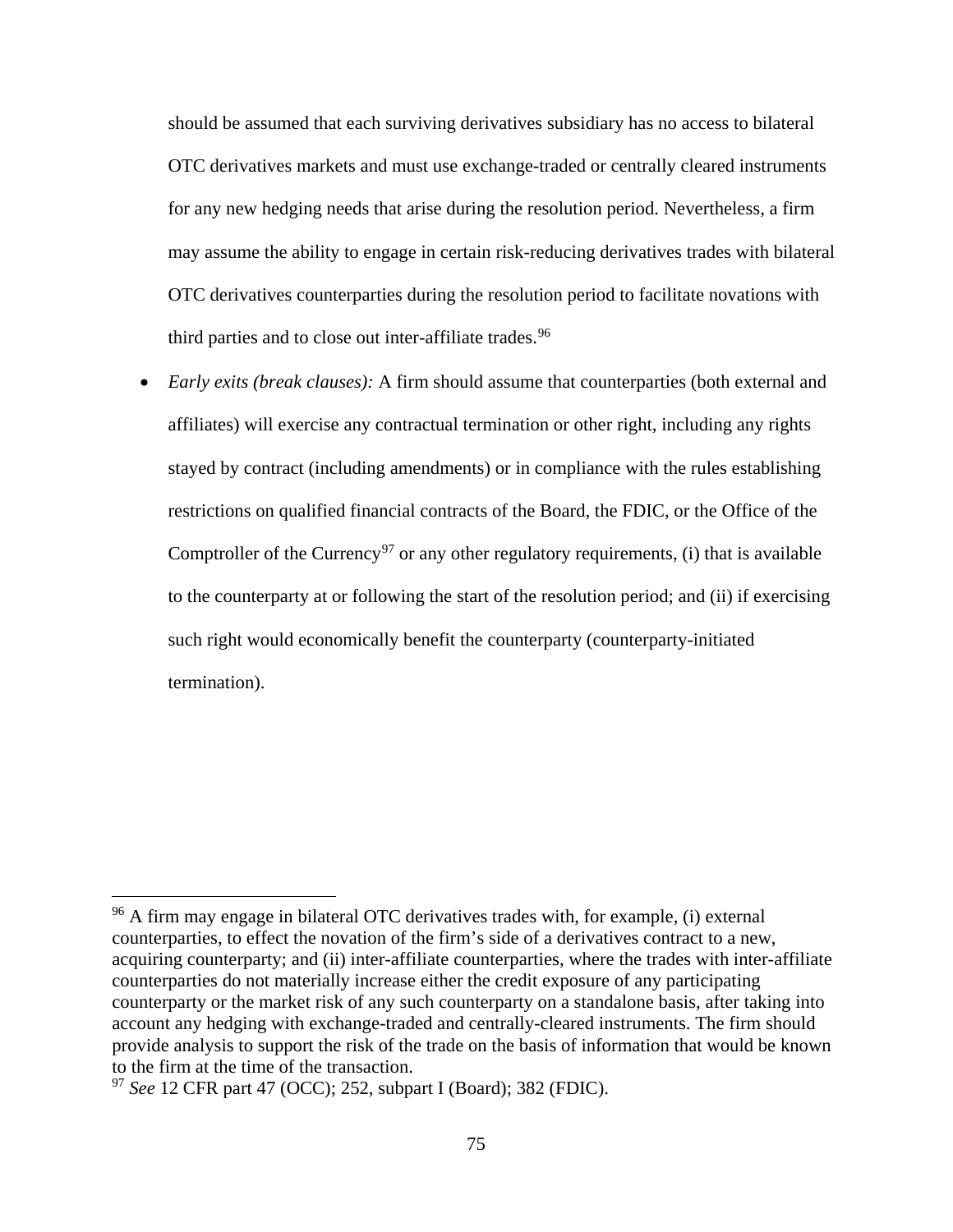• *Time horizon:* The duration of the resolution period should be between 12 and 24 months. The resolution period begins immediately after the U.S. IHC bankruptcy filing and extends through the completion of the U.S. resolution strategy.<sup>98</sup>

A firm's analysis of its U.S. derivatives strategy should take into account (i) the starting profile of any derivatives portfolio of each surviving derivatives subsidiary (e.g., nature, concentration, maturity, clearability, liquidity of positions); (ii) the profile and function of any surviving derivatives subsidiary during the resolution period; (iii) the means, challenges, and capacity of the surviving derivatives subsidiary to manage and de-risk its derivatives portfolios (e.g., method for timely segmenting, packaging, and selling the derivatives positions; challenges with novating less liquid positions; re-hedging strategy); (iv) the financial and operational resources required to effect the derivatives strategy; and (v) any potential residual portfolio (further discussed below). In addition, the firm's resolution plan should address the following areas in the analysis of its derivatives strategy:

*Forecasts of resource needs.* The forecasts of capital and liquidity resource needs of U.S. IHC subsidiaries required to support adequately the firm's U.S. derivatives strategy should be incorporated into the firm's RCEN and RLEN estimates for its overall U.S. resolution strategy. These include, for example, the costs and liquidity flows resulting from (i) the close-out of OTC derivatives, (ii) the hedging of derivatives portfolios, (iii) the quantified losses that could be incurred due to basis and other risks that would result from hedging with only exchange-traded

 $\overline{a}$ 

<sup>&</sup>lt;sup>98</sup> The firm may consider a resolution period of less than 12 months as long as the length of the resolution period is adequately supported by the firm's analysis of the size, composition, complexity, and maturity profile of the derivatives portfolios in its U.S. IHC subsidiaries.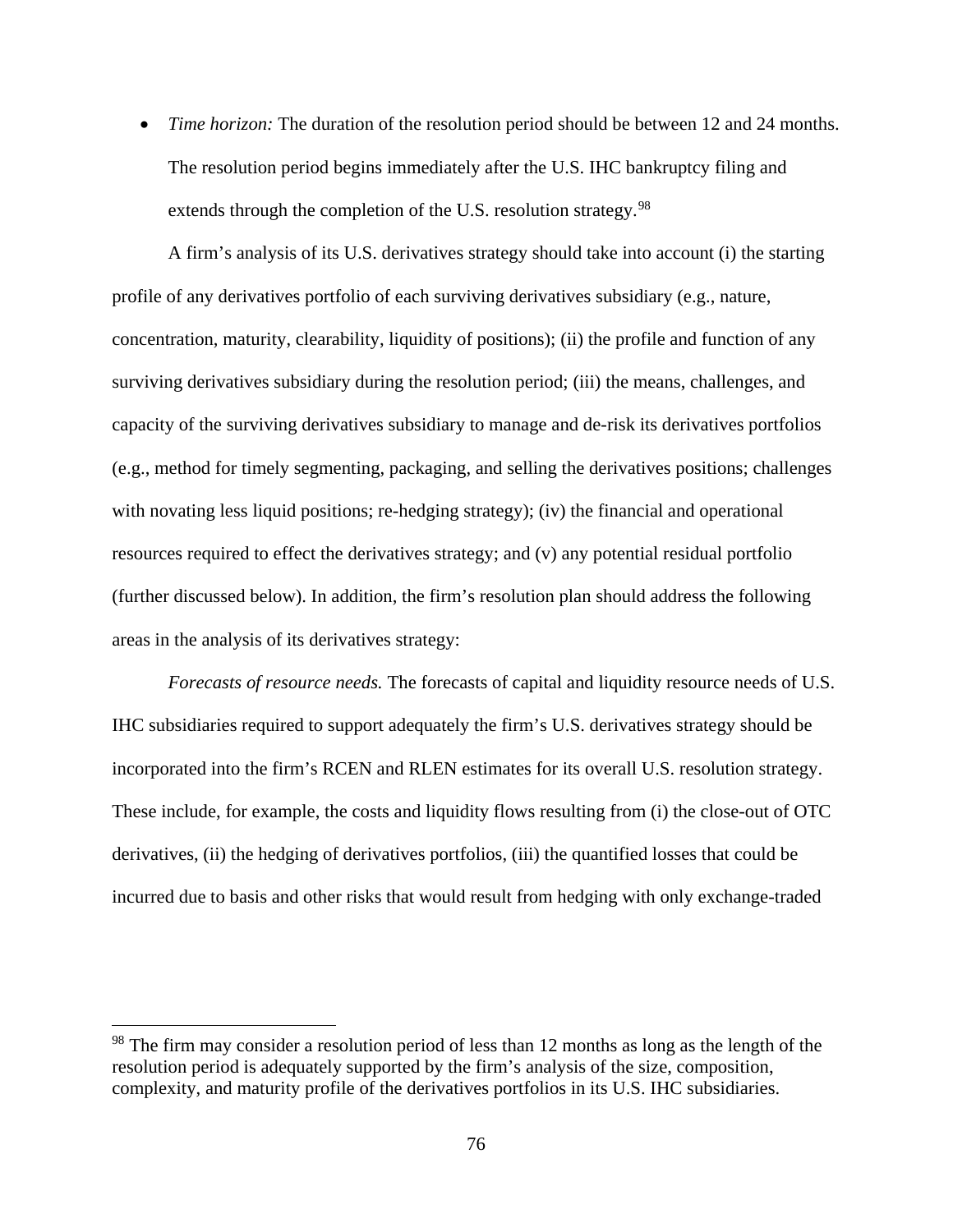and centrally cleared instruments in a severely adverse stress environment, and (iv) operational costs.<sup>99</sup>

*Sensitivity analysis.* A firm should have a method to apply sensitivity analyses to the key drivers of the derivatives-related costs and liquidity flows under its U.S. resolution strategy. A firm's resolution plan should describe its method for (i) evaluating the materiality of assumptions and (ii) identifying those assumptions (or combinations of assumptions) that constitute the key drivers for its forecasts of derivatives-related operational and financial resource needs under the U.S. resolution strategy. In addition, using its U.S. resolution strategy as a baseline, the firm's resolution plan should describe and demonstrate its approach to testing the sensitivities of the identified key drivers and the potential impact on its forecasts of resource needs.<sup>100</sup>

*Potential residual derivatives portfolio.* A firm's resolution plan should include a method for estimating the composition of any potential residual derivatives portfolio transactions booked in a U.S. IHC subsidiary remaining at the end of the resolution period under its U.S. resolution strategy. The firm's plan also should provide detailed descriptions of the trade characteristics used to identify such potential residual portfolio and of the resulting trades (or categories of trades).101 A firm should assess the risk profile of such potential residual portfolio (including its

 $\overline{a}$ 

 $100$  For example, key drivers of derivatives-related costs and liquidity flows might include the timing of derivatives unwind, cost of capital-related assumptions (e.g., target return on equity, discount rate, weighted average life, capital constraints, tax rate), operational cost reduction rate, and operational capacity for novations. Other examples of key drivers likely also include central counterparty margin flow assumptions and risk-weighted asset forecast assumptions.  $101$  If, under the firm's U.S. resolution strategy, any derivatives portfolios are transferred during

<sup>&</sup>lt;sup>99</sup> A firm may choose not to isolate and separately model the operational costs solely related to executing its derivatives strategy. However, the firm should provide transparency around operational cost estimation at a more granular level than material entity (e.g., business line level within a material entity, subject to wind-down).

the resolution period by way of a line of business sale (or similar transaction), then those portfolios nonetheless should be included within the firm's potential residual portfolio analysis.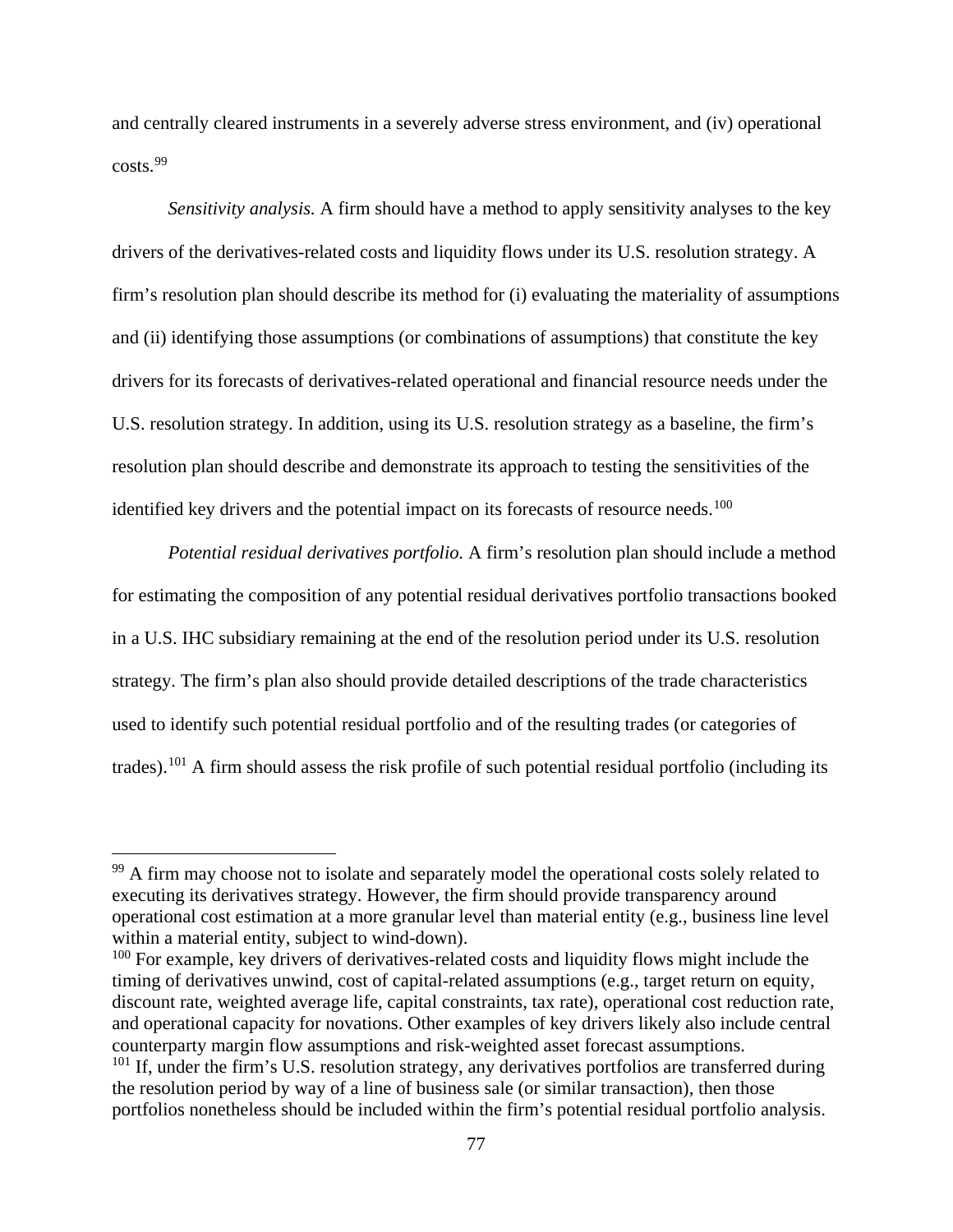anticipated size, composition, complexity, and counterparties), and the potential counterparty and market impacts of non-performance by the firm on the stability of U.S. financial markets (e.g., on funding markets, on underlying asset markets, on clients and counterparties).

*Non-surviving entity analysis.* To the extent the U.S. resolution strategy assumes a U.S. IHC subsidiary with a derivatives portfolio enters its own resolution proceeding after the entry of the U.S. IHC into a U.S. bankruptcy proceeding (a non-surviving derivatives subsidiary), the firm should provide a detailed analysis of how the non-surviving derivatives subsidiary's resolution can be accomplished within a reasonable period of time and in a manner that substantially mitigates the risk of serious adverse effects on U.S. financial stability and on the orderly execution of the firm's U.S. resolution strategy. In particular, the firm should provide an analysis of the potential impacts on funding markets, on underlying asset markets, on clients and counterparties (including affiliates), and on the firm's U.S. resolution strategy.

### X. **FORMAT AND STRUCTURE OF PLANS**

#### *Format of Plan*

**Executive Summary.** The Plan should contain an executive summary consistent with the Rule, which must include, among other things, a concise description of the key elements of the firm's U.S. strategy for an orderly resolution. In addition, the executive summary should include a discussion of the firm's assessment of any impediments to the firm's U.S. resolution strategy and its execution, as well as the steps it has taken to address any identified impediments.

**Narrative.** The Plan should include a strategic analysis consistent with the Rule. This analysis should take the form of a concise narrative that enhances the readability and understanding of the firm's discussion of its U.S. strategy for rapid and orderly resolution in bankruptcy or other applicable insolvency regimes (Narrative). The Narrative also should include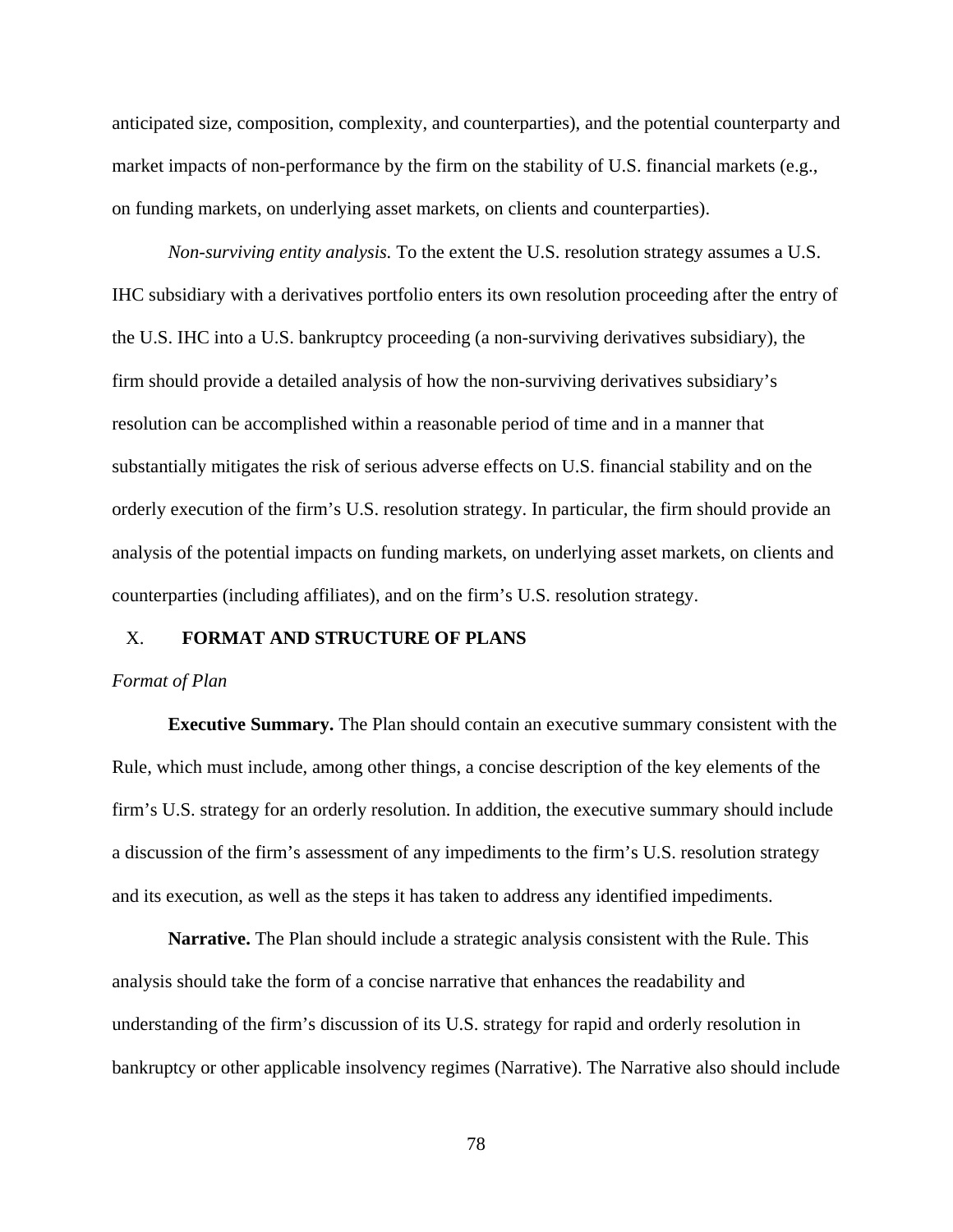a high-level discussion of how the firm is addressing key vulnerabilities jointly identified by the Agencies. This is not an exhaustive list and does not preclude identification of further vulnerabilities or impediments.

**Appendices.** The Plan should contain a sufficient level of detail and analysis to substantiate and support the strategy described in the Narrative. Such detail and analysis should be included in appendices that are distinct from and clearly referenced in the related parts of the Narrative (Appendices).

**Public Section.** The Plan must be divided into a public section and a confidential section consistent with the requirements of the Rule.

**Other Informational Requirements.** The Plan must comply with all other informational requirements of the Rule. The firm may incorporate by reference previously submitted information as provided in the Rule.

### *Guidance Regarding Assumptions*

1. The Plan should be based on the current state of the applicable legal and policy frameworks. Pending legislation or regulatory actions may be discussed as additional considerations.

2. The firm must submit a plan that does not rely on the provision of extraordinary support by the United States or any other government to the firm or its subsidiaries to prevent the failure of the firm.

3. The firm should not assume that it will be able to sell identified critical operations or core business lines, or that unsecured funding will be available immediately prior to filing for bankruptcy.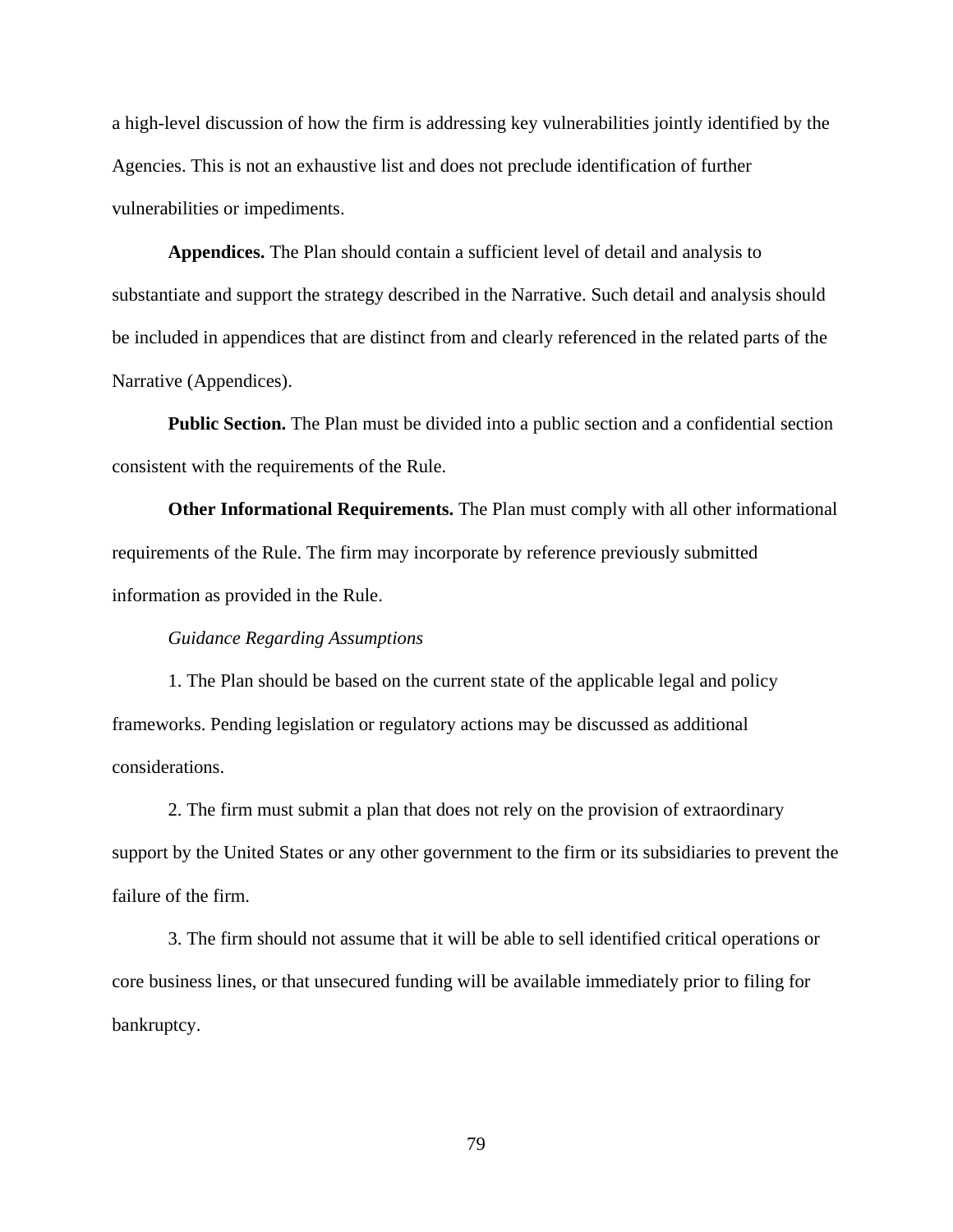4. The Plan should assume the Dodd-Frank Act Stress Test (DFAST) severely adverse scenario for the first quarter of the calendar year in which the Plan is submitted is the domestic and international economic environment at the time of the firm's failure and throughout the resolution process.

5. The resolution strategy may be based on an idiosyncratic event or action. The firm should justify use of that assumption, consistent with the conditions of the economic scenario.

6. Within the context of the applicable idiosyncratic scenario, markets are functioning and competitors are in a position to take on business. If a firm's Plan assumes the sale of assets, the firm should take into account all issues surrounding its ability to sell in market conditions present in the applicable economic condition at the time of sale (i.e., the firm should take into consideration the size and scale of its operations as well as issues of separation and transfer.)

7. The firm should not assume any waivers of section 23A or 23B of the Federal Reserve Act in connection with the actions proposed to be taken prior to or in resolution.

8. The firm may assume that its depository institutions will have access to the Discount Window only for a few days after the point of failure to facilitate orderly resolution. However, the firm should not assume its subsidiary depository institutions will have access to the Discount Window while critically undercapitalized, in FDIC receivership, or operating as a bridge bank, nor should it assume any lending from a Federal Reserve credit facility to a non-bank affiliate. *Financial Statements and Projections* 

The Plan should include the actual balance sheet for each material entity and the consolidating balance sheet adjustments between material entities as well as pro forma balance sheets for each material entity at the point of failure and at key junctures in the execution of the resolution strategy. It should also include projected statements of sources and uses of funds for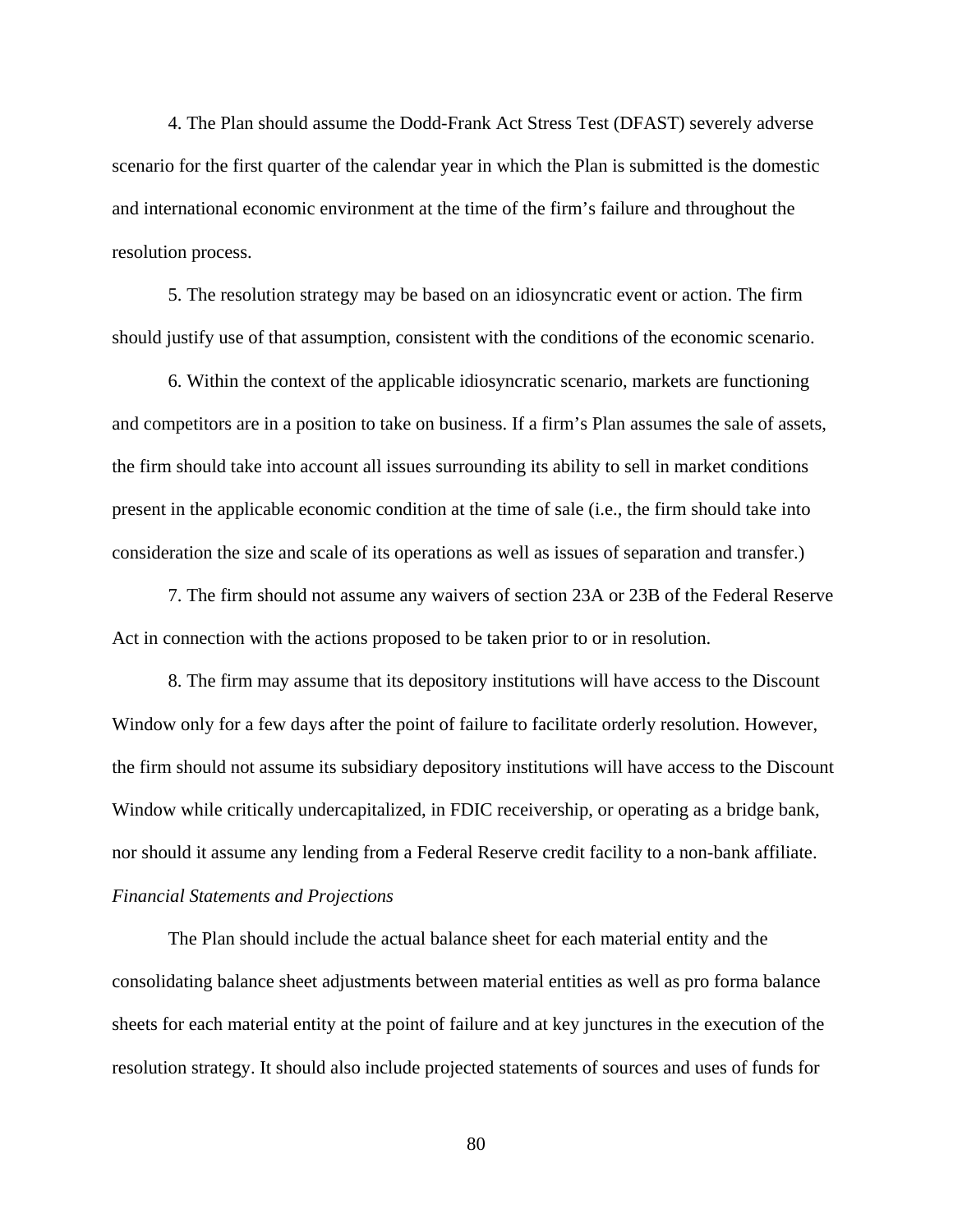the interim periods. The pro forma financial statements and accompanying notes in the Plan must clearly evidence the failure trigger event; the Plan's assumptions; and any transactions that are critical to the execution of the Plan's preferred strategy, such as recapitalizations, the creation of new legal entities, transfers of assets, and asset sales and unwinds.

## *Material Entities*

Material entities should encompass those entities, including subsidiaries, branches and agencies (collectively, Offices), which are significant to the activities of an identified critical operation or core business line. If the abrupt disruption or cessation of a core business line might have systemic consequences to U.S. financial stability, the entities essential to the continuation of such core business line should be considered for material entity designation. Material entities should include the following types of entities:

a. Any Office, wherever located, that is significant to the activities of an identified critical operation.

b. Any Office, wherever located, whose provision or support of global treasury operations, funding, or liquidity activities (inclusive of intercompany transactions) is significant to the activities of an identified critical operation.

c. Any Office, wherever located, that would provide material operational support in resolution (key personnel, information technology, data centers, real estate or other shared services) to the activities of an identified critical operation.

d. Any Office, wherever located, that is engaged in derivatives booking activity that is significant to the activities of an identified critical operation, including those that conduct either the internal hedge side or the client-facing side of a transaction.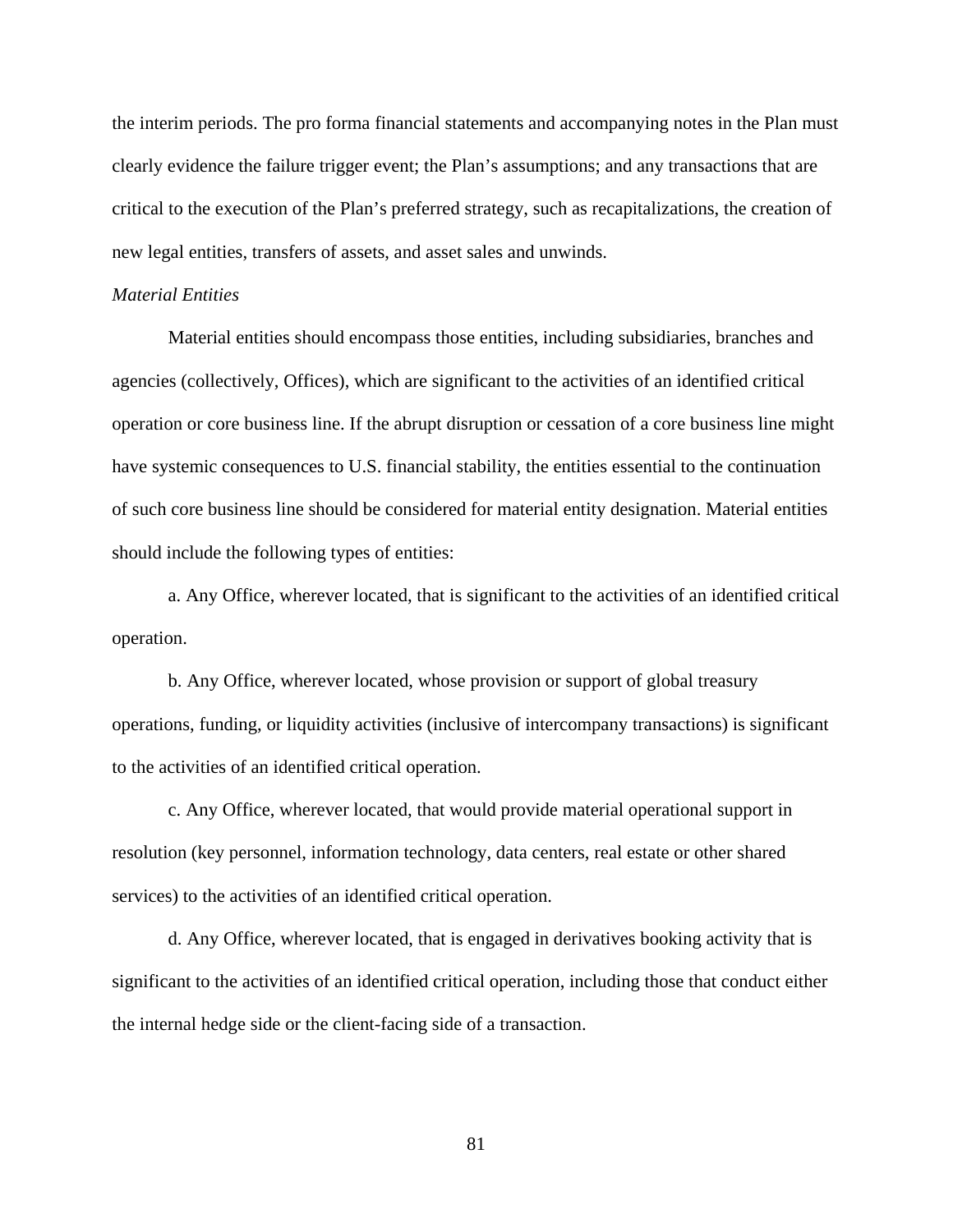e. Any Office, wherever located, engaged in asset custody or asset management that are significant to the activities of an identified critical operation.

f. Any Office, wherever located, holding licenses or memberships in clearinghouses, exchanges, or other FMUs that are significant to the activities of an identified critical operation.

For each material entity (including a branch), the Plan should enumerate, on a jurisdiction-by-jurisdiction basis, the specific mandatory and discretionary actions or forbearances that regulatory and resolution authorities would take during resolution, including any regulatory filings and notifications that would be required as part of the U.S. resolution strategy, and explain how the Plan addresses the actions and forbearances. The Plan should describe the consequences for the firm's U.S. resolution strategy if specific actions in each jurisdiction were not taken, delayed, or forgone, as relevant.

## **XI. PUBLIC SECTION**

The purpose of the public section is to inform the public's understanding of the firm's resolution strategy and how it works.

The public section should discuss the steps that the firm is taking to improve resolvability under the U.S. Bankruptcy Code. The public section should provide background information on each material entity and should be enhanced by including the firm's rationale for designating material entities. The public section should also discuss, at a high level, the firm's intra-group financial and operational interconnectedness (including the types of guarantees or support obligations in place that could impact the execution of the firm's strategy). There should also be a high-level discussion of the liquidity resources and loss-absorbing capacity of the U.S. IHC.

The discussion of strategy in the public section should broadly explain how the firm has addressed any deficiencies, shortcomings, and other key vulnerabilities that the Agencies have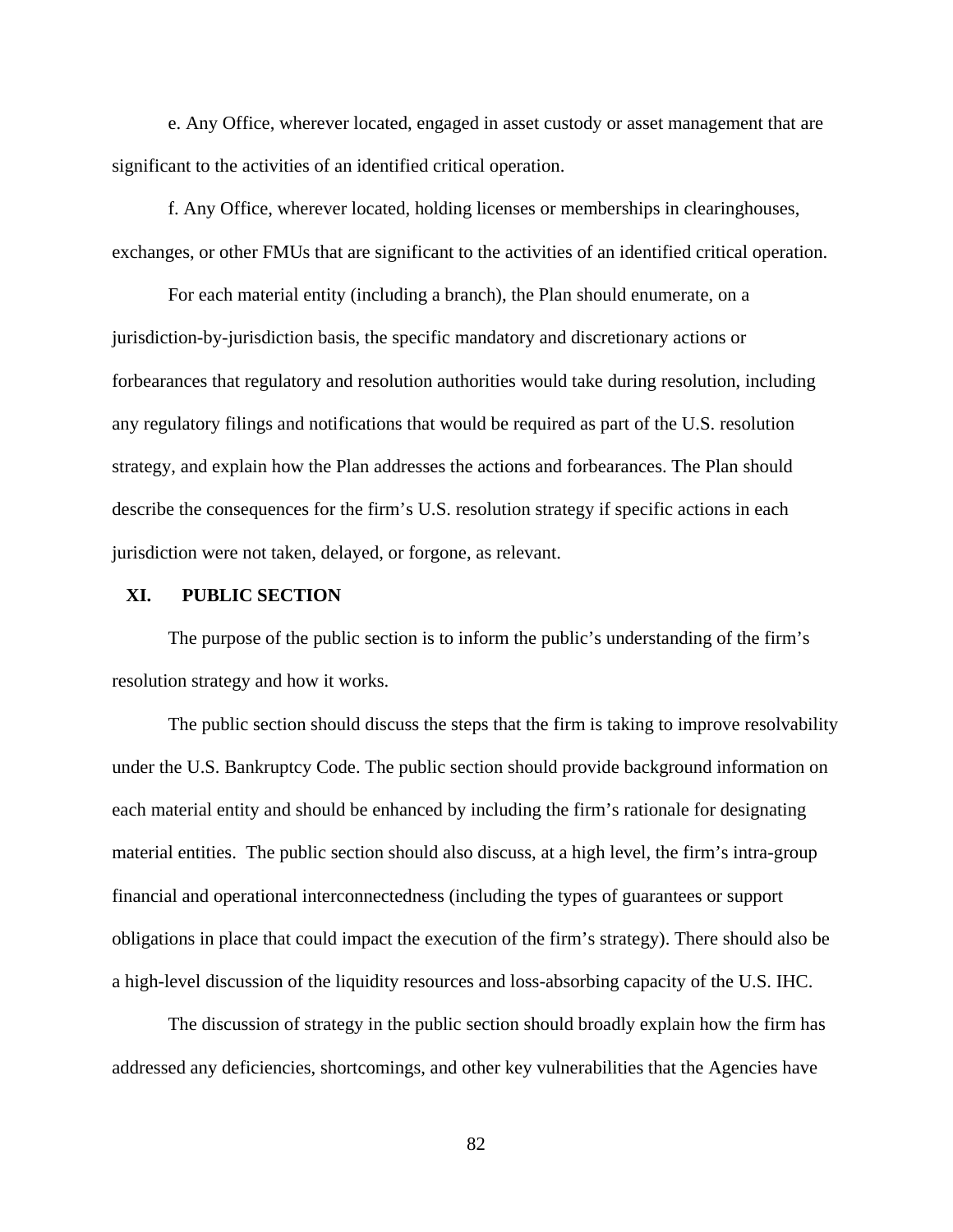identified in prior Plan submissions. For each material entity, it should be clear how the strategy provides for continuity, transfer, or orderly wind-down of the entity and its operations. There should also be a description of the resulting organization upon completion of the resolution process.

The public section may note that the resolution plan is not binding on a bankruptcy court or other resolution authority and that the proposed failure scenario and associated assumptions are hypothetical and do not necessarily reflect an event or events to which the firm is or may become subject.

# **APPENDIX: Frequently Asked Questions**

In March 2017, the Agencies issued guidance for use in developing the 2018 resolution plan submissions by certain foreign banking organizations.

In response to frequently asked questions regarding that guidance from the recipients of that guidance, Board and FDIC staff jointly developed answers and provided those answers to the guidance recipients in 2017 so that they could take this information into account in developing their next resolution plan submissions.<sup>102</sup>

The questions in this Appendix:

- Comprise common questions asked by different covered companies. Not every question is applicable to every firm; not every aspect of the proposed guidance applies to each firm's preferred strategy/structure; and
- Reflect updated references to correspond to this proposed guidance for the Specified FBOs (Proposed Guidance).

As indicated below, those questions and answers that are deemed to be no longer

meaningful or relevant have not been consolidated in this Appendix and are superseded.

### *Capital*

 $\overline{a}$ 

<sup>&</sup>lt;sup>102</sup> The FAQs represent the views of staff of the Board of Governors of the Federal Reserve System and the Federal Deposit Insurance Corporation and do not bind the Board or the FDIC.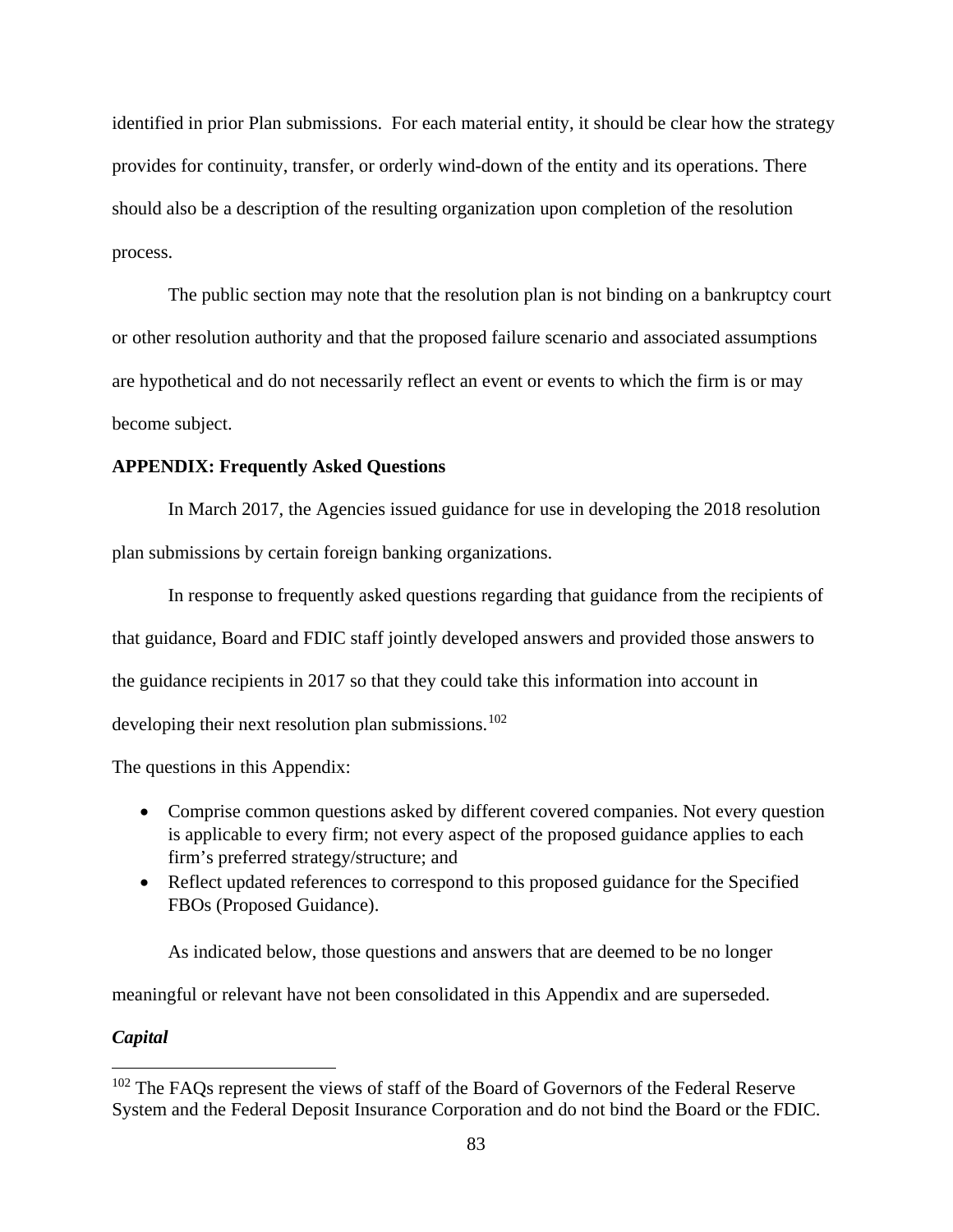### CAP 1. Capital Pre-Positioning and Balance

 *Q. How should a firm determine the appropriate balance between resources pre-positioned at the U.S. IHC subsidiaries and held at the U.S. IHC?* 

A. The Proposed Guidance addresses this issue in the Capital section. The Agencies are not prescribing a specific percentage allocation of resources pre-positioned at the U.S. IHC subsidiaries versus resources held at the U.S. IHC. In considering the balance between certainty and flexibility, the Agencies note that the risk profile of each U.S. IHC subsidiary should inform the "unanticipated losses" at the entity, which should be taken into account in determining the appropriate balance.

## CAP 2. Definition of "Well-Capitalized" Status

*Q. How should firms apply the term "well-capitalized"?*

 A. U.S. non-branch material entities must comply with the capital requirements and expectations of their primary regulator. U.S. non-branch material entities should be recapitalized to meet jurisdictional requirements and to maintain market confidence as required under the U.S. resolution strategy.

## CAP 3. RCEN Relationship to DFAST Severely Adverse Scenario

 *Q. How should the firm's RCEN and RLEN estimates relate to the DFAST Severely Adverse scenario? Can those estimates be recalibrated in actual stress conditions?* 

 A. For resolution plan submission purposes, the estimation of RLEN and RCEN should assume macroeconomic conditions consistent with the DFAST Severely Adverse scenario. However, the RLEN and RCEN methodologies should have the flexibility to incorporate macroeconomic conditions that may deviate from the DFAST Severely Adverse scenario in order to facilitate execution of the U.S. resolution strategy.

CAP 4. Not Consolidated

#### *Liquidity*

#### LIQ 1. Inter-Company "Frictions"

 *Q. Can the Agencies clarify what kinds of frictions might occur between affiliates beyond regulatory ring- fencing?* 

A. Frictions are *any* impediments to the free flow of funds, collateral and other transactions between material entities. Examples include regulatory, legal, financial (i.e., tax consequences), market, or operational constraints or requirements.

#### LIQ 2. Distinction between Liquidity Forecasting Periods

*Q1. How long is the stabilization period?*

 A1. The stabilization period begins immediately after the U.S. IHC bankruptcy filing and extends until each material entity reestablishes market confidence. The stabilization period may not be less than 30 days. The reestablishment of market confidence may be reflected by the maintaining, reestablishing, or establishing of investment grade ratings or the equivalent financial condition for each entity. The stabilization period may vary by material entity, given differences in regulatory, counterparty, and other stakeholder interests in each entity.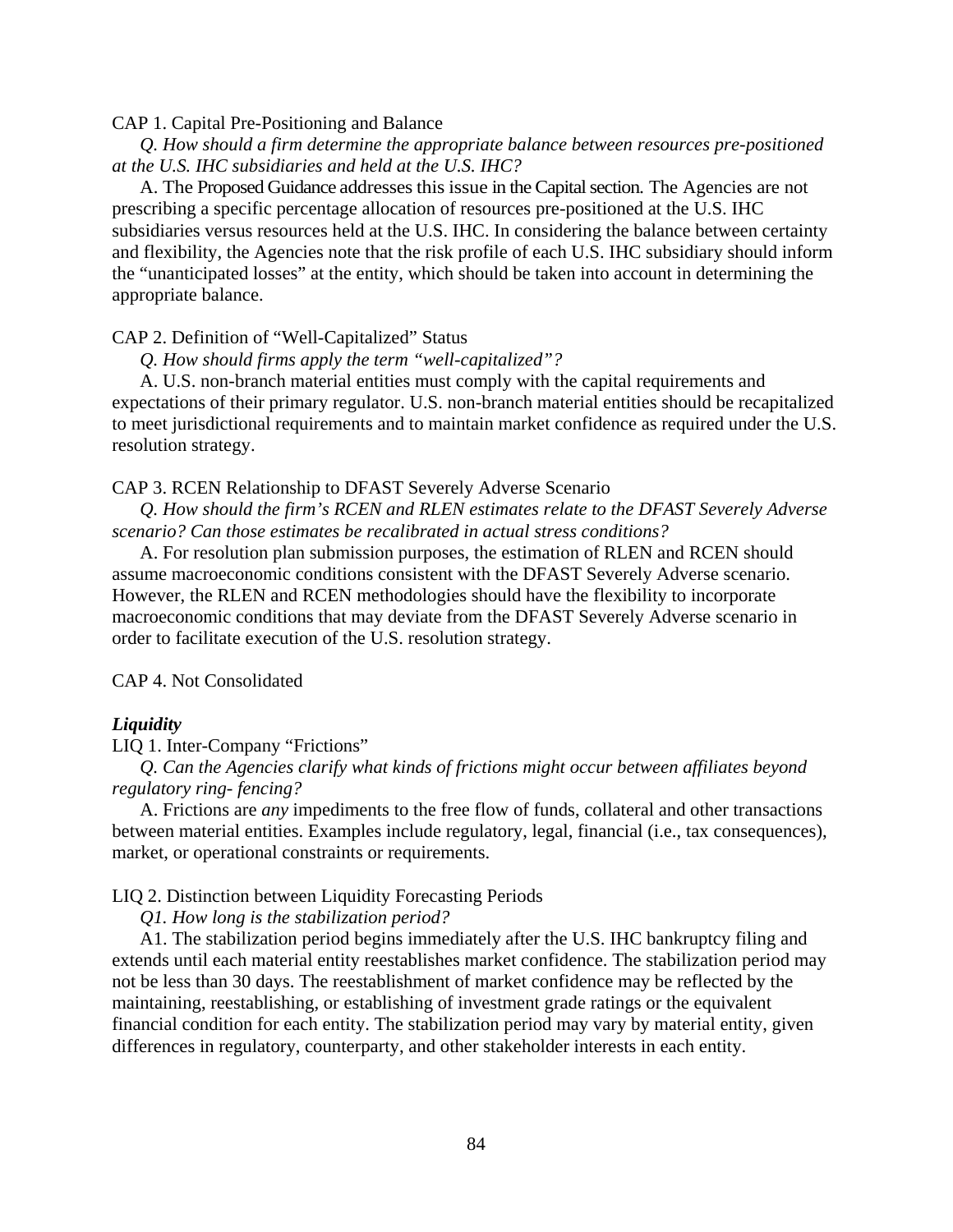*Q2. How should we distinguish between the runway, resolution, and stabilization periods on the one hand, and RLAP and RLEN on the other, in terms of their length, sequencing, and liquidity thresholds?*

A2. The Agencies have not specified a direct mathematical relationship between the runway period, the RLAP model, and RLEN model. As noted in prior guidance, firms may assume a runway period of up to 30 days prior to entering bankruptcy provided the period is sufficient for management to contemplate the necessary actions preceding the filing of bankruptcy. The RLAP model should provide for the adequate sizing and positioning of HQLA at material entities for anticipated net liquidity outflows for a period of at least 30 days. The RLEN model estimates the liquidity needed after the U.S. IHC's bankruptcy filing to stabilize the surviving material entities and to allow those entities to operate post-filing. See "LIQ 4. RLEN and Minimum Operating Liquidity (MOL)," Question 1, for further detail on the components of the RLEN model.

#### *Q3. What is the resolution period?*

 A3. The resolution period begins immediately after the U.S. IHC's bankruptcy filing and extends through the completion of the U.S. strategy. After the stabilization period (see "LIQ 2. Distinction between Liquidity Forecasting Periods," Question 1, regarding "stabilization period"), financial statements and projections may be provided at quarterly intervals through the remainder of the resolution period.

#### LIQ 3. Inter-Affiliate Transaction Assumptions

 *Q. Does inter-affiliate funding refer to all kinds of intercompany transactions, including both unsecured and secured?*

A. Yes.

# LIQ 4. RLEN and Minimum Operating Liquidity (MOL)

 *Q1. How should firms distinguish between the minimum operating liquidity (MOL) and peak funding needs during the RLEN period?* 

 A1. The peak funding needs represent the peak cumulative net out- flows during the stabilization period. The components of peak funding needs, including the monetization of assets and other management actions, should be transparent in the RLEN projections. The peak funding needs should be supported by projections of daily sources and uses of cash for each U.S. IHC subsidiary, incorporating inter-affiliate and third-party exposures. In mathematical terms, RLEN  $= MOL + peak$  funding needs during the stabilization period. RLEN should also incorporate liquidity execution needs of the U.S. resolution strategy for derivatives (*see* Derivatives and Trading Activities section).

 *Q2. Should the MOL per entity make explicit the allocation for intraday liquidity requirements, inter-affiliate and other funding frictions, operating expenses, and working capital needs?*

 A2. Yes, the components of the MOL estimates for each surviving U.S. IHC subsidiary should be transparent and supported.

#### *Q3. Can MOLs decrease as surviving U.S. IHC subsidiaries wind down?*

A3. MOL estimates can decline as long as they are sufficiently supported by the firm's methodology and assumptions.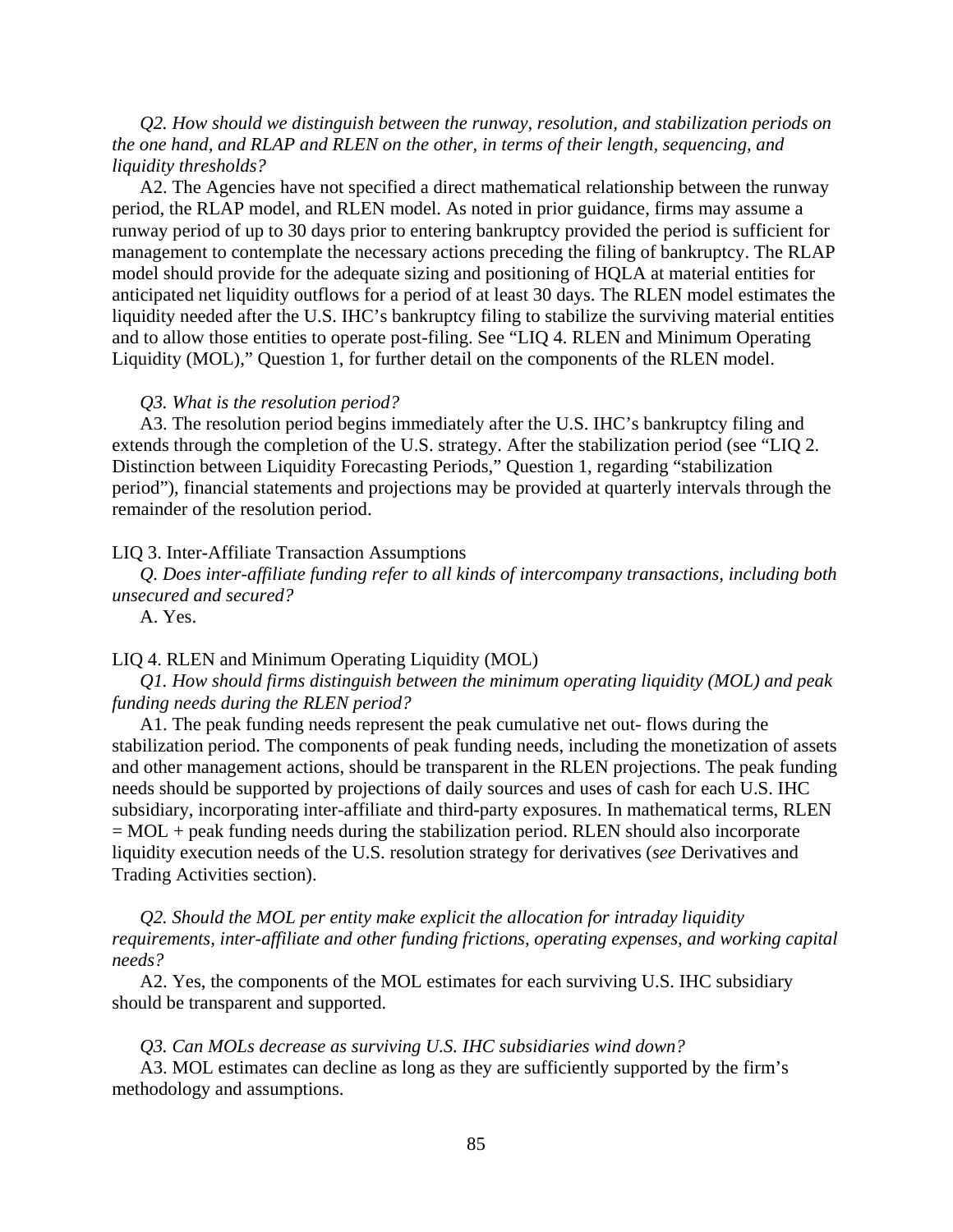## LIQ 5. Not Consolidated

### LIQ 6. Inter-Affiliate Transactions with Optionality

 *Q. How should firms treat an inter-affiliate transaction with an embedded option that may affect the contractual maturity date?*

 A. For the purpose of calculating a firm's net liquidity position at a material entity, RLAP and RLEN models should assume that these transactions mature at the earliest possible exercise date; this adjusted maturity should be applied symmetrically to both material entities involved in the transaction.

# LIQ 7. Stabilization and Regulatory Liquidity Requirements

*Q. As it relates to the RLEN model and actions necessary to re-establish market confidence, what assumptions should firms make regarding compliance with regulatory liquidity requirements?*

 A. Firms should consider the applicable regulatory expectations for each U.S. IHC subsidiary to achieve the stabilization needed to execute the U.S. resolution strategy. Firms' assumptions in the RLEN model regarding the actions necessary to reestablish market confidence during the stabilization period may vary by U.S. IHC subsidiary, for example, based on differences in regulatory, counterparty, other stakeholder interests, and based on the U.S. resolution strategy for each U.S. IHC subsidiary. See also "LIQ 2. Distinction between Liquidity Forecasting Periods."

# LIQ 8. HQLA and Assets Not Eligible as HQLA in RLAP and RLEN Models

 *Q. The Proposed Guidance states that HQLA should be used to meet estimated net liquidity deficits in the RLAP model and that the RLEN estimate should be based on the minimum amount of HQLA required to facilitate the execution of the firm's U.S. resolution strategy. How should firms incorporate any expected liquidity value of assets that are not eligible as HQLA (non-HQLA) into RLAP and RLEN models?*

 A. A firm's RLAP model should assume that only HQLA are available to meet net liquidity deficits at U.S. IHC subsidiaries. For a firm's RLEN model, firms may incorporate conservative estimates of potential liquidity that may be generated through the monetization of non-HQLA. The estimated liquidity value of non-HQLA should be supported by thorough analysis of the potential market constraints and asset value haircuts that may be required. Assumptions for the monetization of non-HQLA should be consistent with the U.S. resolution strategy for each U.S. IHC subsidiary.

LIQ 9. Components of Minimum Operating Liquidity

 *Q. Do the agencies have particular definitions of the "intraday liquidity requirements," "operating expenses," and "working capital needs" components of minimum operating liquidity (MOL) estimates?*

 A. No. A firm may use its internal definitions of the components of MOL estimates. The components of MOL estimates should be well-supported by a firm's internal methodologies and calibrated to the specifics of each U.S. IHC subsidiary.

LIQ 10. RLEN Model and Net Revenue Recognition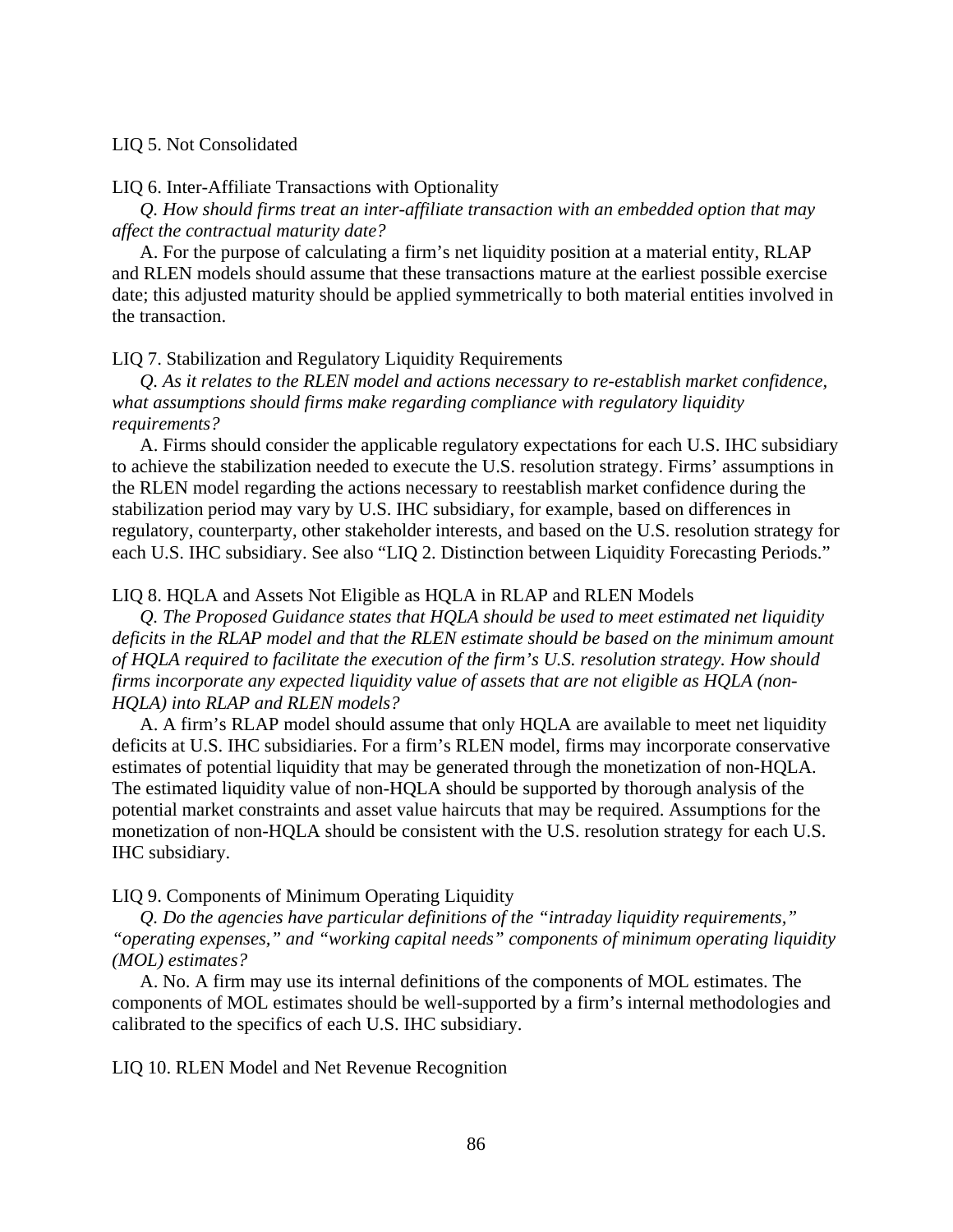*Q. Can firms assume in the RLEN model that cash-based net revenue generated by U.S. IHC subsidiaries after the U.S. IHC's bankruptcy filing is available to offset estimated liquidity needs?*

A. Yes. Firms may incorporate cash revenue generated by U.S. IHC subsidiaries in the RLEN model. Cash revenue projections should be conservatively estimated and consistent with the operating environment and the U.S. strategy for each U.S. IHC subsidiary.

# LIQ 11. RLEN Model and Inter-Affiliate Frictions

 *Q. Can a firm modify its assumptions regarding one or more inter-affiliate frictions during the stabilization or post-stabilization period in the RLEN model?*

 A. Once a U.S. IHC subsidiary has achieved market confidence necessary for stabilization consistent with the U.S. resolution strategy, a firm may modify one or more inter-affiliate frictions, provided the firm provides sufficient analysis to support this assumption.

LIQ 12. RLEN Relationship to DFAST Severely Adverse scenario (See "CAP 3. RCEN Relationship to DFAST Severely Adverse Scenario" in the Capital section.)

LIQ 13. Liquidity Positioning and Foreign Parent Support

 *Q1. May firms consider available liquidity at the foreign parent for meeting RLAP and RLEN estimates for U.S. non-branch material entities?* 

 A1. For a 30-day RLAP model, firms should use the requirements of Regulation YY in estimating the standalone liquidity position of each U.S. non-branch material entities. Firms should not rely on available liquidity at the foreign parent to meet net liquidity outflows of U.S. non-branch material entities. The firm's RLAP model should ensure that the consolidated U.S. IHC holds sufficient HQLA to cover net liquidity outflows of the U.S. non-branch material entities. For an RLAP model that extends beyond 30 days, firms may consider (after 30 days) available liquidity at the foreign parent to meet the needs for U.S. non-branch material entities. To meet the liquidity needs informed by the RLEN methodology, firms may either fully preposition liquidity in the U.S. non-branch material entities or develop a mechanism for planned foreign parent support of any amount not pre- positioned for the successful execution of the U.S. strategy. Mechanisms to support readily available liquidity may include a term liquidity facility between the U.S. IHC and the foreign parent that can be drawn as needed. If a firm's plan relies on foreign parent support, the plan should include analysis of how the U.S. IHC/foreign parent facility is funded or buffered for by the foreign parent.

## LIQ 14. RLAP Model Time Horizon and Inter-Affiliate Transactions

*Q. How should firms treat cash flow sources from affiliates in the RLAP model for models that use time periods in excess of 30 days, given the affiliate cash flow calculation requirements in section 252.157(c)(2)(iv) of Regulation YY?* 

 A. An RLAP model that includes time periods beyond 30 days is not required to adopt the affiliate cash flow calculation requirements in section 252.157(c)(2)(iv) of Regulation YY for inter-affiliate cash flows beyond 30 days. However, beyond 30 days, the RLAP methodology still should take into account for each of the U.S. IHC, U.S. IHC subsidiaries, and any branch that is a material entity the considerations detailed in (A), (B), and (C) in the RLAP subsection of the Proposed Guidance. *See* Resolution Liquidity Adequacy and Positioning (RLAP) section.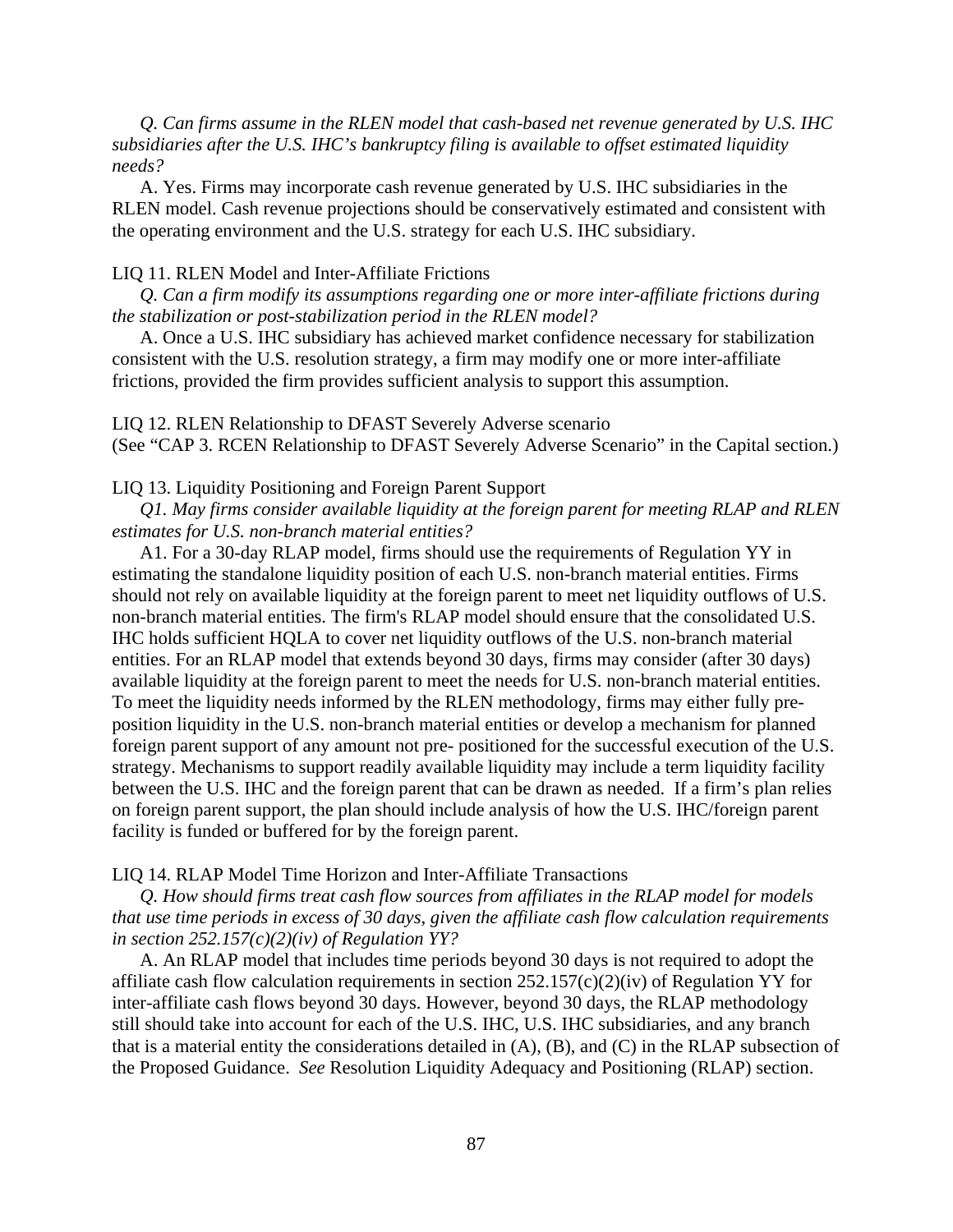## LIQ 15. U.S. Branches and Agencies Liquidity Modeling

 *Q1. Are firms required to develop a RLAP model for U.S. branches and agencies?* 

 A1. Firms are not required to develop a RLAP model for material U.S. branches and agencies; however, as described in the Liquidity section of the Proposed Guidance, a firm should maintain a liquidity buffer sufficient to meet the net cash outflows for its U.S. branches and agencies on an aggregate basis for the first 14 days of a 30-day stress horizon. These expectations are consistent with the stress testing and liquidity buffer requirements in section 252.157(c)(3) of Regulation YY.

 *Q2. The Proposed Guidance states that in calculating RLAP estimates the U.S. IHC should calculate its liquidity position with respect to its foreign parent, branches and agencies, and other affiliates separately from its liquidity position with respect to third parties. How should firms interpret the RLAP requirements since RLAP is not required for U.S. branches and agencies?*

 A2. The RLAP estimates for U.S. non-branch material entities should take into account how cash flows and the stand-alone liquidity profile may be affected by all inter-affiliate transactions, which may include the impact on the U.S. non-branch material entities from flows transacted with U.S. branches and agencies.

# LIQ 16. Material Service Entity Liquidity

*Q. Is a standalone liquidity position estimate needed for material service entities?* 

 A. For material service entities with no other operations other than providing services only to their affiliates and having no third-party debt obligations, a standalone liquidity position estimate is not required.

# *Operational: Shared Services*

OPS SS 1. Not Consolidated

## OPS SS 2. Working Capital

*Q1. Must working capital be maintained for third party and internal shared service costs?*

A1. Where a firm maintains shared service companies to provide services to affiliates, working capital should be maintained in those entities sufficient to permit those entities to continue to provide services for six months or through the period of stabilization as required in the firm's U.S. resolution strategy.

Costs related to third-party vendors and inter-affiliate services should be captured through the working capital element of the MOL estimate (RLEN).

*Q2. When does the six month working capital requirement period begin?* 

 A2. The measurement of the six month working capital expectation begins upon the bankruptcy filing of the U.S. IHC. The expectation for maintaining the working capital is effective upon the July 2018 submission.

OPS SS 3. Not Consolidated

OPS SS 4. Not Consolidated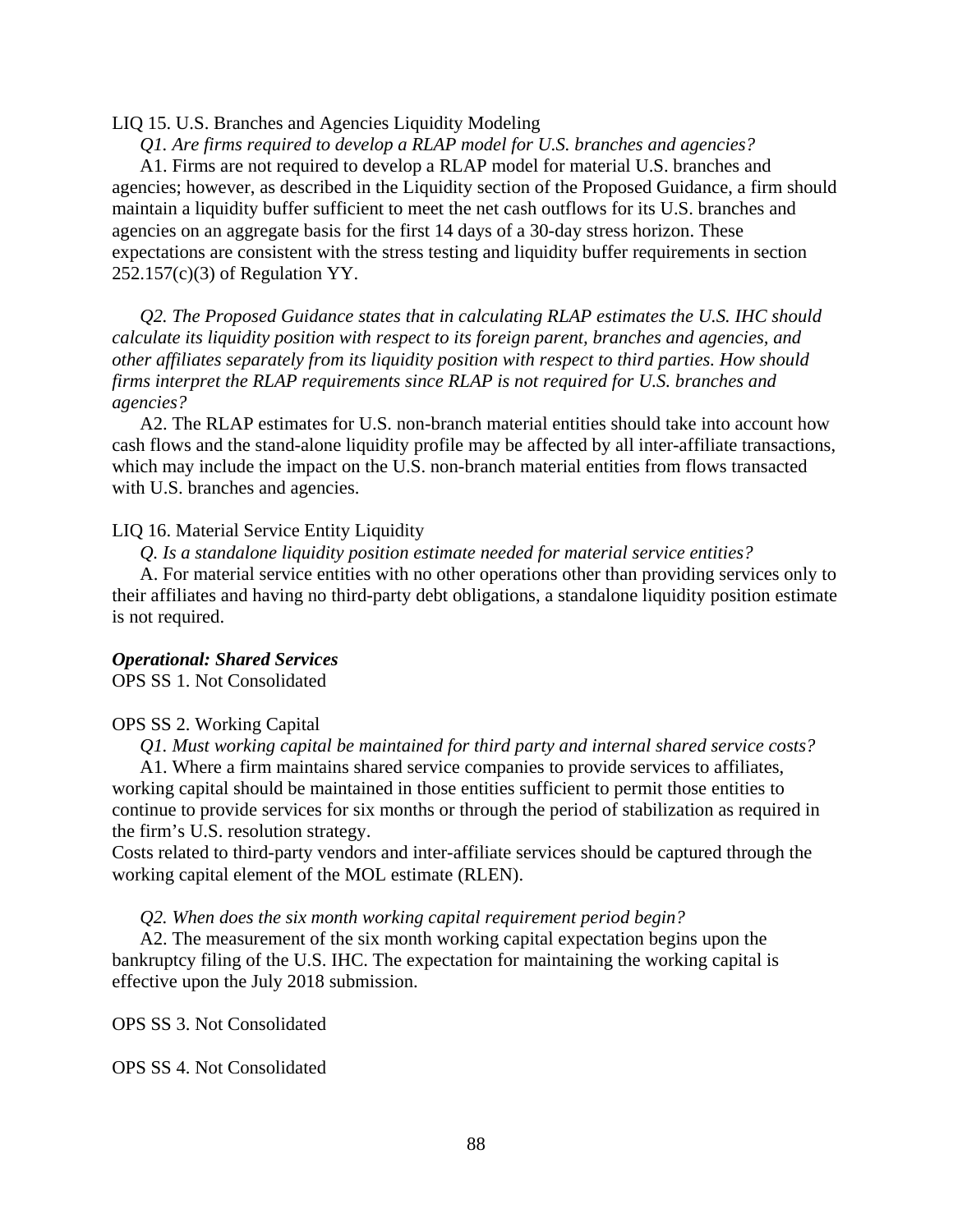## *Operations: Payments, Clearing and Settlement*

To the extent relevant, the PCS FAQs have been consolidated into the updated section of the Proposed Guidance.

#### *Legal Entity Rationalization and Separability*

### LER 1. Data Room

*Q. What information should be in the data room?* 

 A. The Proposed Guidance addresses the data room in the section regarding Legal Entity Rationalization and Separability. The data room should contain the necessary information on discrete sales options to facilitate buyer due diligence. Including only a table of contents of information that could be provided when needed would not be sufficient.

# *Q2. Are firms expected to include in a data room described in the Proposed Guidance lists of individual employee names and compensation levels?*

 A2. The firm should include the necessary information to facilitate buyer due diligence. In the circumstance where employee information would be important to buyer due diligence the firm should demonstrate the capability to provide such information in a timely manner. For individual employee names and compensation, the data room may include a representative sample and may have personally identifiable information redacted.

#### LER 2. Legal Entity Rationalization Criteria

 *Q. Is it acceptable to take into account business-related criteria, in addition to the resolution requirements, so that the LER Criteria can be used for both resolution planning and business operations purposes?* 

A. Yes, LER criteria may incorporate both business and resolution considerations. In determining the best alignment of legal entities and business lines to improve the firm's resolvability under different market conditions, business considerations should not be prioritized over resolution needs.

LER 3. Creation of Additional Legal Entities

 *Q. Is the addition of legal entities acceptable, so long as it is consistent with the LER criteria?*

A. Yes.

# LER 4. Clean Funding Pathways

 *Q1. Can you provide additional context around what is meant by clean lines of ownership and clean funding pathways in the legal entity rationalization criteria? Additionally, what types of funding are covered by the requirements?*

 A1. The funding pathways between the foreign parent, U.S. IHC, and U.S. IHC subsidiaries should minimize uncertainty in the provision of funds and facilitate recapitalization. Also, the complexity of ownership should not impede the flow of funding to a U.S. non-branch material entity under the firm's U.S. resolution strategy. Potential sources of additional complexity could include, for example, multiple intermediate holding companies, tenor mismatches, or complicated ownership structures (including those involving multiple jurisdictions or fractional ownerships). Ownership should be as clean and simple as practicable, supporting the U.S. strategy and actionable sales, transfers, or wind-downs under varying market conditions. The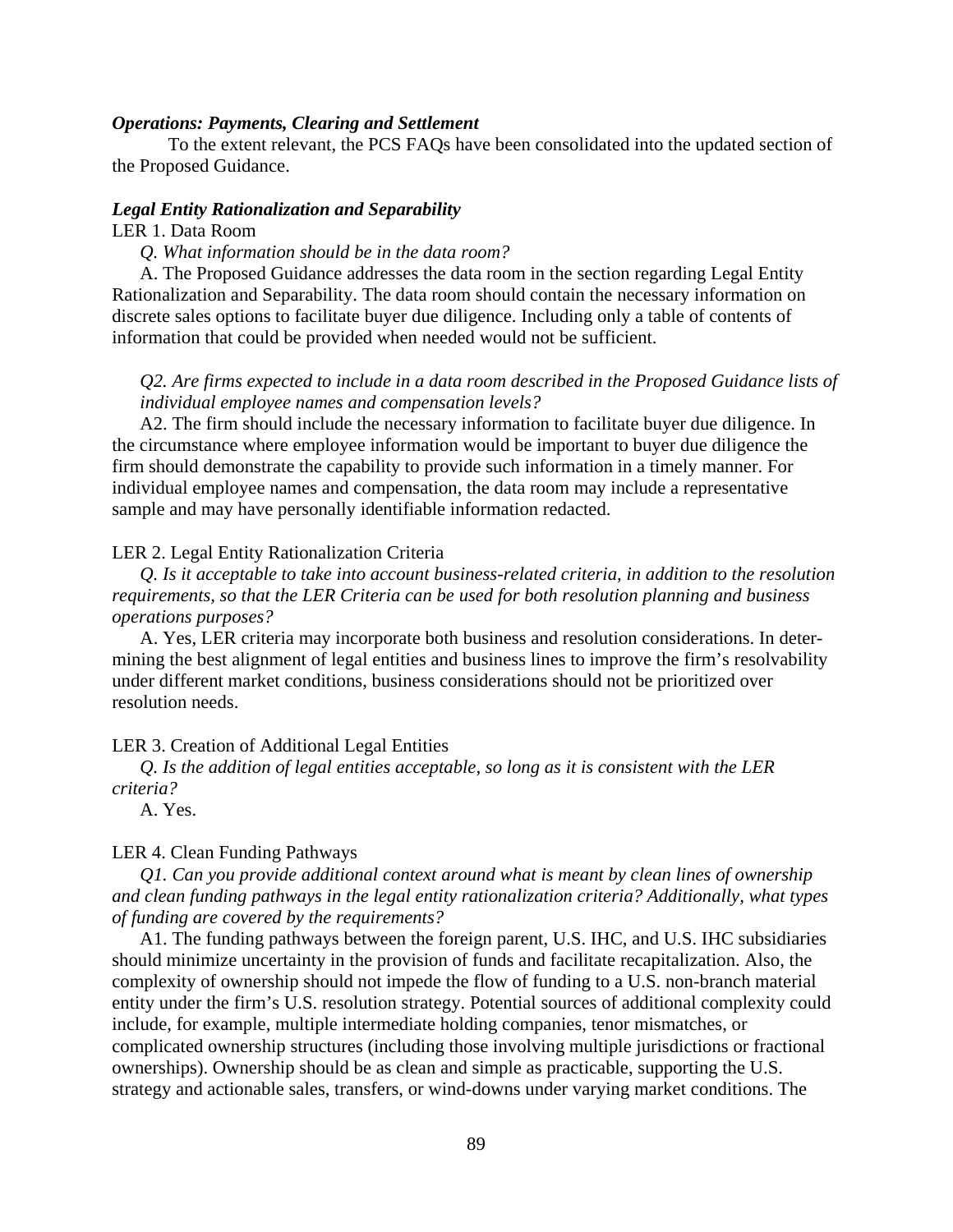clean funding pathways expectation applies to all funding provided to a U.S. non-branch material entity regardless of type and should not be viewed solely to apply to internal TLAC.

 *Q2. The Proposed Guidance regarding legal entity rationalization criteria discusses "clean lines of ownership" and "clean funding pathways." Does this statement mean that firms' legal entity rationalization criteria should require funding pathways and recapitalization to always follow lines of ownership?* 

 A2. No. However, the firm should identify and address or mitigate any legal, regulatory, financial, operational, and other factors that could complicate the recapitalization and/or liquidity support of U.S. non-branch material entities.

#### LER 5. Separability Options Information

 *Q. How should a firm approach inclusion of legal risk assessments and other buyer due diligence information into separability options?* 

A. The legal assessment should consider both buyer and seller legal aspects that could impede the timely or successful execution of the divestiture option. Where impediments are identified, mitigation strategies should be developed.

# LER 6. Market Conditions

 *Q. What is meant by the phrase "under different market conditions" in the Legal Entity Rationalization and Separability section of the Proposed Guidance?* 

A. The phrase "under different market conditions" is meant to ensure that a firm has a menu of divestiture options from which at least some could be executed under different market stresses.

LER 7. Application of Legal Entity Rationalization Criteria

 *Q1. Which legal entities should be covered under the LER framework?*

A1. The scope of a firm's LER criteria should apply to the entire U.S. operations.

 *Q2. To the extent a firm has a large number of similar U.S. non-material entities (such as single-purpose entities formed for Community Reinvestment Act purposes), may a firm apply its legal entity rationalization criteria to these entities as a group, rather than at the individual entity level?*

A2. Yes.

#### LER 8. Application of LER Criteria.

 *Q. Under the Proposed Guidance, is there an expectation that the LER criteria be applied to the legal structure outside of the U.S. operations (e.g. outside of the U.S. IHC or U.S. branch)?* 

 A. The LER criteria serve to govern the corporate structure and arrangements between U.S. subsidiaries and U.S. branches in a manner that facilitates the resolvability of U.S. operations. The Proposed Guidance is not intended to govern the corporate structure in jurisdictions outside the U.S. The application of the LER criteria should, among other things, ensure that the allocation of activities across the firm's U.S. branches and U.S. non-branch material entities support the firm's US resolution strategy and minimize risk to US financial stability in the event of resolution.

Moreover, LER works with other components to improve resolvability. For example, with regard to shared services the firm should identify all shared services that support identified critical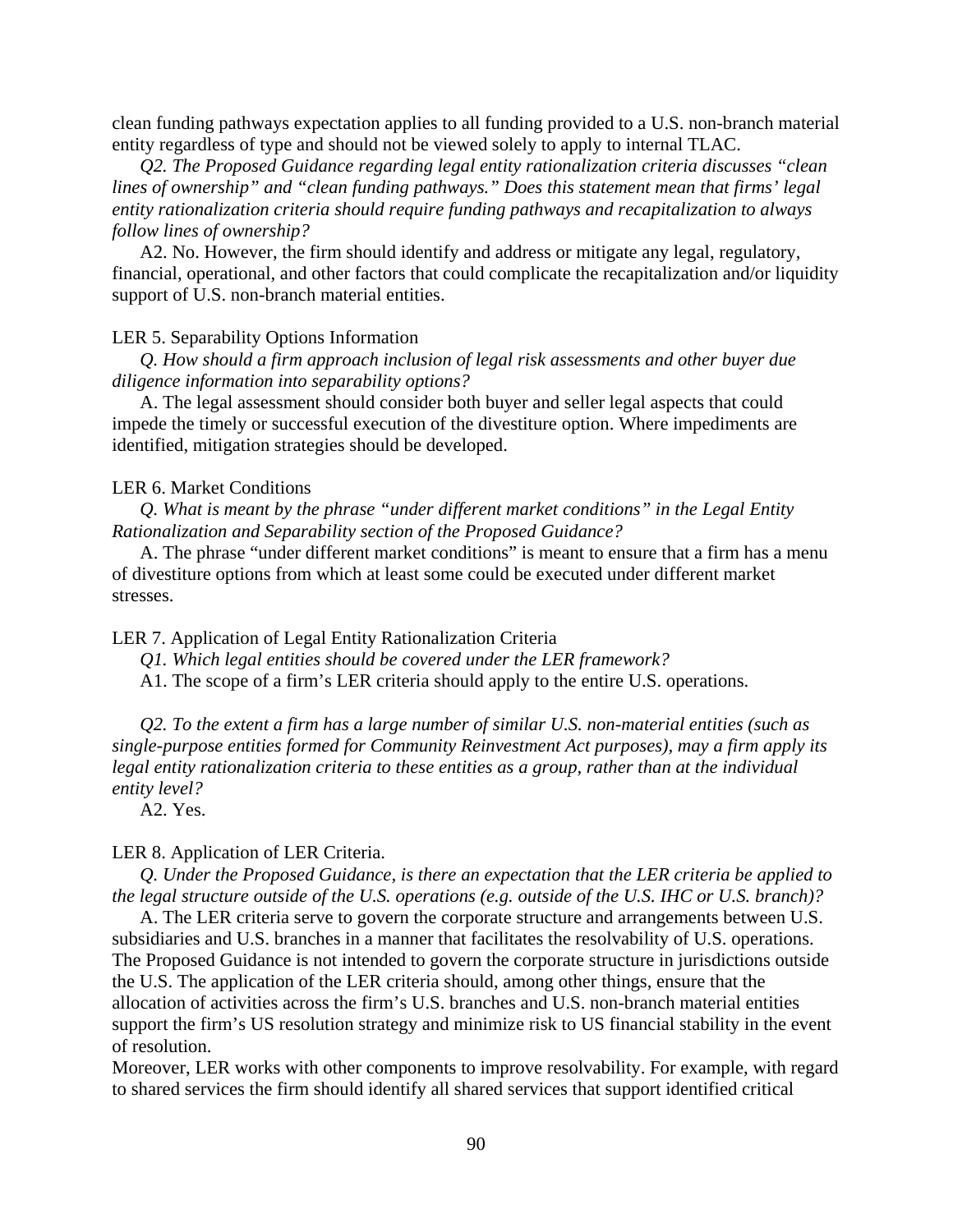operations, maintain a mapping of how/where these services support core business lines and identified critical operations, and include this mapping into the legal rationalization criteria and implementation efforts.

### *Derivatives and Trading Activities*

 To the extent relevant, the derivatives and trading FAQs have been consolidated into the updated section of the Proposed Guidance.

#### *Legal*

# LEG 1. Support Within the United States

 *Q. Could the Agencies clarify what further legal analysis would be expected regarding the impact of potential state law and bankruptcy law challenges and mitigants to the planned provision of Support?*

A. The firms should address developments from the firm's own analysis of potential legal challenges regarding the Support and should also address any additional potential legal challenges identified by the Agencies in the Support within the United States section of the Proposed Guidance. A legal analysis should include a detailed discussion of the relevant facts, legal challenges, and Federal or State law and precedent. The analysis also should evaluate in detail the legal challenges identified in the Support within the United States section of the Proposed Guidance, any other legal challenges identified by the firm, and the efficacy of potential mitigants to those challenges. Firms should identify each factual assumption underlying their legal analyses and discuss how the analyses and mitigants would change if the assumption were not to hold. Moreover, the analysis need not take the form of a legal opinion.

## LEG 2. Contractually Binding Mechanisms

The Proposed Guidance states that the legal analysis described under the heading "Support Within the United States" should include mitigants to the potential challenges to the planned Support and that the plan should identify the mitigant(s) to such challenges that the firm considers most effective. The Proposed Guidance does not specifically reference consideration of a contractually binding mechanism. However, the following questions and answers may be useful to a firm that chooses to consider a contractually binding mechanism as a mitigant to the potential challenges to the planned Support.

 *Q1. Do the Agencies have any preference as to whether capital is down-streamed to key subsidiaries (including an IDI subsidiary) in the form of capital contributions vs. forgiveness of debt?* 

 A1. No. The Agencies do not have a preference as to the form of capital contribution or liquidity support.

# *Q2. Should a contractually binding mechanism relate to the provision of capital or liquidity? What classes of assets would be deemed to provide capital vs. liquidity?*

 A2. Contractually binding mechanism is a generic term and includes the down-streaming of capital and/or liquidity as contemplated by the U.S. resolution strategy. Furthermore, it is up to the firm, as informed by any relevant guidance of the Agencies, to identify what assets would satisfy a U.S. affiliate's need for capital and/or liquidity.